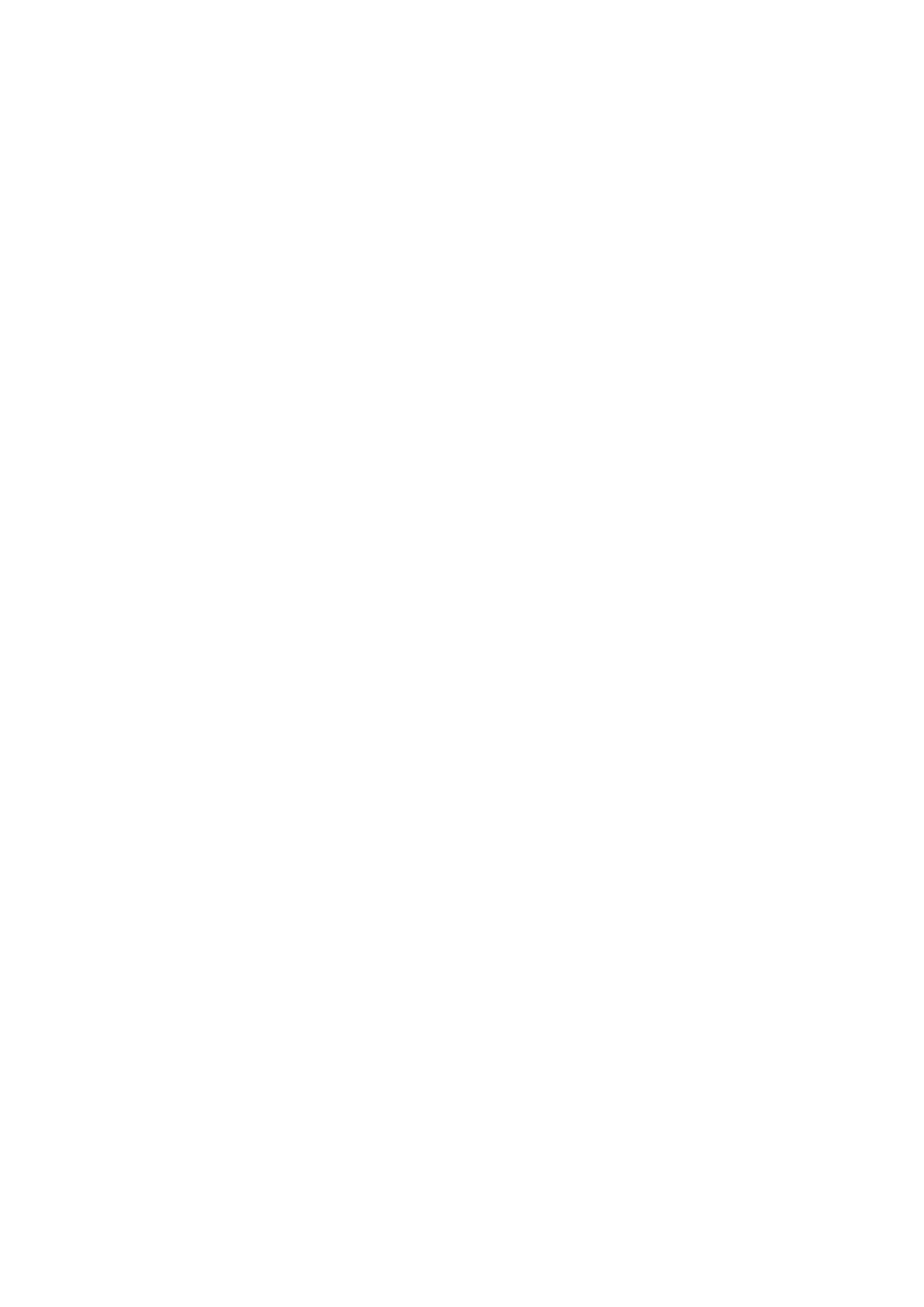# **CITY OF COCKBURN**

### **SUMMARY OF AGENDA TO BE PRESENTED TO THE ORDINARY COUNCIL MEETING TO BE HELD ON TUESDAY, 17 APRIL 2001 AT 7:30 P.M.**

### **Page**

 $\equiv$ 

| $\mathbf 1$ . |                                                                                                         |                                                                                                                                                                                                                                           |                |  |  |  |  |
|---------------|---------------------------------------------------------------------------------------------------------|-------------------------------------------------------------------------------------------------------------------------------------------------------------------------------------------------------------------------------------------|----------------|--|--|--|--|
| 2.            | APPOINTMENT OF PRESIDING MEMBER (IF REQUIRED) 1                                                         |                                                                                                                                                                                                                                           |                |  |  |  |  |
| 3.            |                                                                                                         |                                                                                                                                                                                                                                           |                |  |  |  |  |
| 4.            | ACKNOWLEDGEMENT OF RECEIPT OF WRITTEN DECLARATIONS                                                      |                                                                                                                                                                                                                                           |                |  |  |  |  |
| 5.            |                                                                                                         |                                                                                                                                                                                                                                           |                |  |  |  |  |
| 6.            | ACTION TAKEN ON PREVIOUS PUBLIC QUESTIONS TAKEN ON                                                      |                                                                                                                                                                                                                                           |                |  |  |  |  |
| 7.            |                                                                                                         |                                                                                                                                                                                                                                           |                |  |  |  |  |
| 8.            |                                                                                                         |                                                                                                                                                                                                                                           |                |  |  |  |  |
|               | 8.1                                                                                                     | (OCM1 4 2001) - CONFIRMATION OF MINUTES - 20/3/2001                                                                                                                                                                                       | 2              |  |  |  |  |
| 9.            |                                                                                                         |                                                                                                                                                                                                                                           |                |  |  |  |  |
| 10.           |                                                                                                         |                                                                                                                                                                                                                                           |                |  |  |  |  |
| 11.           |                                                                                                         | BUSINESS LEFT OVER FROM THE PREVIOUS MEETING (If                                                                                                                                                                                          |                |  |  |  |  |
| 12.           | DECLARATION BY COUNCILLORS WHO HAVE NOT GIVEN DUE<br>CONSIDERATION TO MATTERS CONTAINED IN THE BUSINESS |                                                                                                                                                                                                                                           |                |  |  |  |  |
| 13.           |                                                                                                         |                                                                                                                                                                                                                                           |                |  |  |  |  |
|               | 13.1                                                                                                    | (OCM1 4 2001) - CITY OF COCKBURN EAST WARD EXTRAORDINARY<br>ELECTION 19TH JULY, 2001 (1700) (DMG)                                                                                                                                         | 3              |  |  |  |  |
| 14.           |                                                                                                         |                                                                                                                                                                                                                                           |                |  |  |  |  |
|               | 14.1                                                                                                    | (OCM1 4 2001) - RECOGNITION OF NON-CONFORMING USE RIGHTS<br>(MEAT PACKING FACILITY) - LOT 40; 4 QUARIMOR ROAD, BIBRA LAKE -<br>OWNER: VALUE ADDED MEAT WHOLESALERS - APPLICANT: DE<br>QUINTAL PTY LTD (4100012) (RH) (MAP NO. 8) (ATTACH) | $\overline{4}$ |  |  |  |  |
|               | 14.2                                                                                                    | (OCM1 4 2001) - PROPOSAL TO ESTABLISH A REFUSE TRANSFER<br>STATION AT PT LOT 95 AND LOT 101 HOWSON WAY, BIBRA LAKE (EZY<br>WASTE SERVICES) (114402) (SMH) (ATTACH)                                                                        | $\overline{7}$ |  |  |  |  |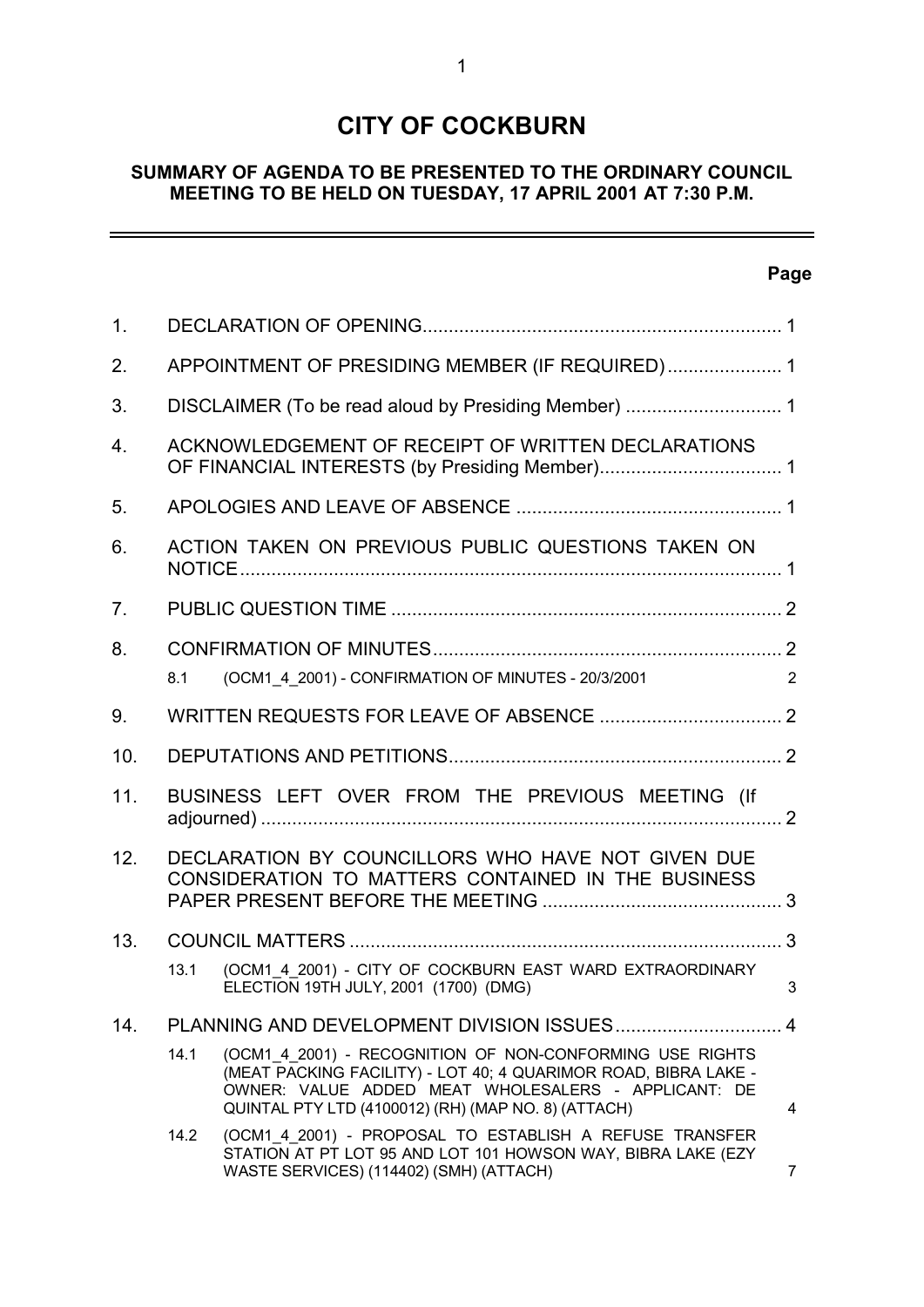| (OCM1 4 2001) - PROPOSED TOWN PLANNING SCHEME NO. 3 - AND<br>DISTRICT ZONING SCHEME NO. 2 TEXT AMENDMENTS TO INCLUDE A                                                                            |
|---------------------------------------------------------------------------------------------------------------------------------------------------------------------------------------------------|
| DISCLAIMER, R-CODE VARIATIONS AND VARIOUS MAP AMENDMENTS<br>14                                                                                                                                    |
| (OCM1 4 2001) - AMCOR PAPER MILL, LOT 501 PHOENIX ROAD, BIBRA<br>21                                                                                                                               |
| (OCM1 4 2001) - LICENCE FOR A JETTY - CATHERINE POINT,<br>HAMILTON HILL, PARKS AND RECREATION RESERVE 1957 (2200418)<br>23                                                                        |
| (OCM1_4_2001) - STATE OF THE ENVIRONMENT REPORT (6017) (KS)<br>27                                                                                                                                 |
| (OCM1 4 2001) - 7 AGED OR DEPENDENT PERSONS UNITS AND 6<br>SINGLE BEDROOM UNITS - LOT 1526; 2 BIRKETT AVENUE, BEELIAR -<br>OWNER: HOMESWEST - APPLICANT: SHARP & VAN RHYN ARCHITECTS<br>30        |
| (OCM1 4 2001) - REVISED PLAN - EXTRACTIVE INDUSTRIES<br>DEVELOPMENT APPROVAL - LOT 2; 135 ARMADALE ROAD AND LOTS<br>132 AND 133 JANDAKOT ROAD, BANJUP - OWNER/APPLICANT: CSR LTD<br>33            |
| (OCM1 4 2001) - CITIES FOR CLIMATIC PROTECTION (9132) (PS)<br>38                                                                                                                                  |
| (OCM1 4 2001) - HERITAGE LISTING - NAVAL BASE CARAVAN PARK,<br>41                                                                                                                                 |
| (OCM1 4 2001) - FINAL ADOPTION OF REZONING - LIGHT INDUSTRY TO<br>MIXED BUSINESS (ADDITIONAL USE) - LOT 52; 8 BOYD CRESCENT,<br>HAMILTON HILL - OWNER: G TEO - APPLICANT: ROBERTS DAY GROUP<br>45 |
| (OCM1 4 2001) - ONGOING NOISE AND DUST COMPLAINTS - LOT 206<br>GIBBS ROAD, BANJUP (SHIRLEY BALLA SWAMP) - OWNER: L & A GIGLIA<br>48                                                               |
| FINANCE AND CORPORATE SERVICES DIVISION ISSUES 52                                                                                                                                                 |
| (OCM1 4 2001) - PAYMENT OF AN ALLOWANCE TO DEPUTY MAYOR<br>53                                                                                                                                     |
| (OCM1 4 2001) - BUDGET REVIEW FOR THE PERIOD 1 JULY 2000 TO 28<br>55                                                                                                                              |
| 58<br>(OCM1 4 2001) - LIST OF CREDITORS PAID (5605) (KL) (ATTACH)                                                                                                                                 |
| (OCM1 4 2001) - DRAFT PRINCIPAL ACTIVITIES PLAN 2001/02 - 2004/05<br>59                                                                                                                           |
| (OCM1 4 2001) - REVIEW OF RESERVE FUNDS (5000; 5402) (ATC)<br>60                                                                                                                                  |
| 61<br>(OCM1 4 2001) - REVIEW OF MAYORAL ALLOWANCE (1335; 1701) (ATC)                                                                                                                              |
| (OCM1 4 2001) - REPORT ON FINANCIAL STATEMENTS (5505) (NM)<br>62                                                                                                                                  |
| 63                                                                                                                                                                                                |
| (OCM1 4 2001) - REGIONAL VERGE GREEN AND BULK WASTE<br>63                                                                                                                                         |
|                                                                                                                                                                                                   |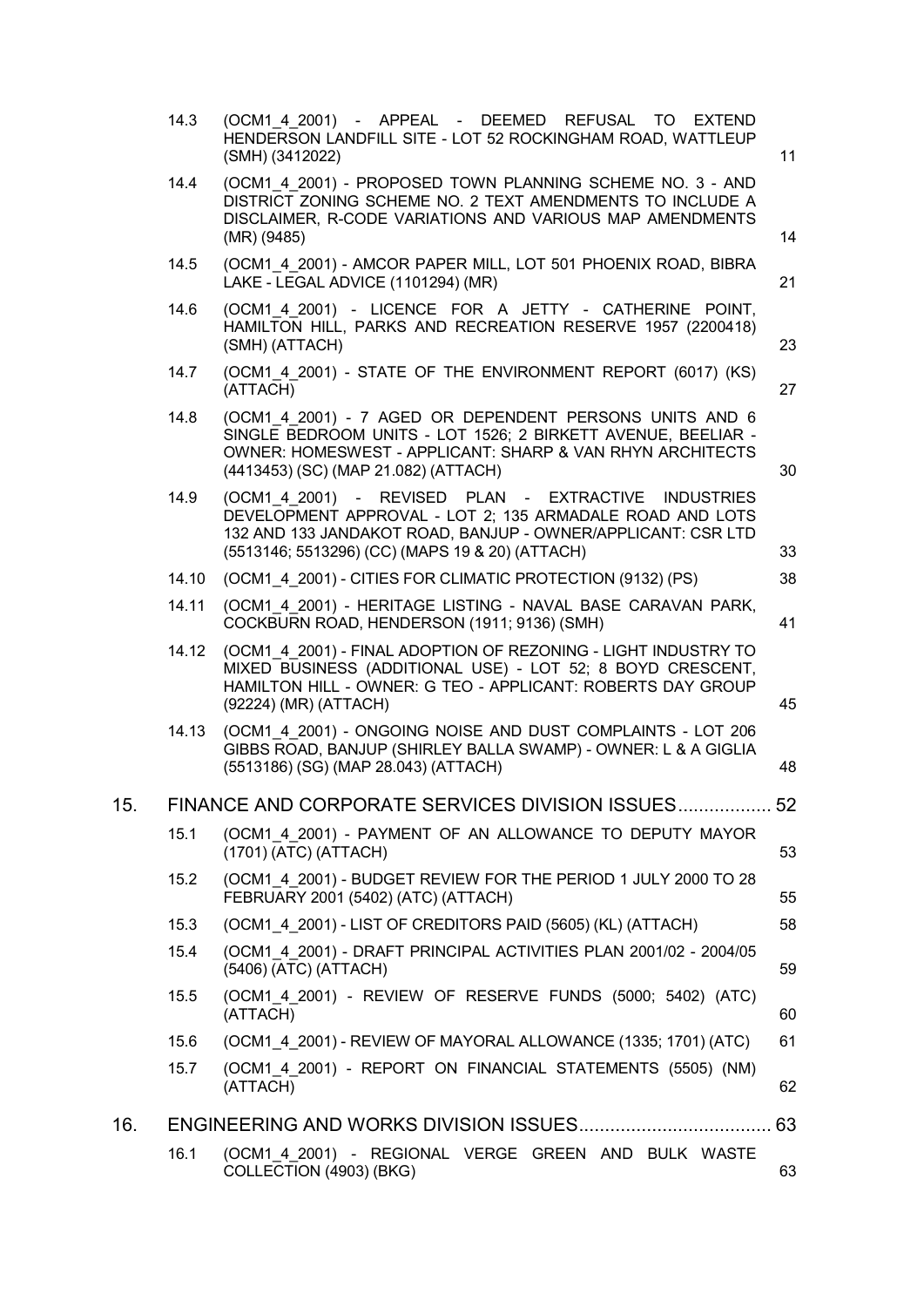| 17. |                                                                                                     |    |  |  |  |  |  |
|-----|-----------------------------------------------------------------------------------------------------|----|--|--|--|--|--|
|     | (OCM1 4 2001) - LOT 14 PROGRESS DRIVE - WA CROATIAN<br>17.1<br>ASSOCIATION (1100231) (LJCD)         | 65 |  |  |  |  |  |
|     | (OCM1 4 2001) - PROPOSED NEW SUBURB NAMES - PART OF BIBRA<br>17.2<br>LAKE (1050) (DMG) (ATTACH)     | 74 |  |  |  |  |  |
|     | (OCM1_4_2001) - SECURITY PATROLS BEELIAR - PANORAMA GARDENS<br>17.3<br>(8957) (RA) (ATTACH)         | 77 |  |  |  |  |  |
|     | (OCM1 4 2001) - ATWELL RESERVE LIGHTS (8146) (RA)<br>17.4                                           | 80 |  |  |  |  |  |
| 18. |                                                                                                     |    |  |  |  |  |  |
| 19. | MOTIONS OF WHICH PREVIOUS NOTICE HAS BEEN GIVEN 83                                                  |    |  |  |  |  |  |
| 20. | NOTICES OF MOTION GIVEN AT THE MEETING FOR                                                          |    |  |  |  |  |  |
| 21. | NEW BUSINESS OF AN URGENT NATURE INTRODUCED BY<br>DECISION OF MEETING BY COUNCILLORS OR OFFICERS 83 |    |  |  |  |  |  |
| 22. | MATTERS TO BE NOTED FOR INVESTIGATION, WITHOUT                                                      |    |  |  |  |  |  |
| 23. |                                                                                                     |    |  |  |  |  |  |
| 24. | RESOLUTION OF COMPLIANCE (Section 3.18(3), Local Government                                         |    |  |  |  |  |  |
| 25. |                                                                                                     |    |  |  |  |  |  |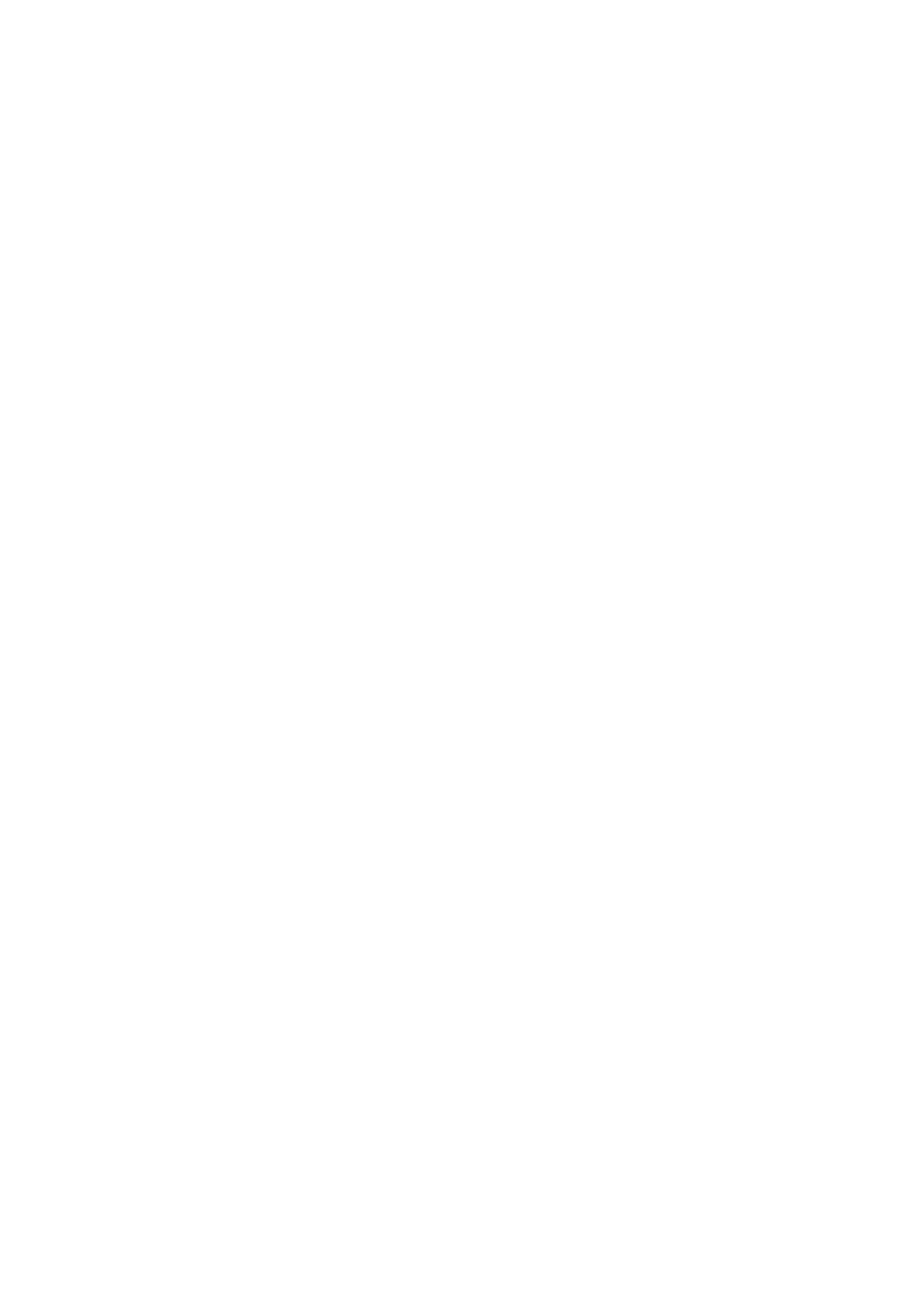# **CITY OF COCKBURN**

# **AGENDA TO BE PRESENTED TO THE ORDINARY COUNCIL MEETING TO BE HELD ON TUESDAY, 17 APRIL 2001 AT 7:30 P.M.**

- **1. DECLARATION OF OPENING**
- **2. APPOINTMENT OF PRESIDING MEMBER** (IF REQUIRED)

### **3. DISCLAIMER (To be read aloud by Presiding Member)**

Members of the public who attend Council Meetings, should not act immediately on anything they hear at the Meetings, without first seeking clarification of Council's position. Persons are advised to wait for written advice from the Council prior to taking action on any matter that they may have before Council.

### **4. ACKNOWLEDGEMENT OF RECEIPT OF WRITTEN DECLARATIONS OF FINANCIAL INTERESTS (by Presiding Member)**

### **5. APOLOGIES AND LEAVE OF ABSENCE**

Mr R. Brown - Annual Leave

### **6. ACTION TAKEN ON PREVIOUS PUBLIC QUESTIONS TAKEN ON NOTICE**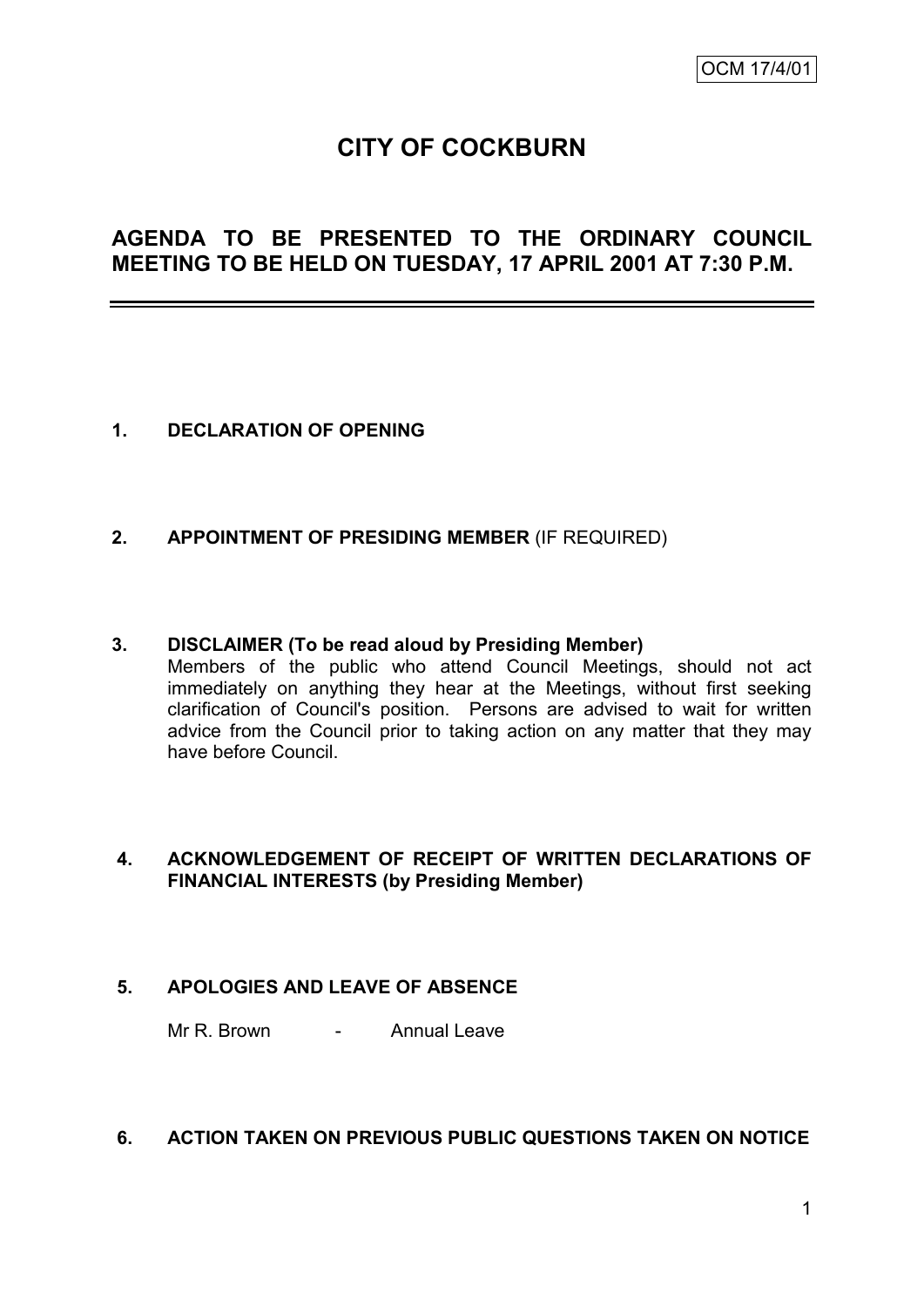**Sandra Playle - Public Question Time - Ordinary Council Meeting - 20 February 2001** - read a letter she had received from the Director Engineering in response to the questions she raised/tabled at the January Council Meeting regarding Gerald Street/Doolette Traffic Calming. Mrs Playle then read and tabled her response.

A response dated 9 March 2001 from the Director Engineering advised that the Committee formed to discuss the Gerald Street issue had met twice and that the minutes of those meetings would be tabled at the March Council Meeting together with an officers recommendation.

## **7. PUBLIC QUESTION TIME**

### **8. CONFIRMATION OF MINUTES**

### **8.1 (OCM1\_4\_2001) - CONFIRMATION OF MINUTES - 20/3/2001**

#### **RECOMMENDATION**

That the Minutes of the Ordinary Council Meeting held on Tuesday, 20 March 2001 be confirmed as a true and accurate record.

**COUNCIL DECISION**

### **9. WRITTEN REQUESTS FOR LEAVE OF ABSENCE**

### **10. DEPUTATIONS AND PETITIONS**

### **11. BUSINESS LEFT OVER FROM THE PREVIOUS MEETING (If adjourned)**

Nil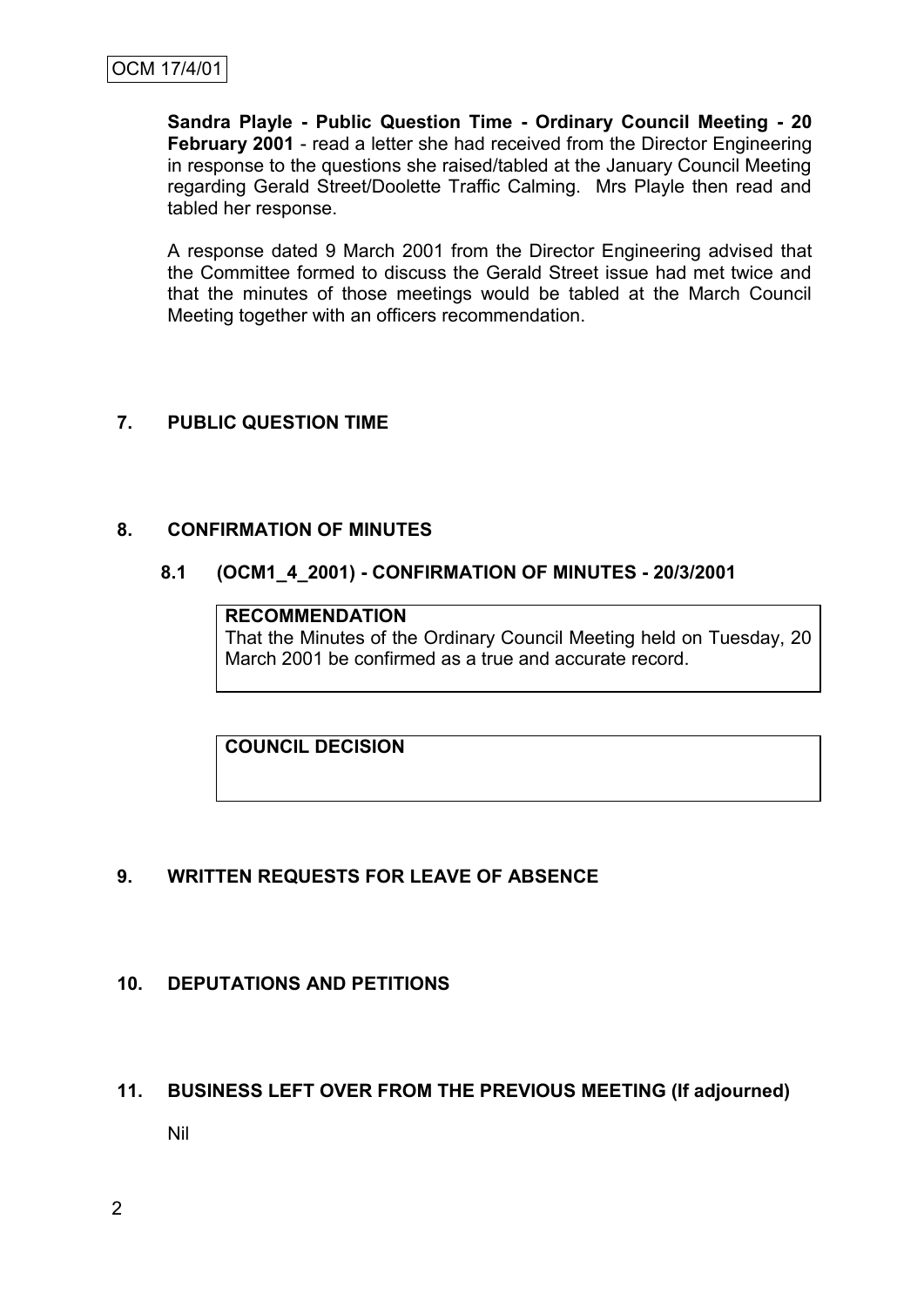### **12. DECLARATION BY COUNCILLORS WHO HAVE NOT GIVEN DUE CONSIDERATION TO MATTERS CONTAINED IN THE BUSINESS PAPER PRESENT BEFORE THE MEETING**

### **13. COUNCIL MATTERS**

### **13.1 (OCM1\_4\_2001) - CITY OF COCKBURN EAST WARD EXTRAORDINARY ELECTION 19TH JULY, 2001 (1700) (DMG)**

## **RECOMMENDATION**

That Council:

- (1) pursuant to section 4.20(4) of the Local Government Act, 1995, declare the Electoral Commissioner to be responsible for the East Ward extraordinary election to be conducted in the City of Cockburn on 19 July, 2001;
- (2) pursuant to section 4.61(2) of the Local Government Act, 1995, conduct this election as a postal election; and
- (3) request the Electoral Commissioner to amend the Election Schedule by extending the lodgment date of packages with Australia Post by approximately one (1) week (i.e. from 4 July, 2001 to 11 July, 2001).

### **TO BE CARRIED BY AN ABSOLUTE MAJORITY OF COUNCIL**

### **COUNCIL DECISION**

### **Background**

Council previously carried this resolution at its Meeting of 20 March, 2001. However, the Electoral Commissioner has since responded to Council requesting that this decision be re-affirmed once agreement has been received.

### **Submission**

N/A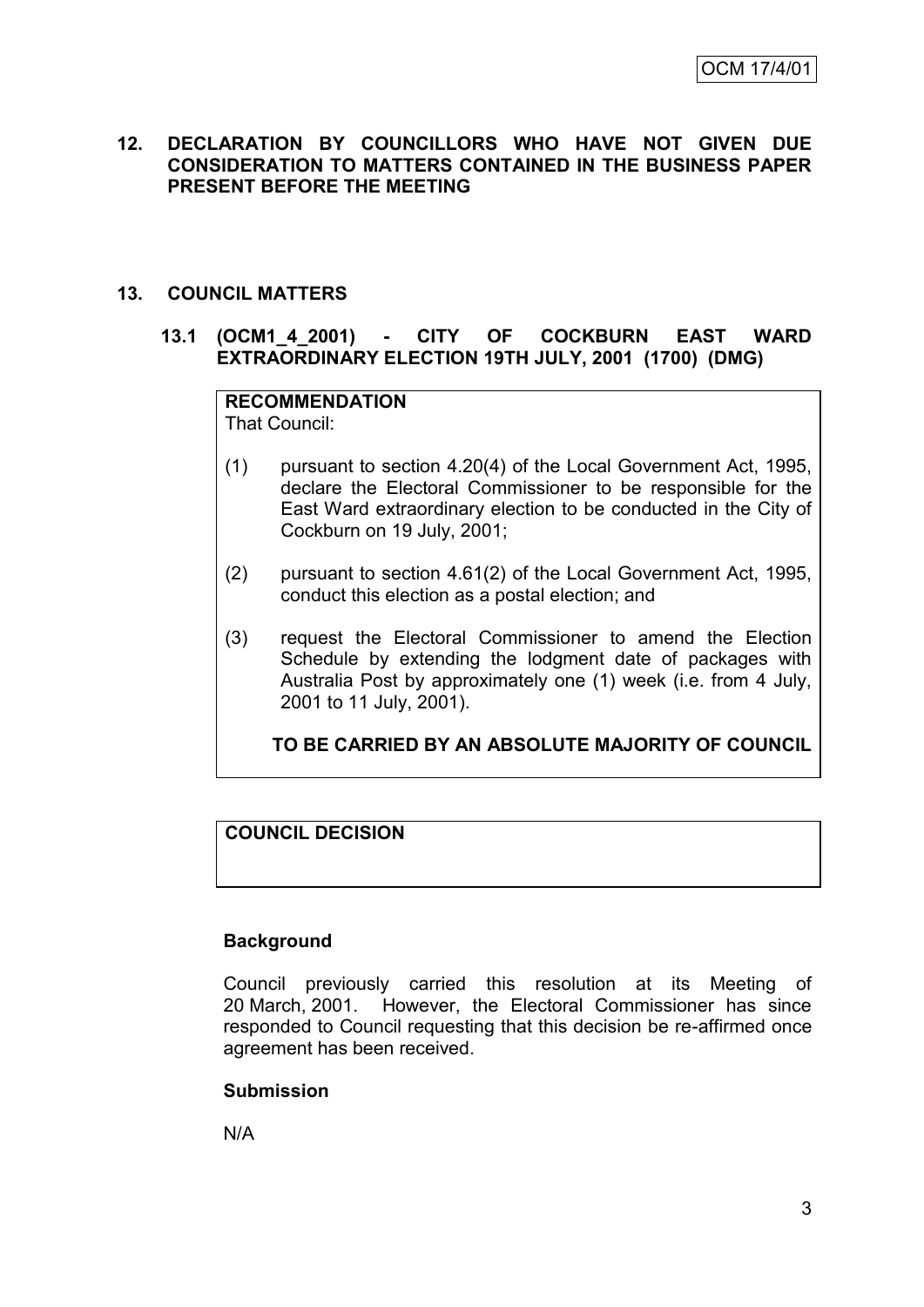### **Report**

By letter dated 27 March 2001, the Electoral Commissioner agreed to Council's request for the Commissioner to be responsible for the extraordinary election to be conducted on 19 July 2001, as a result of the resignation of Councillor Rennie.

In addition, it would be appropriate to request the Commissioner to extend the date for sending out election packages to electors, as it is considered unnecessary for a two week "voting" period to be applied to postal elections in the metropolitan area. This fact is supported by the voting figures recorded at the December 2000 Council elections, which showed the great majority of votes were returned within three (3) days of being received. This would indicate a one week turnaround time would be adequate for those electors intending to participate in the election to lodge their vote.

### **Strategic Plan/Policy Implications**

Key Result Area "Managing Your City" refers.

### **Budget/Financial Implications**

Cost of Postal Election estimated at \$25,000, will need to be made available within the "Governance" function of Council's Budget for the 2001/2002 Financial Year.

### **Implications of Section 3.18(3) Local Government Act, 1995**

Nil.

### **14. PLANNING AND DEVELOPMENT DIVISION ISSUES**

**14.1 (OCM1\_4\_2001) - RECOGNITION OF NON-CONFORMING USE RIGHTS (MEAT PACKING FACILITY) - LOT 40; 4 QUARIMOR ROAD, BIBRA LAKE - OWNER: VALUE ADDED MEAT WHOLESALERS - APPLICANT: DE QUINTAL PTY LTD (4100012) (RH) (MAP NO. 8) (ATTACH)**

# **RECOMMENDATION**

That Council:

(1) recognise the existence of non-conforming use rights for the operation of a meat packing facility (Class 2 Food Premises) on Lot 40; 4 Quarimor Road Bibra Lake, pursuant to and being in compliance with Part 4 of the City of Cockburn District Zoning Scheme No. 2;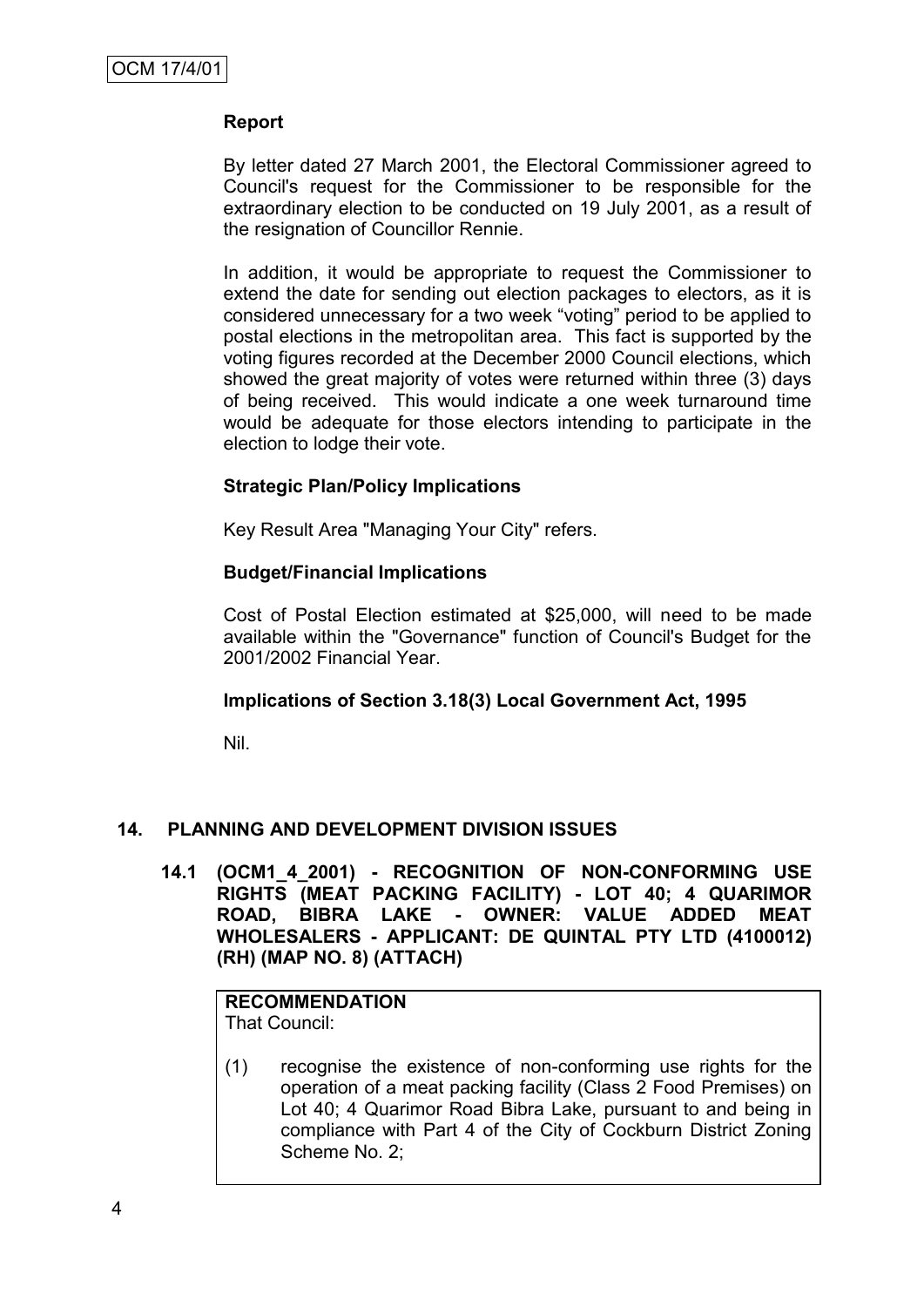- (2) advise the new owners De Quintal Pty Ltd (Value Added Meat Wholesalers) of their obligation to adhere to:
	- 1. any past conditions of Approval to Commence Development for the meat processing facility;
	- 2. the requirement that in the event that the meat packing facility use ceases for a period of six(6) months or more, the use of the land and buildings must thereafter be in conformity with the Scheme;
- (3) the requirement that a further request for acknowledgment of non-conforming use rights will be required upon gazettal of the City of Cockburn Town Planning Scheme No. 3.

### **COUNCIL DECISION**

### **Background**

| ZONING:           | MRS:                               | l Industrial     |  |  |  |
|-------------------|------------------------------------|------------------|--|--|--|
|                   | DZS:                               | General Industry |  |  |  |
| LAND USE:         | Factory & Warehouse (Meat Packing) |                  |  |  |  |
| LOT SIZE:         | $6240m^2$                          |                  |  |  |  |
| AREA:             | N/A                                |                  |  |  |  |
| <b>USE CLASS:</b> | Special Industry A, 'X'            |                  |  |  |  |

Council, at its Ordinary Meeting in August 1980, resolved to conditionally approve a Meat Packing Facility at Lot 36, cnr Quarimor Road and Wellard Street (now Lot 40 Quarimor Road) pursuant to the previous District Zoning Scheme (No.1). The operation was not an Offensive Trade and did not require an Offensive Trades Licence under the provisions of the Health Act and as such, the proposal was permitted.

Extensions and additions were approved in 1981 and 1985 under District Zoning Scheme No.1, and other extensions approved in 1994 and 1995 under the current District Zoning Scheme No. 2 ("the Scheme").

The request for recognition of non-conforming use rights for (Meat packing facility) was deferred by the Council at its ordinary meeting on 20 March 2001 pending further information on the definition of the meat processing facility.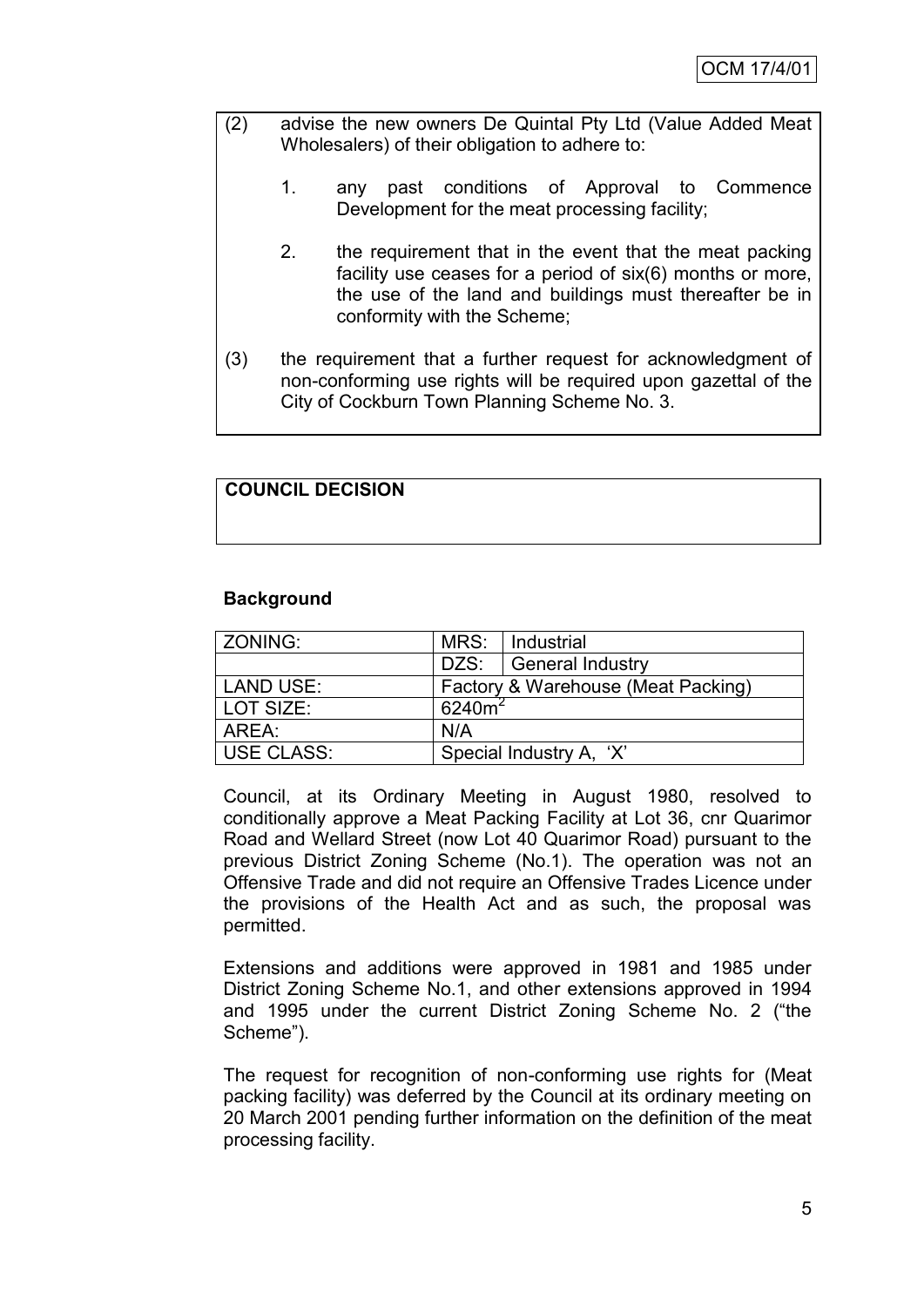### **Submission**

De Quintal Pty Ltd (Value Added Meat Wholesalers) have introduced themselves as the new owners of Lot 40; 4 Quarimor Road, Bibra Lake. The previous owners, West Australian Meat Marketing Cooperative Ltd., ceased operations on the 15<sup>th</sup> December 2000.

The new owners intend to continue the use of the premises for meat packing by way of establishing non-conforming use rights. They wish to occupy the premises on or before the  $12<sup>th</sup>$  March 2001 and commence production as soon as the requirements of Council"s Health Services are satisfied.

### **Report**

The subject lot is zoned 'General Industry' under the current scheme. A General Industrial use, as defined in the Scheme means, *"an industry other than a cottage, extractive, hazardous, light, noxious, rural or services, Special A or Special B industry."* The current use can be defined as a Special A Industry which is, *"the use of Land and Buildings for the carrying out of any process for and incidental to the production of meat and allied products, in accordance with the provisions of the Health Act of 1911 and any Regulations or By-laws made under that Act."* Special Industry A is a use that is not permitted within a General Industrial zone under the Scheme. Such an activity could only operate on a non-conforming basis.

A non-conforming use means, *"a use of Land or Buildings which though lawful immediately prior to the coming into operation of the Scheme, is not in conformity with any provision of the Scheme."* Under Part 4 of the Scheme – Non-conforming Uses, no provision shall prevent the continued use of any land or building for a non-conforming use (cl.4.2). Clause 4.7.1 states that when a non-conforming use of any land or building has ceased for a period of six months or more, that land or building shall not thereafter be used otherwise than in conformity with the provisions of the Scheme. The applicant states that the previous owners ceased operations on the  $15<sup>th</sup>$  December 2000, which is less than the prescribed six month period.

In response to the Council's request for a definition of the use, the following additional information is provided.

The proposed use has not changed from that approved. According to the Health (Food Hygiene) Regulations 1993, the use is described as a Class 2 food premises in which, "*preparation, reconstitution, special storage or packaging of food is undertaken and where no direct sale to the public is involved*." (Schedule 3, 2(1))

In simple terms, carcasses are delivered to the factory, cut into portions and packed for wholesale (ie processing and packing).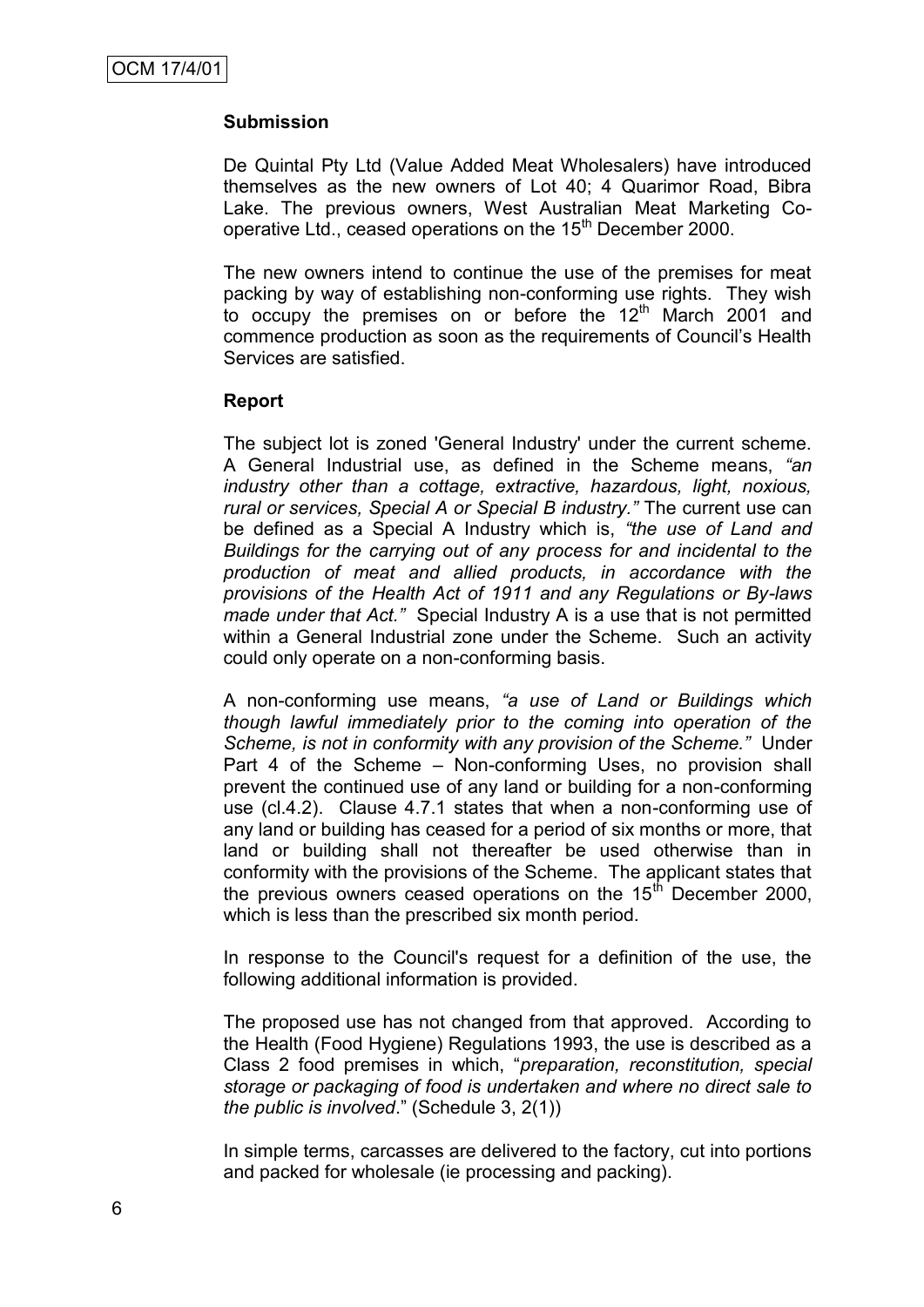In order to be consistent with the 1980 Council Approval reference to Meat packing facility is maintained of which processing is inclusive from the terms of the earlier approval.

### **Strategic Plan/Policy Implications**

The Corporate Strategic Plan Key Result Areas which apply to this item are:-

- 2. Planning Your City
	- *"To ensure that the planning of the City is based on an approach which has the potential to achieve high levels of convenience for its citizens."*
	- *"To ensure that the development will enhance the levels of amenity currently enjoyed by the community."*
	- *"To foster a sense of community within the district generally and neighbourhoods in particular."*

### **Budget/Financial Implications**

N/A

### **Implications of Section 3.18(3) Local Government Act, 1995**

Nil

### **14.2 (OCM1\_4\_2001) - PROPOSAL TO ESTABLISH A REFUSE TRANSFER STATION AT PT LOT 95 AND LOT 101 HOWSON WAY, BIBRA LAKE (EZY WASTE SERVICES) (114402) (SMH) (ATTACH)**

## **RECOMMENDATION**

That Council:

- (1) receive the report and the submission prepared by Halpern, Glick, Maunsell on behalf of the proponent EZY Waste Services;
- (2) on planning grounds, support in principle, the proposal to operate a Refuse Transfer Station on Pt Lot 95 and Lot 101 Howson Way, Bibra Lake;
- (3) determine that subject to a formal planning application being made for the Refuse Transfer Station, the use be deemed a "use not listed" under the First Schedule of the Scheme - Zoning Table and dealt with in accordance with Clause 3.2.4 of District Zoning Scheme No. 2; and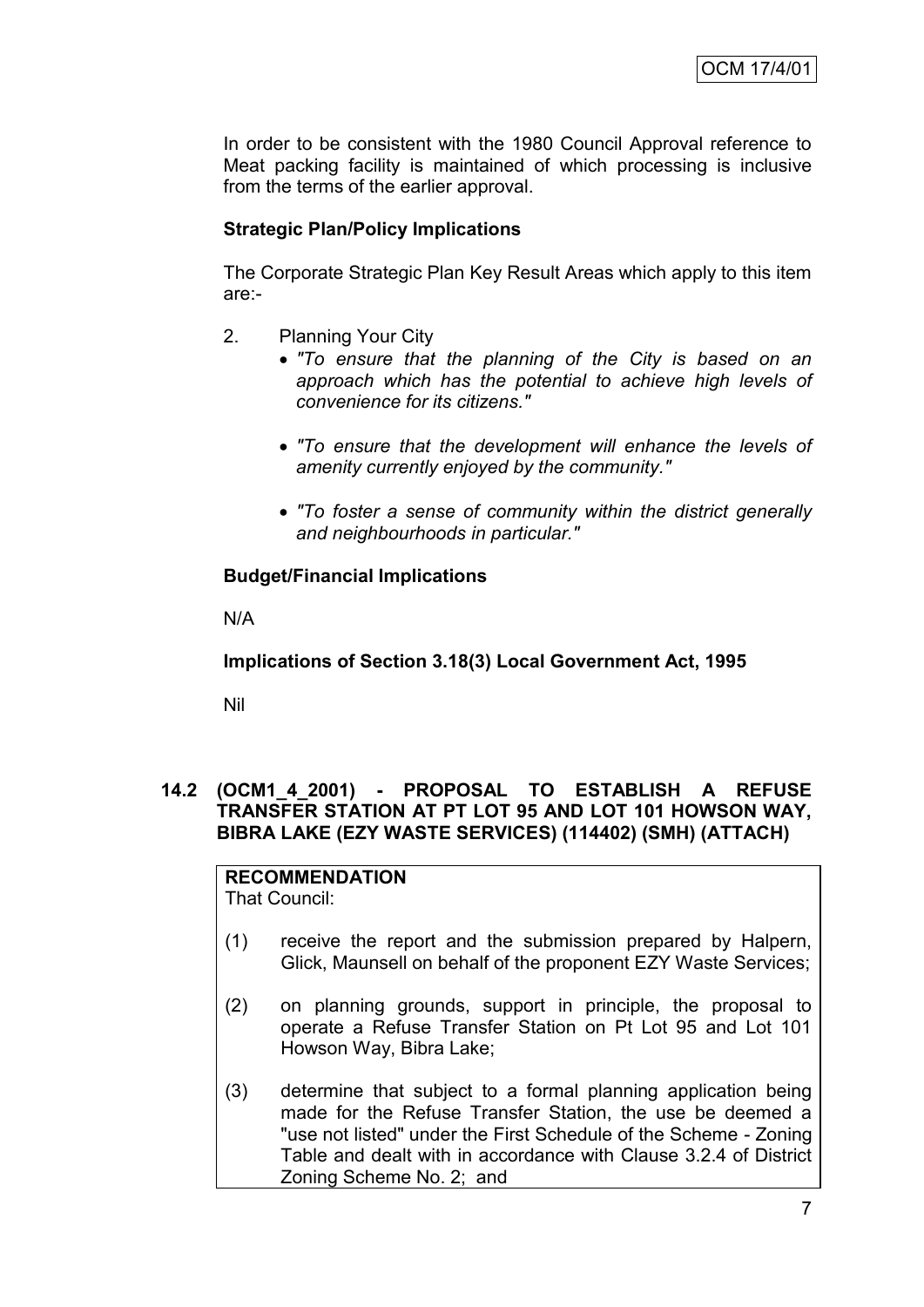(4) advise the proponent of the Council's decision accordingly.

### **COUNCIL DECISION**

#### **Background**

| ZONING:           | MRS:           | Industrial                |  |  |  |
|-------------------|----------------|---------------------------|--|--|--|
|                   | DZS:           | <b>General Industrial</b> |  |  |  |
| LAND USE:         | Vacant         |                           |  |  |  |
| LOT SIZE:         | 4.17 ha        |                           |  |  |  |
| AREA:             | N/A            |                           |  |  |  |
| <b>USE CLASS:</b> | Use Not Listed |                           |  |  |  |

On Tuesday 13 March 2001 at 5.30pm, Mr Peter Sampson gave a comprehensive presentation to the Council about a proposal to locate a refuse transfer station within the City of Cockburn to serve areas south of the river.

A catchment of around 50,000 people is required to support such an operation according to the proponent.

The land selected for the development is an old landfill site on Pt Lot 95 (No. 3) and Lot 101 (No. 7) Howson Way, Bibra Lake which are owned by the Council.

Pt Lot 95 is 1.9121 ha and Lot 101 is 2.2609 ha. The lots are severed by a disused railway reserve.

Both lots are currently vacant.

#### **Submission**

Attached is a copy of the HGM Report received on 20 March 2001.

Also attached is a copy of a letter from the Department of Environmental Protection to HGM, advising that it supports the proposal subject to some minor clarifications.

The proponent has requested that the Council consider "approval in principle" for the proposal so that more detailed investigations and negotiations can proceed with confidence if the concept is supported.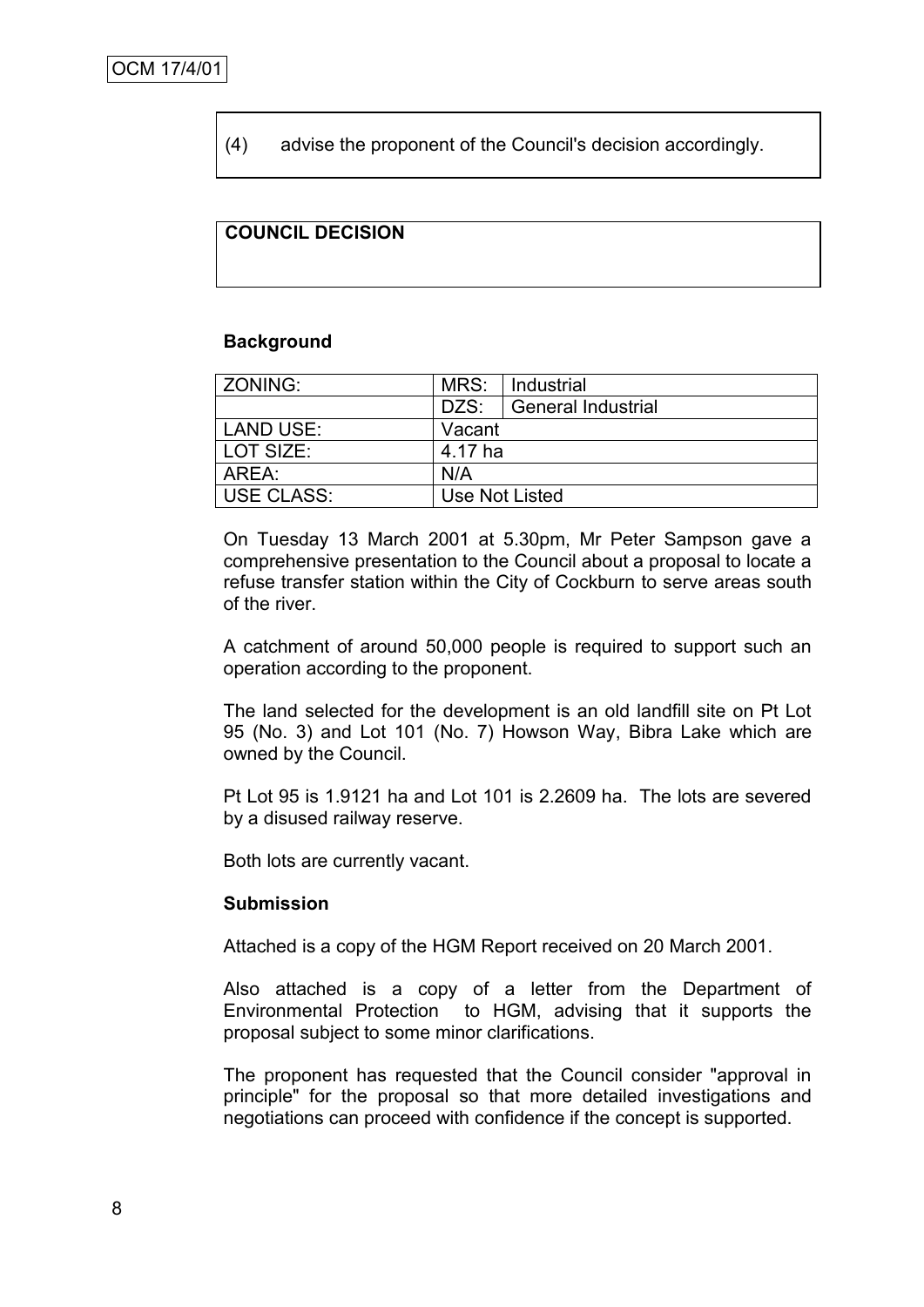### **Report**

The land is zoned industrial under the MRS and General Industry under the local scheme.

The use does not appear to clearly fit within the definition of general industry or transport depot therefore, in the event that a formal application is received, it should be treated as a "Use Not Listed" and dealt with in accordance with Clause 3.2.4 of the Scheme.

The proposal involves the collection of waste from domestic trailers, the transfer of the refuse into bins and the recycling of re-usable goods and greenwaste. The development is not a waste landfill site, is not listed on Schedule 2 of the Health Act and therefore, is not a noxious industry.

The proposed location of the development is considered suitable for the purpose from a planning point of view because:-

- the land is suitably zoned.
- access will be via Stock Road or the industrial road system in Bibra Lake.
- the closest residential area is to the west of the site and separated from it by the Stock Road and Howson Way road reserves.
- the site was previously used for landfill and therefore the re-use of the land is limited. The proposed use appears to be a suitable reuse.
- The Council owns the land and therefore will be able, via the conditions of a lease, to ensure that its development requirements are complied with.

Because the Council owns the land, it will be necessary for the Council to complete the development application, signed on its behalf by the Chief Executive Officer, for the formal application to be processed. The proponent has already been advised of this.

In addition, there are numerous other issues that need to be addressed by the Council so that it can progress the proposal, despite a decision to provide "support in principle".

Issues that directly relate to this proposal are:-

- The leasing of the land;
- The need for a bond to cover the reinstatement of the lot in the event that the operation ceases;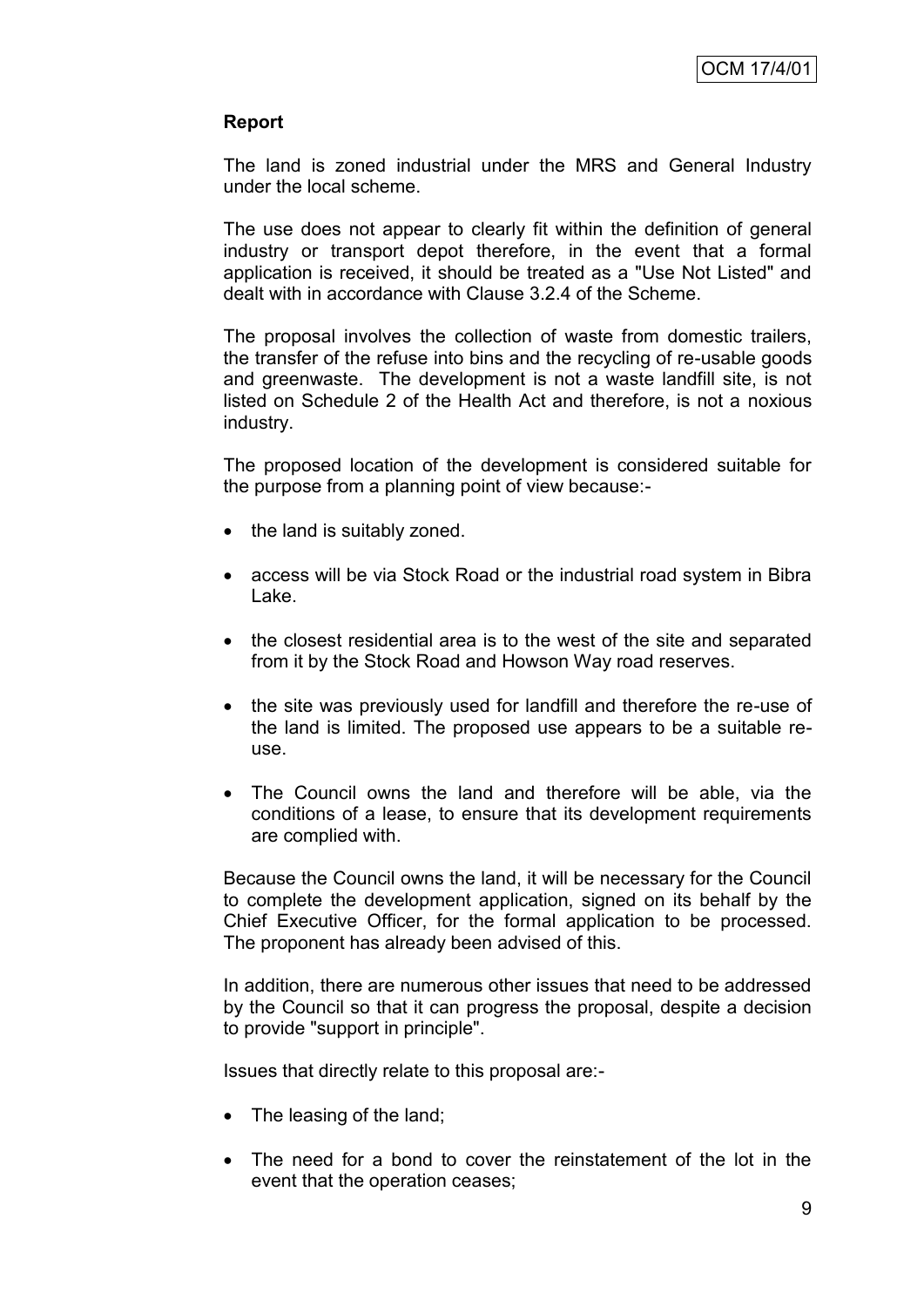The need to prepare a Business Plan and to tender the lease for the design, development and operation of the business on Council owned land.

These issues will need to be the subject of a subsequent report to Council, should the Council decide to provide its "support in principle" and the proponent proceed to a formal application.

#### **Strategic Plan/Policy Implications**

The Corporate Strategic Plan Key Result Areas which apply to this item are:-

- 1. Managing Your City
	- *"To deliver services and to manage resources in a way that is cost competitive without compromising quality."*
- 2. Planning Your City
	- *"To ensure that the planning of the City is based on an approach which has the potential to achieve high levels of convenience for its citizens."*
- 4. Facilitating the needs of Your Community
	- *"To facilitate and provide an optimum range of community services."*

#### **Budget/Financial Implications**

N/A

#### **Implications of Section 3.18(3) Local Government Act, 1995**

The Council already operates the landfill site at Henderson at which domestic trailers are accepted.

The Council also currently provides ratepayers with 6 tip passes per annum to gain free access to the landfill site.

Given that these ratepayer services exist and have not been established in competition with an existing private operator, Section 3.18(b) is not considered to apply.

The Henderson Tip is a designated sanitary landfill site by the Health Department of WA and operates under licences issued by the EPA. It forms part of the metropolitan waste strategy and therefore conforms with Section 3.18(a) of the Act.

For the purpose of the National Competition Policy, the Henderson Landfill Site has not yet been market tested however, because it is an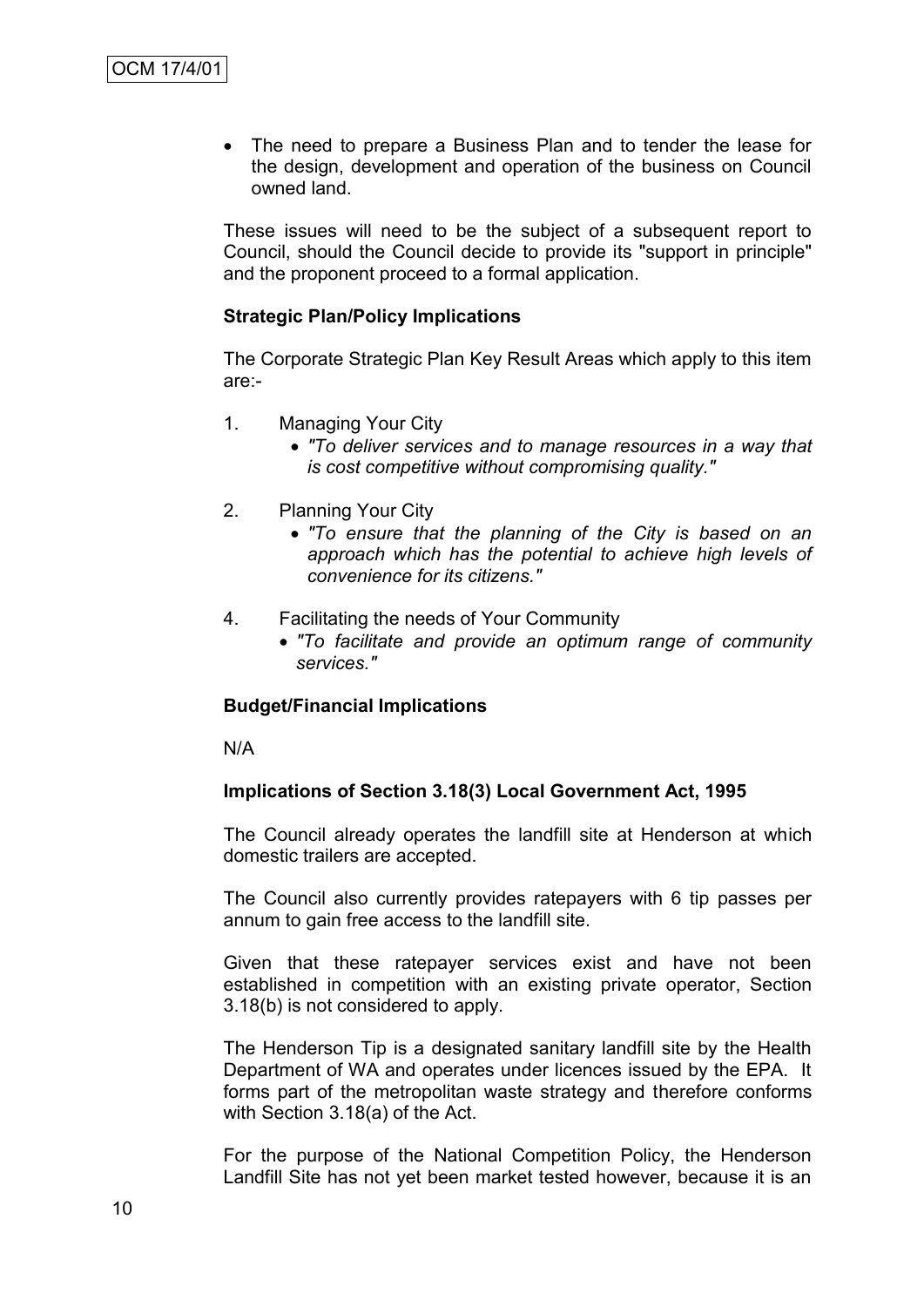important source of income to the Council, every endeavour is used to manage this service efficiently and effectively to maximise the benefit to the community.

### **14.3 (OCM1\_4\_2001) - APPEAL - DEEMED REFUSAL TO EXTEND HENDERSON LANDFILL SITE - LOT 52 ROCKINGHAM ROAD, WATTLEUP (SMH) (3412022)**

#### **RECOMMENDATION** That Council:

- (1) receive the report;
- (2) lodge an appeal to the Town Planning Appeal Tribunal of Western Australia against the deemed refusal by the Western Australian Planning Commission to a development application submitted by the Council to expand the Henderson Landfill Site in accordance with the Application for Approval to Undertake Development under the Hope Valley - Wattleup Redevelopment Act 2000 dated 15 January 2001; and
- (3) instruct the Council's solicitors, McLeod & Co, to represent the Council in the appeal.

### **COUNCIL DECISION**

### **Background**

On 7 December 2000, the Hope Valley-Wattleup Redevelopment Act was assented to and published in the Government Gazette on 19 December. This caused the MRS and the local scheme to no longer have any effect over the land within the district included in the Redevelopment Area.

The Council's Henderson Landfill Site is located within the Redevelopment Area. All development within the Redevelopment Area is required to be approved by the WAPC. The application form is contained in the Regulations to the Act.

The application form, together with a report and plans were submitted to the WAPC on 17 January 2001. The application was for the construction of Cells 1 and 2 of Stage 2 of the development. A fee of \$1,350 was lodged with the application.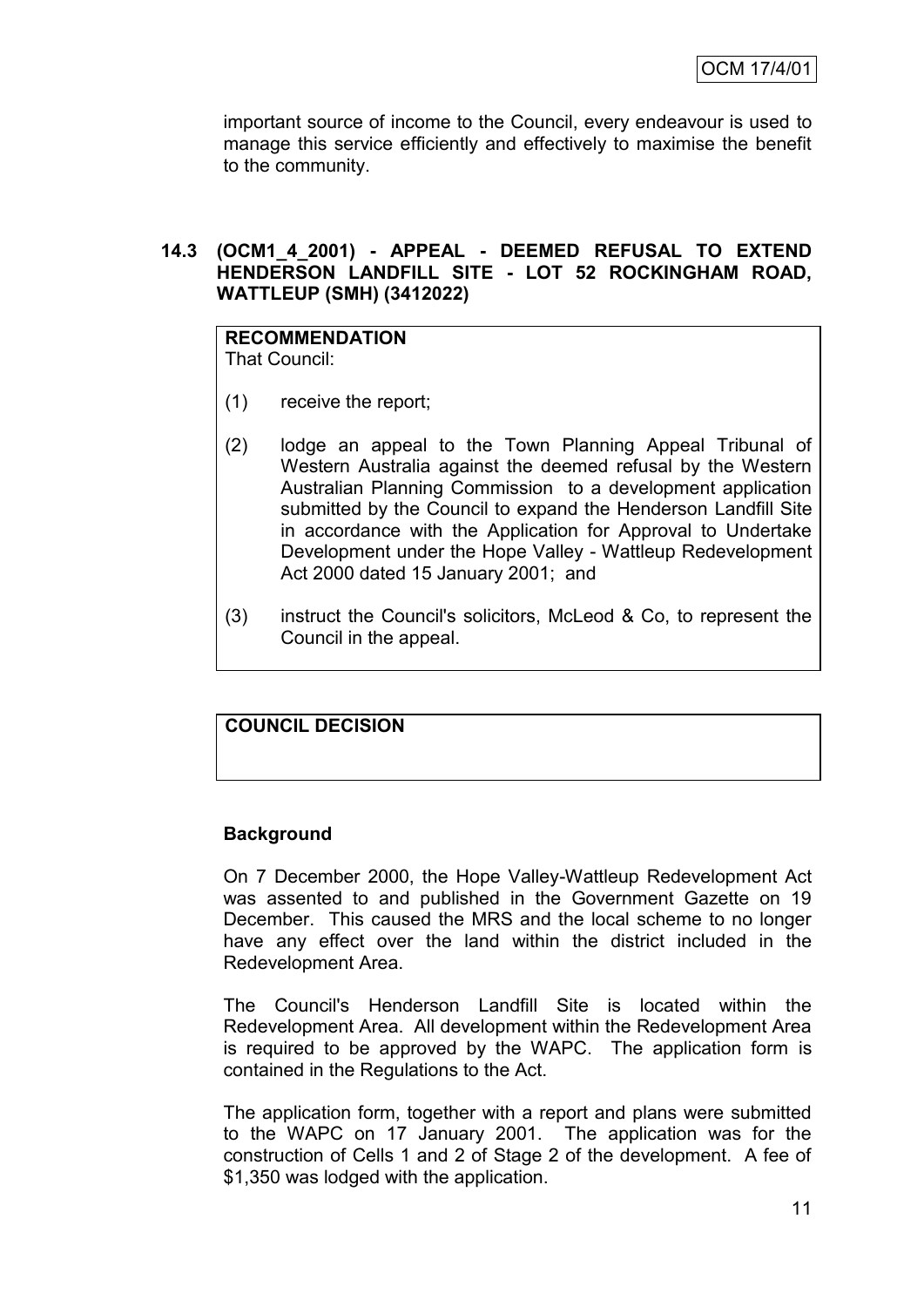On 30 January 2001, the application was acknowledged.

Under Section 29 (6) of the Act, where the WAPC has not made a decision within 60 days of the application being forwarded to the Commission or such longer period as is agreed in writing by the applicant, it is deemed to be refused.

There has been no such agreement.

As at the date of writing this report, 72 days had elapsed.

#### **Submission**

The Henderson Landfill Site is owned and operated by the City of Cockburn.

The site has been operating since 1990 with the approval of the Health Department and the EPA.

On 1 November 1988, the Council issued its planning approval for all of the land (including Lot 52 on JAA Lot 240) the subject of the Regional Rubbish Tip proposal at Henderson.

On 30 June 1992, the site was gazetted under the Health Act 1911, as a "Regional Rubbish Disposal Site" and applied to the whole of the land including Lot 52 and approved for use by the City of Cockburn.

The DEP issued its Works Approval (03090) for the construction of Cell 1 in Stage 2 on 21 November 2000.

In November 2000, the Council accepted the \$2.1 million tender by ATA Constructions Pty Ltd and the contract was signed on 8 December 2000.

To date about 70% of the construction work has been completed. The Cell should be ready for use by May.

Stage 1 of the landfill site is almost exhausted and it is expected that there is less than 12 months before it will be at capacity and closed. This period could be shortened if other landfill sites, such as Canning close and the waste diverts to Henderson.

The situation is urgent.

#### **Report**

On 9 February 2001, the WAPC advised that there was insufficient information submitted to enable the assessment of the application and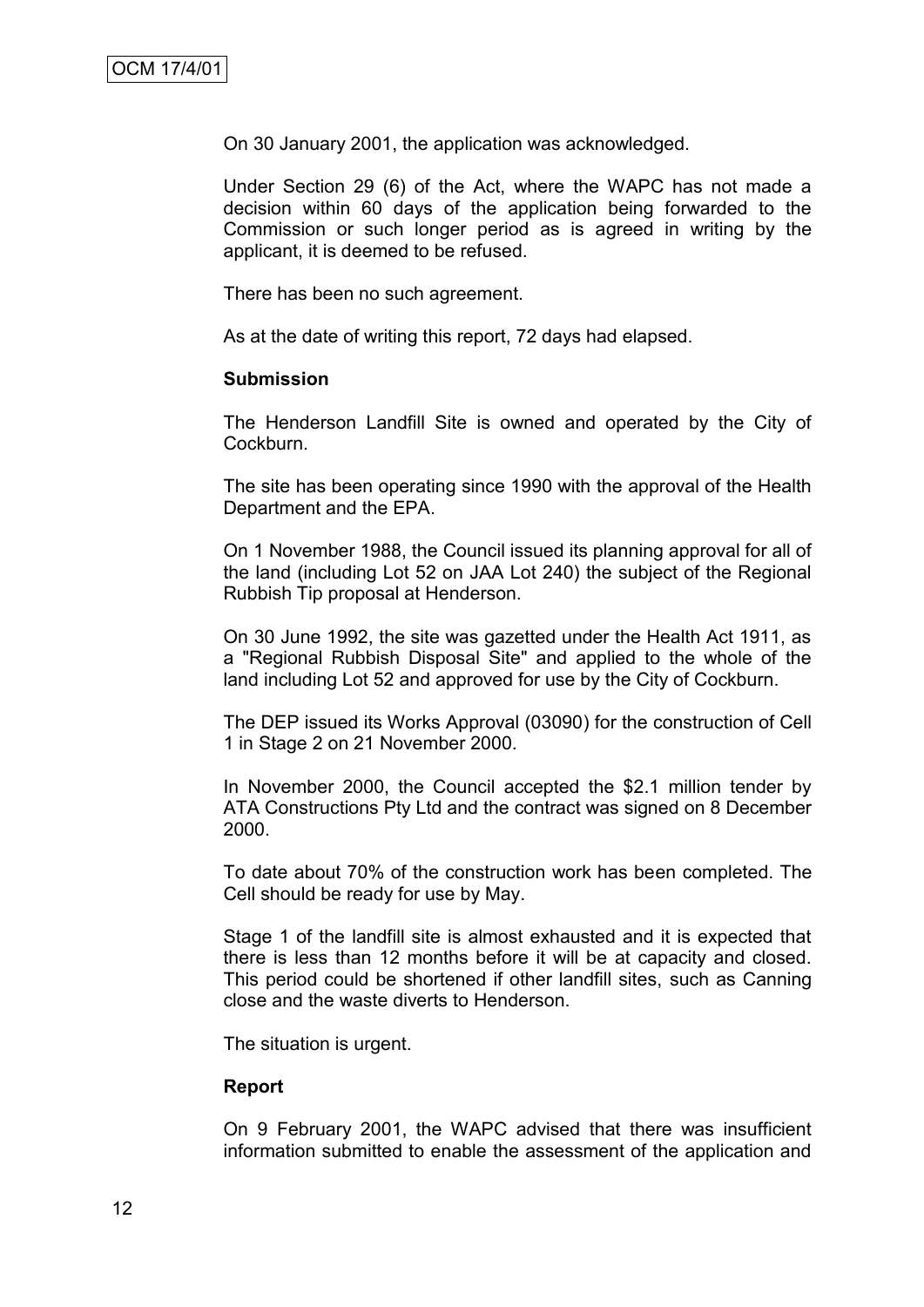therefore it was put on hold. The advice was that the application should be determined within 60 days.

The additional information required was two(2) more copies of the plans submitted and six(6) copies of a statement giving details of the proposed use, operation and signage.

This information was provided on 19 February 2001.

Using the two dates of 9 February or 19 February, as at the date of the Council meeting, 17 April, the period will be either 69 days or 59 days, subject to no determination being received from the Commission by the date of the Council meeting.

Under the Hope Valley-Wattleup Redevelopment Act - Interim Land Use and Redevelopment Control Policy, the Land Use Table states that landfill is an 'X' use in the General Industry Area as described on the Interim Policy Map. The Henderson Landfill Site is within this area. The Policy was published on 1 January 2001, well after the Council had let tenders to construct Cell 1 of Stage 2 of the landfill site.

Nevertheless, the Council is required to apply to the WAPC for approval in accordance with the Redevelopment Act and Regulations.

However, the legal status of the Interim Policy is doubtful, given that it has not been made as a Regulation under the Act. Therefore the authority of the Land Use Table and related controls may not have any standing.

The statutory situation relating to the Hope Valley-Wattleup Redevelopment Area needs to be tested at the same time that the Council's deemed refusal is appealed and the only way that this can be done is by an appeal to the Town Planning Appeal Tribunal.

### **Strategic Plan/Policy Implications**

The Corporate Strategic Plan Key Result Areas which apply to this item are:-

- 1. Managing Your City
	- *"To conduct Council business in open public forums and to manage Council affairs by employing publicly accountable practices."*
- 4. Facilitating the needs of Your Community
	- *"To facilitate and provide an optimum range of community services."*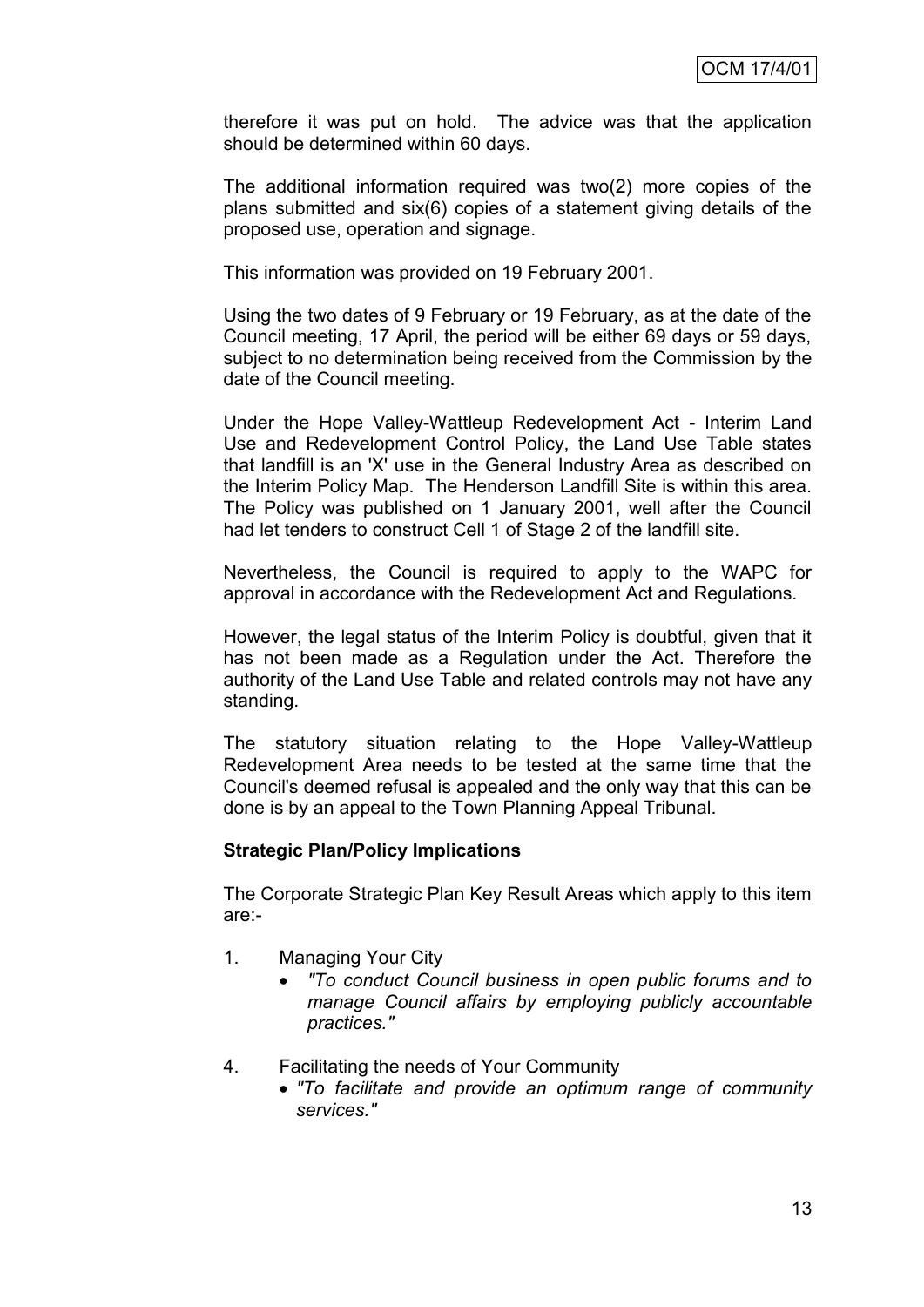*"To identify current community needs, aspirations, expectations and priorities of the services provided by the Council."*

The Henderson Landfill Site operates in accordance with an adopted Strategic Plan and Business Plan.

#### **Budget/Financial Implications**

The 2000/2001 Budget for legal expenses (Account No. 500320) provides \$29,250 for the year of which \$17,540 has been spent. The balance of the Account is \$11,710 which should be sufficient to cover the expected costs associated with legal representation at the appeal.

#### **Implications of Section 3.18(3) Local Government Act, 1995**

The Council operates an approved "Regional Rubbish Disposal Site" in accordance with a valid works approval issued by the DEP.

The Henderson Landfill Site is the only approved sanitary landfill site operating within the district.

A decision to appeal the deemed refusal to the Council's application to construct Cell 1 of Stage 2 of the Henderson Landfill Site, is not contrary to the provisions of Section 3.18(3) of the Local Government Act.

#### **14.4 (OCM1\_4\_2001) - PROPOSED TOWN PLANNING SCHEME NO. 3 - AND DISTRICT ZONING SCHEME NO. 2 TEXT AMENDMENTS TO INCLUDE A DISCLAIMER, R-CODE VARIATIONS AND VARIOUS MAP AMENDMENTS (MR) (9485)**

**RECOMMENDATION** That Council:

(1) insert the following words inside the cover of Town Planning Scheme No 3 as stated below:

*This Scheme was prepared in accordance with the written laws administered by the Western Australian Planning Commission ("Commission"), and the policies and requirements of the Commission. The form of the Scheme was required to conform with the Model Scheme Text, and other requirements of the Commission and the Hon. Minister for Planning. The Scheme having been compiled in accordance with those requirements, the role of the City therefore is effectively confined to being responsible for the Scheme"s implementation.*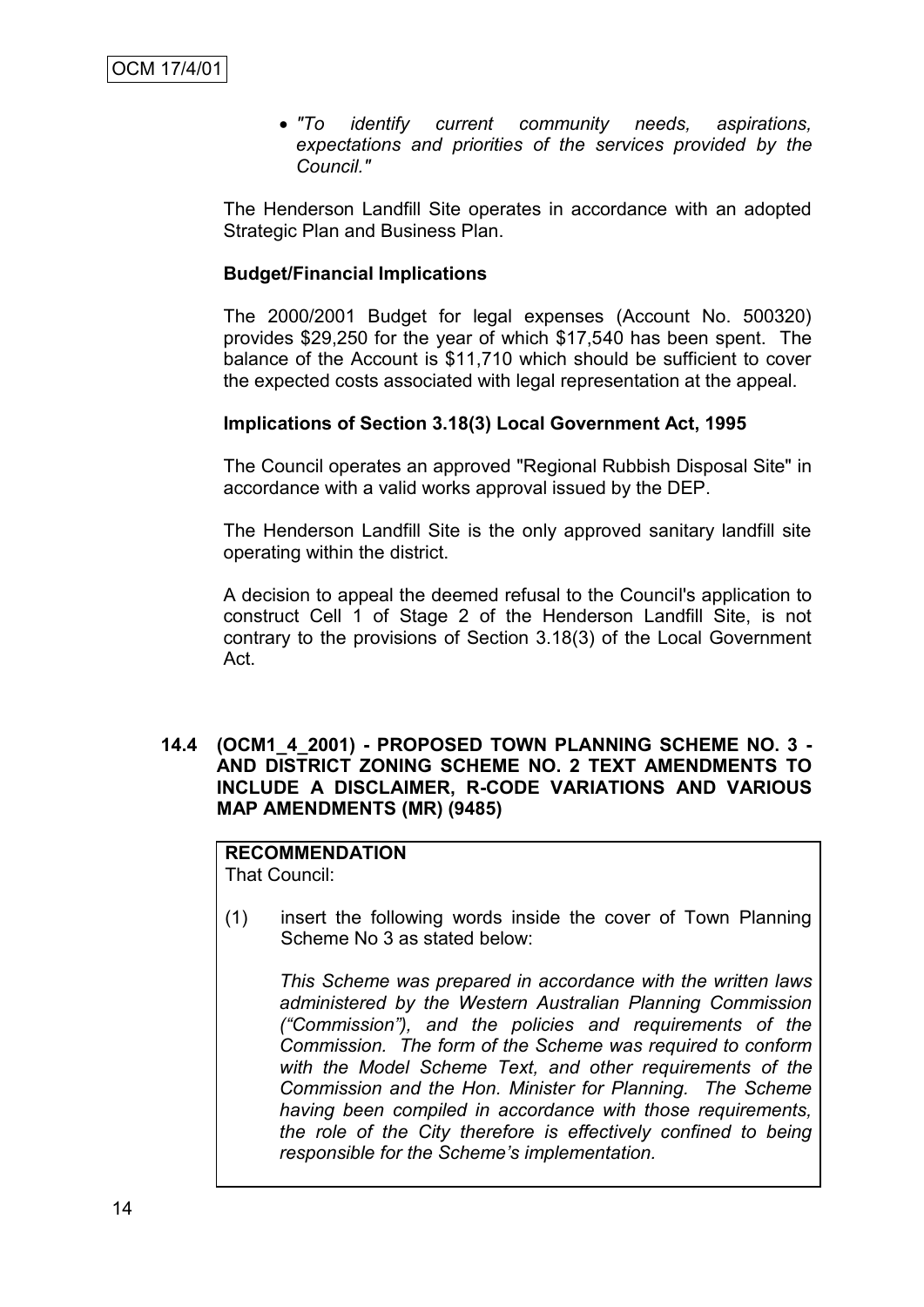| (2) | modify clause 5.3.1 of the Town Planning Scheme No 3 Text by<br>deleting the words:                 |                                                                                                                                                                                                                                                                                                                                                                   |  |  |  |  |  |  |
|-----|-----------------------------------------------------------------------------------------------------|-------------------------------------------------------------------------------------------------------------------------------------------------------------------------------------------------------------------------------------------------------------------------------------------------------------------------------------------------------------------|--|--|--|--|--|--|
|     |                                                                                                     | "5.3.1 There are no special applications of the Residential<br><b>Planning Codes under this Scheme."</b>                                                                                                                                                                                                                                                          |  |  |  |  |  |  |
|     | and substitute in its place:                                                                        |                                                                                                                                                                                                                                                                                                                                                                   |  |  |  |  |  |  |
|     | "5.3.1 Notwithstanding the provisions of the<br>Residential<br>Planning Codes, where land is in a:- |                                                                                                                                                                                                                                                                                                                                                                   |  |  |  |  |  |  |
|     |                                                                                                     | in the Scheme<br>a)<br>Residential Zone<br>the<br>local<br>government may vary the<br>minimum<br>total<br>percentage of open space and minimum setback<br>provisions of the Residential Planning Codes<br>provided that it has regard to the objectives of the<br>Codes.                                                                                          |  |  |  |  |  |  |
|     |                                                                                                     | b)<br>Development Area in the Scheme, the local<br>government may vary the minimum requirements<br>of any provision of the Residential Planning Codes<br>within an area of a structure plan or any part of the<br>area stipulated in a structure plan, in accordance<br>with development guidelines or detailed area plan,<br>forming part of the structure plan. |  |  |  |  |  |  |
| (3) |                                                                                                     | amend the Town Planning Scheme No 3 Maps as follows:                                                                                                                                                                                                                                                                                                              |  |  |  |  |  |  |
|     | (a)                                                                                                 | Amend Lot 386 North Lake Road, Bibra Lake from<br>Residential Zone $(R25)$ to Local Reserve – Lake &<br>Drainage on;                                                                                                                                                                                                                                              |  |  |  |  |  |  |
|     | (b)                                                                                                 | Amend Reserve 45224 Inn Close, Bibra Lake from<br>Residential Zone(R25) to Local Reserve $-$ Parks and<br>Recreation;                                                                                                                                                                                                                                             |  |  |  |  |  |  |
|     | (c)                                                                                                 | Amend Lot 114 Annois Road, Bibra Lake from<br>Residential Zone (R20) to Local Reserve – Lakes &<br>Drainage;                                                                                                                                                                                                                                                      |  |  |  |  |  |  |
|     | (d)                                                                                                 | Amend Lot 115 Annois Road, Bibra Lake from<br>Residential Zone (R20) to Local Reserve – Parks &<br>Recreation;                                                                                                                                                                                                                                                    |  |  |  |  |  |  |
|     | (e)                                                                                                 | Amend Reserve 45617 Steiner Avenue, Success from<br>Residential Zone (R20) to Local Reserve – Parks and<br>Recreation;                                                                                                                                                                                                                                            |  |  |  |  |  |  |
|     | (f)                                                                                                 | Amend Reserve 45959 Rollinson Road, Reserve 45964<br>Bennett Avenue, Reserve 38993 Cockburn Road,<br>Reserve 45009 Garston Way, and portion of Reserve<br>38992 Rollinson Road, Hamilton Hill from Industry Zone<br>to Local Reserve - Lakes and Drainage.                                                                                                        |  |  |  |  |  |  |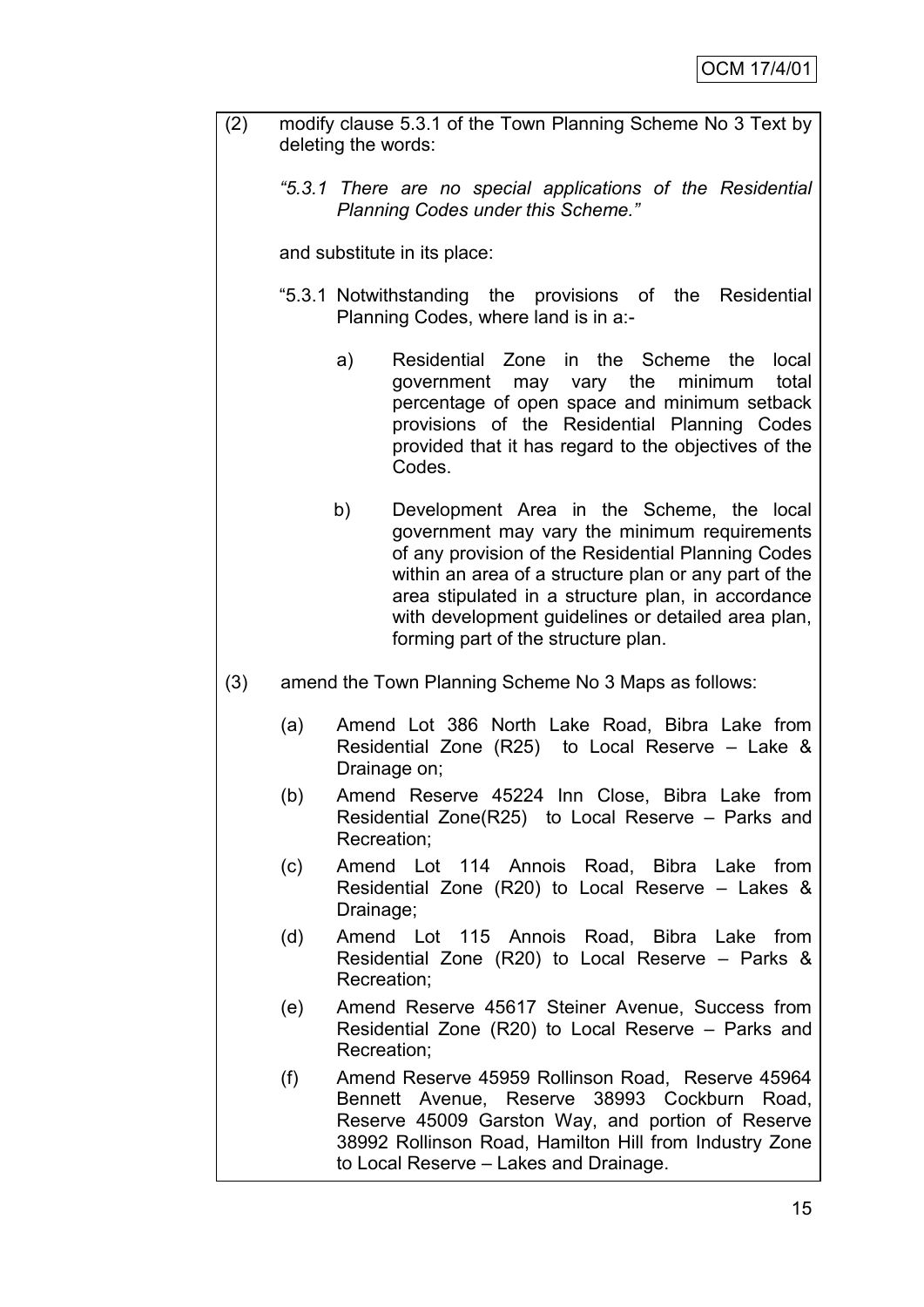|                                                                              | (g)                                                                                                                                                                                                                                                                                                                  |                                                                           | <b>Public Purposes (PS)</b> |                    |                       |                                                                                                                                                                                                                                     |                 |  |       | Amend portion of Lot Pt 1 south of Coogee Primary<br>School from Residential Zone (R30) to local Reserve -                                                                           |
|------------------------------------------------------------------------------|----------------------------------------------------------------------------------------------------------------------------------------------------------------------------------------------------------------------------------------------------------------------------------------------------------------------|---------------------------------------------------------------------------|-----------------------------|--------------------|-----------------------|-------------------------------------------------------------------------------------------------------------------------------------------------------------------------------------------------------------------------------------|-----------------|--|-------|--------------------------------------------------------------------------------------------------------------------------------------------------------------------------------------|
|                                                                              | (h)                                                                                                                                                                                                                                                                                                                  |                                                                           | as setout below:            |                    |                       |                                                                                                                                                                                                                                     |                 |  |       | Add a restricted Use to Schedule 3 of the Scheme Text                                                                                                                                |
| No.                                                                          |                                                                                                                                                                                                                                                                                                                      | Description of<br>Land                                                    |                             |                    | <b>Restricted Use</b> |                                                                                                                                                                                                                                     |                 |  |       | Conditions                                                                                                                                                                           |
| RU <sub>8</sub>                                                              |                                                                                                                                                                                                                                                                                                                      | CSL<br>Portion<br>Reserve<br>(Loc.<br>Murdoch Drive,<br><b>North Lake</b> | 4252<br>4253)               | and<br>οf<br>44544 | caravan               | Those uses which may be<br>permitted within the Mixed<br>Business Zone as set out<br>in Table 1 Zoning Table<br>excluding garden centre,<br>motor vehicle boat or<br>industry - cottage, industry<br>service and<br>vehicle repair. | sales, nursery, |  | motor | Planning<br>Approval                                                                                                                                                                 |
|                                                                              | (i)<br>Amend the boundary of Development Area 5 and<br>Development Contribution Area 6 to include land defined<br>by Beeliar Drive, Stock Road, Frobisher Drive and the<br>reserved land of Lake Coogee, Munster.                                                                                                    |                                                                           |                             |                    |                       |                                                                                                                                                                                                                                     |                 |  |       |                                                                                                                                                                                      |
|                                                                              | (j)<br>western<br>boundary of Development<br>the<br>Amend<br>Contribution Area 4 to coincide with View Street and to<br>exclude Lots 1,2,3 & 4 East Churchill Avenue, Beeliar.                                                                                                                                       |                                                                           |                             |                    |                       |                                                                                                                                                                                                                                     |                 |  |       |                                                                                                                                                                                      |
| (4)                                                                          | adopt proposed Town Planning Scheme No 3 with the<br>modification contained in $(2)$ & $(3)$ above and forward the<br>decision<br>the Western<br>to<br>Australian<br>Planning<br>Council<br>Commission requesting that the Hon. Minister for Planning grant<br>final approval under the Town Planning Regulation 21. |                                                                           |                             |                    |                       |                                                                                                                                                                                                                                     |                 |  |       |                                                                                                                                                                                      |
| (5)                                                                          | adopt an amendment to clause 5.3.5 of the District Zoning<br>Scheme No 2 Text as follows:                                                                                                                                                                                                                            |                                                                           |                             |                    |                       |                                                                                                                                                                                                                                     |                 |  |       |                                                                                                                                                                                      |
|                                                                              |                                                                                                                                                                                                                                                                                                                      | 5.3.5 Special Application of Residential Planning Codes                   |                             |                    |                       |                                                                                                                                                                                                                                     |                 |  |       |                                                                                                                                                                                      |
| Notwithstanding the provisions of the Residential<br><b>Planning Codes:-</b> |                                                                                                                                                                                                                                                                                                                      |                                                                           |                             |                    |                       |                                                                                                                                                                                                                                     |                 |  |       |                                                                                                                                                                                      |
|                                                                              |                                                                                                                                                                                                                                                                                                                      | (1)                                                                       |                             |                    |                       |                                                                                                                                                                                                                                     |                 |  |       | on land in the Residential Zone, the Council may:-                                                                                                                                   |
|                                                                              |                                                                                                                                                                                                                                                                                                                      |                                                                           | (a)                         |                    | Code; or              |                                                                                                                                                                                                                                     |                 |  |       | approve two grouped dwellings on any lot<br>with an area of 900m <sup>2</sup> or greater provided<br>the development conforms with all the<br>requirements of the Scheme and the R20 |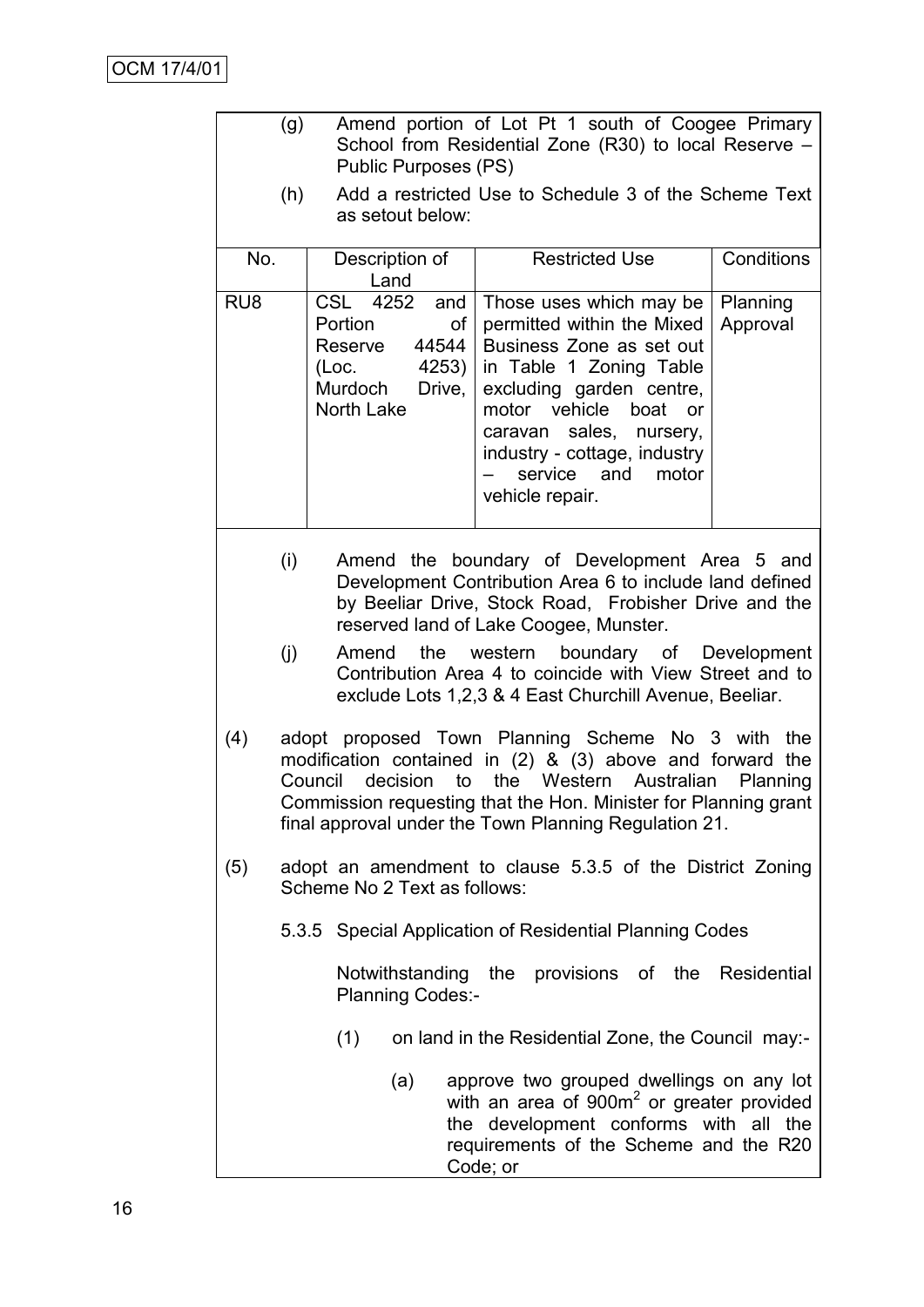- (b) grant density bonuses in accordance with Clause 5.8.9(b)
- (2) where an area is in a:-
	- (a) Residential Zone in the Scheme, the local government may vary the minimum total percentage of open space and minimum setback provisions of the Residential Planning Codes provided that it has regard to the objectives of the Codes.
	- (b) Development Area in the Scheme, the local government may vary the minimum requirements of any provision of the Residential Planning Codes within an area of a structure plan or any part of the area stipulated in a structure plan, in accordance with development guidelines or detailed area plan forming part of the structure plan.

### **COUNCIL DECISION**

### **Background**

The City of Cockburn undertook an examination of its District Zoning Scheme No. 2 for the purpose of preparing a new Scheme over four years ago (1996). The Hon Minister for Planning agreed that the Council could review its Scheme and prepare Town Planning Scheme No. 3.

At the Ordinary Meeting on 18 July 2000, the Council considered public submissions and proceeded to adopt proposed Town Planning Scheme No 3 (TPS3), subject to several modifications. The Scheme was forwarded to the Western Australian Planning Commission (Commission) requesting the endorsement of the Minister for Planning approval under the Town Planning Regulation 21.

### **Report**

### *Disclaimer*

The City had progressed TPS3 to an advanced stage of preparation when it was informed by the Commission that it would be required to adopt the Model Scheme Text (*Town Planning Amendment*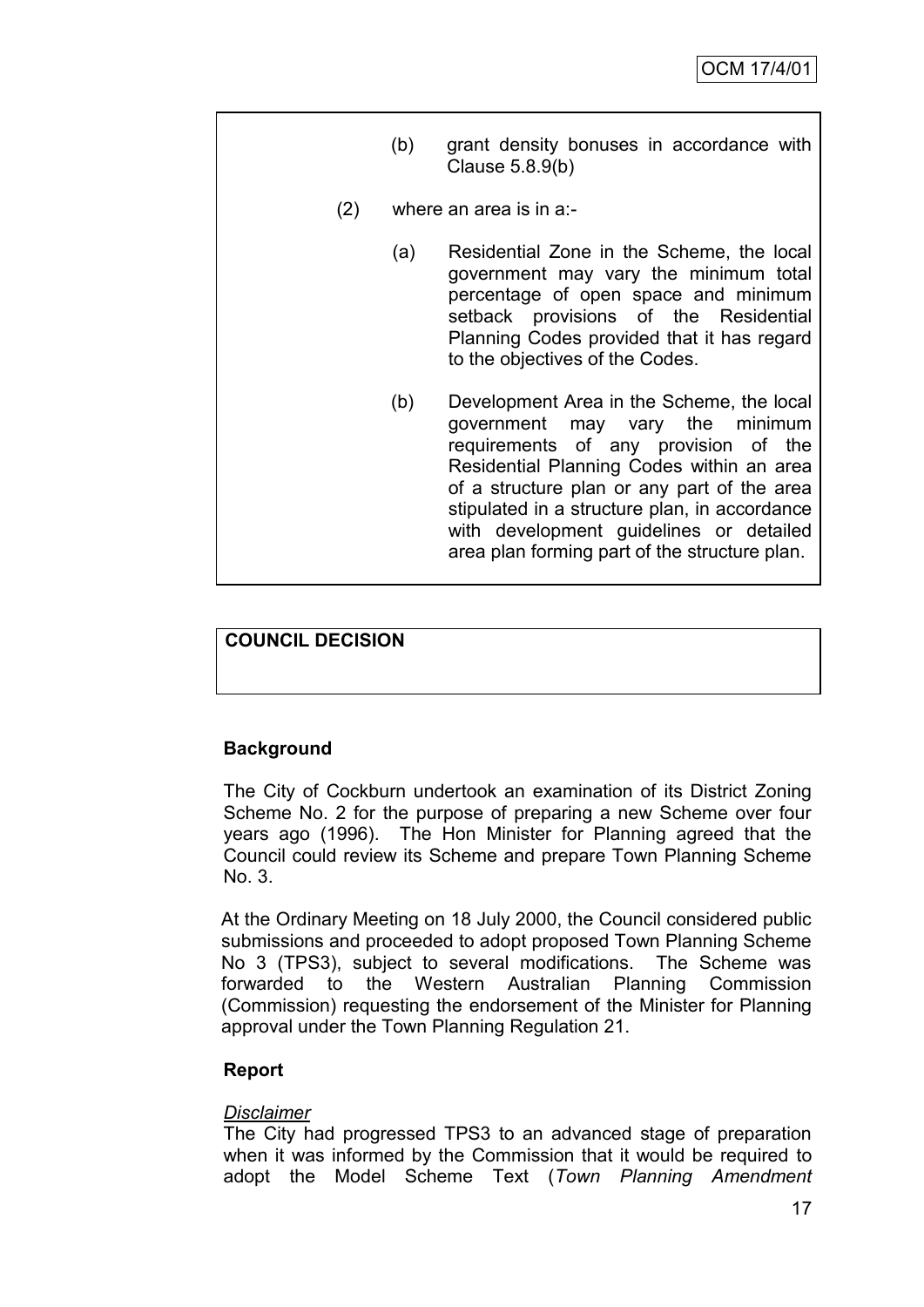*Regulations*) gazetted on 22 October 1999. The Model Scheme Text sets out the structure and content of the Scheme Text in a rigid format for the purpose of standardising at the time of review, Town Planning Schemes throughout the state.

There have been various other requirements of the Commission and Minister for Planning which significantly impacted upon the form of the Scheme Text and Map. It could be concluded that the proposed TPS3 is essentially a product of those requirements and is not a separate product of the independent planning directions and policies of the City. It is therefore appropriate for TPS3 to indicate the true origin and responsibility for the provisions of TPS3.

The City has taken this matter on legal advice where it was suggested that if such a provision was incorporated in the Scheme Text, the Commission or the Minister may require the removal of the provision before the final approval is given. It was recommended that the appropriate words stated in the recommendation, could be printed inside the cover of the Scheme Text or in some other way associated with it. As the disclaimer does not form part of the Scheme Text, it does not require the approval of the WAPC or the Minister.

#### *Variations to Open Space*

The City has been approached by the developers of Development Area 10 south of Bartram Road, Atwell. The developers are preparing "Development Guidelines" to administer development within the new subdivision and have asked if the Council can vary open space requirements for single houses under the Residential Planning Codes. The developers believe the smaller cottage size lots for example, will need flexibility in applying open space requirements less than the 50% minimum standards of the Codes applying to R15-R60 Coded land.

The effects of existing open space provisions of the Codes:

- restricts the ground floor area of all buildings, outbuildings, roofed patio areas etc. to 50% of the lot area. This is restrictive for single storey construction on smaller lots;
- requires floor space over 50% of the lot area to be accommodated above the ground floor. The cost of two storey construction can be prohibitive;
- prescribe a front, rear and side building setbacks to 'standard' lots generally allows a maximum site cover of just over 50%.

There is an established trend toward an increasing number of smaller lots being created within the City of Cockburn and the Perth Metropolitan Area generally. The combination of buyer preferences for smaller lots, larger residence and smaller low maintenance yard areas results in the ground floor building areas being maximised.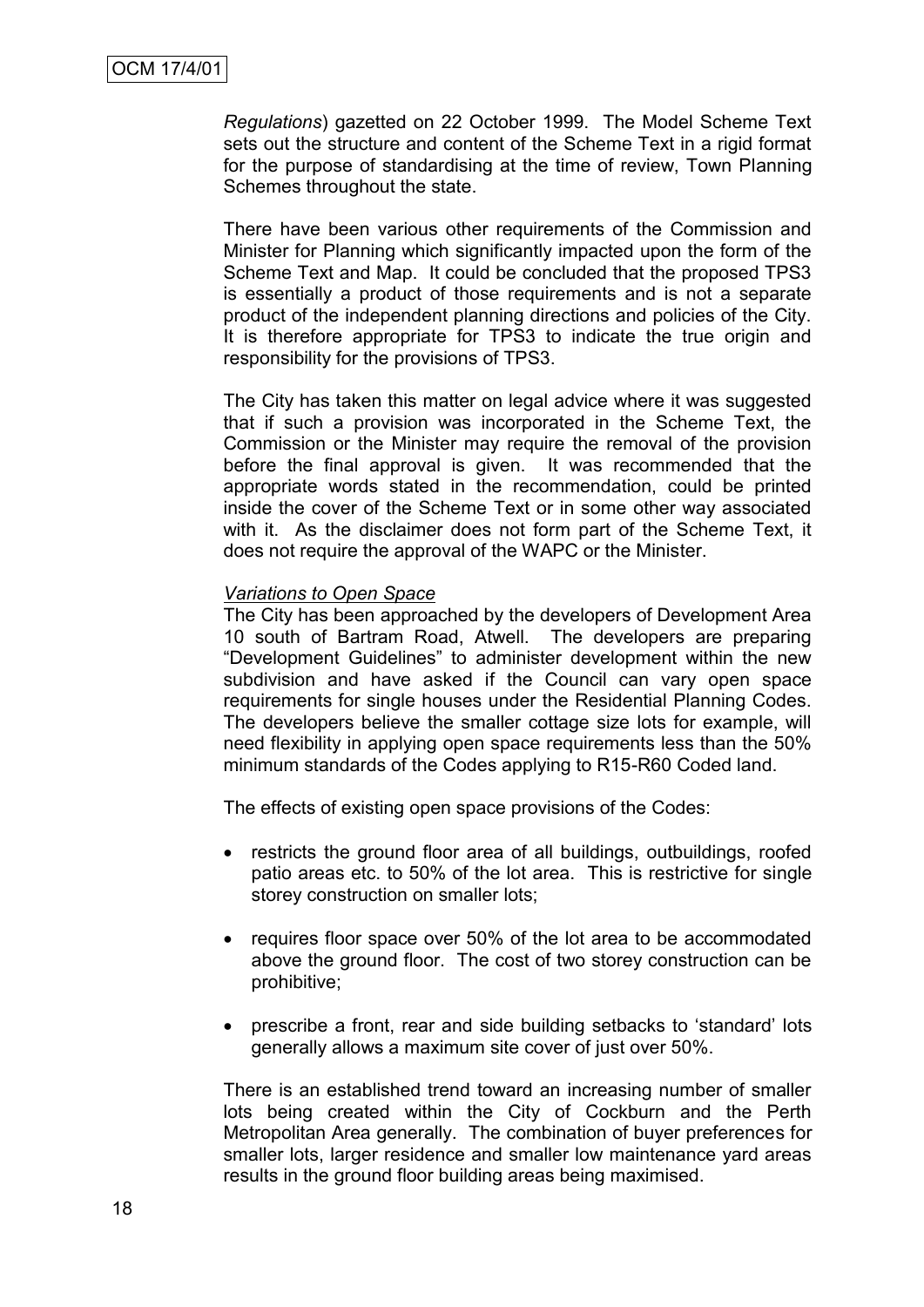### *Residential Planning Codes*

The City of Cockburn District Zoning Scheme No 2 incorporates the Residential Planning Codes (Codes) to control residential development. DZS2 does not currently contain any discretionary power to vary the provisions of the Codes. The Codes are an effective means of controlling residential development and there is no reason to seek any significant departure from the existing open space provisions in Table 1.

### *Proposed Variation Clause*

It is recommended that the Council initiate an amendment to DZS2 and adopt modifications to proposed TPS3. These changes are needed to insert new Scheme provisions that give Council the power to vary the minimum open space requirements of the Codes for existing Residential Zoned land and future residential land within a Development Area. As the proposed amendment would vary part of a Section 5AA Statement of Planning Policy (Residential Planning Codes), and therefore the amendment must be submitted to the Commission for consent to advertise.

### *Other Scheme Map Changes*

- 1. There are several minor Scheme Map amendments that are needed to reflect reserves for recreation and drainage purposes. A larger public purpose reserve is also needed to enable the future expansion of the Coogee Primary School.
- 2. A "Restricted Use" is needed on CSL 4252 and Portion of Reserve 44544 (Loc.4253) Murdoch Drive, North Lake to exclude inappropriate uses within the Mixed Business Zone as previously set out in Amendment 209 to DZS2 adopted by the Council on 12 October 2000. This was mistakenly not included.
- 3. Further boundary changes are required to Development Contribution Area 4 (DCA4) and Development Area (DA5) as follows:-
	- DA5 currently excludes land east of Lake Coogee affected by the buffer area to the Woodman Point Waste Water Treatment Plant (WWTP). An additional triangular section of land at the intersection of Frobisher Avenue and Stock Road is situated within the buffer area to Cockburn Cement. No residential development can occur within both of these buffer areas. Other development constraints exist within DA5, such as land affected by a wetland. Including additional land to DA5 will allow the City to take a holistic approach to planning the area. This will also create a more logical boundary to DA5.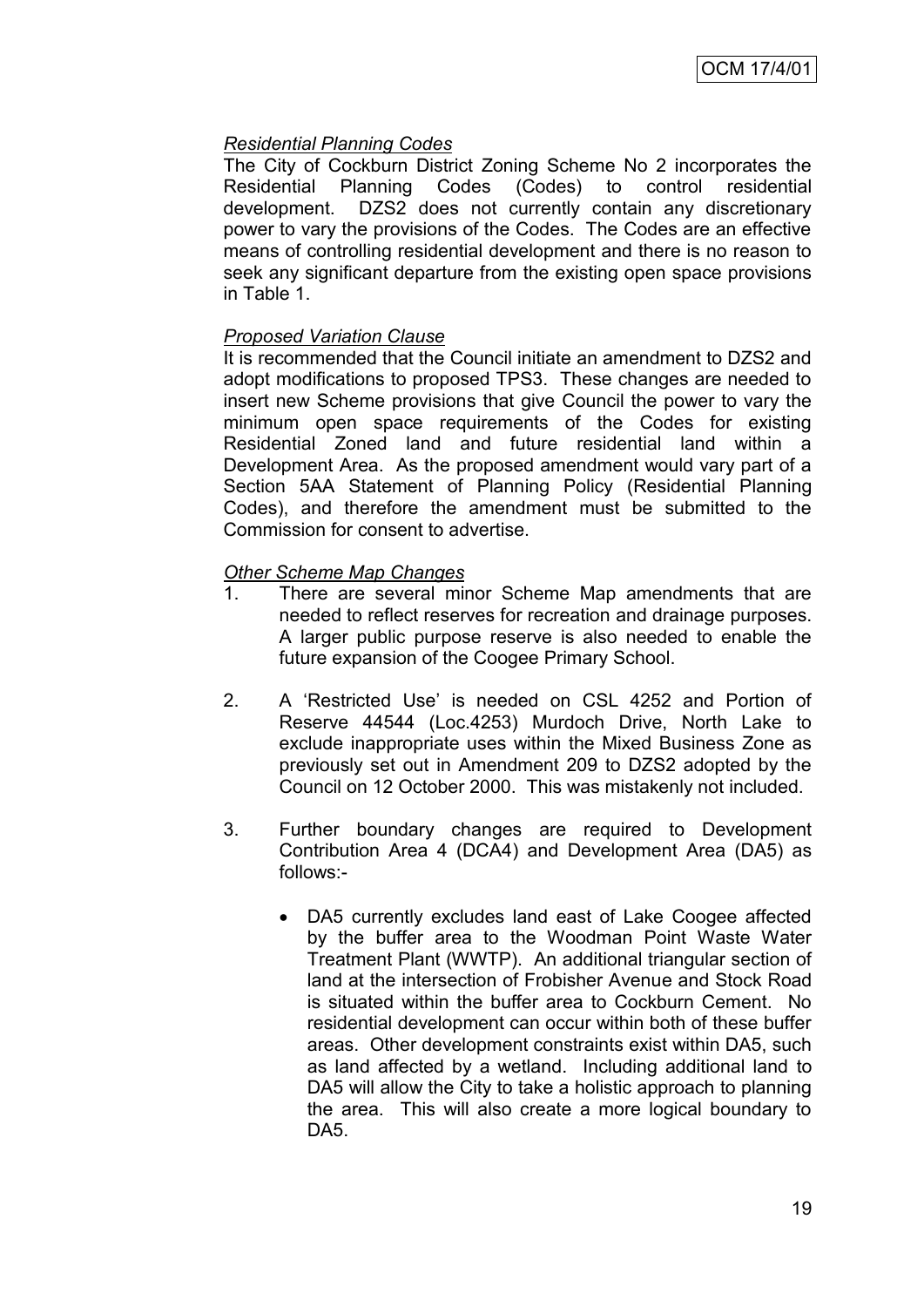The western boundary of DCA4 has been amended to coincide with View Street. This change will correct an anomaly with the current proposed boundary that excludes lots west of View Street. These excluded View Street lots are severely constrained by the road reservation of Stock Road.

### **Strategic Plan/Policy Implications**

The Corporate Strategic Plan Key Result Areas which apply to this item are:-

Planning Your City

- "To ensure that the planning of the City is based on an approach which has the potential to achieve high levels of convenience for its citizens."
- "To ensure that the development will enhance the levels of amenity currently enjoyed by the community"
- "To foster a sense of community within the district generally and neighbourhood"s in particular."

Conserving and Improving Your Environment

- "To conserve the quality, extent and uniqueness of the natural environment that exists within the district."
- "To ensure that the development of the district is undertaken in such a way that the balance between the natural and human environment is maintained."

### **Budget/Financial Implications**

The financial implications are detailed in Item 640. OCM 18/7/00.

#### **Implications of Section 3.18(3) Local Government Act, 1995**

The preparation of a Town Planning Scheme for the district is a requirement under the Town Planning and Development Act.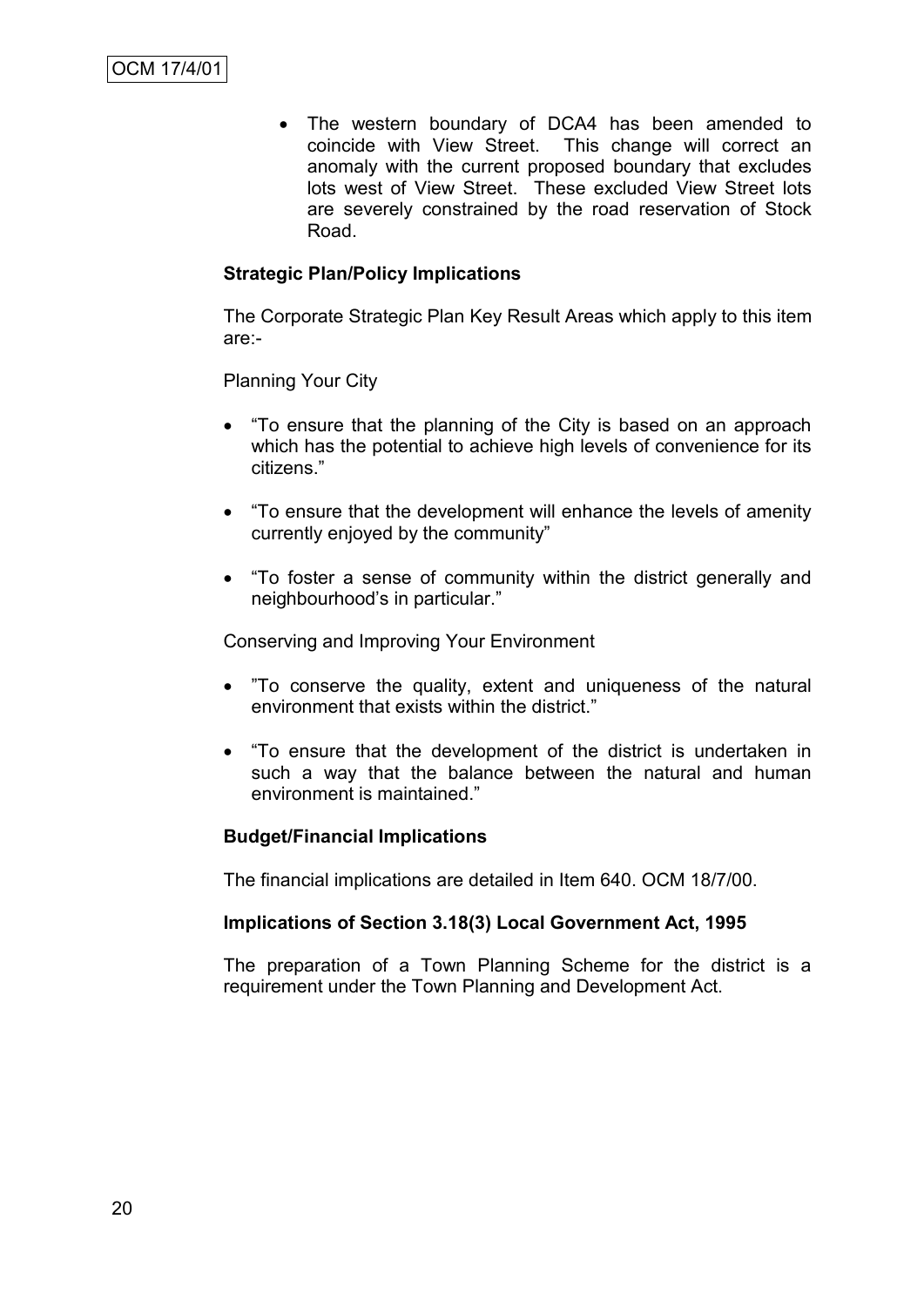### **14.5 (OCM1\_4\_2001) - AMCOR PAPER MILL, LOT 501 PHOENIX ROAD, BIBRA LAKE - LEGAL ADVICE (1101294) (MR)**

### **RECOMMENDATION**

That Council:

- (1) seek a legal opinion from its solicitors McLeod & Co, on whether or not the *Papermill Agreement Act* exempts Amcor from the requirement of obtaining planning approval pursuant to the City of Cockburn Town Planning Scheme - District Zoning Scheme No 2; and
- (2) refer this matter back to the next available Ordinary Meeting of Council following receipt of legal advice, to ensure that all the necessary approvals were obtained or were not required by Amcor, due to the existence of the *Papermill Agreement Act*.

### **COUNCIL DECISION**

### **Background**

The City first raised the question on 15 July 2000, whether or not a planning approval was ever obtained by Amcor and approved by the Council. This arose from an investigation into an appeal by Landcorp to a Council refusal to permit sand quarrying on the land purchased from Amcor by Landcorp.

Landcorp purchased around 90 hectares of the Amcor site which remains undeveloped bushland. Within the land sold to Landcorp, Amcor have effluent disposal ponds which are no longer on land owned by Amcor. The City was concerned about future disposal. Research revealed that the adjacent Amcor landfill on the Landcorp land was approved by the Minister for Planning on appeal and the effluent ponds appeared to have never been applied for or approved.

The obvious question arose in that *if the Paper Mill Agreement Act 1960 allowed Amcor to do whatever was necessary to operate the papermill on the 400 acre site, then why did it apply to the Council for approval for the landfill site?* 

There are also inconsistencies in the application of the Act where the State Government, some years ago (1980"s), rezoned the land south of the papermill site from industry to residential that was initially included in the land allocated for the papermill. The area is now part of the Yangebup Residential Area. This raises questions over the State"s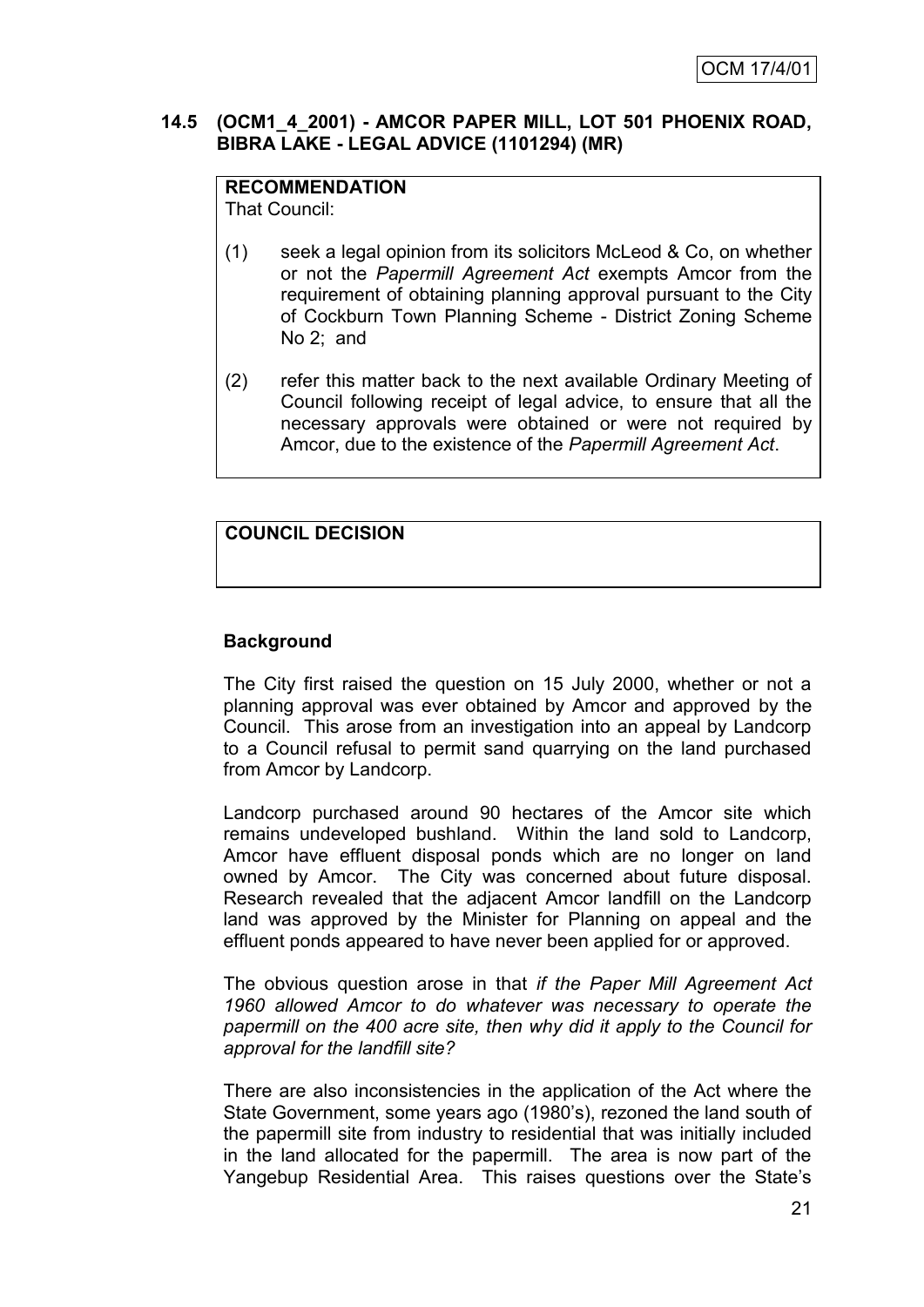obligations under Clause 8(a) of the Act which states:-*"The State shall ensure, if necessary by legislation, that the mill site is zoned or…"* It is now obvious that despite this wording of the Act, those areas of the original papermill site have been sold by Amcor because the land is surplus to its requirements.

The original papermill site has been subdivided into dozens of lots which includes Little Rush Lake Regional Reserve to the east, all the residential lots north on Osprey Drive in Yangebup and all the industrial and light industrial lots north of Barberry Way in Cocos Park Bibra Lake, which is in addition to the newly created lots north of the railway retained by Amcor and purchased by Landcorp.

The papermill is likely to be deemed a noxious industry, in which case the only appropriate zoning would be either noxious industry or general industry with an additional use for a papermill.

At the time of preparing proposed Town Planning Scheme No 3 (TPS3), the Council was unaware of the likelihood that the Amcor development may not have local or State planning approval. The Special Use Zone proposed in TPS3 for the operation of the papermill was to be in accordance with the Act as well as the Planning Approval. This approval is now in doubt. This approach to the zoning of the Amcor land was considered to be in the best interests of Amcor as it could be deemed to be a noxious industry located in a General Industrial Zone.

### **Submission**

Minter Ellison, acting on behalf of Amcor, have disputed the City"s assertion that the Paper Mill Agreement ("State Agreement") does not exempt Amcor from the requirement to obtain planning approval. In their opinion, the Papermill Agreement is an industrial agreement brought about for the purposes of minimising sovereign risk to Amcor.

On this basis, Minter Ellison believe that it is contrary to the Papermill Agreement to assert that no development approval exists for the establishment of the paper mill and liquid effluent disposal ponds on the "mill site". It is asserted that it appears no planning approval was required at the time.

### **Report**

The Town Planning and Development Act was amended in 1955 to provide for the making and implementation of an Interim Development order (IDO) operating within the Perth Metropolitan Region until the Metropolitan Region Scheme came into force in 1963. Except for some exclusions, all development in the region required approval under the IDO. There is no evidence that there was any special legislation which exempted approval of the papermill.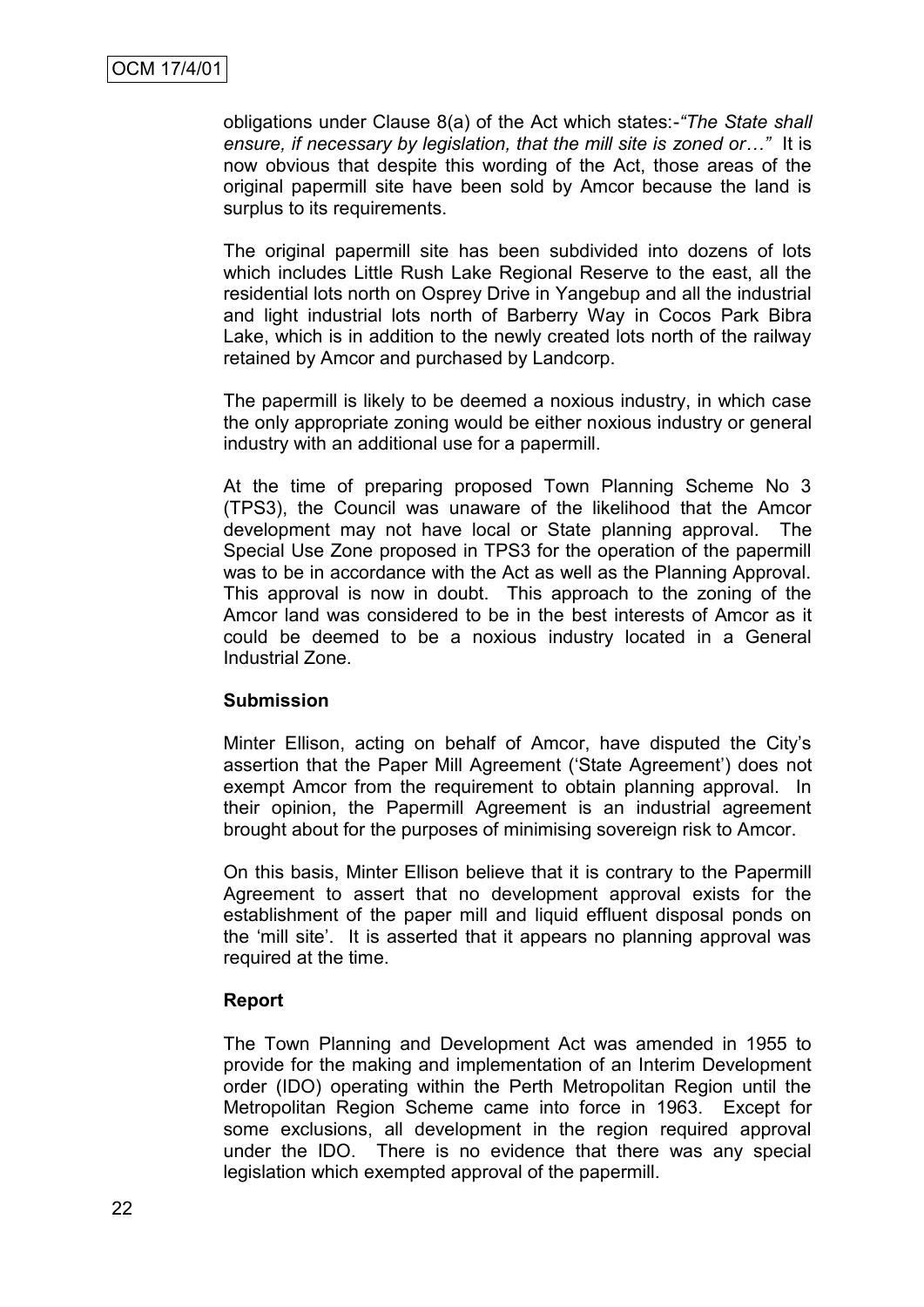Now that a potential problem has been identified, it is important that it be remedied or at least regularised. Also it is necessary to determine the status of the mill site and the need for Amcor to obtain planning approval for any development on its site.

### **Strategic Plan/Policy Implications**

The Corporate Strategic Plan Key Result Areas which apply to this item are:-

Planning Your City

 *"To ensure that the development will enhance the levels of amenity currently enjoyed by the community"*

Conserving and Improving Your Environment

 *"To ensure that the development of the district is undertaken in such a way that the balance between the natural and human environment is maintained."*

### **Budget/Financial Implications**

There are available funds within the Legal Advice account for Statutory Planning Services.

#### **Implications of Section 3.18(3) Local Government Act, 1995**

Nil

### **14.6 (OCM1\_4\_2001) - LICENCE FOR A JETTY - CATHERINE POINT, HAMILTON HILL, PARKS AND RECREATION RESERVE 1957 (2200418) (SMH) (ATTACH)**

# **RECOMMENDATION**

That Council:

- (1) receive the report;
- (2) apply to the Department of Transport, Maritime Division, for an Application for a Licence for a Jetty for the existing groyne at Catherine Point;
- (3) continue to take responsibility for the care and maintenance of the Catherine Point Reserve and groyne in accordance with the vesting of Reserve 1957;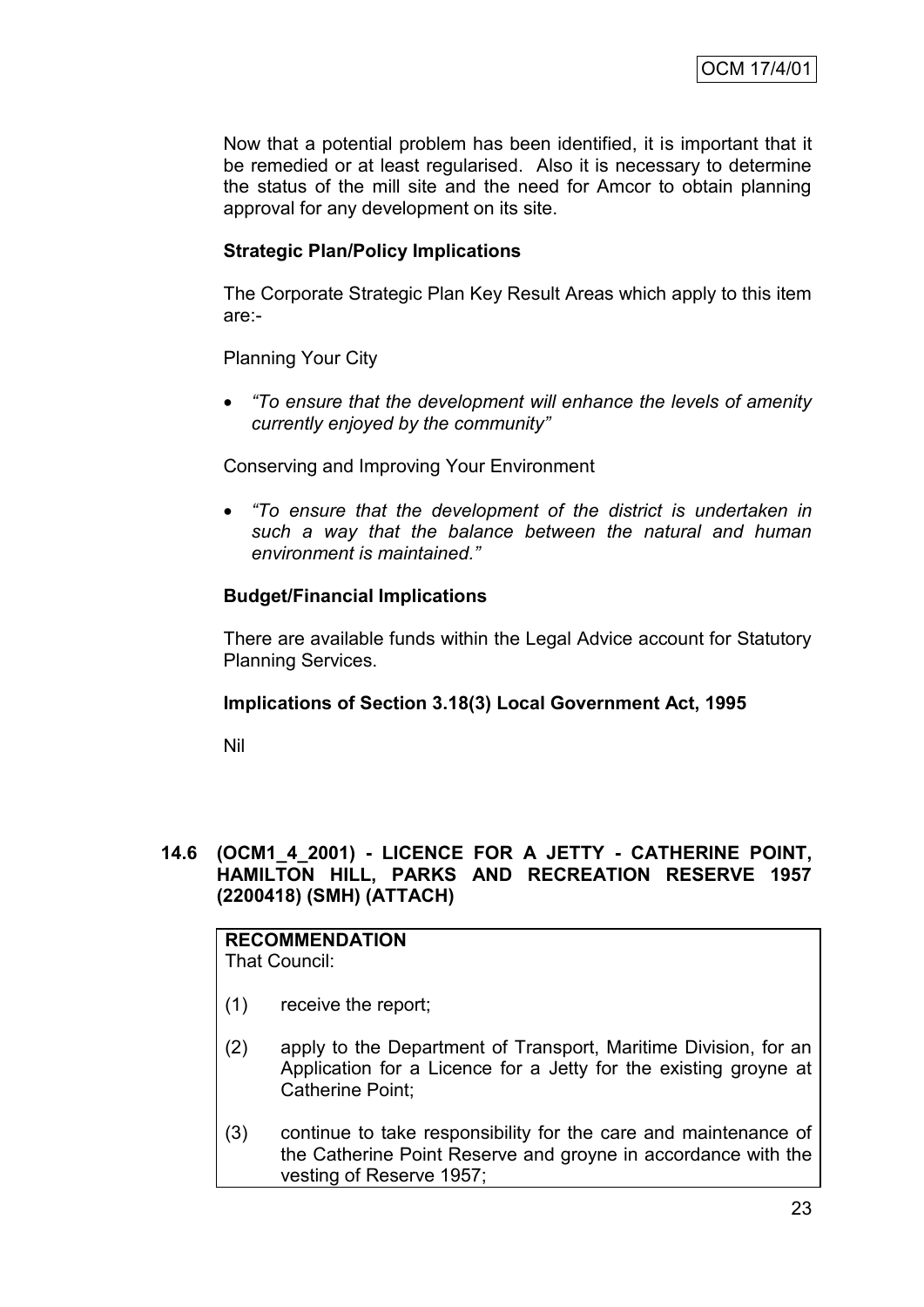- (4) require the developers of the Bradken Foundry Factory Site to enter into a binding agreement with the Council to guarantee the funding of the total cost of construction to extend the Catherine Point groyne, at some future date, in accordance with the advice and to the satisfaction of the Department of Transport and the Council, should this be deemed necessary by the Western Australian Planning Commission; and
- (5) advise the Western Australian Planning Commission, the Department of Transport and the developers of the Bradken Factory Site of the Council's decision accordingly.

#### **COUNCIL DECISION**

#### **Background**

Reserve 1957 is a Crown Reserve, classified for Parks and Recreation and extends along the coast from South Beach in the north to Robb Road in the south, and generally confined between the high water mark and the disused railway reserve. Reserve 1957 is vested in the City of Cockburn.

Based on mapping provided by DOLA, it appears that the Catherine Point groyne is included within Reserve 1957, because all of the coastal strip above the high water mark forms part of the Reserve. The Reserve is known as the Catherine Point Reserve.

The Catherine Point groyne was constructed many years ago and is approximately 153 metres long and about 10 metres wide. It is constructed from limestone and was built to protect the beach in front of the Bradken Foundry from storm erosion. It is understood that the State built the groyne.

Over time the beach between the South Beach groyne and the Point Catherine groyne, a distance of about 800 metres, has stabilised and extended seawards. A significant amount of accretion has occurred at the southern end of the beach, trapped by the Point Catherine groyne.

In accordance with the MRS, the Catherine Point Reserve and the groyne are included in the Parks and Recreation Reserve in the District Zoning Scheme No. 2.

Given this, it would appear that the Council is already responsible for the maintenance of the Catherine Point groyne.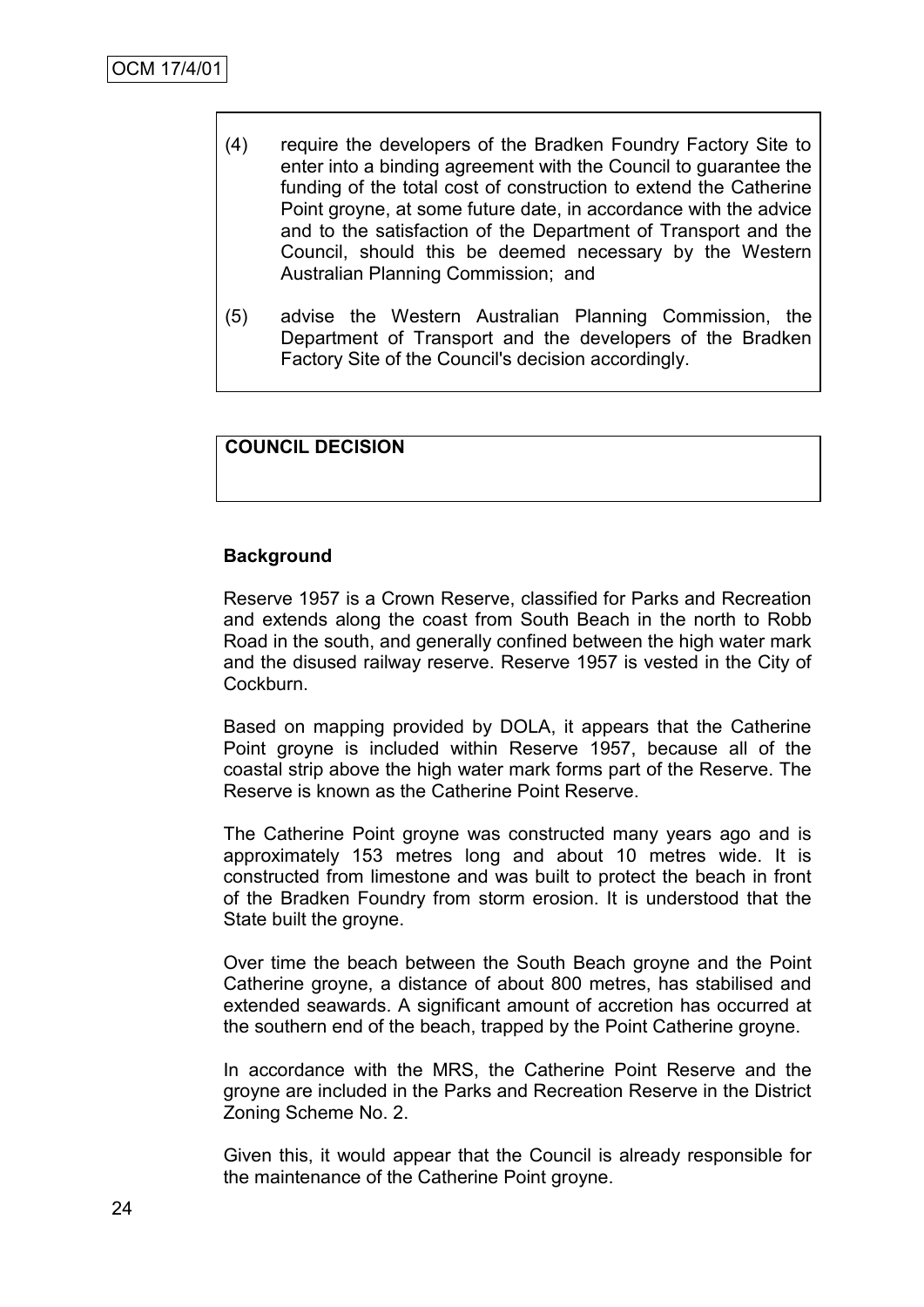#### **Submission**

On Thursday 29 March 2001, an important meeting was held at the Ministry for Planning, chaired by the Chairman of the Planning Commission, Mr Simon Holthouse, at which there were representatives of the Ministry for Planning (Coastal Planning), Department of Transport (Marine), Coastal Engineering Consultants, City of Cockburn (Director Planning & Development) and the proponents, to discuss the coastal setback for the future development of the Bradken Foundry site.

The Ministry for Planning, together with the proponent believe that it is very important that the coastal setback be determined prior to the finalisation of the MRS Amendment No. 1008/33, so that the boundary between the land to be included in the Parks and Recreation Reserve and that to be zoned urban can be agreed and finalised before detailed site planning commences.

A coastal setback line was agreed at the meeting, based on the consideration of storm surge, erosion and rises in the water level.

Fundamental to the measurement of the coastal setback was the need to ensure that the Catherine Point groyne, as it currently exists, be maintained so as to ensure that the existing beach line in front of the Bradken site is retained.

The responsibility for the maintenance and repair of the groyne needs to be clarified, according to DOT, so that the future of the groyne can be guaranteed.

At the meeting, it was agreed by the Director Planning & Development that the matter would be investigated and if necessary put to the Council for its consideration. (Refer to the attached letter from the Chairman of the Western Australian Planning Commission dated 4 April 2001).

### **Report**

It appears, based on the definition of the Council boundary and the vesting of the coastal Parks and Recreation Reserves, that the local government is already responsible for the care and maintenance of groynes and other projections attached to the coast.

As the Council will recall it expended in the order of \$800,000 to rebuild the Coogee Beach Jetty in 2000.

As with Coogee Beach Jetty the groynes form part of the beach and the public recreation area providing places for people to fish and swim.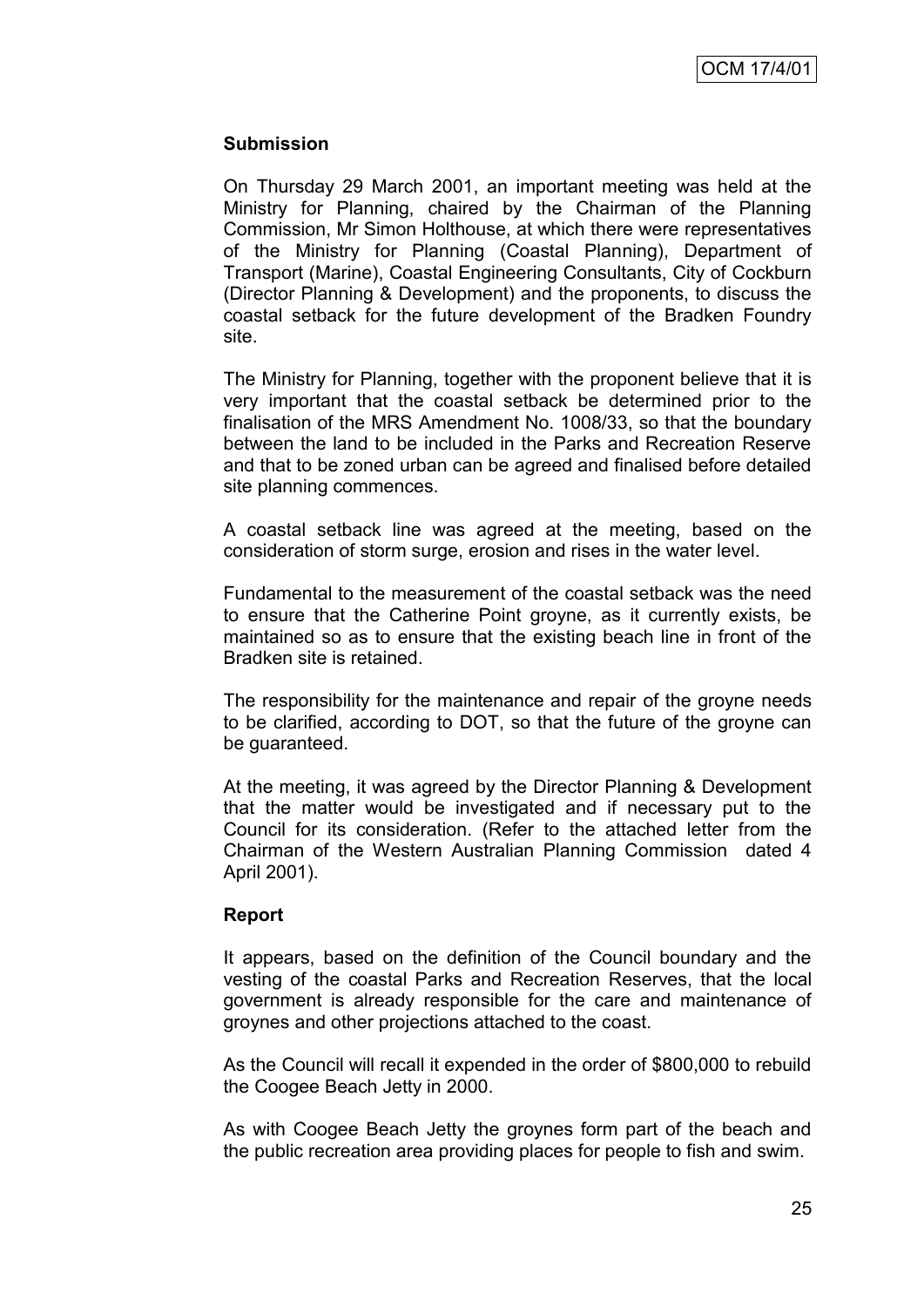Applying for a Jetty Licence will remove any doubt which authority is responsible for the groyne and given the Council's support to retain and maintain swimming beaches along the Cockburn coast and its strong support to replace the industrial zoned land on the coast with urban development, the Council should be prepared to clarify its apparent responsibility for the Catherine Point groyne.

To enable the owner of the Bradken property to proceed with its rehabilitation and redevelopment for residential purposes, it is necessary that the future of the Catherine Point groyne is assured. Together with the fact that if the groyne requires modification or extension in the future, a development bond can be lodged with the Council to hold in trust for this purpose, as the responsible authority.

### **Strategic Plan/Policy Implications**

The Corporate Strategic Plan Key Result Areas which apply to this item are:-

- 2. Planning Your City
	- *"To ensure that the development will enhance the levels of amenity currently enjoyed by the community."*
- 5. Maintaining Your Community Facilities
	- *"To construct and maintain parks which are owned or vested in the Council, in accordance with recognised standards and are convenient and safe for public use."*

### **Budget/Financial Implications**

The cost of the Jetty Licence (groyne) is \$55.00.

The cost of the care and maintenance of the Catherine Point groyne and reserve will require additional funds to be provided within the Parks Budget.

### **Implications of Section 3.18(3) Local Government Act, 1995**

To confirm the Council's responsibility for the care and maintenance of the Catherine Point groyne.

It is not clear that the Department of Transport (Marine) will take any responsibility for the groyne.

The Council is not acting contrary to the provisions of Section 3.18(3) of the Act.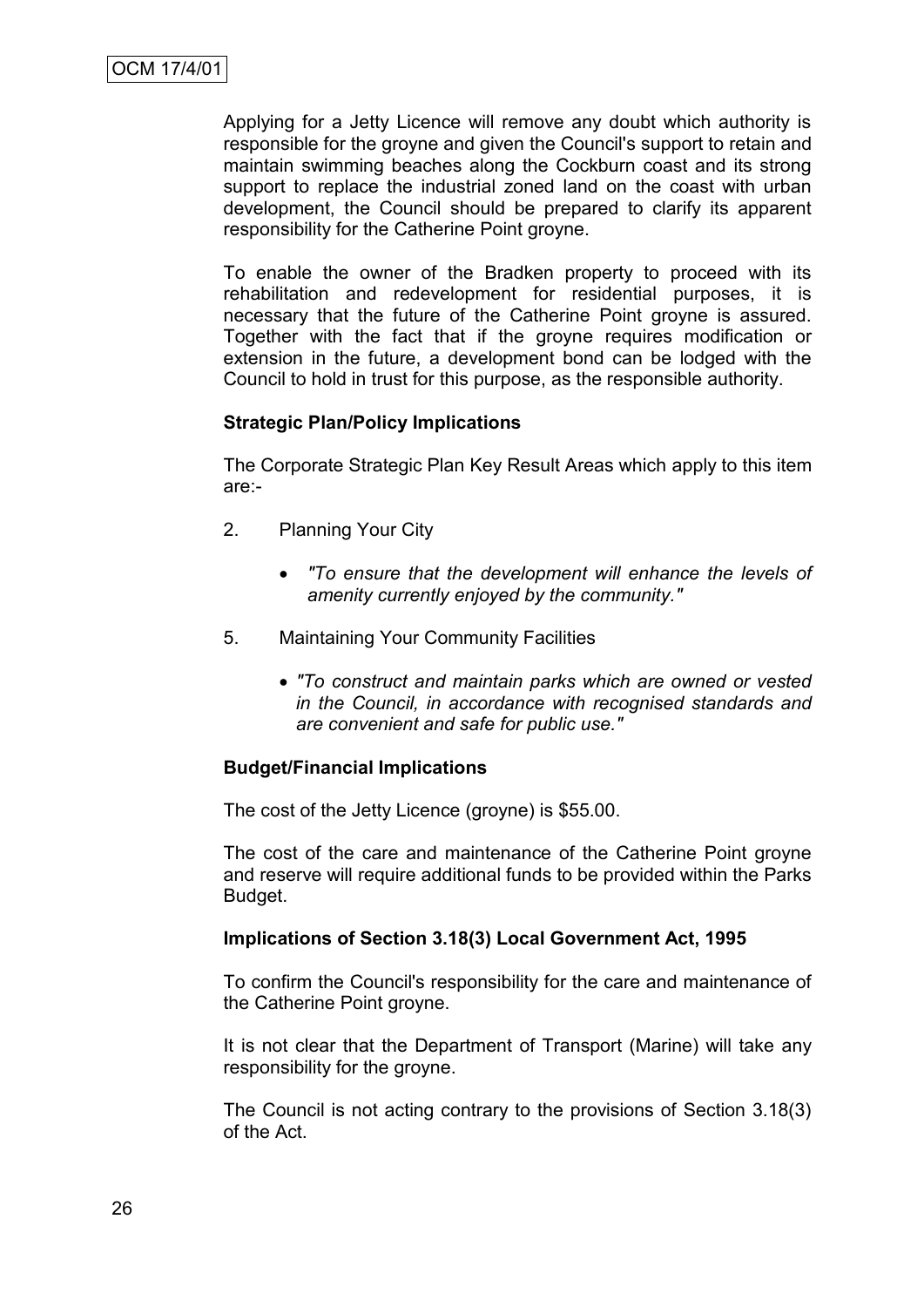### **14.7 (OCM1\_4\_2001) - STATE OF THE ENVIRONMENT REPORT (6017) (KS) (ATTACH)**

## **RECOMMENDATION**

That Council:

- (1) receive the State of the Environment Report;
- (2) require Council"s Environmental Management Services to prepare a schedule of review for the State of the Environment Report; and
- (3) place copies of the State of the Environment Report in both the Coolbellup and Spearwood public library.

### **COUNCIL DECISION**

### **Background**

Over the last few decades at a local level as well as a global scale, community awareness of environmental issues has risen, as has the community"s expectation of a healthy environment. Regular reporting on the condition of the environment is being adopted across the globe as an important tool for governments and communities to better understand their environment. State of the Environment Reports have been developed at both a State and Commonwealth level. Local Governments are becoming increasingly important in the state of the environment process.

As part of the LA21 process, which is aimed at developing a strategic approach to the sustainable management of the City"s environmental, social and economic resources, the City of Cockburn has developed its first State of the Environment Report.

Council produced a brief for the development of the State of the Environment report and on 18<sup>th</sup> August 1998 Ecologia were appointed to undertake the SOE technical paper development. The final draft of the State of the Environment Technical Paper was produced in April 2000. CIS were appointed to review the Technical Paper and the Final State of the Environment Report was produced in March 2001

### **Submission**

N/A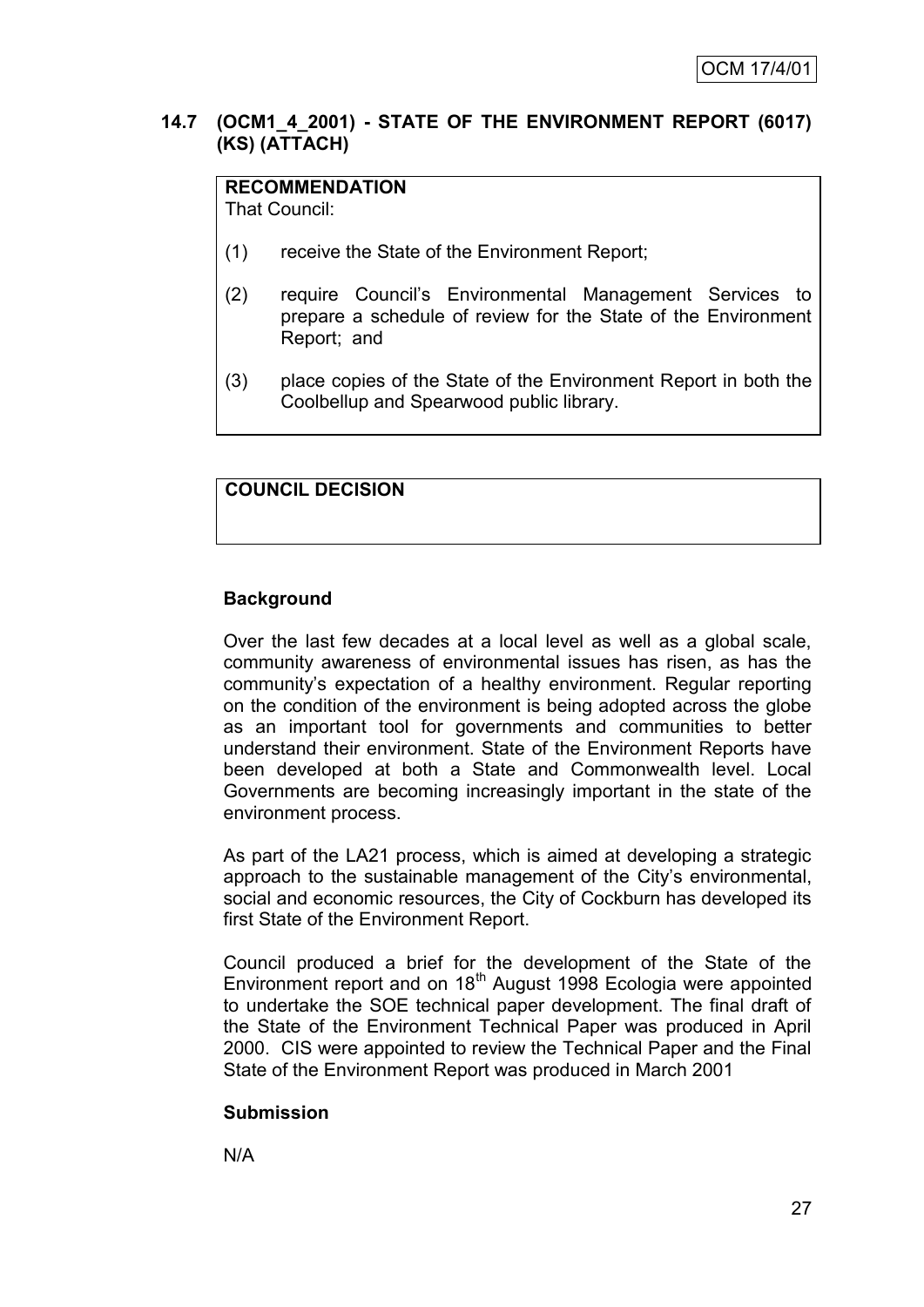### **Report**

The City of Cockburn has commenced a Local Agenda 21 process, which is aimed at developing a strategic approach to sustainable management of its environmental, social and economic resources. A key part of this process is the development of the State of the Environment Report to provide an overall assessment of the natural and socio-economic environment within the City of Cockburn. As stated in the 1996 Commonwealth State of the Environment Report (Australia) *"A community better informed about the pressures on and condition of its environment is a community better able to manage its environmental challenges successfully".* 

The development of the City's State of the Environment Report has created a baseline from which any future progress or changes to the environment can be monitored. It also highlights issues requiring further attention through the LA21 process and recommends response to assist the City of Cockburn in attaining sustainable development.

The format of the State of the Environment report follows the Pressure – State – Response model used by the Commonwealth and by the Government of Western Australia in their State of the Environment Reports. This model documents human induced pressures upon the environment, how these have affected the condition of the environment, and the management responses, which may be undertaken.

The State of the Environment Report provides detailed descriptions and assessment of the State of Cockburn's environment and has been developed in a way that allows ongoing review of progress and changes to the condition of the local environment on a regular basis (eg. Every three years).

The development of indicators to measure progress and changes to environmental, economic and social conditions is critical to the LA21 process. The development of the City"s State of the Environment Reports will help to facilitate this process.

The State of the Environment Report addresses the key environmental issues within the City. The report addresses the following list of issues/elements of the local environment:

- Landform and Soil
- Urban Development
- Industry
- Roads, Rail, Utilities & Infrastructure
- Rural Water Protection Zone
- Rural Use & Agriculture
- Extractive Industries
- Protection of Native Flora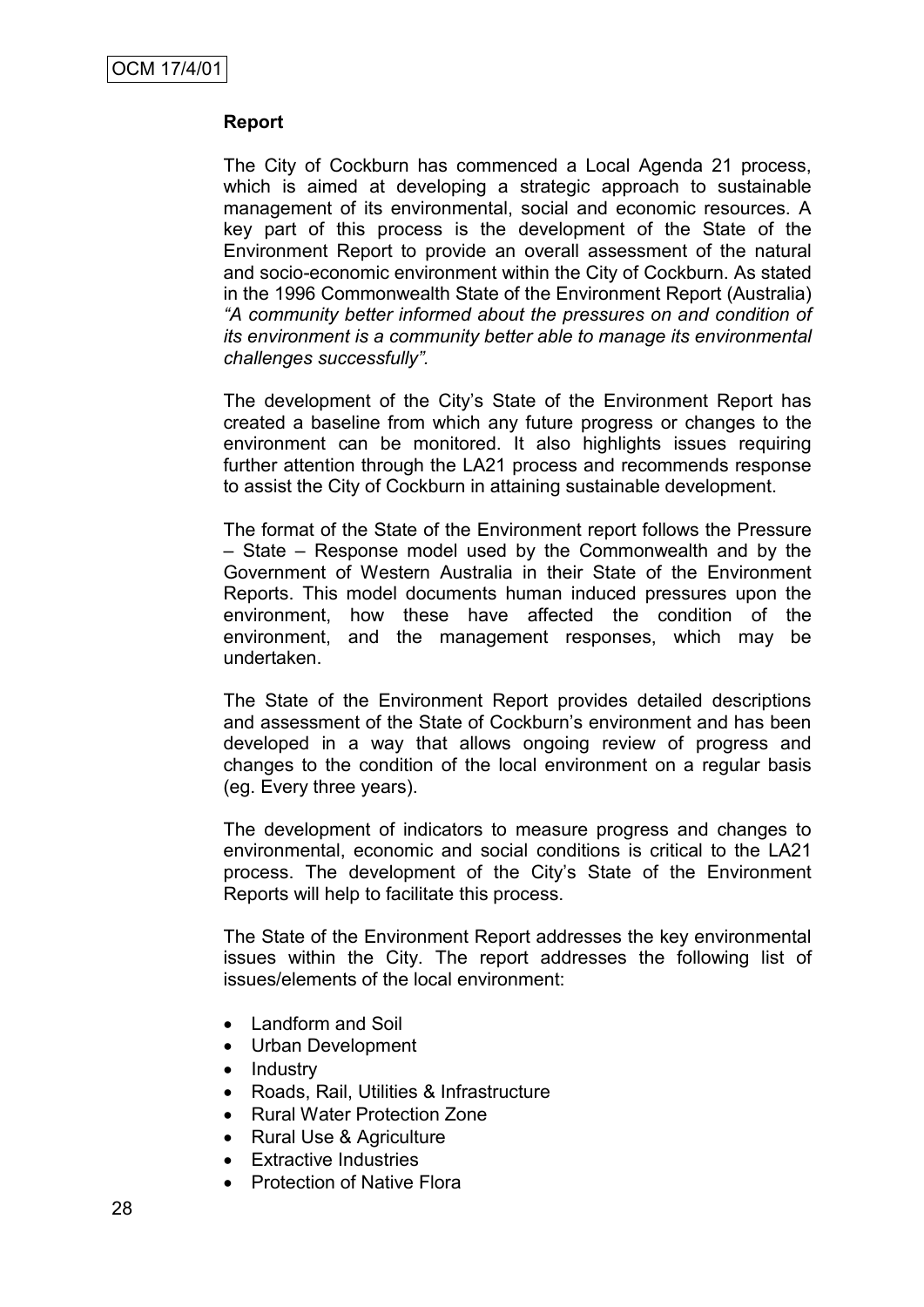- Protection of Native Fauna
- Air Quality and Pollution
- Greenhouse Gases
- Electromagnetic Fields
- Wetland Conservation
- Surface Water Quality & Levels
- Groundwater Quality & Quantity
- Coastal Stability & Processes
- Water
- Energy
- Waste
- Contaminated Sites
- Heritage
- Community Views

The SOE Report also documents the current economic and social pressures on the City as well as outlining the anticipated future pressures. In some areas the information is lacking or the technical knowledge is not advanced, however, the report lays the foundations for future reports to build upon to ensure that the community is well informed of the pressures on and condition of the City's environment. This places the City of Cockburn in a positive position to manage its environment and to progress development of the City in a sustainable manner.

A summary of the possible Future responses listed in the State of the Environment Report is included in the Agenda attachments

### **Strategic Plan/Policy Implications**

The Corporate Strategic Plan Key Result Areas which apply to this item are: -

- 3. Conserving and Improving Your Environment
	- *"To conserve the quality, extent and uniqueness of the natural environment that exists within the district."*
	- *"To conserve the character and historic value of the human and built environment."*
	- *"To ensure that the development of the district is undertaken in such a way that the balance between the natural and human environment is maintained."*

### **Budget/Financial Implications**

Adequate funds will need to be available to ensure that a regular review of the state of the environment for Council's consideration in the 2001/02 budget.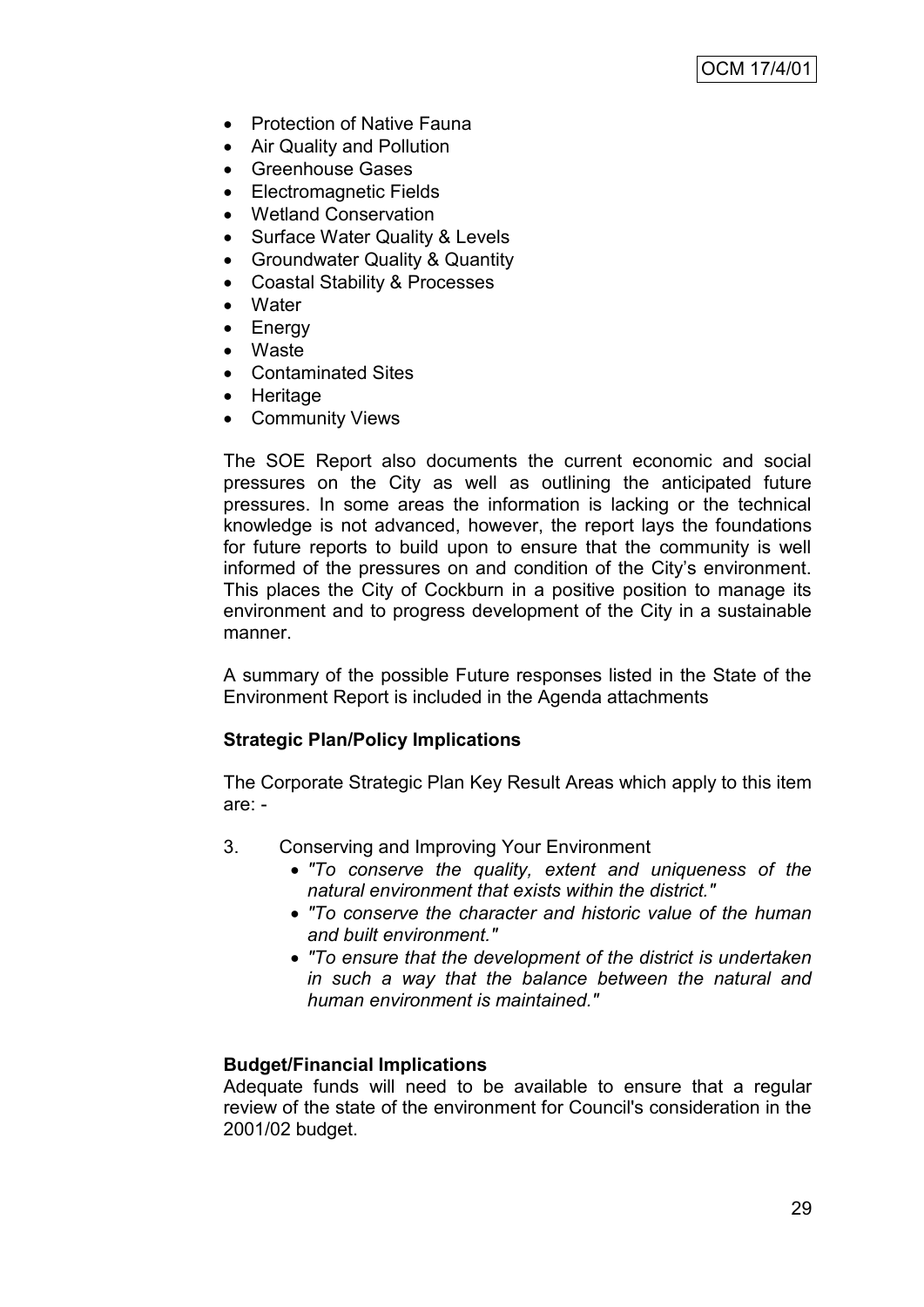### **Implications of Section 3.18(3) Local Government Act, 1995**

Nil

**14.8 (OCM1\_4\_2001) - 7 AGED OR DEPENDENT PERSONS UNITS AND 6 SINGLE BEDROOM UNITS - LOT 1526; 2 BIRKETT AVENUE, BEELIAR - OWNER: HOMESWEST - APPLICANT: SHARP & VAN RHYN ARCHITECTS (4413453) (SC) (MAP 21.082) (ATTACH)**

#### **RECOMMENDATION** That Council:

(1) approve the proposed 7 aged or dependent persons units and 6 single bedroom units on Lot 1526; 2 Birkett Avenue, Beeliar subject to the following conditions:

Standard Conditions

1. Standard conditions and footnotes as contained in Council Policy PD 17 as determined appropriate to this application by the delegated officer under clause 7.6 of the City of Cockburn District Zoning Scheme No. 2 and;

### Special Conditions

- 1. At least one occupant of each unit on the ground level must be a person who is aged 55 years or over or is a person with a recognised form of handicap requiring special accommodation provisions for independent living or special care in accordance with the Residential Planning Codes.
- 2. The aged or dependent persons units on the ground floor being designed in accordance with the relevant Australian Standards such as AS1428 and any other special requirements detailed in Council's Aged Persons Accommodation – Development Guidelines Policy.
- 3. A revised drawing being prepared prior to submitting an application for a building licence showing car parking bays 1,2 and 8 shifted to the vacant area in front of unit 2, such that a larger and more practical communal place can be achieved. The revised drawing must also provide a communal facility for bin storage and a clothes-drying area or dryers installed within the upper floor units.
- 4. Fencing abutting The Grange being reconstructed in part to include a visually permeable fencing type where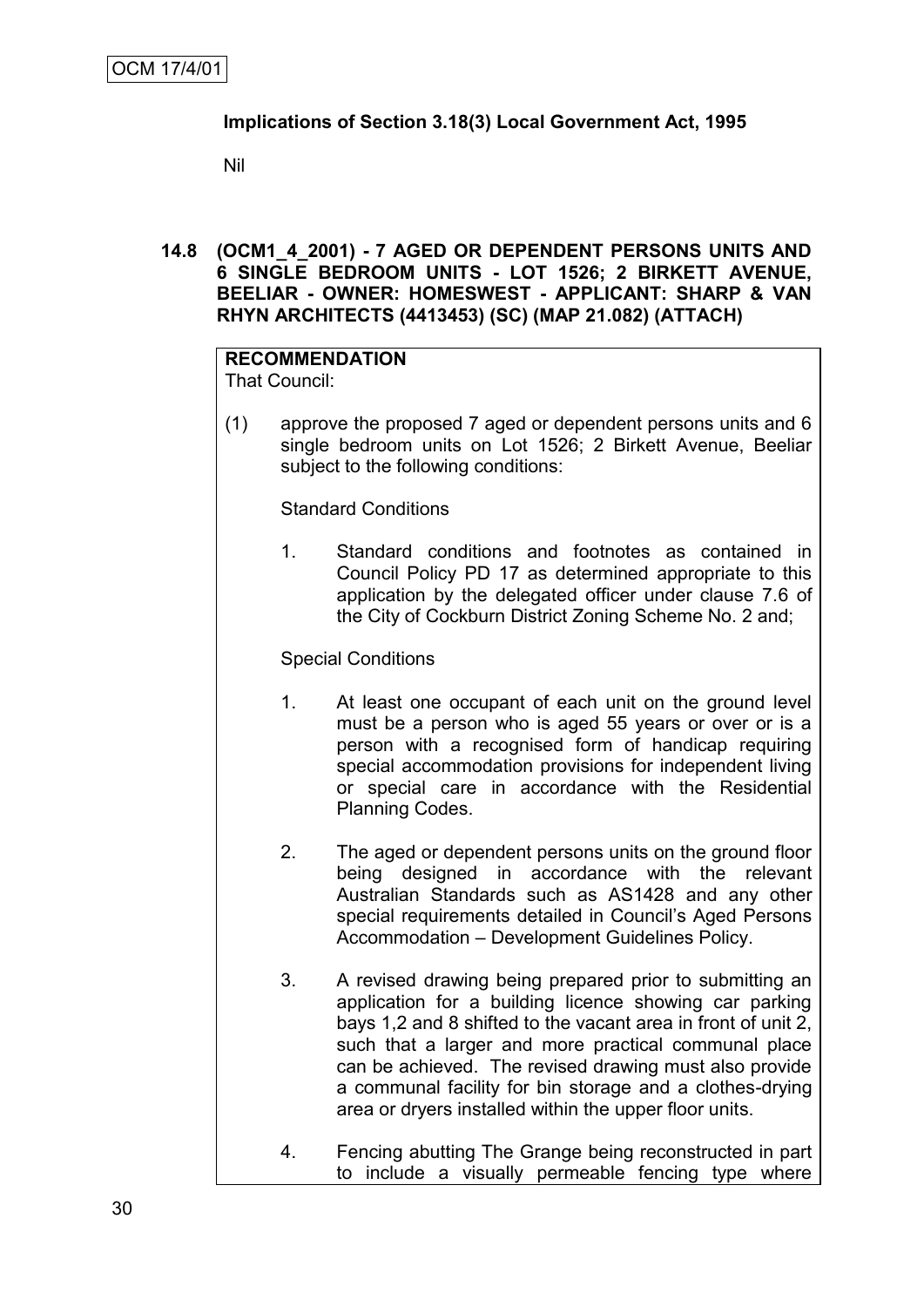provision is made for communal open space.

- 5. The footpath rail-handle on Hybanthus Loop being removed (at the applicant"s cost) and placed in adjacent to the road to the satisfaction of the City.
- (2) issue a MRS Form 2 Notice of Approval valid for a period of 24 months;

## **COUNCIL DECISION**

#### **Background**

| l ZONING:         | MRS:      | <b>URBAN</b>                  |
|-------------------|-----------|-------------------------------|
|                   |           | $DZS:  $ RESIDENTIAL: $-$ R40 |
| LAND USE:         |           | <b>VACANT LAND</b>            |
| l LOT SIZE:       | $2353m^2$ |                               |
| AREA:             | N/A       |                               |
| <b>USE CLASS:</b> | 'AA'      |                               |

The initial application was for 13 aged or dependent persons units. However, after late discussions with the applicant, the proposal has been changed to 7 aged or dependent persons units and 6 single bedroom units. This is to comply with Council Policy PD 6 – Aged Persons Accommodation.

The lot forms part of Stage 1 of the Panorama Gardens Estate and is directly opposite the Beeliar Primary School site. There is no previous history of development approval for the property.

#### **Submission**

The application is for 7 aged or dependent persons units and 6 single bedroom units. Seven (7) ground floor units all have 2 bedrooms, while the six (6) upper floor units are of a single bedroom design.

All units are self-contained with access from Birkett Avenue to the east and Hybanthus Loop to the west.

The proposed units are located within 800m walking distance from future community centre and shops. Public transport is accessible from The Grange.

The applicant seeks Council to exercise discretion in the following respects to : -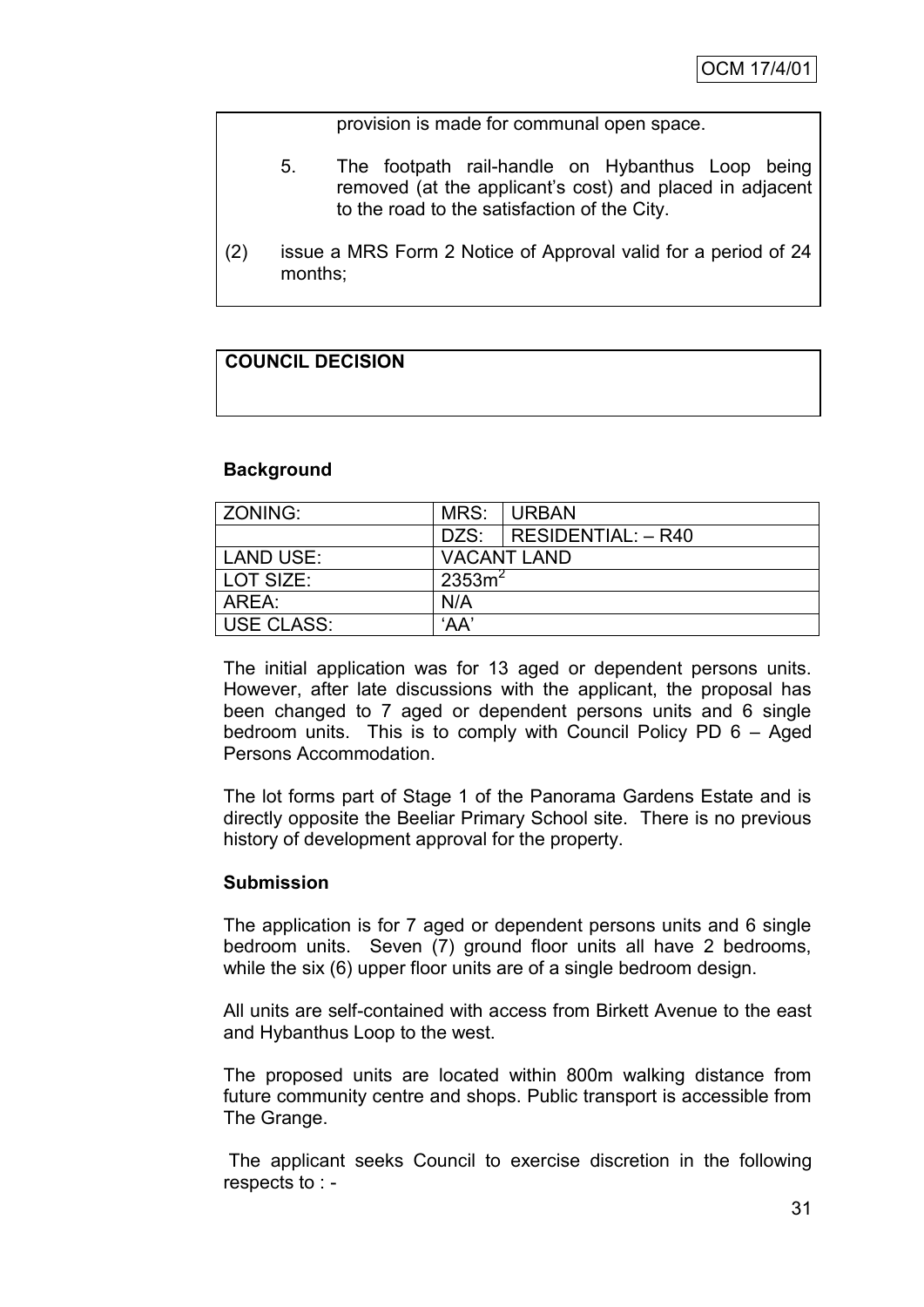- 1. The number of dwellings being up to 50% greater than provided for by the R40 Code applying to the site. Based on R40 Code, 9 units could be approved in comparison with the 50% bonus a total of 13 units could be approved.
- 2. The provision of car parking at the rate of 1 bay per unit with a minimum of 2 bays for visitors. A total of 17 bays are provided with a visitor bay on Birkettt Avenue and another on Hybanthus Loop.

#### **Report**

The proposal is a discretionary use ("AA") under District Zoning Scheme No. 2 (DZS2) for which Council may either approve (with or without conditions) or refuse. The site is designated as a grouped dwelling site (R40) within the Beeliar Structure Plan adopted by the Council.

The aged persons units comply with the required car-parking standard of DZS No. 2. That is, every unit has access to one car parking bay and a provision of 2 visitor bays.

The development complies with the required side and rear setbacks, plot ratio and open space requirements under the Codes.

The surrounding landowners were notified of the application and given the opportunity to comment within a period of 21 days. At the close of the advertising period, no submissions were received.

The Council has the discretion to approve the number of dwellings to be up to 50% greater than provided for by the Code applying to the site when dealing with a proposal for aged or dependent and single bedroom units.

It is recommended that the proposed aged dependent persons units and single bedroom units be approved. As mentioned before, demand for aged persons housing is evident according to Homeswest. This development for housing would assist in placing aged people in a pleasant location with easy access to shops, medical care and public transportation.

#### **Strategic Plan/Policy Implications**

The Corporate Strategic Plan Key Result Areas which apply to this item are: -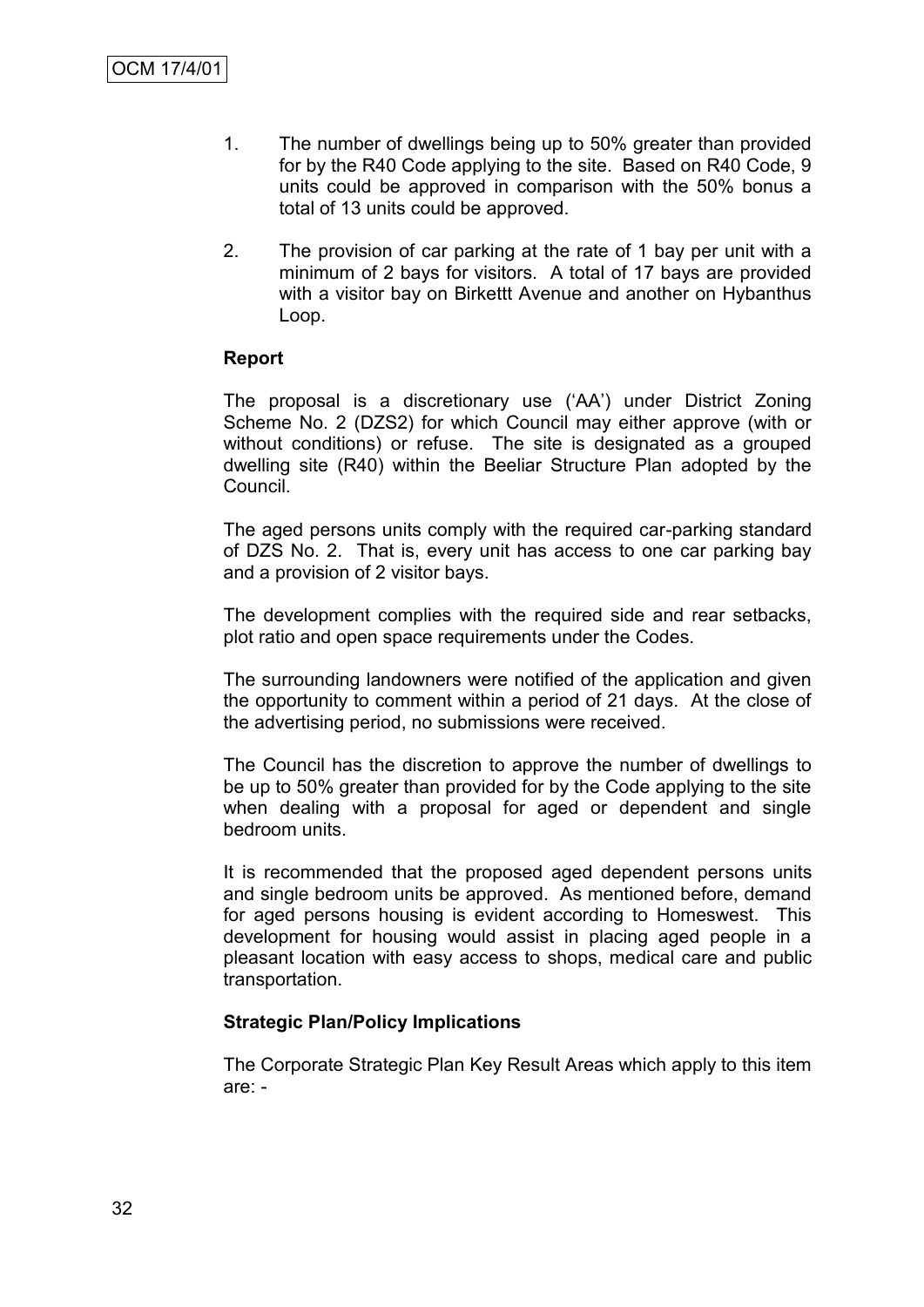- 1. Managing Your City
	- "*To conduct Council business in open public forums and to manage Council affairs by employing publicly accountable practices."*
- 2. Planning Your City
	- *"To ensure that the planning of the City is based on an approach which has the potential to achieve high levels of convenience for its citizens."*
	- *"To ensure that the development will enhance the levels of amenity currently enjoyed by the community."*
	- *"To foster a sense of community within the district generally and neighbourhoods in particular."*
- 3. Facilitating the needs of Your Community
	- *"To facilitate and provide an optimum range of community services."*
	- *"To identify current community needs, aspirations, expectations and priorities of the services provided by the council."*

The Planning Policies which apply to this item are:-

- PD6\* Aged Persons Accommodation Development **Guidelines**
- PD 7\* Access for People with Disabilities
- PD 17\* Standard Development Conditions and Footnotes

#### **Budget/Financial Implications** N/A

**Implications of Section 3.18(3) Local Government Act, 1995**

Nil

**14.9 (OCM1\_4\_2001) - REVISED PLAN - EXTRACTIVE INDUSTRIES DEVELOPMENT APPROVAL - LOT 2; 135 ARMADALE ROAD AND**  LOTS 132 AND 133 JANDAKOT ROAD, BANJUP **OWNER/APPLICANT: CSR LTD (5513146; 5513296) (CC) (MAPS 19 & 20) (ATTACH)**

**RECOMMENDATION** That Council: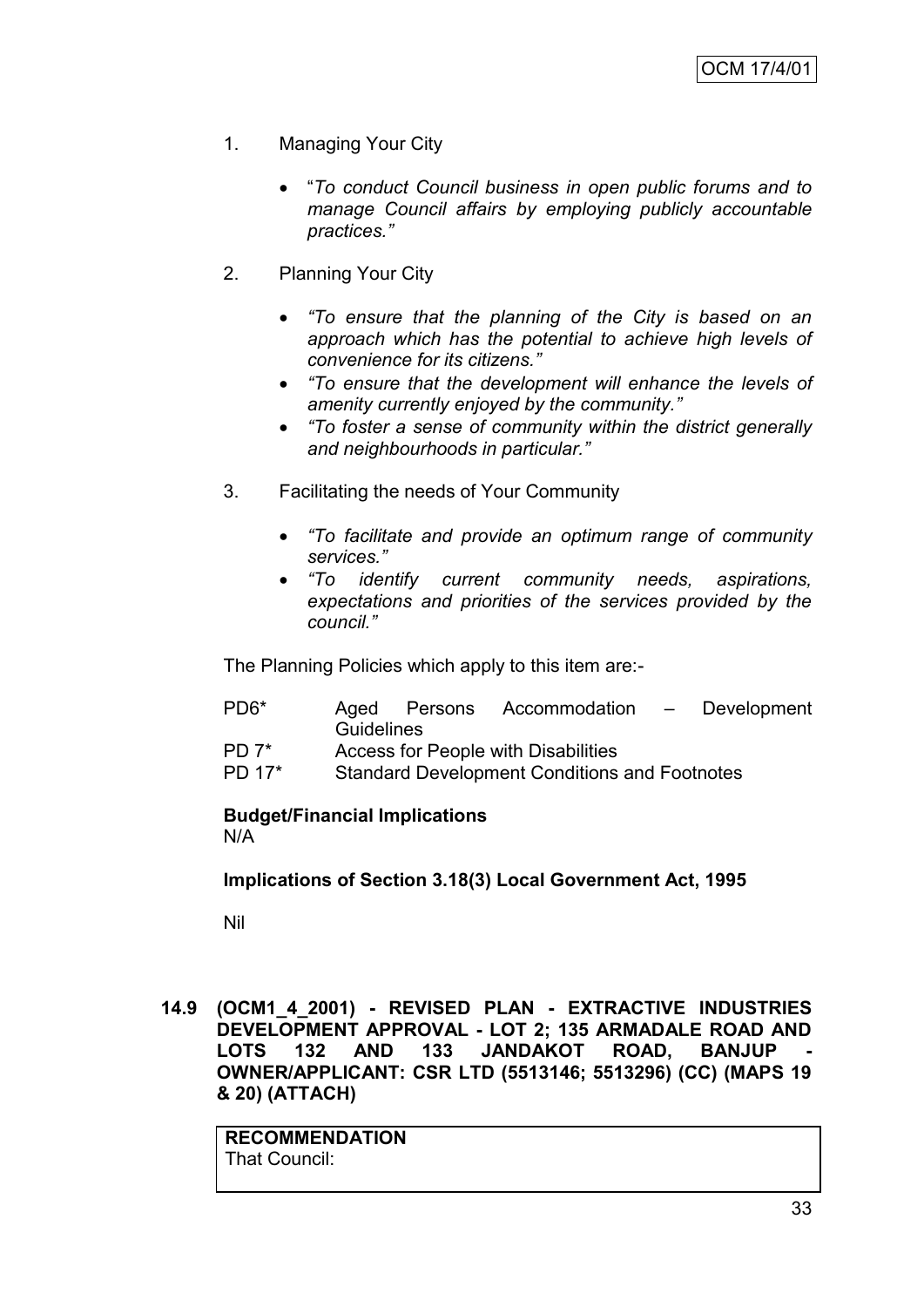(1) approve the revised plan for the extractive industries development on Lots 2 and 135 Armadale Road and Lots 132 and 133 Jandakot Road, Jandakot subject to the following conditions:

Standard Conditions

1. Standard conditions as contained in Council"s Policy PD 17 Standard Development Conditions and Footnotes as determined appropriate to this application by delegated officer under clause 7.6 of District Zoning Scheme No.2.

Special Conditions

- 1. This approval relates to the relocation of the infrastructure compound as shown on the plans attached to CSR"s Letter of 6 March 2001 and the proposal to use Dollier Road as the principal point of access and egress to CSR"s sand extraction activity on Lots 135 Armadale Road and Lots 132 and 133 Jandakot Road, Banjup.
- 2. This approval excludes Lot 2 Armadale Road from the conditions of the Council"s Extractive Industries Development Approval of 18 July 1996.
- 3. The existing Deed of Agreement between CSR Readymix and the City required under the Development Approval of 18 July 1996 being modified to exclude Lot 2 from the provisions of the Deed including the removal of the subject to claim caveat over Lot 2 to the satisfaction of the City and at the expense of CSR Readymix.
- 4. The first 40 metres of the access way from Dollier Road to the infrastructure compound being sealed with bitumen to the satisfaction of the City of Cockburn.
- 5. A wash down area and facility for drivers to cover loads with tarpaulins being installed to the satisfaction of the City of Cockburn.

Special Footnotes

- 1. The applicant is to liaise with the Waters and Rivers Commission regarding their requirements for the licensing of fuel storage.
- 2. The applicant is advised to liaise with Main Roads WA regarding any interim access proposals from Lot 135 to Armadale Road.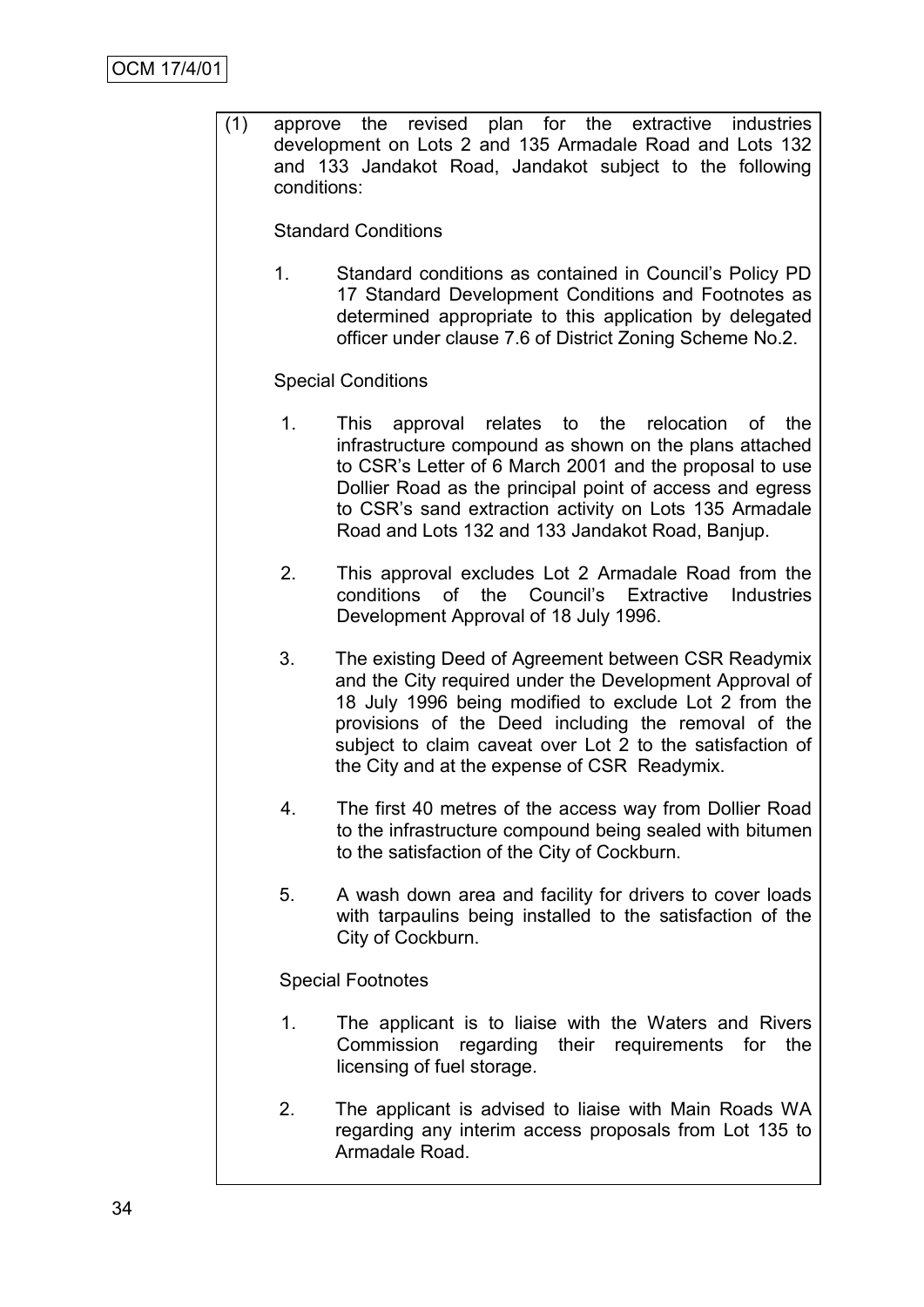(2) advise CSR and referral authorities of the Council"s decision.

# **COUNCIL DECISION**

# **Background**

| ZONING:    |                        | MRS:   Rural Water Protection Zone |  |
|------------|------------------------|------------------------------------|--|
|            |                        | DZS:   Resource Zone               |  |
| LAND USE:  | <b>Sand Extraction</b> |                                    |  |
| LOT SIZE:  | $LOT 2 - 12 HA$        |                                    |  |
| AREA:      | N/A                    |                                    |  |
| USE CLASS: | SA use                 |                                    |  |

Sand extraction has been occurring on Lot 2 and adjacent CSR land – Lot 135 Armadale Road and Lot 132 and 133 Jandakot Road, Banjup for more than 20 years. See Agenda Attachment for Site Plan

The current sand extraction approval, issued on 18 July 1996, is valid for 5 years and a further 5 years subject to compliance with approval conditions.

Sand extraction on Lot 2 ceased many years ago and the Lot is used as the main access to Armadale Road and infrastructure facilities lot.

The Thomsons Lake Master Plan indicates Lot 2"s inclusion in the Service Industry Business Park Area - Mixed Business under proposed District Zoning Scheme No. 3. Part of Lot 2 is earmarked for the future North Lake Road extension which links to Armadale Road.

Land directly north, also proposed Mixed Business, is being subdivided in accordance with the Master Plan.

In view of this planning and recent interest in development in the area, CSR is in the process of selling Lot 2. A modification to the existing sand extraction approval is sought.

## **Submission**

CSR seeks approval to relocate its infrastructure compound (fuel storage facility, administration and amenity buildings, weighbridge and toilet block) on Lot 2 Armadale Road to a new location on Lot 133 Jandakot Road, Banjup. See Agenda Attachments for Compound Details and Relocation Plan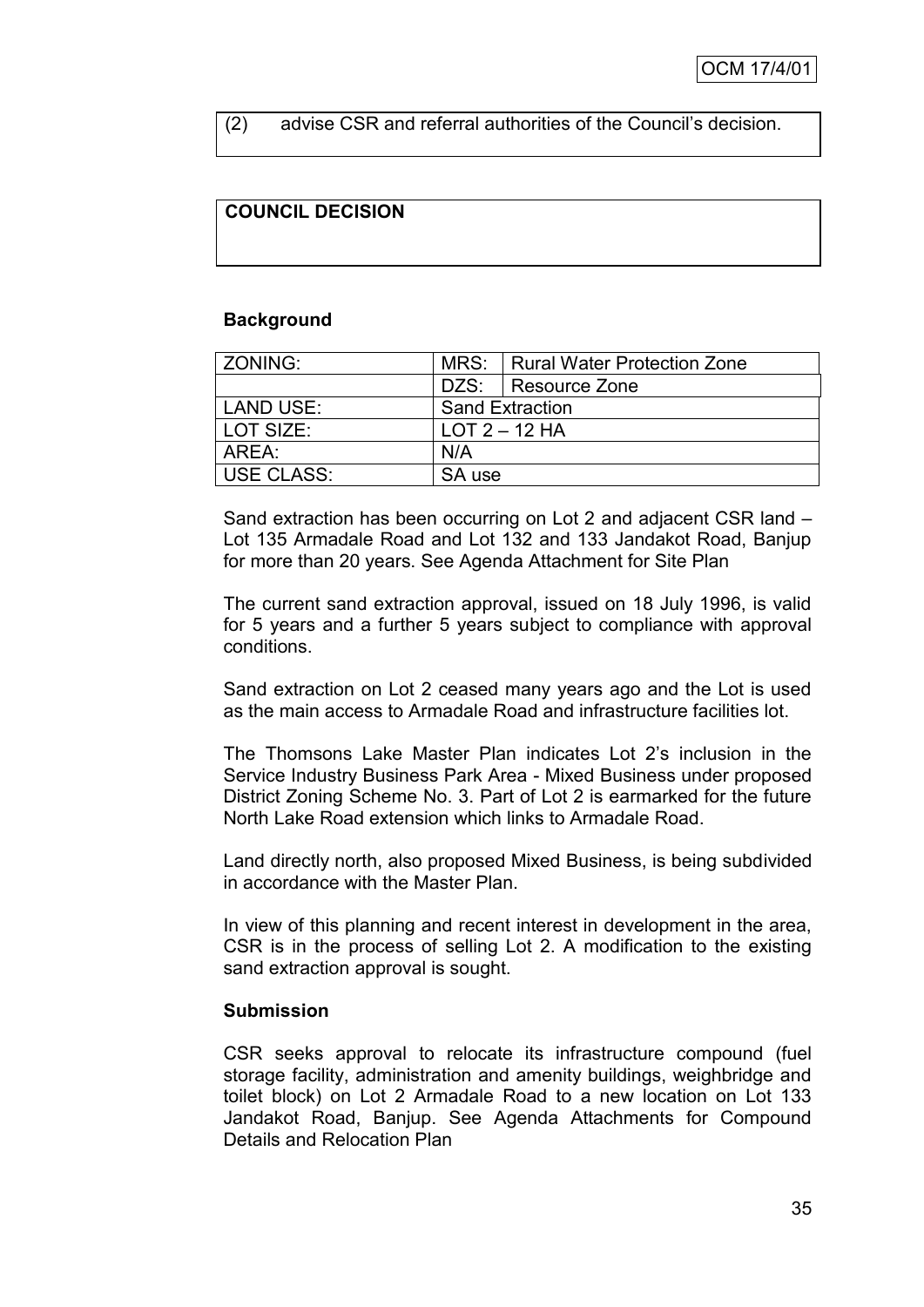Access to and from the site will be retained from Lot 2, until such time as the land is sold or future Mixed Business development occurs. Once access via Lot 2 is extinguished, access to the relocated infrastructure compound will be from Dollier Road.

CSR also requests that the subject to claim caveat lodged over Lot 2, required under the Extractive Industries Development Approval, be removed given that excavation has ceased and the end use of the land for Mixed Business use will be determined in accordance with TPS No. 3. The rehabilitation requirements for the site are no longer valid in the opinion of CSR.

Whilst CSR proposes to remove most of its infrastructure from Lot 2, the sand drying plant (a relatively large infrastructure component) will remain. A subdivision application has been lodged on Lot 2 to excise the sand drying plant - and road widening for Armadale Road - from the balance of the site. This will be dealt with as a separate matter to this report.

#### **Report**

There are no significant planning or environmental issues associated with the relocation of the infrastructure compound from Lot 2 to Lot 133.

The Waters and Rivers Commission raises no objections to the proposal subject to its requirement for licensing of fuel storage. Likewise Main Roads has raised no objection to the proposal and has advised of the land requirements on Lot 2 for Armadale Road.

The recent upgrade of Dollier Road via subdivision of adjacent land in the future Mixed Business Zone will provide a road of an appropriate standard for truck traffic. Connecting Roads – Solomon Road, Jandakot Road and Armadale Road - are all designated truck routes in the City of Cockburn Road Hierarchy.

CSR has advised that the main truck route will be Dollier, Solomon, Armadale Road and the Kwinana Freeway and estimates an average of 100 to 120 truck movements per day with 200 on busier days. This would result in an increase in overall traffic on Solomon Road by about 5 to 10 percent with truck traffic increasing to about 16 percent of all movements. All truck movements are proposed to be within the industrial area and should have no impact on amenity of nearby 2ha Resource zone lots.

Condition 6 of the Extractive Industries Approval required CSR to enter into a Deed of Agreement with the City to excavate and rehabilitate Lot 2 in accordance with the approved rehabilitation plan. A Caveat in favour of the Council was also lodged on the title of Lot 2, which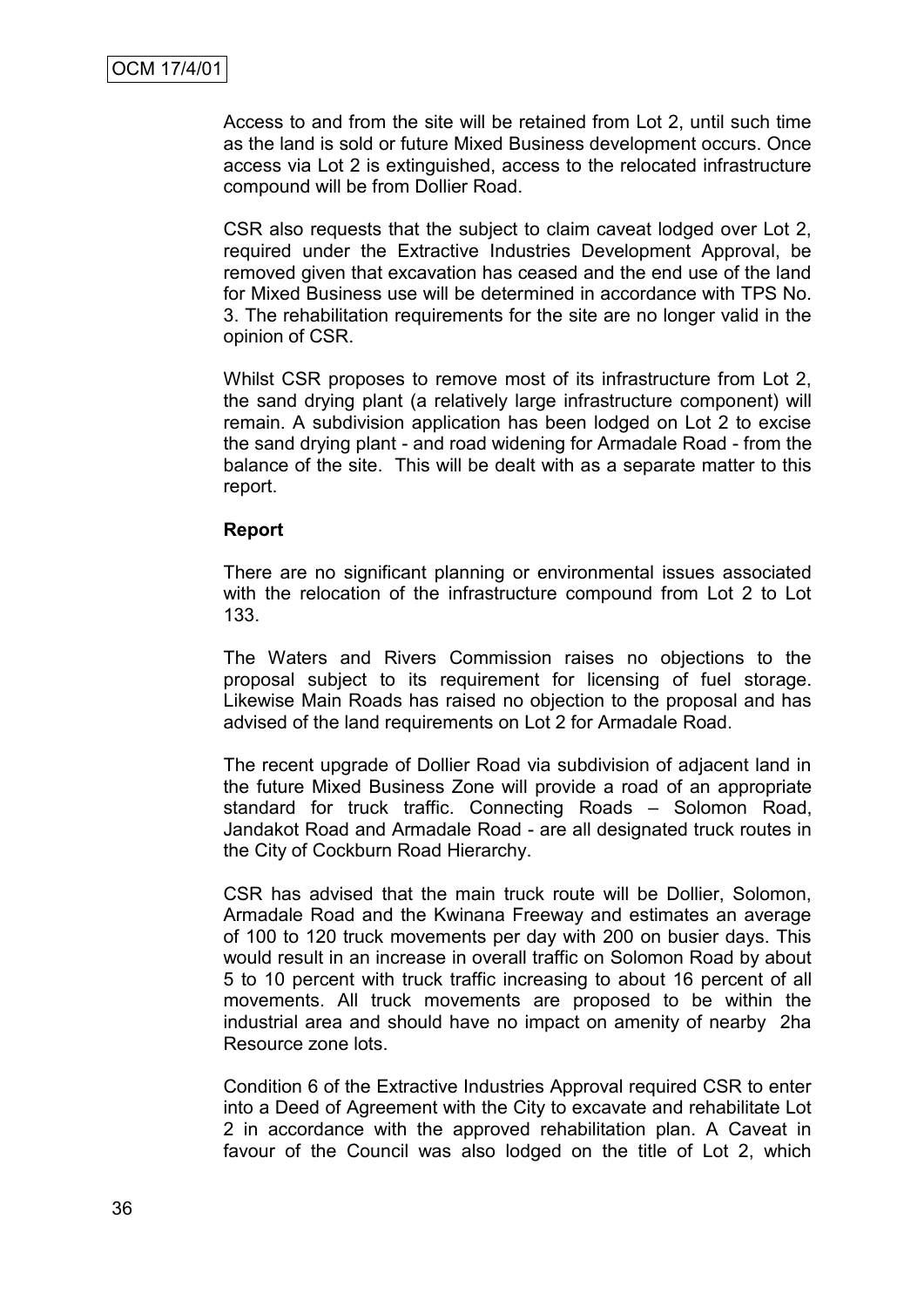ensures that rehabilitation requirements are passed onto any subsequent owner.

Whilst rehabilitation requirements remain valid for the balance CSR land within the Resource Zone, the end use of Mixed Business renders the current rehabilitation requirements for Lot 2 redundant. The deed will need to be modified to delete reference to Lot 2 and the Caveat lifted.

All other conditions of the Extractive Industries approval remain unchanged.

The proposal to relocate the infrastructure compound would have no appreciable amenity impacts, and the removal of Lot 2 from the conditions of the current extractive industries approval will facilitate development of the future Mixed Business Zone in accordance with the Thomsons Lake Master Plan and Council"s forward planning for the locality.

#### **Strategic Plan/Policy Implications**

The Corporate Strategic Plan Key Result Areas which apply to this item are:-

- 1. Managing Your City
	- *"To conduct Council business in open public forums and to manage Council affairs by employing publicly accountable practices."*
- 2. Planning Your City
	- *"To ensure that the development will enhance the levels of amenity currently enjoyed by the community."*
- 3. Conserving and Improving Your Environment
	- *"To ensure that the development of the district is undertaken in such a way that the balance between the natural and human environment is maintained."*

The Planning Policies which apply to this item are:-

PD17\* Standard Development Conditions and Footnotes

#### **Budget/Financial Implications**

N/A

**Implications of Section 3.18(3) Local Government Act, 1995**

Nil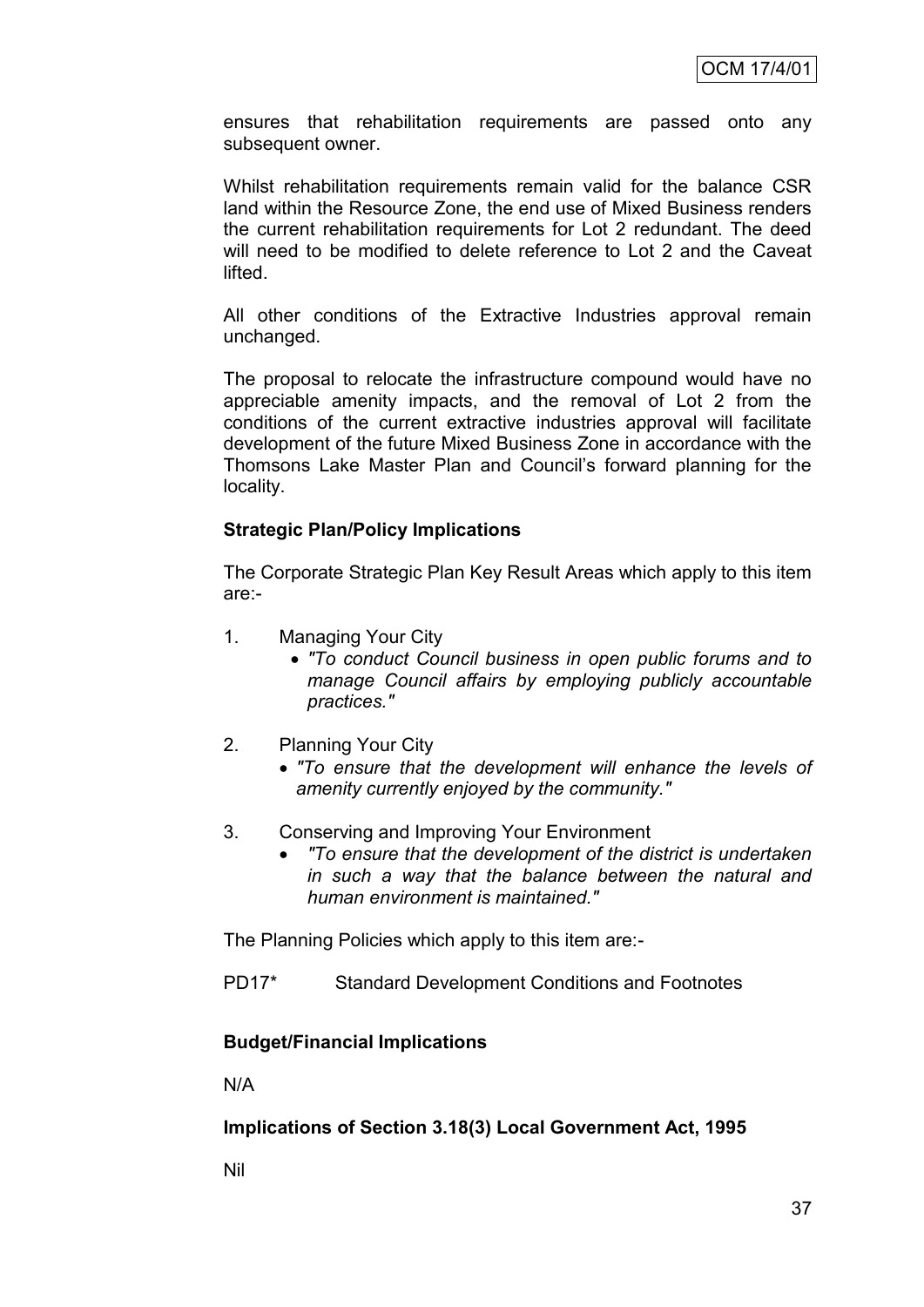#### **14.10 (OCM1\_4\_2001) - CITIES FOR CLIMATIC PROTECTION (9132) (PS)**

#### **RECOMMENDATION**

That Council approve the following amendments to the Southern Metropolitan Regional Council Establishment Agreement to include within its regional purpose "To plan, co-ordinate and implement Greenhouse Gas Reduction Programs"

## **COUNCIL DECISION**

#### **Background**

The City of Cockburn has been progressing towards the implementation of the Cities for Climatic Protection program. This program is being funded by the Federal Government and aims to assist Local Government Authorities with establishing Local Action Plans to provide long term reductions in greenhouse emissions within Council operations and across the community.

There are 370 councils across the world participating in the CCP program. At present, 93 local governments (representing over 44% of Australia"s population) have joined the program.

The program involves each Council developing and implementing a Local Greenhouse Action Plan in 5 stages or milestones, which are as follows:

Milestone 1 - conduct an emissions inventory of current Council and community activity and a forecast of greenhouse emissions growth in the future.

Milestone 2 - establish an Emissions Reduction Goal.

Milestone 3 - develop a Local Action Plan.

Milestone 4 - implement the Local Action Plan.

Milestone 5 - monitor and report on the implementation of the Local Action Plan.

Milestone 1 was completed in late 1999, followed by the completion of Milestone 2 in December 1999. With the completion of milestone 2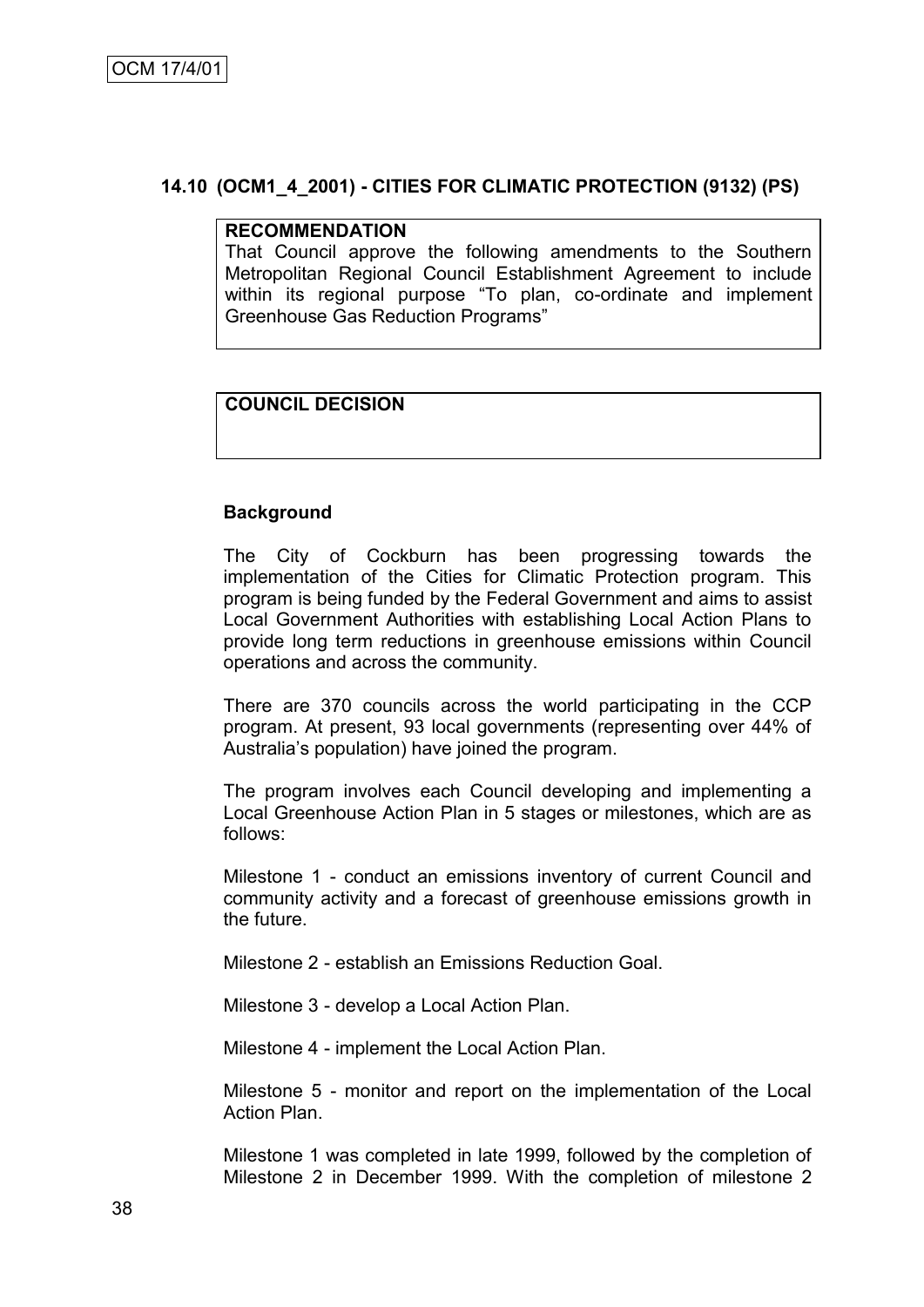council accepted a recommendation for a 20% reduction on 1996 levels by 2010, on both corporation and community targets.

The next stage of the program requires Council to complete a Local Action Plan for both the community and the corporation to complete milestone 3. The community component of the Local Action Plan would be best tackled on a regional approach with all other members of the Southern Metropolitan Region of Councils (SMRC). This was agreed to at the November 2000 Council meeting, whereby the Council accepted the following recommendations :

- Adopt the Draft Regional Community Greenhouse Strategic Plan.
- Agree to a regional approach to the implementation of the Regional Community Greenhouse Strategic Plan.
- Support the development of a regional coordinator position to implement the Regional Community Greenhouse Strategic Plan.
- Agree to provide proportional funding of a regional coordinator, subject to all the other members councils committing to the position, and to modify the Principal Activity Plan allocation for the Environmental Management Services.

These adopted recommendations outline a regional approach to the community component of the Local Action Plan, and the part funding of a coordinator to assist with the implementation of this plan.

As part of the process the SRMC needs to amend it's establishment agreement. This amendment can only be undertaken with the endorsement of the City of Cockburn and all other SRMC members at the same time.

## **Submission**

N/A

#### **Report**

The Southern Metropolitan Region of Councils (SRMC), which includes the City of Cockburn, City of Rockingham, City of Fremantle, Town of East Fremantle, City of Canning, Town of Kwinana and City of Melville, have been working through the development of the Cities for Climatic Protection program.

This work has resulted in the development of the Regional Community Greenhouse Strategic Plan, which provided a regional approach to tackling greenhouse gas emissions in the community. This plan was adopted at the November 2000 Council meeting. Briefly the advantages of the plan and regional approach are: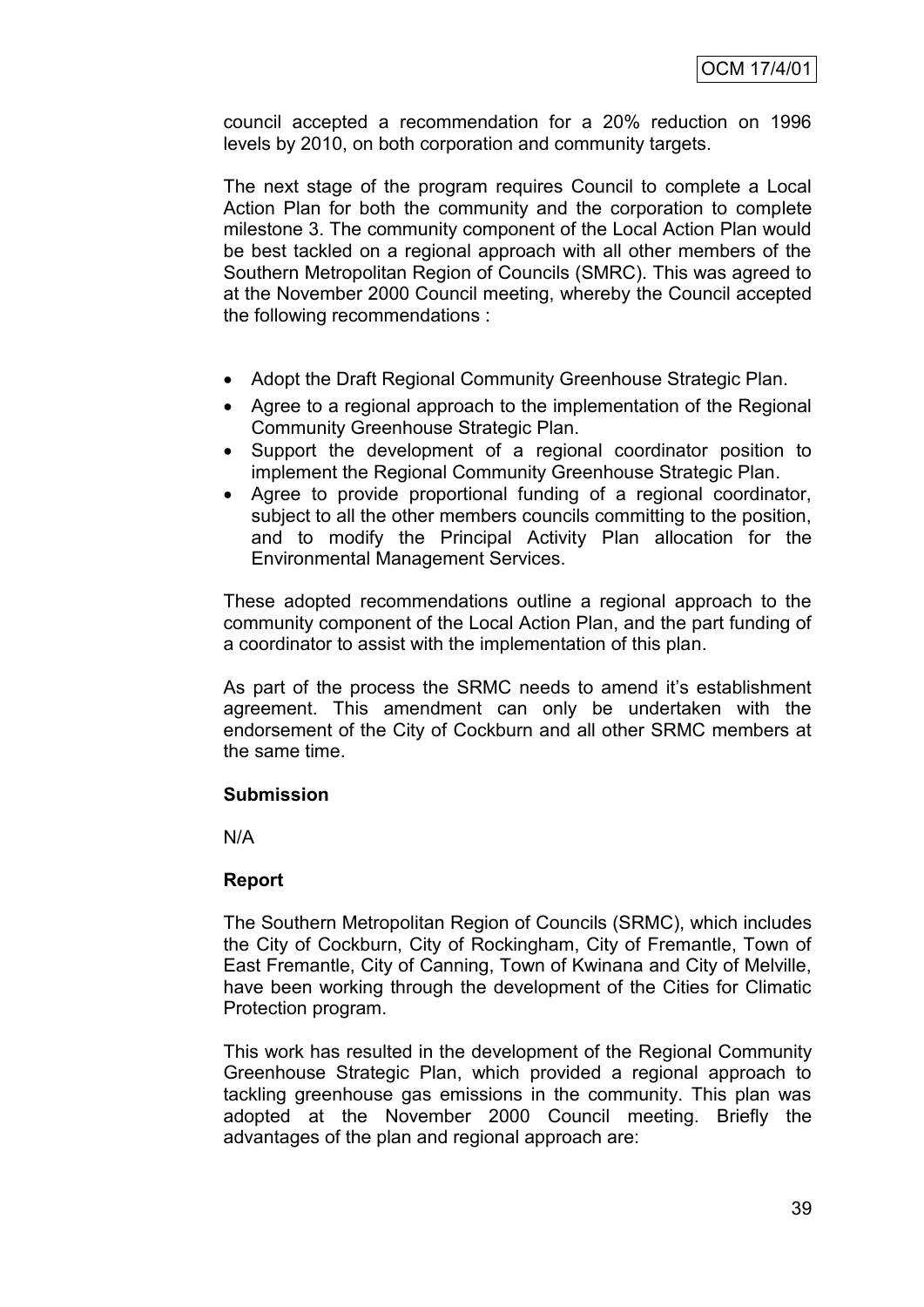- Opportunities in resource sharing and economies of scale by working collectively, Council staff will share information and expertise and save time in developing possible future activities for implementation;
- SMRC councils have demonstrated a collective approach works and these examples have provided a good working model;
- Financial incentives- by working together in developing joint initiatives, councils can then apply for AGO funding on a regional scale. This will provide greater opportunities to access large funding sources such as the 'Greenhouse Gas Abatement Program' and Greenhouse Challenge.

A collective voice also provides a stronger negotiating basis to approach State Government to work with us in implementing change in sectors such as transport and street lighting.

To commence further work on a regional basis, requires an amendment to the Southern Regional Metropolitan Council Establishment Agreement. This will then enable the organisation to commence the regional implementation of the "Regional Community Greenhouse Strategic Plan".

Given the benefits it is recommended that Council support an amendment to the Established Agreement to include an additional purpose, which is to plan, co-ordinate and implement Greenhouse gas reduction program.

#### . **Strategic Plan/Policy Implications**

The Corporate Strategic Plan Key Result Areas which apply to this item are:-

- 3. Conserving and Improving Your Environment
	- *"To conserve the quality, extent and uniqueness of the natural environment that exists within the district."*
	- *"To conserve the character and historic value of the human and built environment."*
	- *"To ensure that the development of the district is undertaken in such a way that the balance between the natural and human environment is maintained."*

## **Budget/Financial Implications**

N/A

## **Implications of Section 3.18(3) Local Government Act, 1995**

Nil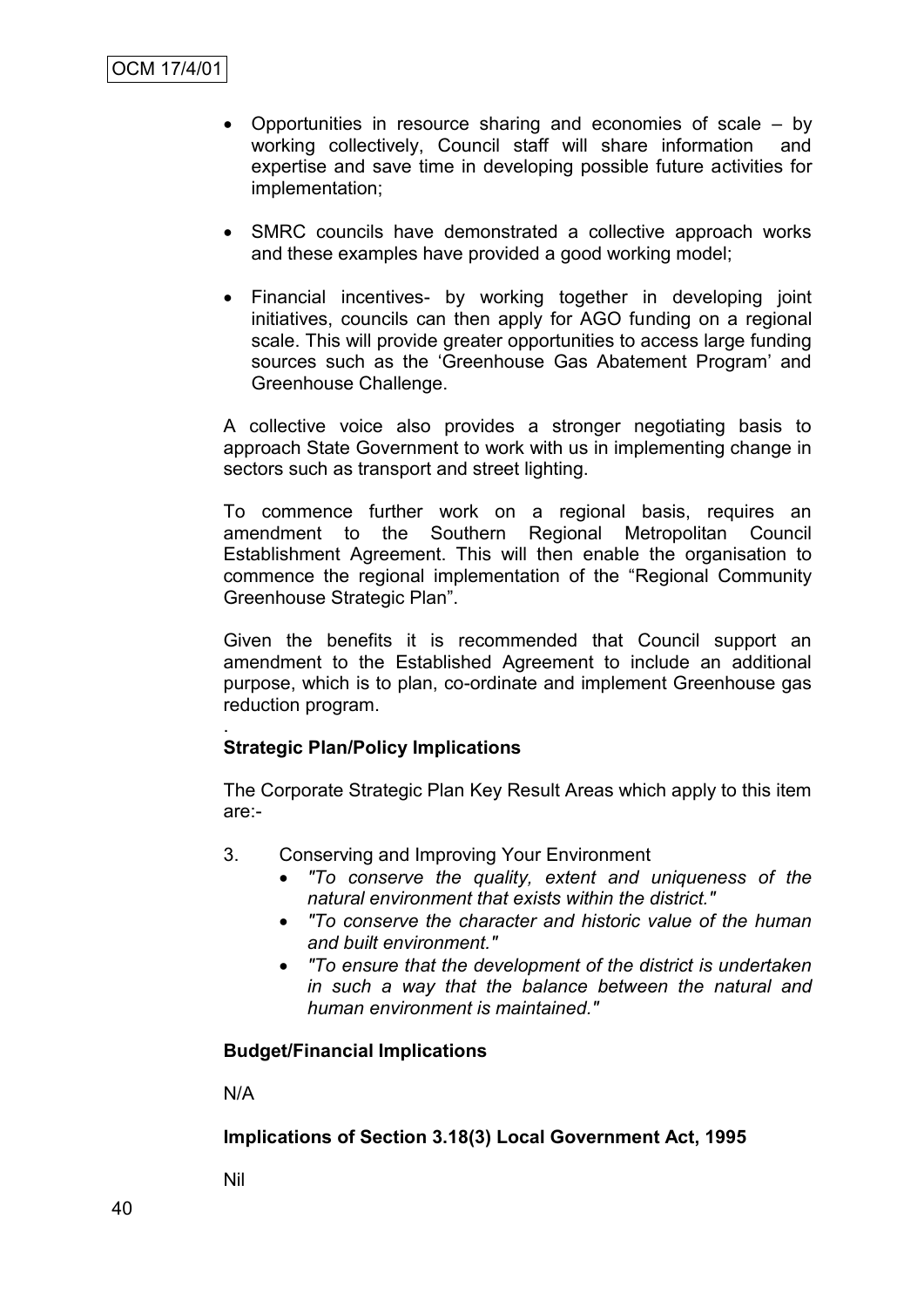## **14.11 (OCM1\_4\_2001) - HERITAGE LISTING - NAVAL BASE CARAVAN PARK, COCKBURN ROAD, HENDERSON (1911; 9136) (SMH)**

#### **RECOMMENDATION** That Council:

- (1) receive the report;
- (2) consider the inclusion of the 'Naval Base Caravan Park' on the Heritage List of Places contained in the Municipal Heritage Inventory prepared pursuant to Section 45 of the Heritage of WA Act 1990; and
- (3) survey the opinions of the lessees concerning the possible inclusion of the Naval Base Caravan Park on the Municipal Heritage Inventory.

## **COUNCIL DECISION**

#### **Background**

The 'Naval Base Caravan Park' as it is commonly referred to has been in existence as a holiday camp (shacks) since around 1933.

There are 178 camp sites, most of which appear to have originated as on-site caravans and over time have had awnings, patios and other minor additions attached to them.

The sites have been used by generations of families from not only Cockburn but from a wide range of metropolitan and country locations. It is a popular and well used holiday destination.

The reserve is well defined, it is adjacent to Challenger Beach and the boat ramp in the Town of Kwinana, the coastline is attractive for swimming, fishing and snorkeling and has attractive views across Cockburn Sound to Garden Island.

The camp sites are mostly well maintained, attractive, individualised and collectively comprise a very unique and novel group of holiday shacks.

The camp sites are served by 2 ablution blocks and a small kiosk. The tenants have formed a "Holiday Association" to represent the interests of the reserve users. The reserve is vested in the City of Cockburn and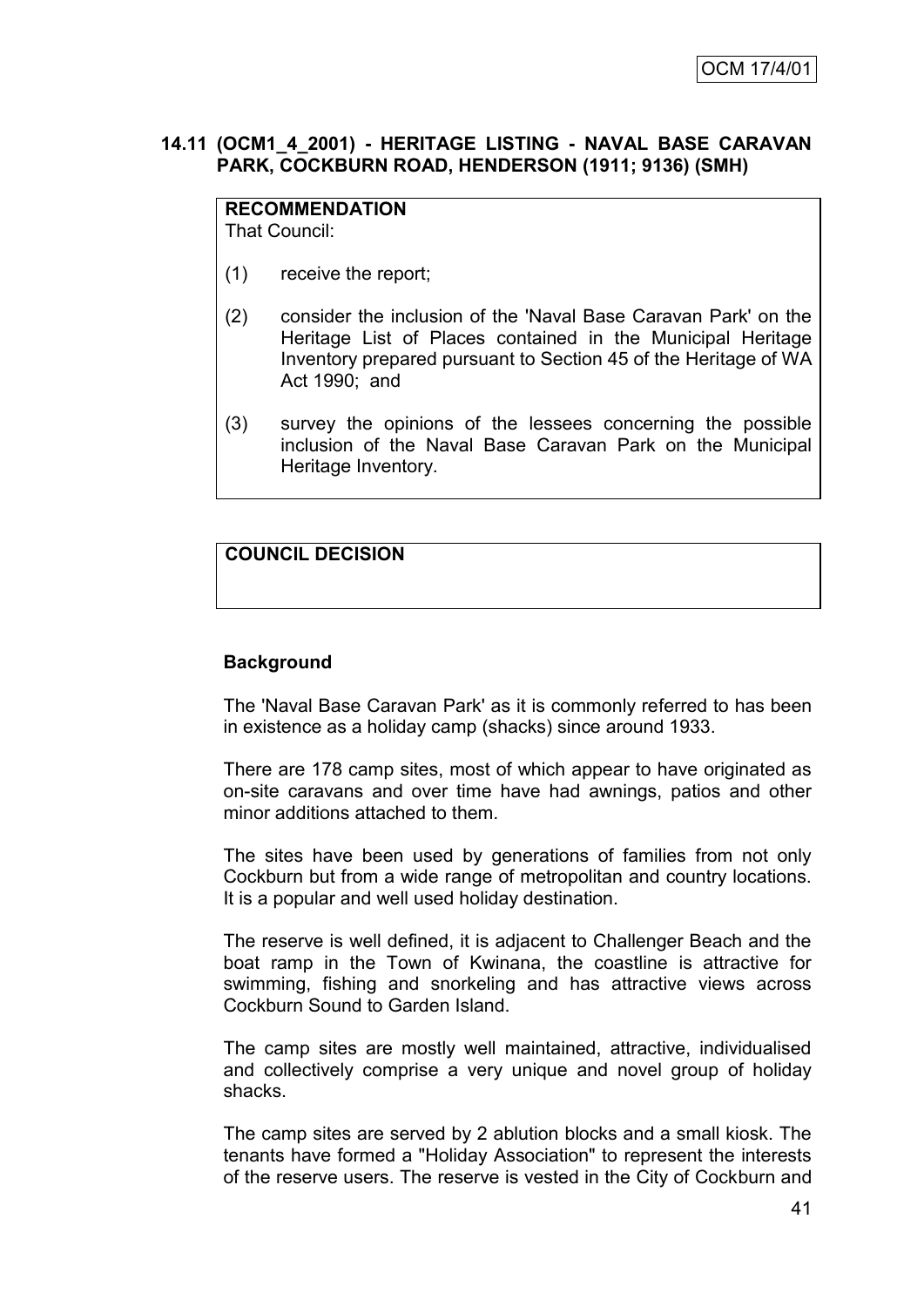therefore the area is well maintained and always found to be tidy and presentable.

#### **Submission**

N/A

#### **Report**

The Naval Base Caravan Park is now an anachronism in the Perth Metropolitan Area. There are no longer any other holiday camps of this type existing along the coast. Naval Base is therefore a very unique and special place.

Given this it is considered that the Naval Base Caravan Park is a place of heritage significance and worthy of conservation.

The Cockburn coastline is one of the most attractive in the Metropolitan Area. Due to decisions of the past, it has suffered from the establishment of industrial development at North Coogee (Robb Jetty) and at Jervoise Bay (shipbuilding). The reasons for such uses being located on the coast followed the needs of industry at the time and the benefits of the protected waters of Cockburn Sound. The loss of access to the coast by the public has gradually been reclaimed as a result of the relocation of the Explosives Magazine at Woodman Point, and the closure of the Robb Jetty Abattoir. However, at Jervoise Bay additional beachfront is being taken up for shipbuilding with the loss of part of the Naval Base Reserve for the construction of the Southern Harbour Project.

It is likely that direct public access to the beach will be achieved with the redevelopment of the Bradken Foundry land at South Beach and the development of the Port Catherine Marina at Coogee.

All of the above developments provide different forms of access, for different types of residents and holiday makers at different levels of affordability.

The Naval Base Caravan Park provides a very important and basic form of accommodation not easily found or replicated by the other locations.

The Naval Base Caravan Park is located on a narrow strip of land adjoining the southern boundary of the district and forms part of the Beeliar Regional Park. The site is isolated from other developments and therefore has no adverse impact on the use or enjoyment of the surrounding land uses.

The Naval Base Townsite immediately east of the Caravan Park at the foot of Mt Brown was demolished many years ago with only the roads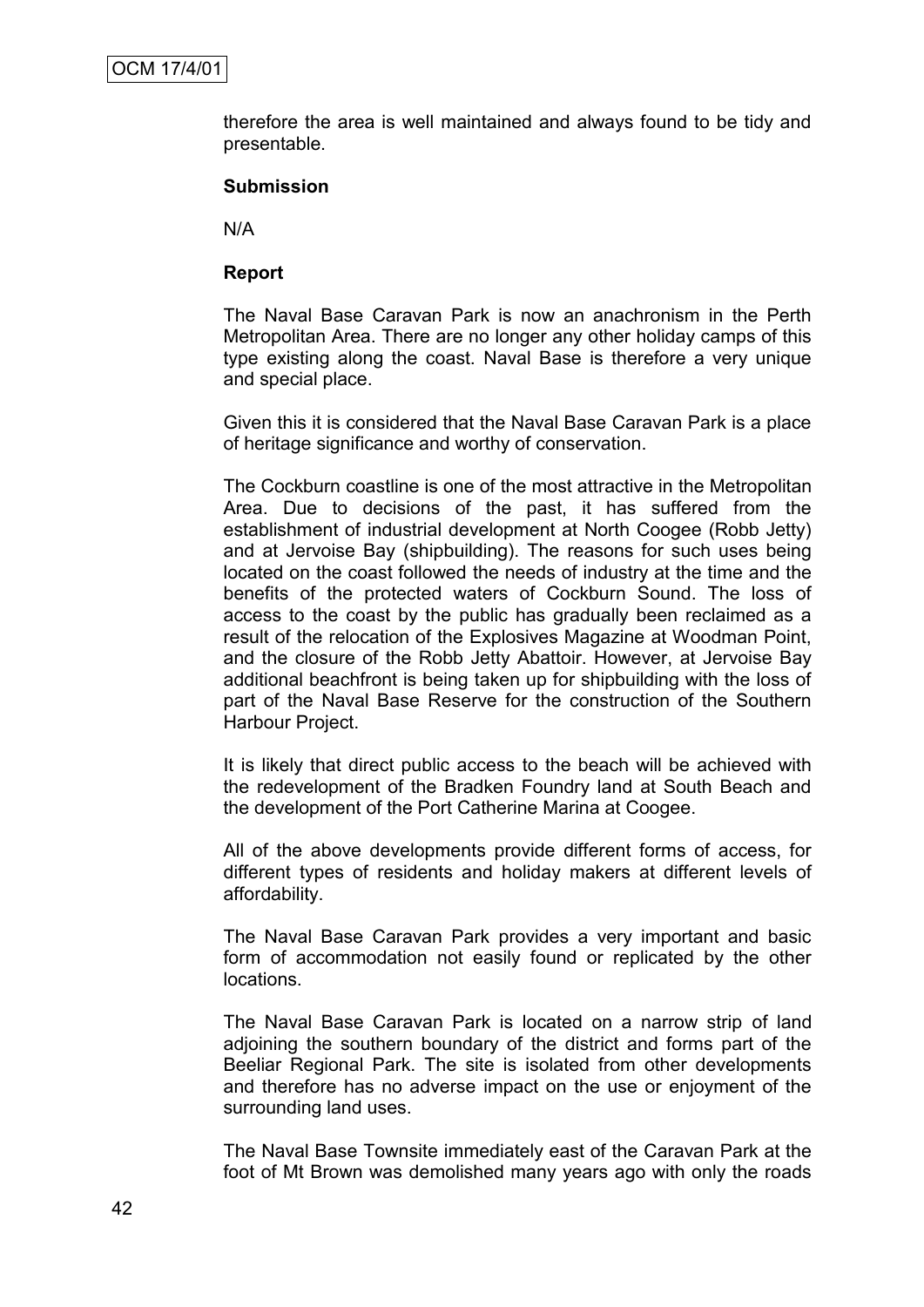and gardens left to gradually become part of the Beeliar coastal bushland.

The State Government have also sought to have the Naval Base Caravan Park demolished within a fixed time period, but has recently agreed that the sites can be leased on an annual basis. This would facilitate short notice to leaseholders to vacate the site should the government require the land.

It is understood that the reason why the State wanted to demolish the park was to enable the proposed Challenger Beach Container Port operated by the Fremantle Port Authority, to be constructed there. Although this remains a concept, there has been no progress in relation to the planning of this project. However, it is still a firm proposal of the FPA.

One of the possible reasons for the lack of progress is probably due to the State Government promoting a "private port" at James Point, in Kwinana. According to the Town of Kwinana, the private port proposal is continuing and environmental investigations are currently being undertaken.

Although the FPA port and the private port are both on the agenda, it seems at this stage that the private port is progressing faster than the FPA proposal and it is unlikely in the short to medium term that there will be a need for two ports.

Should the private port become operational in the near future it is likely to provide for live sheep export, receival of motor vehicles and containers.

In the circumstances, it is not inappropriate to consider the listing of the Naval Base Caravan Park. It also means that if the Challenger Beach port proposal proceeds due regard will need to be had for the heritage value of the camp site.

Moreover, there are currently issues relating to:-

- 1. the use of the reserve for a "quasi" caravan park as it is an 'A' Class Reserve set aside for recreation and camping;
- 2. the issue of building licences for the rehabilitation and renovation of the existing camp sites.

In response to these issues, the reserve, which is owned by the Department of Land Administration (DOLA), is being used for recreation and camping. Over time the camps have become permanent structures. Despite this the majority of the camps are used on a temporary, holiday basis. By having the site heritage listed in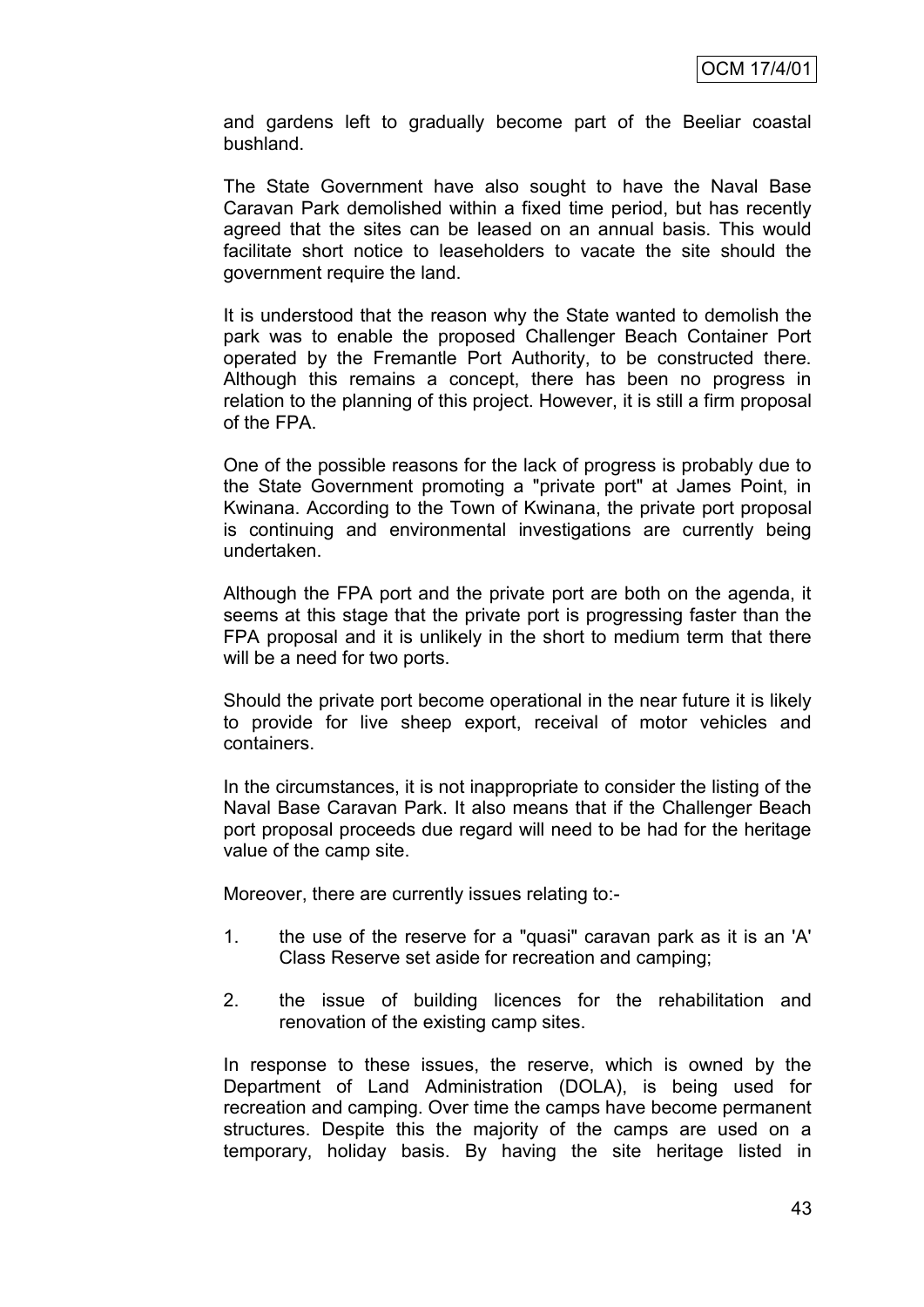recognition of its historic use and development, will assist in confirming the acceptability of the form of development on this reserve.

As far as the need for building licences to be issued for development on the reserve is concerned, the matter is currently the subject of discussions with DOLA and advice from Council's solicitor.

However, if the site becomes listed, it will mean that no redevelopment or development can proceed without planning consent. A condition of the planning consent could be that a building licence be issued for the proposed construction.

The Naval Base Caravan Park represents a piece of "fun" on the coast, setting itself apart from the more homogenous and monotonous development being established under modern regulations and controls. It is places like the Naval Base Caravan Park that provide interest and diversity within the City of Cockburn and something that should be retained for the enjoyment of future generations.

#### **Strategic Plan/Policy Implications**

The Corporate Strategic Plan Key Result Areas which apply to this item are:-

- 2. Planning Your City
	- *"To ensure that the planning of the City is based on an approach which has the potential to achieve high levels of convenience for its citizens."*
	- *"To foster a sense of community within the district generally and neighbourhoods in particular."*
- 3. Conserving and Improving Your Environment
	- *"To conserve the character and historic value of the human and built environment."*
- 4. Facilitating the needs of Your Community
	- *"To facilitate and provide an optimum range of community services."*
	- *"To identify current community needs, aspirations, expectations and priorities of the services provided by the Council."*
- 5. Maintaining Your Community Facilities
	- *"To construct and maintain parks which are owned or vested in the Council, in accordance with recognised standards and are convenient and safe for public use."*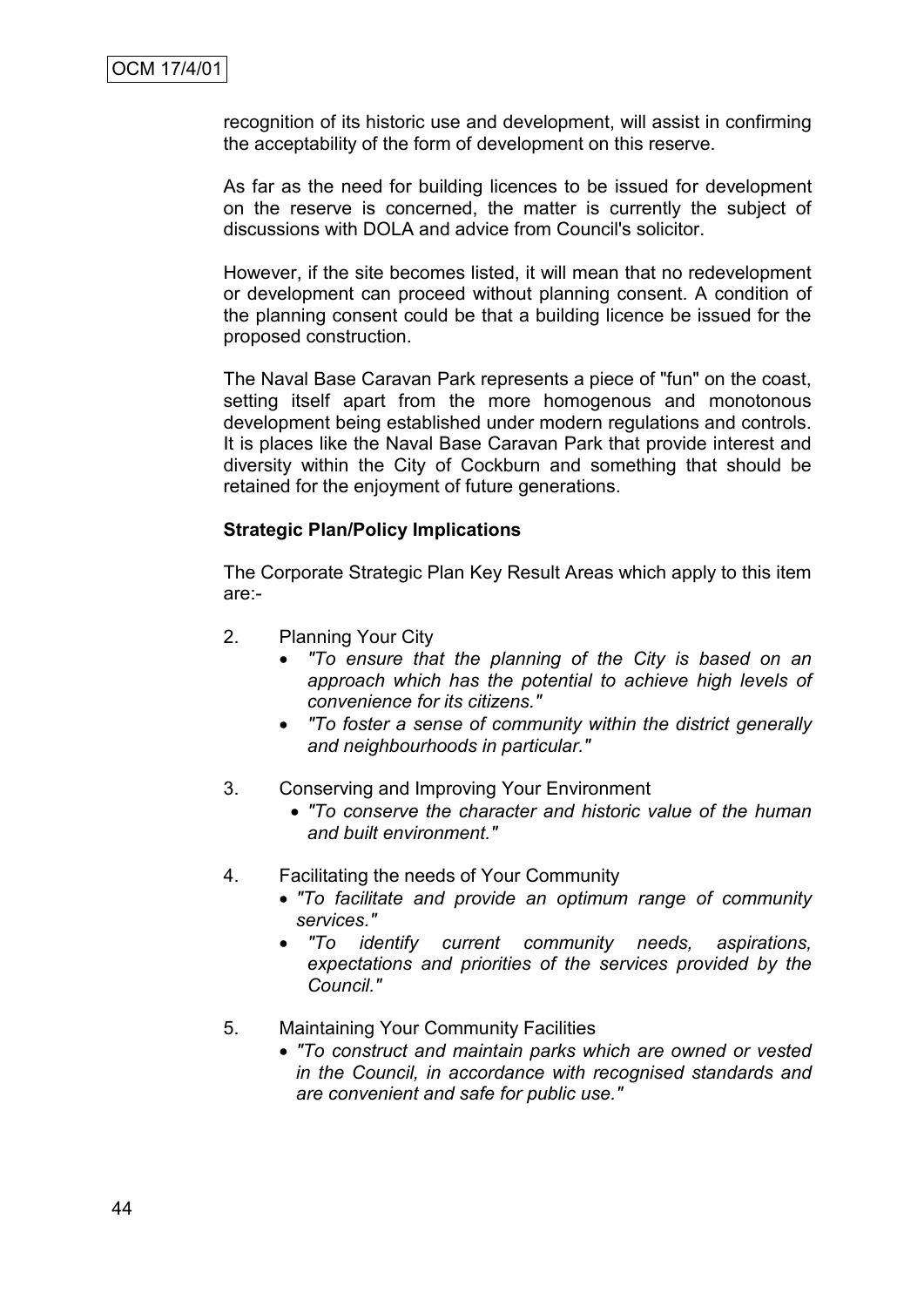## **Budget/Financial Implications**

Currently the lessees pay an annual fee to the Council of \$521 (ex GST) which totals \$92,738 to be used on the care and maintenance of the reserve.

#### **Implications of Section 3.18(3) Local Government Act, 1995**

The inclusion of the Naval Base Caravan Park on the Heritage List is an option open to Council and is not in contravention of Section 3.18(3) of the Act.

The inclusion of the reserve on the Heritage List could in fact provide greater certainty for lessees, and by so doing achieve improved levels of efficiency and effectiveness in the care and maintenance of the reserve, and provide a clear process, without duplication, for dealing with redevelopment applications and the issue of licences.

#### **14.12 (OCM1\_4\_2001) - FINAL ADOPTION OF REZONING - LIGHT INDUSTRY TO MIXED BUSINESS (ADDITIONAL USE) - LOT 52; 8 BOYD CRESCENT, HAMILTON HILL - OWNER: G TEO - APPLICANT: ROBERTS DAY GROUP (92224) (MR) (ATTACH)**

# **RECOMMENDATION**

That Council:

- (1) adopt the Amendment for final approval to District Zoning Scheme No 2 pursuant to Section 7 of the Town Planning and Development Act 1928 (as amended) without modification as follows:
	- 1. Rezoning Lot 52 Boyd Crescent from 'Light Industry' to 'Mixed Business - Additional Use - Grouped Dwellings, Multiple Dwellings'.
	- 2. Amending the Scheme Text in the Second Schedule Additional Use as follows:

| <b>Street</b>        | <b>Particulars of Land</b> | <b>Additional Use Permitted</b>                                                                                                                                                                                                                    |
|----------------------|----------------------------|----------------------------------------------------------------------------------------------------------------------------------------------------------------------------------------------------------------------------------------------------|
| <b>Boyd Crescent</b> | Lot 52 on Diagram 50562    | <b>Grouped Dwellings</b><br>$\bullet$<br><b>Multiple Dwellings</b><br>$\bullet$<br>Any residential development<br>shall incorporate design<br>elements to minimise the<br>potential for noise nuisance<br>nearby industrial<br>from<br>properties. |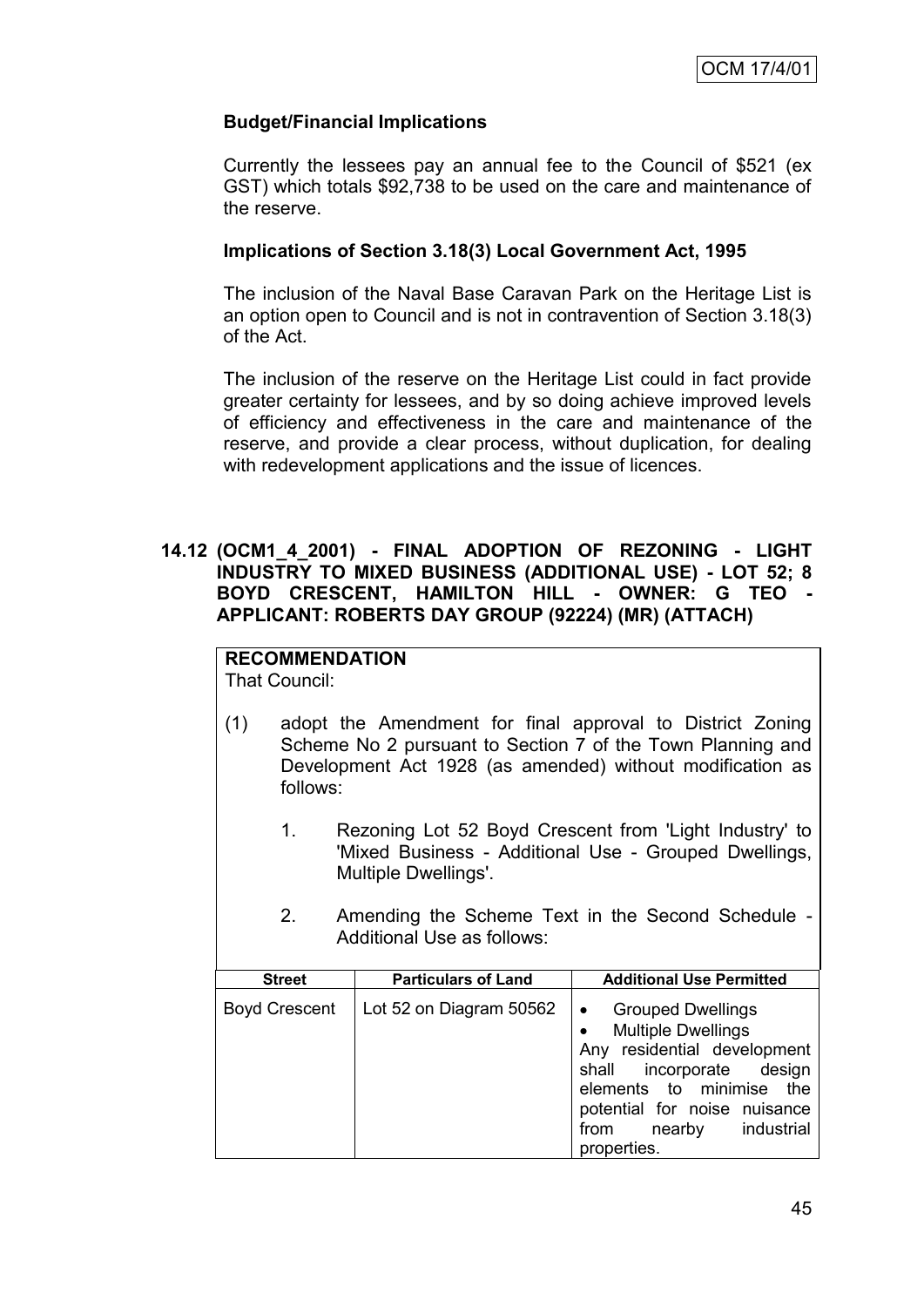|  | Investigate  |                                | any |
|--|--------------|--------------------------------|-----|
|  |              | contaminants are present and   |     |
|  |              | where detected above           |     |
|  |              | Department of Environmental    |     |
|  |              | Protection guidelines the site |     |
|  |              | being remediated prior         | to  |
|  | development. |                                |     |
|  |              |                                |     |

- 3. Amending the Scheme Maps accordingly.
- (2) adopt the comments in the Schedule of Submissions as contained in the Agenda attachments.
- (3) forward a copy of the signed and endorsed Scheme Amendment documents to the Western Australian Planning Commission seeking endorsement from the Minister.

## **COUNCIL DECISION**

#### **Background**

At its Ordinary meeting of the Council on 21 November 2000 (OCM 21/11/00 item 829) it was decided to initiate an amendment to rezone Lot 52 Boyd Crescent from 'Light Industry' to 'Mixed Business -Additional Use, Multiple Dwellings'. A description of the site and its surrounding context and servicing is included in the Planning Consultant"s report attached to the Agenda.

#### **Submission**

The purpose of the Scheme Amendment is to facilitate the redevelopment of the existing factory premises into 18 studio units of R60 as depicted on the plan attached to the report.

The applicant's submission outlining the justification for the proposal is also detailed in the attachment to this report.

#### **Report**

The proposed Scheme Amendment was advertised for a period of 42 days in accordance with statutory requirements of the Town Planning & Development Act and Regulations. At the close of the advertising period two submissions were received from nearby owners as follows:-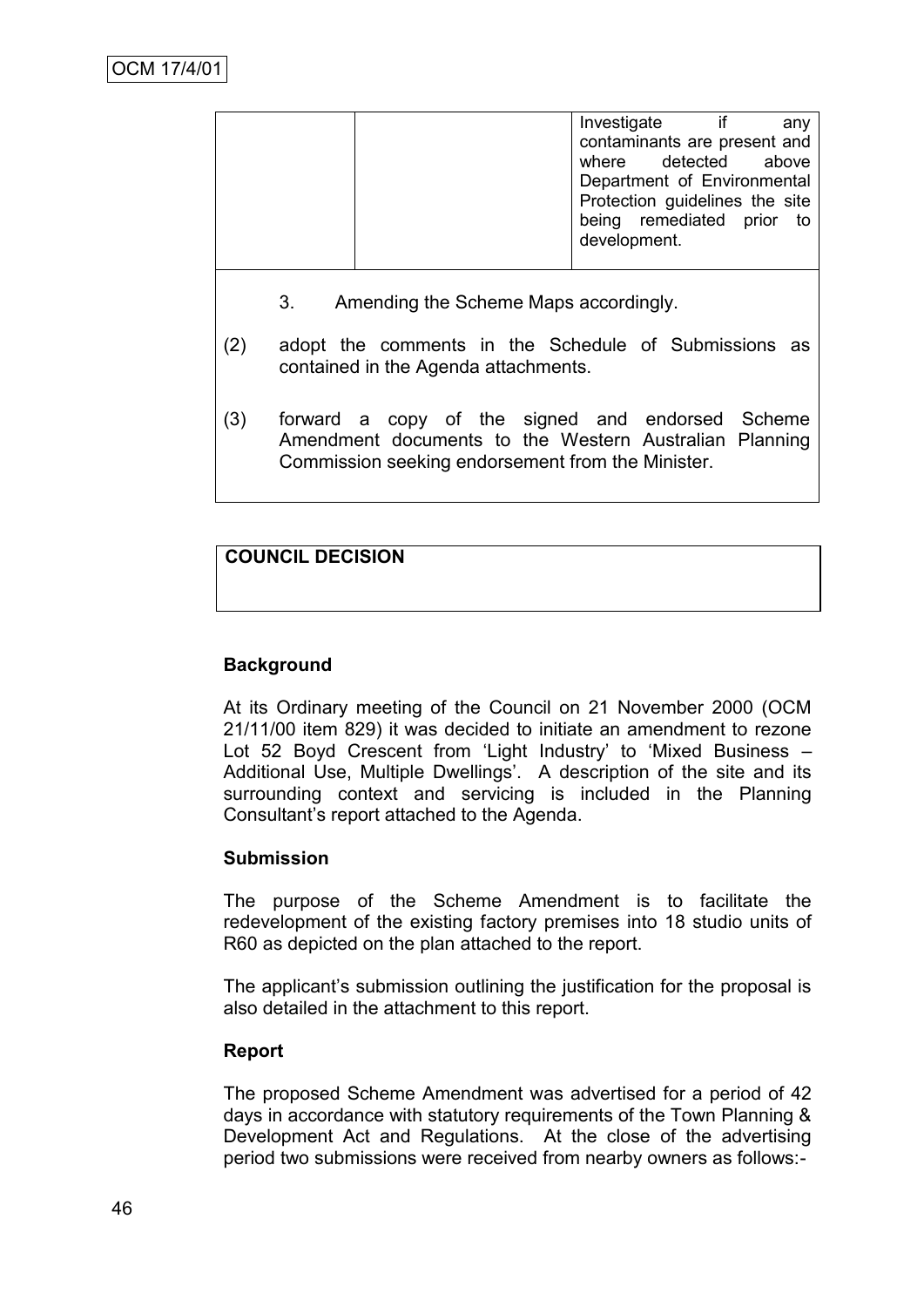- Owner of adjacent land where five (5) factory units include mechanical repairs, panel beater, cabinet maker, which are relatively noisy. Concern was expressed regarding the potential for future residents complaining about noise from these factory units.
- A nearby owner expressed no objection with proposals for residential development on Boyd Crescent. Concern was similarly expressed that future residents may complain about the noise of the vehicles from Goodchild Meats.

The main concern expressed by nearby landowners is the potential for future resident complaints regarding noise from surrounding light industrial lots. The definition of light industry under District Zoning Scheme No 2 is such that only low key industries are permitted where they *"will not cause any injury to, or will not adversely affect the amenity of the locality by reason of the emission of light, noise etc."* On this basis industry is currently required to abide by these Scheme requirements regardless of whether or not this Scheme Amendment is approved. There still remains the possibility of some impacts in terms of noise in the interim. Given that there is no significant complaint history from existing residents in the immediate locality, it is considered that any environmental impacts are manageable.

The rezoning proposal is generally consistent with the decision of the Council to rezone the site and surrounding land from "Light Industry" to 'Mixed Business' under proposed Town Planning Scheme No 3 (TPS3). The Mixed Business Zone under TPS3 and as proposed provides the discretion for Council to approve single houses, grouped dwellings and multiple dwellings (apartments).

The proposal is also broadly consistent with the previous Council decision to support the Metropolitan Region Scheme (MRS) zoning change from "Industry" to "Urban" (residential) in the case of the Wesfarmers/Bradken land to the north of Rollinson Road. More specifically, the land immediately abutting the subject site was rezoned by Council from Commercial to Residential R60 in 1995 (Scheme Amendment No 134).

The preferred land use for the subject site is residential. Over time it is expected that adjacent industrial premises which are aging will be redeveloped for either commercial or service industrial uses that are more compatible with residential or alternatively be developed for residential use. The physical attributes of the land favour residential use and land values will also encourage redevelopment of the area.

The Department of Environmental Protection have decided that the proposal is not severe enough to warrant assessment under the Environmental Protection Act and instead provided advice on the key environmental factors which is not legally binding.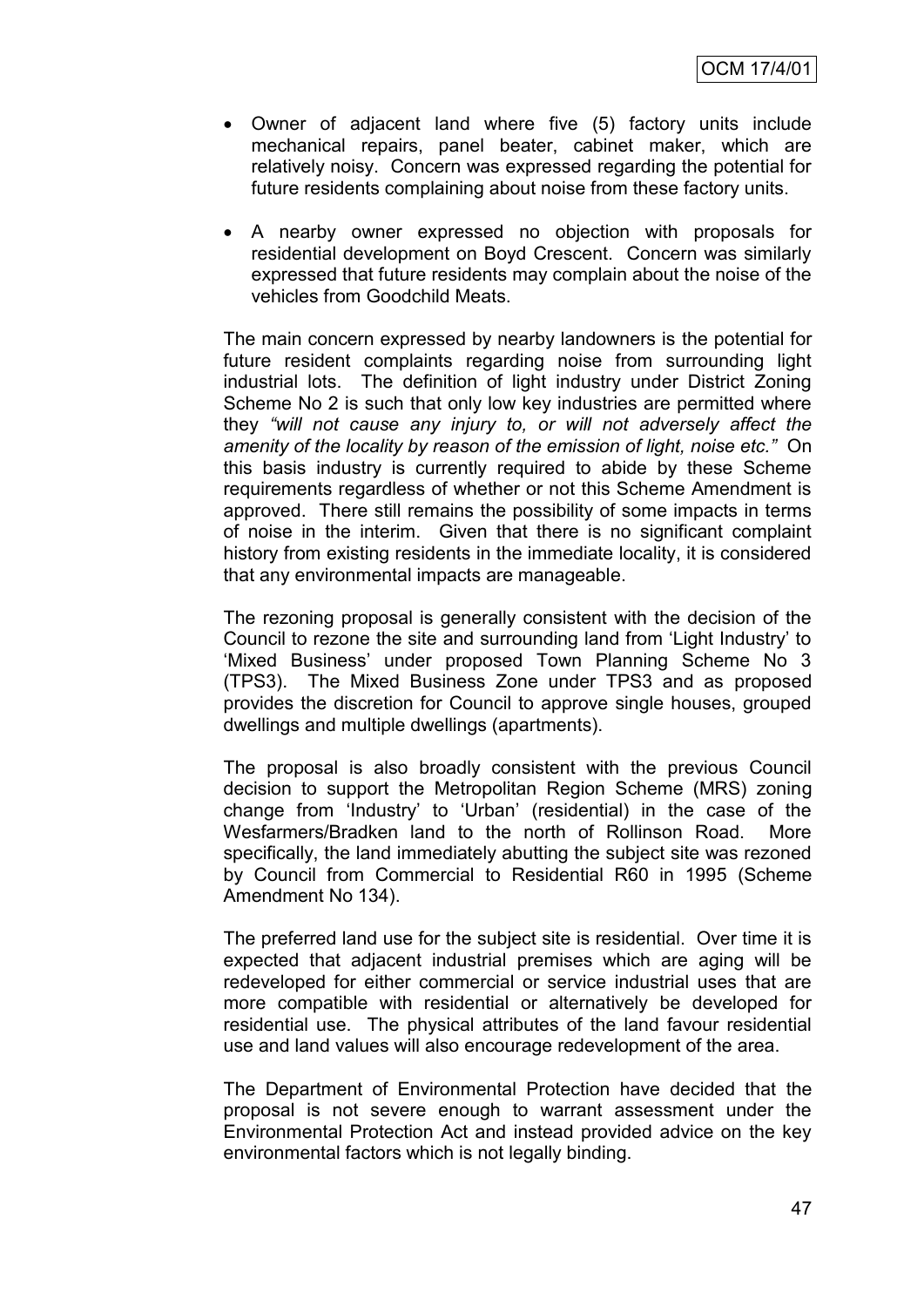The key environmental factor is contamination. Taking into account that the proposed use of the site is for residential purposes, the site is an industrial lot and some former construction methods may have used residual chemicals. It was recommended that the site be investigated for site contamination prior to the rezoning being finalised. If contaminates are identified then the site should be remediated before development. This matter does not necessarily need to occur at the rezoning stage and could be dealt with prior to development of the site when a development application is lodged with the City. Modifications reflecting these requirements are provided for in the recommendations.

## **Strategic Plan/Policy Implications**

The Corporate Strategic Plan Key Result Areas which apply to this item are:-

Planning Your City

 *"To ensure that the development will enhance the levels of amenity currently enjoyed by the community"*

Conserving and Improving Your Environment

 *"To ensure that the development of the district is undertaken in such a way that the balance between the natural and human environment is maintained."*

The Town Planning Policies which apply to this item are:-

PD49 Town Planning Scheme No 2 – Amendments following Final Adoption of Proposed Town Planning Scheme no 3.

#### **Budget/Financial Implications**

N/A

**Implications of Section 3.18(3) Local Government Act, 1995**

Nil

**14.13 (OCM1\_4\_2001) - ONGOING NOISE AND DUST COMPLAINTS - LOT 206 GIBBS ROAD, BANJUP (SHIRLEY BALLA SWAMP) - OWNER: L & A GIGLIA (5513186) (SG) (MAP 28.043) (ATTACH)**

**RECOMMENDATION** That Council: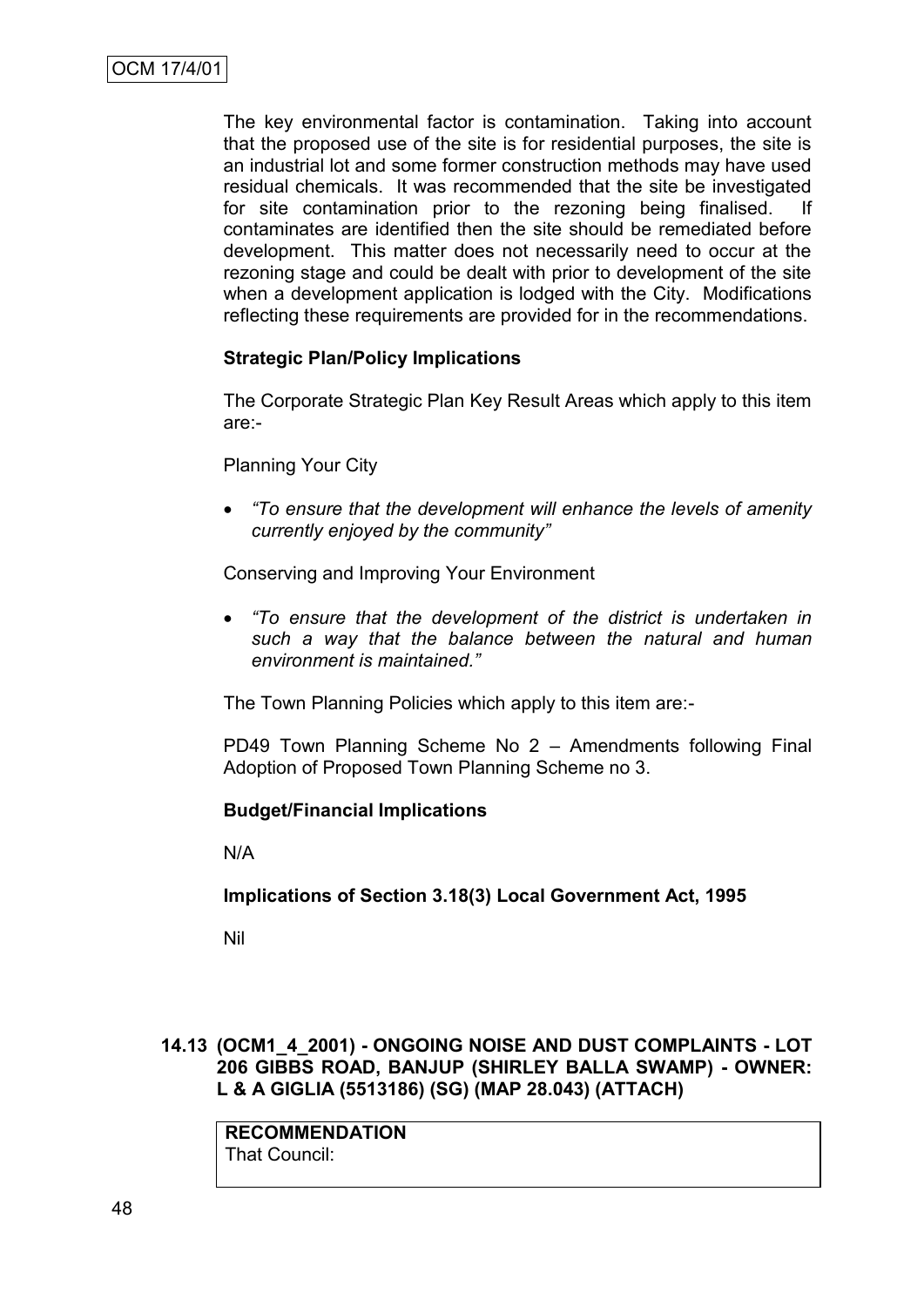- (1) initiate a temporary closure of Bartram Road between Muir Court and Tapper Road, Banjup, pursuant to Section 3.50 of the Local Government Act 1995 subject to there being no objections from adjoining landowners or servicing authorities;
- (2) provide substantial barriers at both ends of the Bartram Road reserve closure;
- (3) erect fencing to the southern boundary of Lot 206 Gibbs Road Banjup, subject to the agreement of the owner;
- (4) advise the complainant, the abutting landowners and the servicing authorities of the Council's decision accordingly.
- (5) following the completion of the temporary closure initiate the permanent closure of Bartram Road between Muir Court and Tapper Road, Banjup and for the closed portion of the road reserve to be included in the Parks and Recreation Reserve under the MRS.

## **COUNCIL DECISION**

## **Background**

Residents in the area have requested that access to the Bartram Road reserve and the Shirley Balla Swamp area be restricted.

In November 1998 Council received a complaint alleging excessive and unreasonable noise and dust nuisance from vehicles using a dry lake bed (Shirley Balla Swamp) located on the above property. Since then, Council has received 12 letters of complaint and numerous phone calls from 3 separate adjacent property owners residing in Muir Court, Banjup regarding these issues.

The complaints allege that noise and dust associated with the use of a variety of vehicles (ie. off-road, stolen sedans, motorcycles) occurs on most weekends throughout the day and into the evening. The dust nuisance has been verified by Council"s Health Section on several occasions.

#### **Submission**

A letter requesting closure of Bartram Road reserve has been received from a local resident.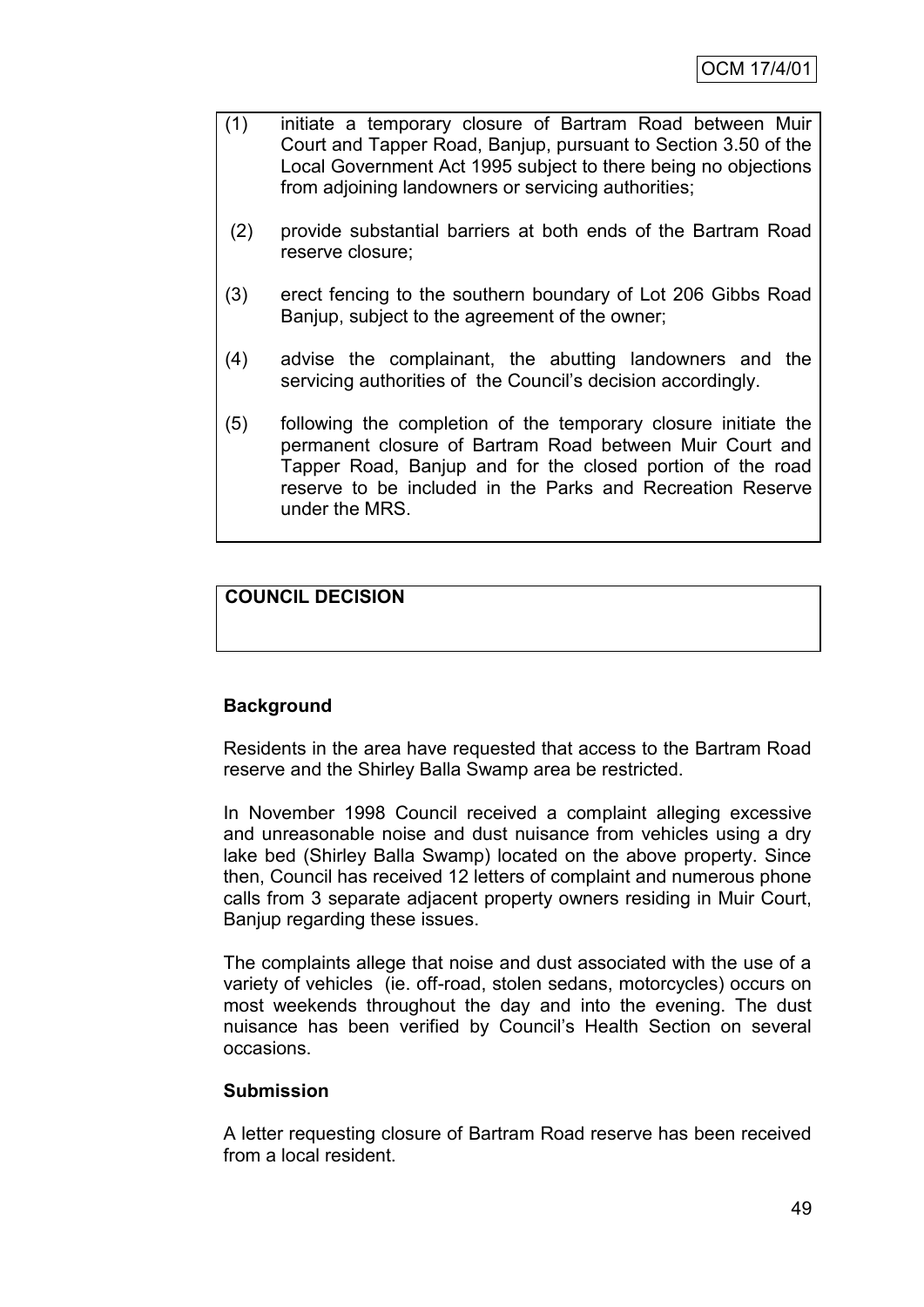The Shirley Balla Swamp area is currently littered with 22 car bodies and is a major source of complaint in regards to excessive noise, dust and anti-social behaviour

Previous efforts to deny access to the Shirley Balla Swamp area have included Council resources being used, during a clean up in conjunction with Clean Up Australia Day, to create bunding across access points which ultimately proved ineffective due to the property being unfenced.

Additionally, Council has sought and received permission from the current landowner for Council Rangers to enter the property and enforce the provisions of the Off Road Vehicles Act. Due to the antisocial nature of the offenders Police assistance and advice was requested culminating in a "blitz" of the area involving 4 police officers, 2 rangers and an Environmental Health Officer. This operation was conducted on the weekend of 27 January 2000 and although it resulted in no contact being made the exercise established procedures for response to similar situations involving police and council officers.

Since the 28<sup>th</sup> January 2000, Council's Rangers have attended the property on a number of occasions either in response to complaints or random patrols.

Council received notice of an application for a proposed amalgamation /subdivision of Lot 209 to the north of Shirley Balla Swamp which is used as one access point. The Western Australian Planning Commission invited comment and recommendations on the proposal and Council"s submission included a request for substantive fencing along the northern boundary of the proposal. On 16 January 2001 Council received advice from the Ministry of Planning that the purchase of Lot 209 by the WAPC is currently at an impasse as the owners have rejected the offer made by the Commission and the Ministry is not confident that the property will be settled for some time.

Additionally, discussions held with the Ministry of Planning regarding possible acquisition of Lot 206 Gibbs Road, as a conservation reserve, revealed that there is currently no plans to purchase this land.

Reserve 41438, which lies to the east of Shirley Balla Swamp, is currently used as another access / exit way and at Council"s request is under consideration by the Department of Land Administration"s Regional Manager for fencing along the southern and eastern boundaries.

#### **Report**

Adjacent landowners continue to be aggrieved from the impact of excessive noise and dust nuisance from vehicle use on the Shirley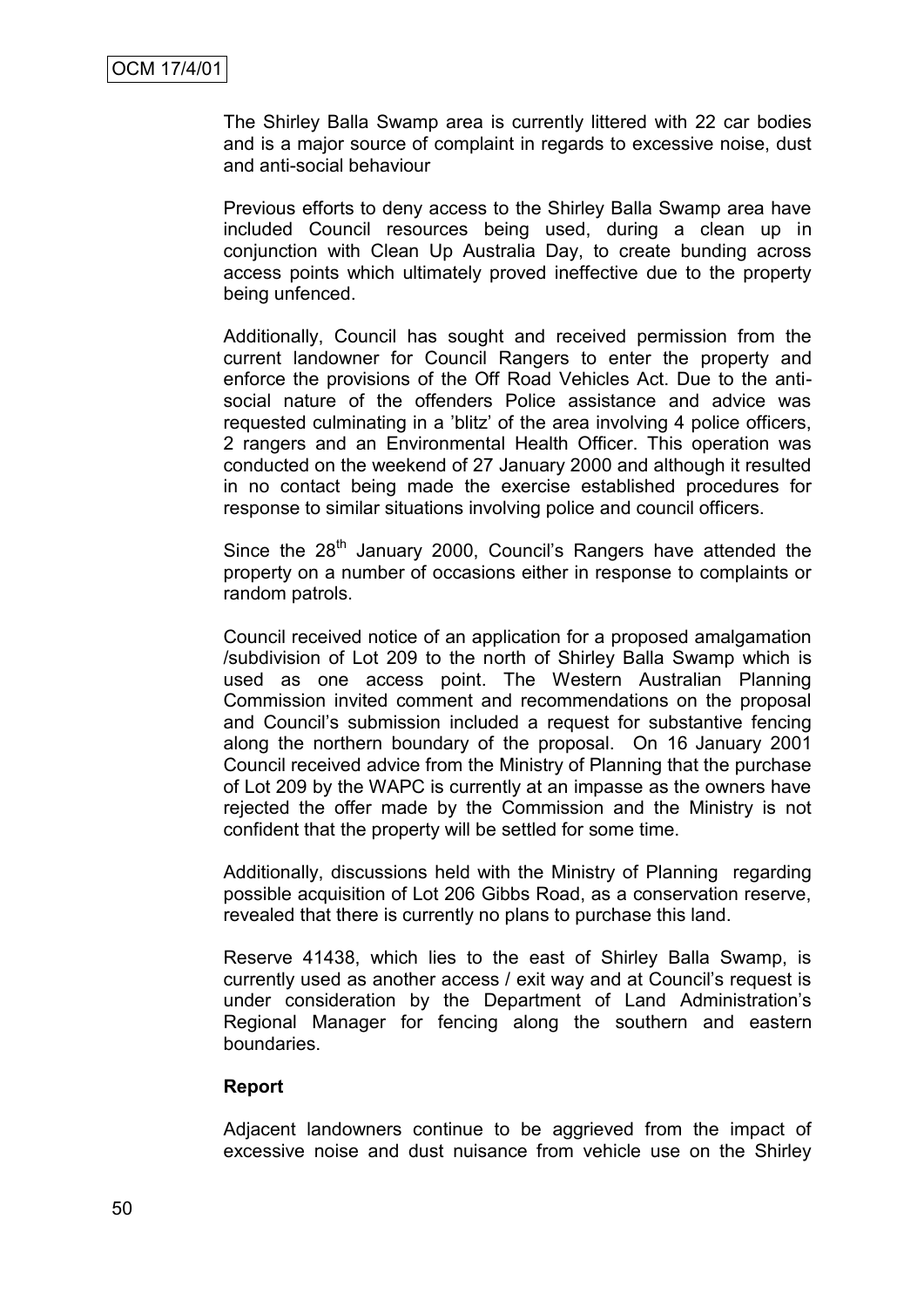Balla Swamp area having received the most recent written complaint on 7 March 2001.

Fencing off the area to deny access, apart from fire control and service authority access, has been suggested by all affected parties and is seen to be the most effective way of resolving this issue. This would involve closure of the unsealed section of Bartram Road to the north, fencing the southern and eastern boundaries of reserve 41438 ( on the corner of Gibbs and Liddlelow roads ) and approximately 160 metres of the southern boundary of Lot 206 Gibbs road.

The Bartram Road reserve is not formed and is largely under water in winter months.

It is therefore recommended that Council effect the temporary closure of Bartram Rd reserve, provide a substantial barrier at both ends and, with the owners consent, erect approximately 160 metres of fencing to the southern boundary of lot 206 Gibbs Road.

Following temporary closure the Council should initiate the permanent closure of Bartram Road. The reason for the two actions, is because the temporary closure can occur quickly, whereas the permanent closure is time consuming. The closed portion of the reserve should become part of the regional reserve.

#### **Strategic Plan/Policy Implications**

The Corporate Strategic Plan Key Result Areas which apply to this item are:-

- 1. Managing Your City
	- *"To conduct Council business in open public forums and to manage Council affairs by employing publicly accountable practices."*
- 2. Planning Your City
	- *"To ensure that the development will enhance the levels of amenity currently enjoyed by the community."*
	- *"To foster a sense of community within the district generally and neighbourhoods in particular."*
- 3. Conserving and Improving Your Environment
	- *"To conserve the quality, extent and uniqueness of the natural environment that exists within the district."*
	- *"To conserve the character and historic value of the human and built environment."*
	- *"To ensure that the development of the district is undertaken in such a way that the balance between the natural and human environment is maintained."*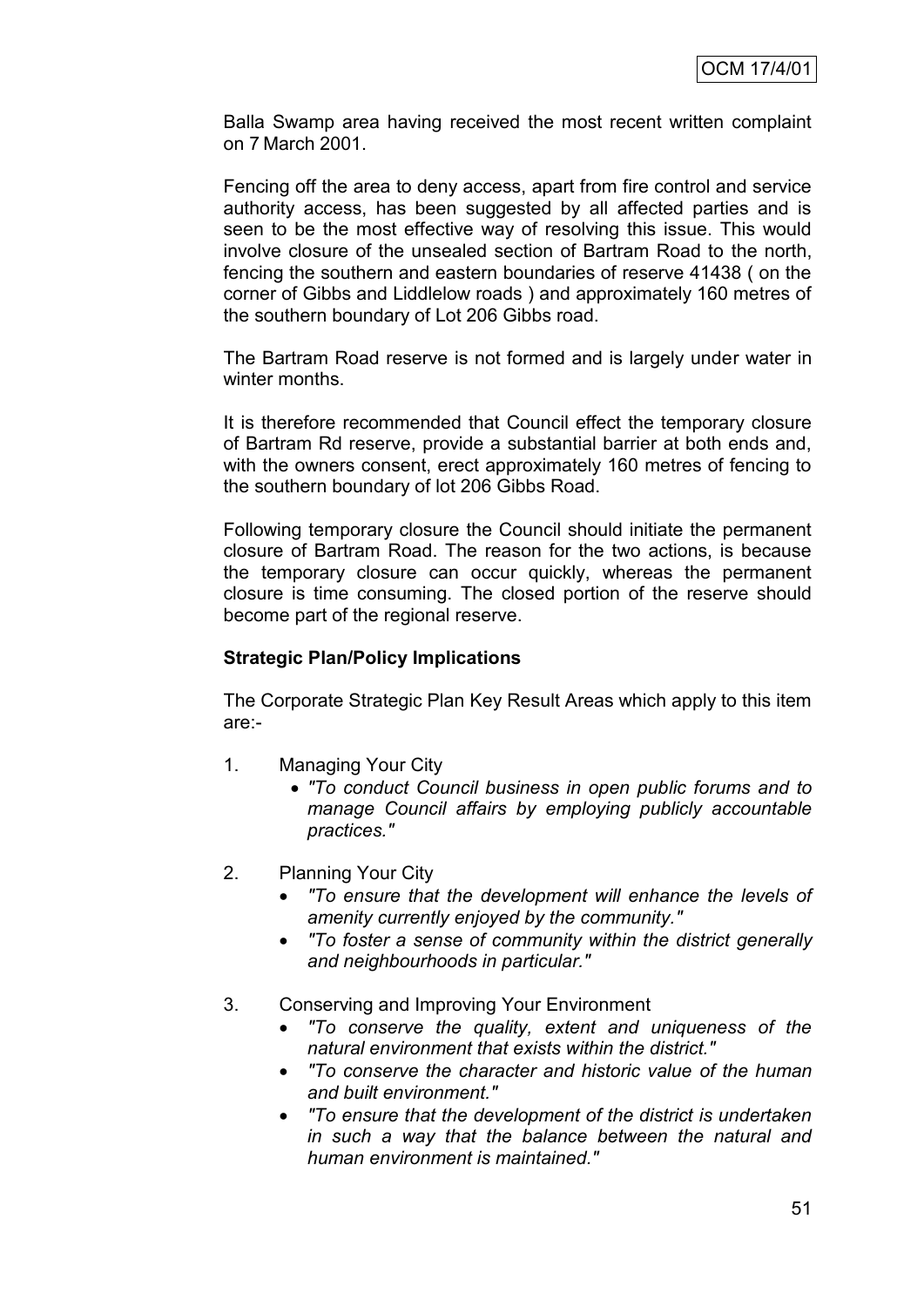- 4. Facilitating the needs of Your Community
	- *"To identify current community needs, aspirations, expectations and priorities of the services provided by the Council."*
- 5. Maintaining Your Community Facilities
	- *"To construct and maintain parks which are owned or vested in the Council, in accordance with recognised standards and are convenient and safe for public use."*

#### **Budget/Financial Implications**

The cost of the road closure is negligible.

The construction of the barriers could cost in the order of \$5,000.

The erection of the 160m of fencing along the south-west corner of Lot 206 Gibbs Road could be in the order of \$5,000.

The final costs will be determined by quotation or tender.

#### **Implications of Section 3.18(3) Local Government Act, 1995**

The only issue seen under this section could be the action by the Council to construct a boundary fence along Gibbs Road which will protect land in private ownership.

It is understood that the owner is not willing to erect the fence, because the land is reserved as Parks and Recreation under the MRS, and therefore is identified for acquisition. Negotiations between the owners and the WAPC are continuing.

Given that the south-west corner of Lot 206 Gibbs Road is an access point into the reserve, fencing this area is the only practical option, to prevent the continuation of the existing nuisance experienced by adjoining landowners adjacent to the Shirley Balla Reserve.

The work on the boundary of Lot 206, will need to be undertaken with the agreement of the owner. Otherwise the fence will need to be erected in the road reserve (verge) which is not the preferred location.

## **15. FINANCE AND CORPORATE SERVICES DIVISION ISSUES**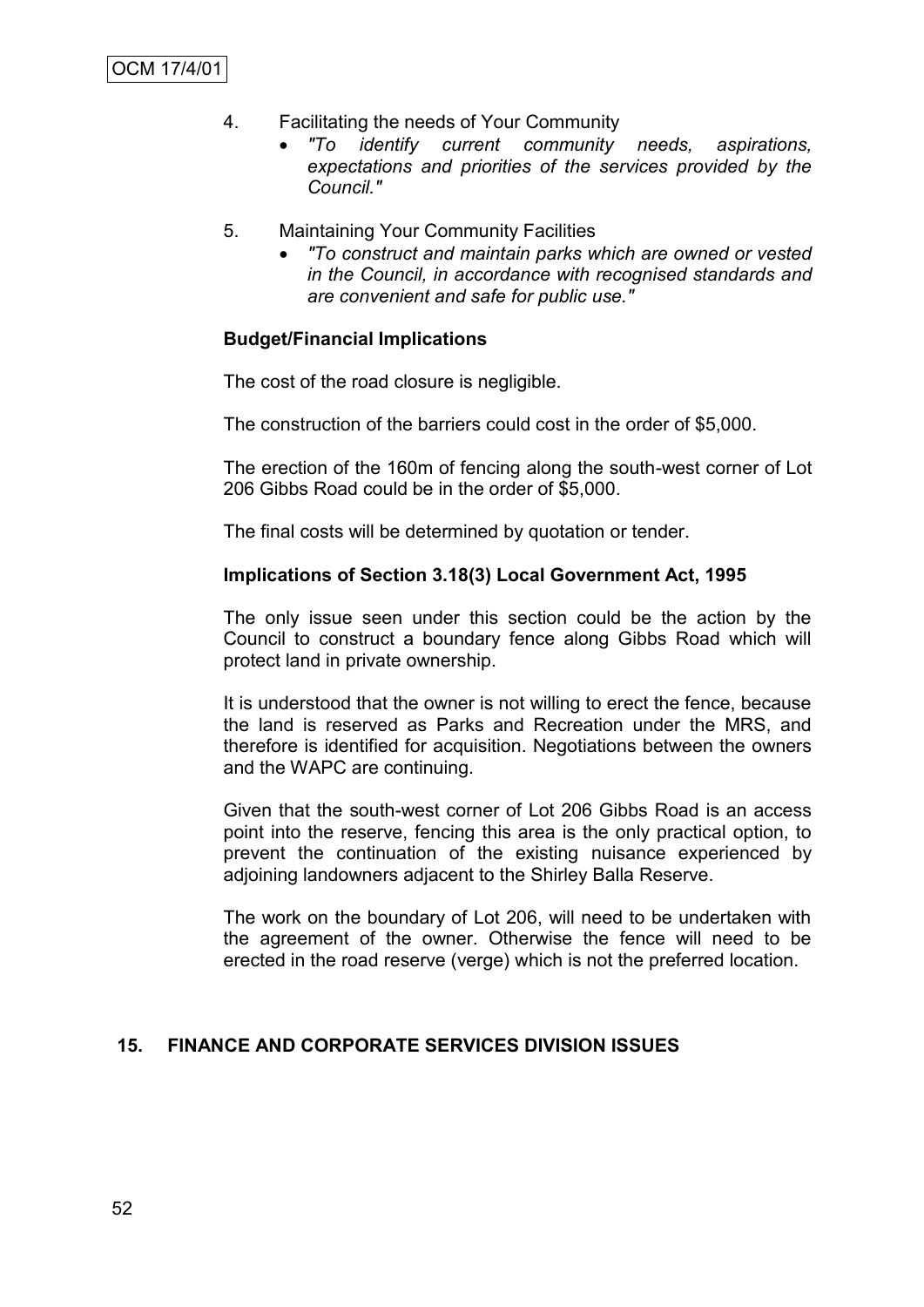## **15.1 (OCM1\_4\_2001) - PAYMENT OF AN ALLOWANCE TO DEPUTY MAYOR (1701) (ATC) (ATTACH)**

# **RECOMMENDATION**

That Council:

- (1) pay the Deputy Mayor, an allowance of \$5,000 per year paid monthly in arrears, for duties carried out during periods of absence of the Mayor, for which leave has been granted by Council, or for periods when the Mayor is out of the State on Council business; and
- (2) review the allowance in April 2002.

**TO BE CARRIED BY ABSOLUTE MAJORITY OF COUNCIL**

## **COUNCIL DECISION**

## **Background**

At its Special Meeting on 12 December 2000, Council decided to:

- *(1) pay to the Deputy Mayor, an allowance for the duration of any periods of absence of the Mayor for which leave has been granted by Council, or for periods when the Mayor is out of the State on Council business;*
- *(2) establish that the payment to the Deputy Mayor, pursuant to (1) above, be at the same daily rate which would apply should the Mayoral Local Government Allowance be calculated on that basis; and*
- *(3) note that any payment made during a financial year, will not exceed 25% of the payment made to the Mayor.*

## **Submission**

The Deputy Mayor has requested that consideration be given to payment of a monthly allowance equivalent to that which he is likely to receive on an adhoc basis during a year while acting as Mayor during the Mayor"s official absences. He has suggested that the Mayor is likely to be absent for a period of six to seven weeks during a year on holidays, conferences and other official visits.

He states that from a budgeting perspective, the current arrangement leads to uncertainties. The current budgeting practice is for payments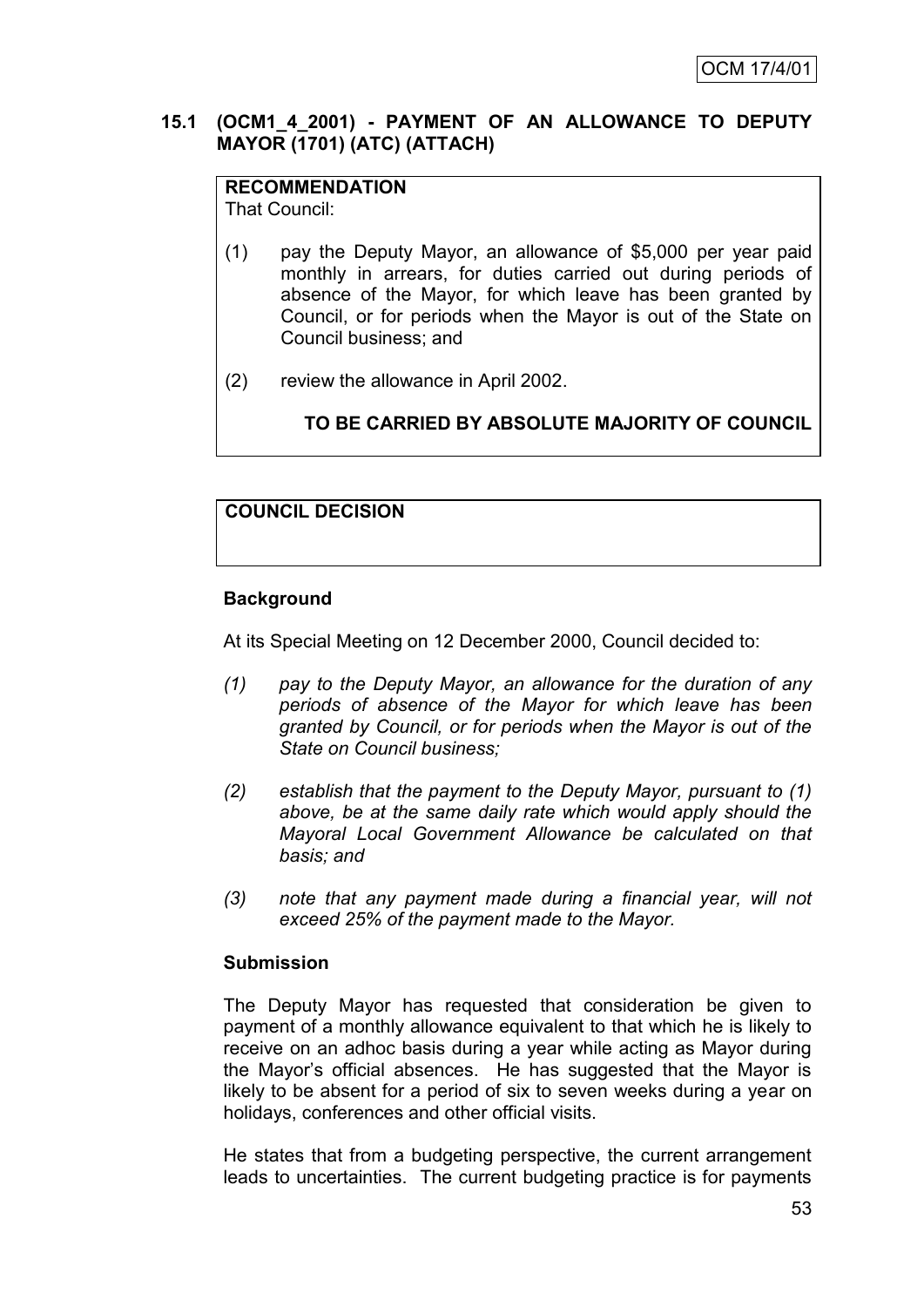for both the Mayor and the Deputy Mayor to be drawn from the same account. The uncertainty is the number of weeks per year the Mayor will be

- (a) granted duration of periods of absence for which leave has been granted by Council, or
- (b) duration of periods when the Mayor is out of the State on Council business.

It is therefore difficult to budget the amount of funds that should be set aside for the Deputy Mayor during the budget setting process.

The Deputy Mayor advises that from his perspective, it is better from an accounting and taxation point of view, to have regular streams of income rather than having an allowance paid at irregular intervals throughout the year.

He further points out that research undertaken prior to the Special Meeting of Council on 12 December 2000 (see table attached to the Agenda), indicates that payment of an allowance to the Deputy Mayor is common.

#### **Report**

Payments to the Deputy Mayor have, in past years, been based on an allowance for the duration of any periods of absence of the Mayor for which leave has been granted by Council, or for periods when the Mayor is out of the State on Council business. This allowance has been calculated on the same daily rate which applies to the Mayoral Entertainment/Local Government Allowance. The proposal by the Deputy Mayor, if accepted, would give certainty to the amount to be included in the budget for payment of his allowance.

In past years, the Mayor of Cockburn has attended two interstate conferences each year – the National Institute of Municipal Management Conference (now Local Government Managers Association) and the Australian Local Government Association Conference. On each occasion, approximately one week"s leave of absence was granted by Council. In recent years, the Mayor has travelled to each of our Sister Cities which also entailed an absence of about one week. In addition, leave of absence has been granted for personal reasons for periods of up to four weeks.

The Local Government allowance payable to the Mayor is \$60,000 per year. The allowance for the Deputy Mayor under the current arrangements would therefore be \$164.38 per day.

Section 5.98A of the Local Government Act 1995 allows for a Council to decide that an allowance can be paid to the Deputy Mayor and payment of such an allowance was common in the councils surveyed.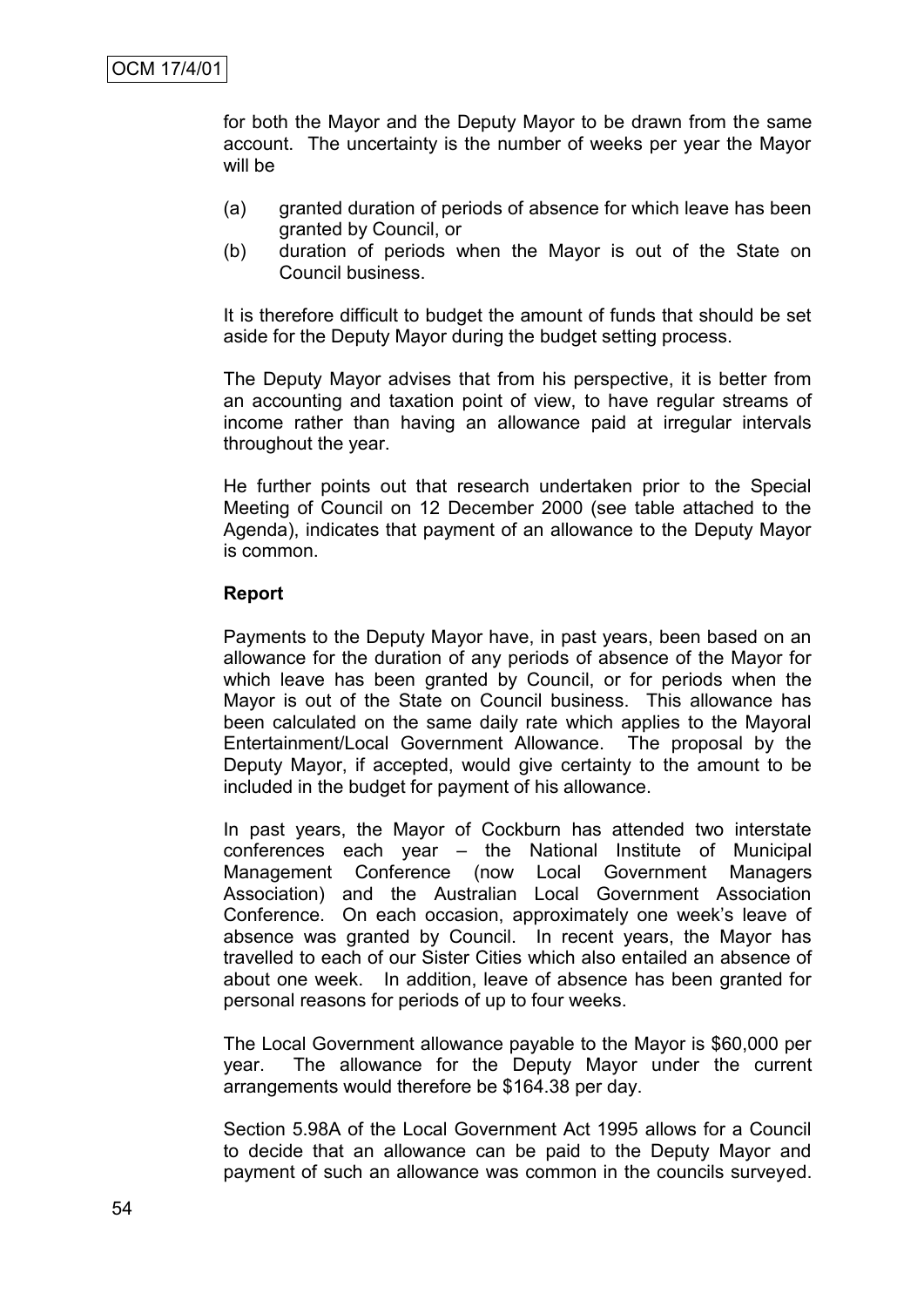The amount of the allowance is for each council to decide according to their expectations of the role of the Deputy Mayor and what they consider appropriate. However, such allowance must not exceed 25% of the Local Government allowance paid to the Mayor which means that the maximum allowance payable to the Deputy Mayor in Cockburn"s case is \$15,000 per year.

The choice for Council is therefore to continue the existing policy of payment of an allowance to the Deputy Mayor on an adhoc basis, or to annualise the anticipated amount payable during a year and pay that amount on a monthly basis.

The absence of the Mayor in any one year can vary from three weeks to seven weeks based on past experience. The amount payable to the Deputy Mayor under the existing policy, can vary from \$3,452 to \$8,055. It is proposed that the Deputy Mayor be paid an annual allowance of \$5,000 paid monthly in arrears with the allowance to be reviewed in April 2002. This amount equated to approximately 30 days if payment was to be related to the requirement for the Deputy Mayor to perform the functions of the Mayor during periods of absence.

## **Strategic Plan/Policy Implications**

Policy C5.1 – Mayoral Allowance may require amendment.

#### **Budget/Financial Implications**

Sufficient funds are available in Account No.110252 (Mayoral Allowance).

#### **Implications of Section 3.18(3) Local Government Act, 1995**

Nil

#### **15.2 (OCM1\_4\_2001) - BUDGET REVIEW FOR THE PERIOD 1 JULY 2000 TO 28 FEBRUARY 2001 (5402) (ATC) (ATTACH)**

| <b>RECOMMENDATION</b>                                                 |                                     |                |                 |
|-----------------------------------------------------------------------|-------------------------------------|----------------|-----------------|
| That Council amend the Municipal Budget for 2000/01 as set out in the |                                     |                |                 |
|                                                                       |                                     |                |                 |
| table below:                                                          |                                     |                |                 |
|                                                                       |                                     |                |                 |
| $A/c.$ No.                                                            | <b>Description</b>                  | <b>Current</b> | <b>Proposed</b> |
|                                                                       |                                     | <b>Budget</b>  | <b>Budget</b>   |
|                                                                       |                                     | \$             | 5               |
|                                                                       | Increased Income/Savings            |                |                 |
| 100001                                                                | <b>GRV Improved Residential</b>     | $-5,664,727$   | $-5.864.727$    |
| 100005                                                                | <b>GRV Improved Industrial</b>      | $-2,646,239$   | $-2,731,239$    |
| 100009                                                                | <b>UV Special Rural</b>             | $-347.047$     | $-372.047$      |
| 100017                                                                | Discount Allowed                    | 565,000        | 515,000         |
| 500102                                                                | <b>Development Application Fees</b> | $-80,000$      | $-131,000$      |
| 495555                                                                | Midge Control                       | 122,428        | 78.428          |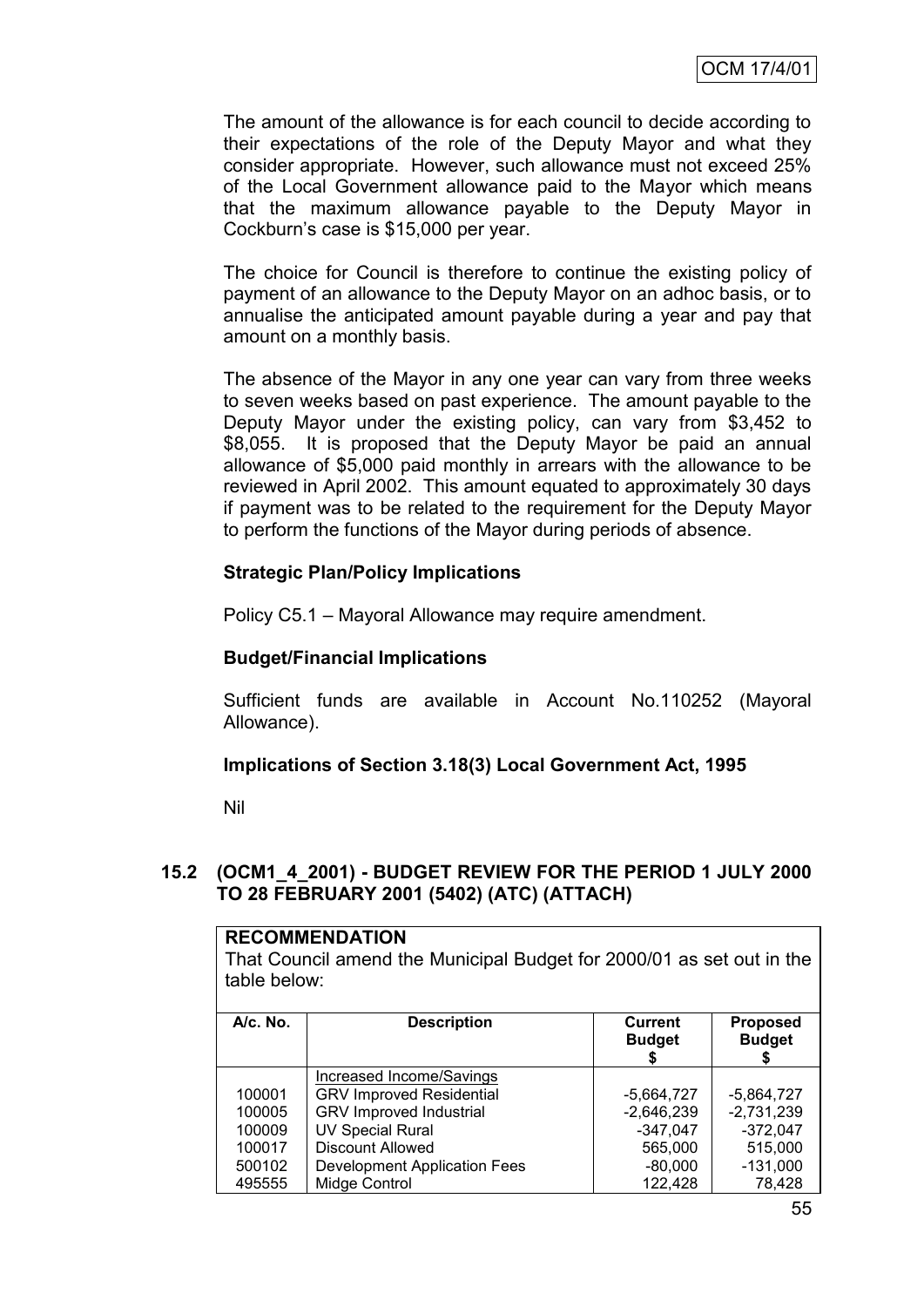| 171427               | Safer Seniors Program                                                          | 21,330       | 10,000          |
|----------------------|--------------------------------------------------------------------------------|--------------|-----------------|
| 8296A                | Dial-A-Bus                                                                     | 8,422        | 0               |
| 555461               | <b>Social Services Issues</b>                                                  | 24,000       | 19,000          |
| 560260               | Joe Cooper Cleaning                                                            | 12,000       | 4,000           |
| 580736               | Disabled Access to Joe Cooper                                                  | 25,000       | 10,000          |
| <b>NEW</b>           | Insurance Reimbursement - Santich                                              | 0            | $-21,000$       |
|                      | Park Storage Shed                                                              |              |                 |
| 315031               | CSRFF Grant - Anning Park cricket                                              | 0            | $-3,470$        |
|                      | wicket                                                                         |              |                 |
| 325040               | Lotteries Comm. Grant - Youth Bus                                              | 0            | $-13,406$       |
| 115380               | <b>Telephone Monitoring</b>                                                    | 5,000        | 0               |
| 115240               | <b>Staff Uniforms</b>                                                          | 5,000        | 1,000           |
| 590752               | SLLC car park                                                                  | 40,000       | 0               |
| 485191               | TF from Rubbish Development Res.                                               | $-2,504,839$ | $-2,704,839$    |
| 485191               | From Rubbish Development Reserve                                               | $-2,704,839$ | $-2,854,839$    |
| 480112               | <b>Commercial Pickup Fees</b>                                                  | 0            | $-42,300$       |
| 480070               | <b>Rubbish Removal Charges</b>                                                 | $-3,375,000$ | $-3,400,000$    |
| 481030               | Dept. of Env. Prot. - Recycling Grant                                          | 0            | $-33,900$       |
| 695306               | Berrigan Dr (at Semple Ct) - Install left<br>lane                              | 15,000       | 0               |
| 695313               | Rd/Shallcross St -<br>Modify<br>Erceg<br>intersection                          | 15,000       | 10,000          |
| 695315               | Jandakot Rd - Widen shoulders for left<br>turn                                 | 20,000       | 11,500          |
| 695359               | Williambury Dr/Conigrave Rd south -                                            | 40,000       | 20,500          |
| 695968               | Traffic management treatment                                                   |              |                 |
| <b>NEW</b>           | Williambury Dr - Install TMD                                                   | 19,703       | 6,003           |
| 680803               | Mayor Road - Traffic calming                                                   | 112,000      | 53,700<br>0     |
|                      | North Lake Rd (Prout/bus stop) - New<br>footpath                               | 9,500        |                 |
| 680805               | Starling<br>St (Stratton/Kerry)<br>New<br>$\overline{\phantom{m}}$<br>footpath | 36,000       | 27,000          |
| 680831               | Progress Dr (Hope/reserve entry) -<br>Realign path                             | 15,000       | 0               |
| 575851               | Coogee Beach Play Equipment                                                    | 26,845       | 1,147           |
| 575206               | Davilak Triangle - New bore                                                    | 10,000       | 8,057           |
| 575912               | Jarvis Park - Grass and landscape                                              | 12,037       | 0               |
| 575221               | Malabar Park BMX - Extend irrigation                                           | 5,000        | 2,786           |
| 575212               | Nicholson Park - New<br>bore<br>and                                            | 48,000       | 39,643          |
|                      | cubicle                                                                        |              |                 |
|                      | Reduced Income / Over-expenditure /                                            |              |                 |
|                      | <b>New Projects</b>                                                            |              |                 |
| 140240               | <b>Staff Recruitment</b>                                                       | 30,000       | 68,000          |
| 870200               | <b>Business Management Service Unit</b>                                        | 633,000      | 680,000         |
| NEW                  | Review of Municipal Inventory                                                  | 0            | 6,000           |
| 495330               | Minor Furniture and Equipment                                                  | 4,707        | 11,207          |
| 495400               | Inspection and Operation                                                       | 1,000        | 3,500           |
| 495476               | Management of Natural Areas                                                    | 44,615       | 79,615          |
| 180200               | Rangers Salaries                                                               | 311,000      | 325,800         |
| 165470               | <b>Sundry Minor Expenses</b>                                                   | 2,000        | 9,000           |
| <b>NEW</b>           | Donation to K9 Rescue Group                                                    | 0            | 500             |
| 160466               | <b>Bush Fire Fighting</b>                                                      | 6,000        | 19,100          |
| 190750               | Clinic<br>Health<br>Thomas<br>Jess                                             | 0            | 7,000           |
|                      | Modification                                                                   |              |                 |
| 315431               | Wicket<br>Cricket<br>Anning<br>Park                                            | 0            | 910             |
|                      | contribution                                                                   |              |                 |
| 355700<br><b>NEW</b> | <b>Furniture and Equipment</b><br>School Student Travel tour donations         | 0<br>0       | 5,000           |
| <b>NEW</b>           | Santich Park Storage Shed                                                      | 0            | 4,600<br>39,000 |
|                      |                                                                                |              |                 |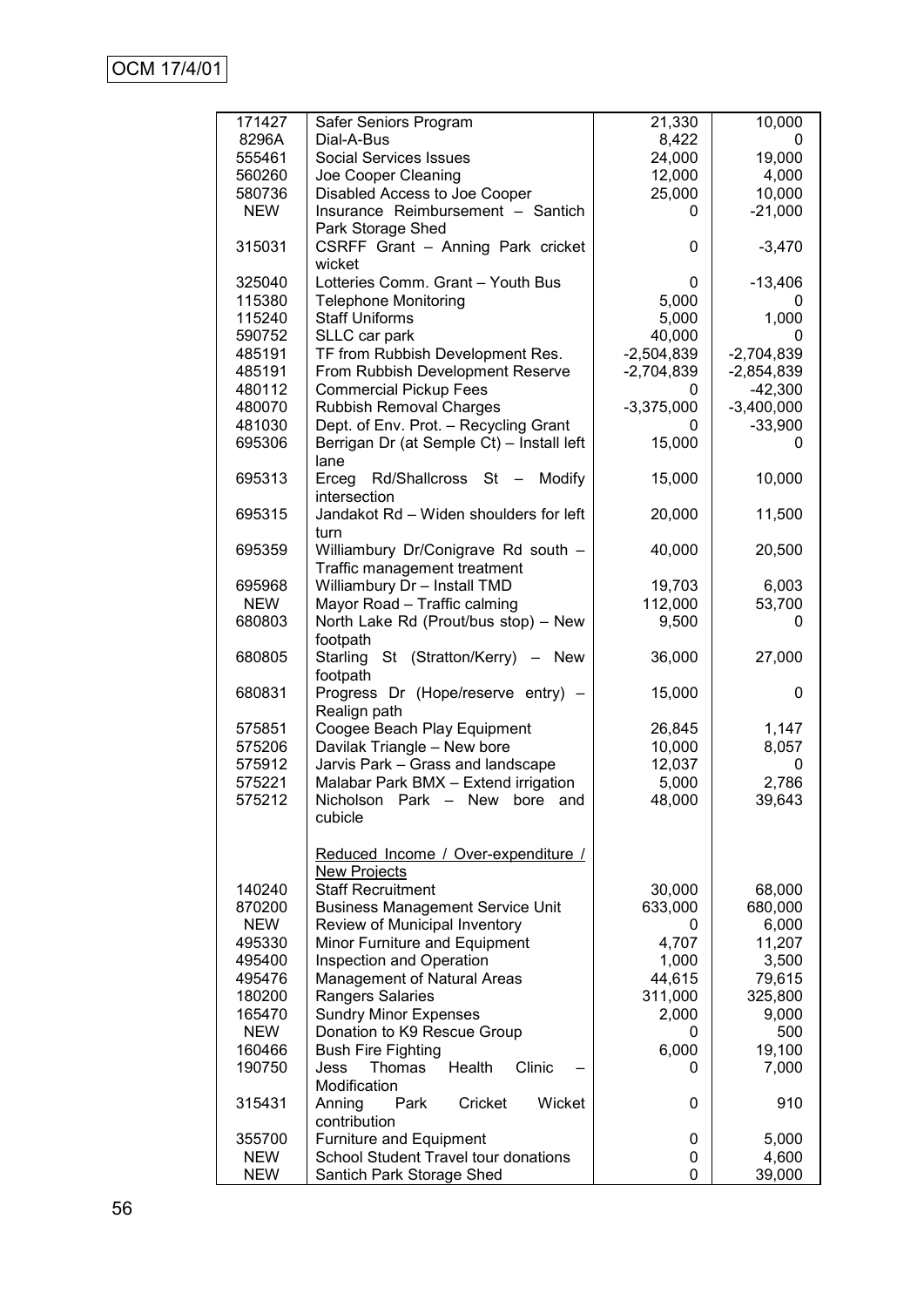# OCM 17/4/01

| 115461                                        | Cockburn Soundings                                                       | 89,113       | 95,467       |
|-----------------------------------------------|--------------------------------------------------------------------------|--------------|--------------|
| 115230                                        | <b>Communication Costs</b>                                               | 45,000       | 70,000       |
| <b>NEW</b>                                    | <b>Roof Support Works</b>                                                | 0            | 15,000       |
| <b>NEW</b>                                    | Replace Exhaust Fans                                                     | 0            | 25,000       |
| 875710                                        | <b>Workshop Tools</b>                                                    | 12,000       | 14,520       |
| 485805                                        | Waste Disposal Site Works                                                | 2,300,000    | 2,500,000    |
| 485464                                        | <b>Henderson Disposal Site</b>                                           | 510,126      | 527,126      |
| 485090                                        | Rubbish Tip Fees                                                         | $-2,414,794$ | $-1,950,000$ |
| 695303                                        | Beeliar Dr (near Lakeridge Dr) -<br>Construct pedestrian crossing        | 10,000       | 27,000       |
| 695304                                        | Beeliar Dr/Lakeridge Dr - Construction<br>passing lane                   | 35,000       | 82,000       |
| 695320                                        | (Fawcett/Hamilton)<br>Mayor<br>Rd<br>Reconstruct                         | 60,000       | 67,000       |
| 695350                                        | Forrest Rd (Coolbellup/North Lake) -<br>Raised central island treatment  | 100,000      | 130,000      |
| 695307                                        | Bibra Dr (near Lewington Gdns) -<br>Upgrade/provide pedestrian crossings | 20,000       | 30,000       |
| 695312                                        | Dodd St/Headland St - Intersection<br>treatment                          | 5,000        | 8,000        |
| 695354                                        | Marvell Ave (Newton/Barrington)-TMD                                      | 6,000        | 12,000       |
| 695541                                        | Troode St - Install TMDs                                                 | 0            | 2,250        |
| 680804                                        | Alonso St (Ferdinand/Prospero) - New<br>footpath                         | 11,000       | 14,000       |
| 680812                                        | Leonard Way (Angus/Angus) - New<br>footpath                              | 25,500       | 29,000       |
| 680818                                        | Motrill St (Cranberry/Hayward) - New<br>brick footpath                   | 39,000       | 43,000       |
| 680830                                        | East Churchill Ave (Stock #88)<br>Replace slab path                      | 22,000       | 25,000       |
| 680836                                        | Healy Rd (Redmond/Frederick)<br>Replace slab path                        | 28,000       | 30,500       |
| 680837                                        | Healy Rd (Frederick/Carrington)<br>Replace slab path                     | 22,500       | 26,500       |
| 680838                                        | (Carrington/Carter)<br>Healy<br>Rd<br>Replace slab path                  | 26,500       | 32,000       |
| <b>NEW</b>                                    | Dunraven Dr (to Argyle PI) - New<br>footpath                             | 0            | 4,500        |
| <b>NEW</b>                                    | Lydon Bld (to Atwell primary School) -<br>New footpath                   | 0            | 5,500        |
| 573319                                        | <b>Emergency Bore Maintenance</b>                                        | 15,000       | 35,000       |
| 575210                                        | Len Packham Res. - Replace irrigation                                    | 61,000       | 75,000       |
| 575214                                        | Goodchild Park - Replace cricket<br>wicket                               | 11,000       | 26,949       |
| 573287                                        | North Coogee Reserve Maintenance                                         | 23,871       | 24,171       |
| <b>NEW</b>                                    | COC RSL Memorial park - Admin/                                           | 0            | 4,000        |
|                                               | <b>Survey Costs</b>                                                      |              |              |
| 125720                                        | Computer equipment                                                       | 279,610      | 329,610      |
| TO BE CARRIED BY ABSOLUTE MAJORITY OF COUNCIL |                                                                          |              |              |

# **COUNCIL DECISION**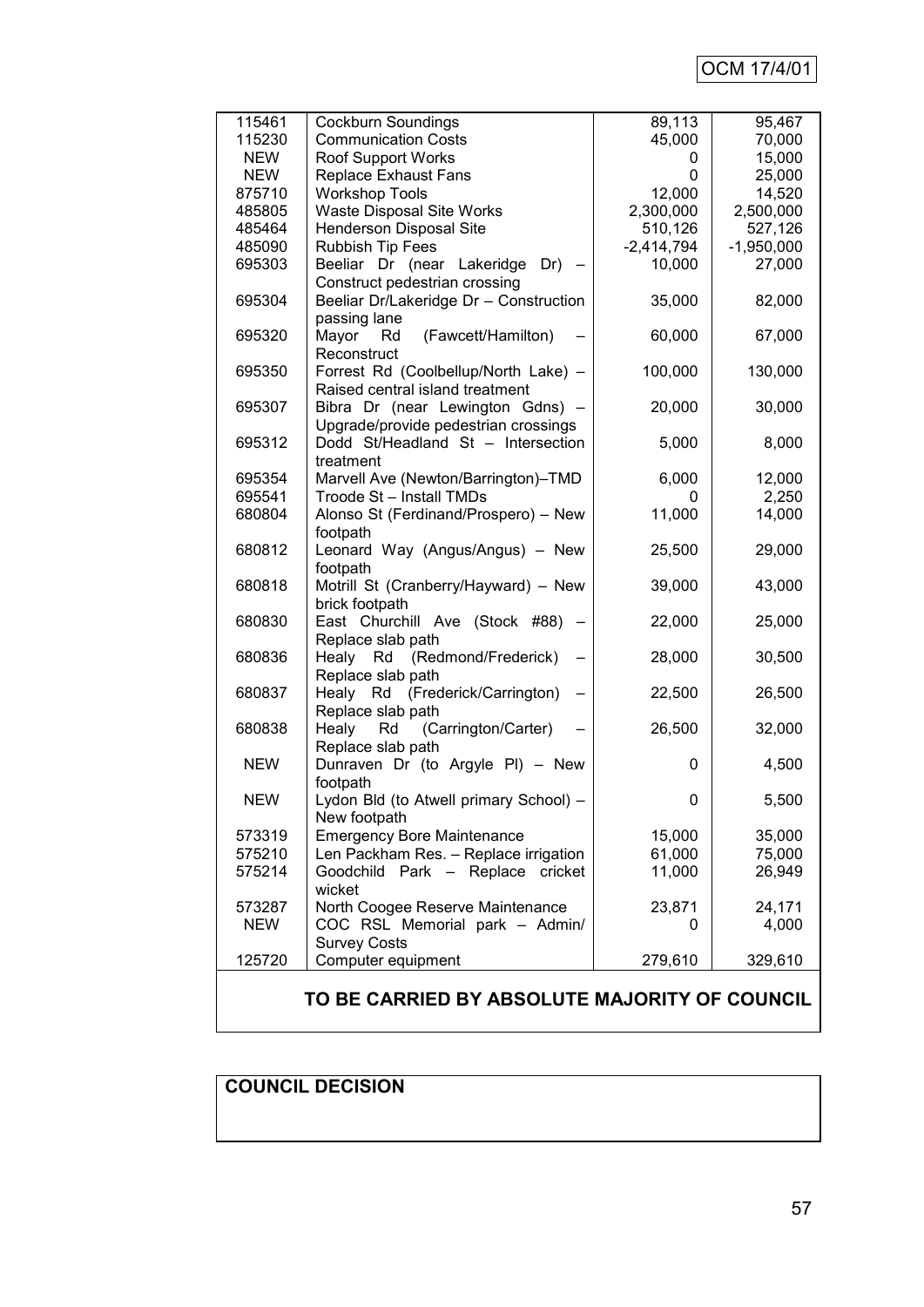## **Background**

Council reviews its Budget twice each year for the periods ending October and February.

#### **Submission**

N/A

## **Report**

A report on the review of the Municipal budget for the period 1 July 2000 to 28 February 2001 is attached to the Agenda.

## **Strategic Plan/Policy Implications**

N/A

## **Budget/Financial Implications**

A number of amendments to the Budget are recommended.

## **Implications of Section 3.18(3) Local Government Act, 1995**

Nil

## **15.3 (OCM1\_4\_2001) - LIST OF CREDITORS PAID (5605) (KL) (ATTACH)**

#### **RECOMMENDATION**

That Council receive the List of Creditors Paid for March 2001, as attached to the Agenda.

**COUNCIL DECISION**

#### **Background**

It is a requirement of the Local Government (Financial Management) Regulations 1996, that a List of Creditors be compiled each month and provided to Council.

#### **Submission**

N/A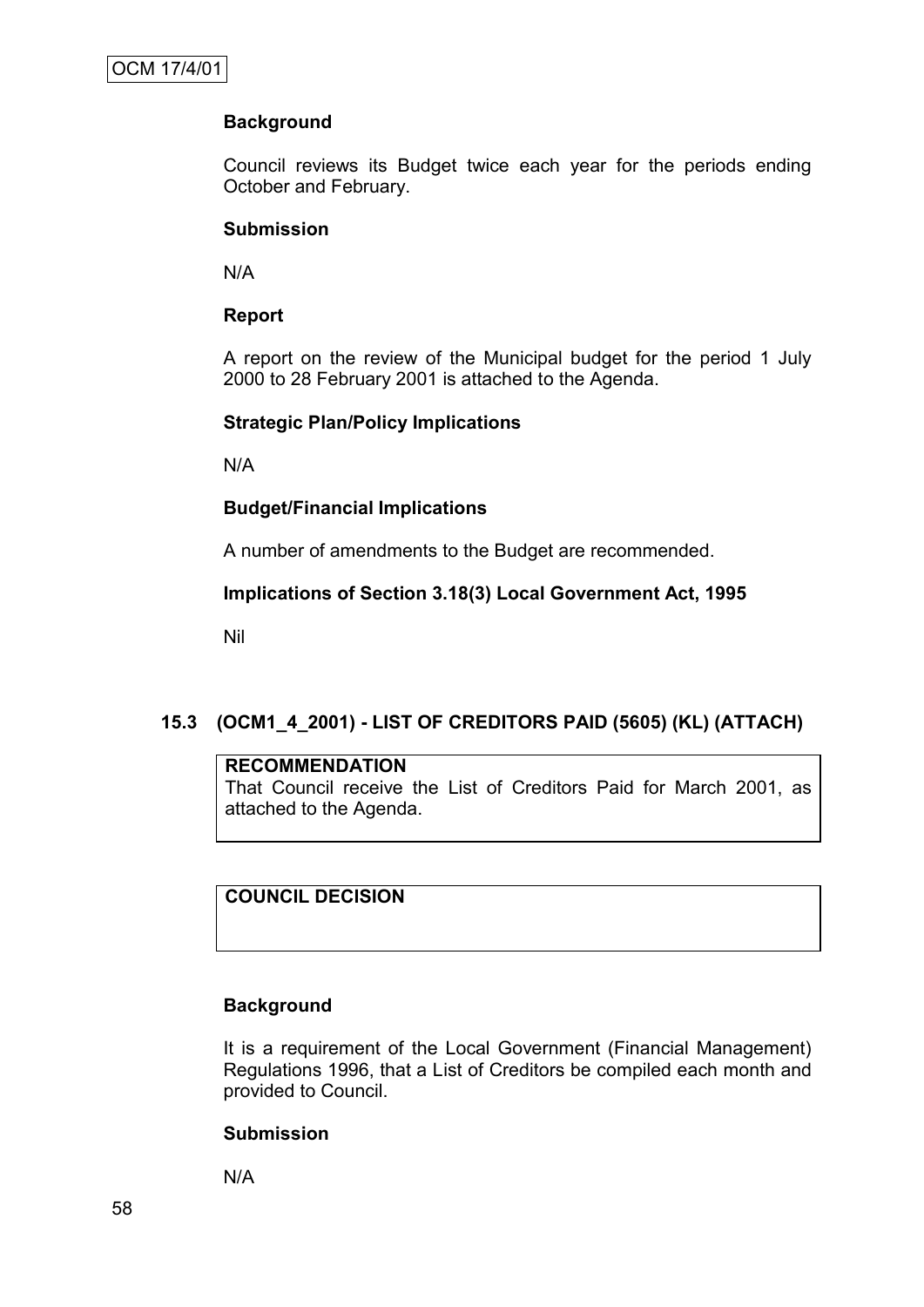## **Report**

N/A

## **Strategic Plan/Policy Implications**

N/A

## **Budget/Financial Implications**

N/A

**Implications of Section 3.18(3) Local Government Act, 1995**

Nil

## **15.4 (OCM1\_4\_2001) - DRAFT PRINCIPAL ACTIVITIES PLAN 2001/02 - 2004/05 (5406) (ATC) (ATTACH)**

## **RECOMMENDATION**

That Council adopt the Draft Principal Activities Plan 2001/02 to 2004/05, as attached to the Agenda and that the Plan be advertised for public comment.

# **COUNCIL DECISION**

## **Background**

Under the Local government Act 1995, each year the City is required to prepare a Plan of its principal activities for the next four years. The Plan must be developed in conjunction with the community and when finalised, will be the basis for adoption of the annual budget for the City.

## **Submission**

N/A

## **Report**

The Draft Principal Activities Plan for the period 2001/02 to 2004/05 is attached to the Agenda.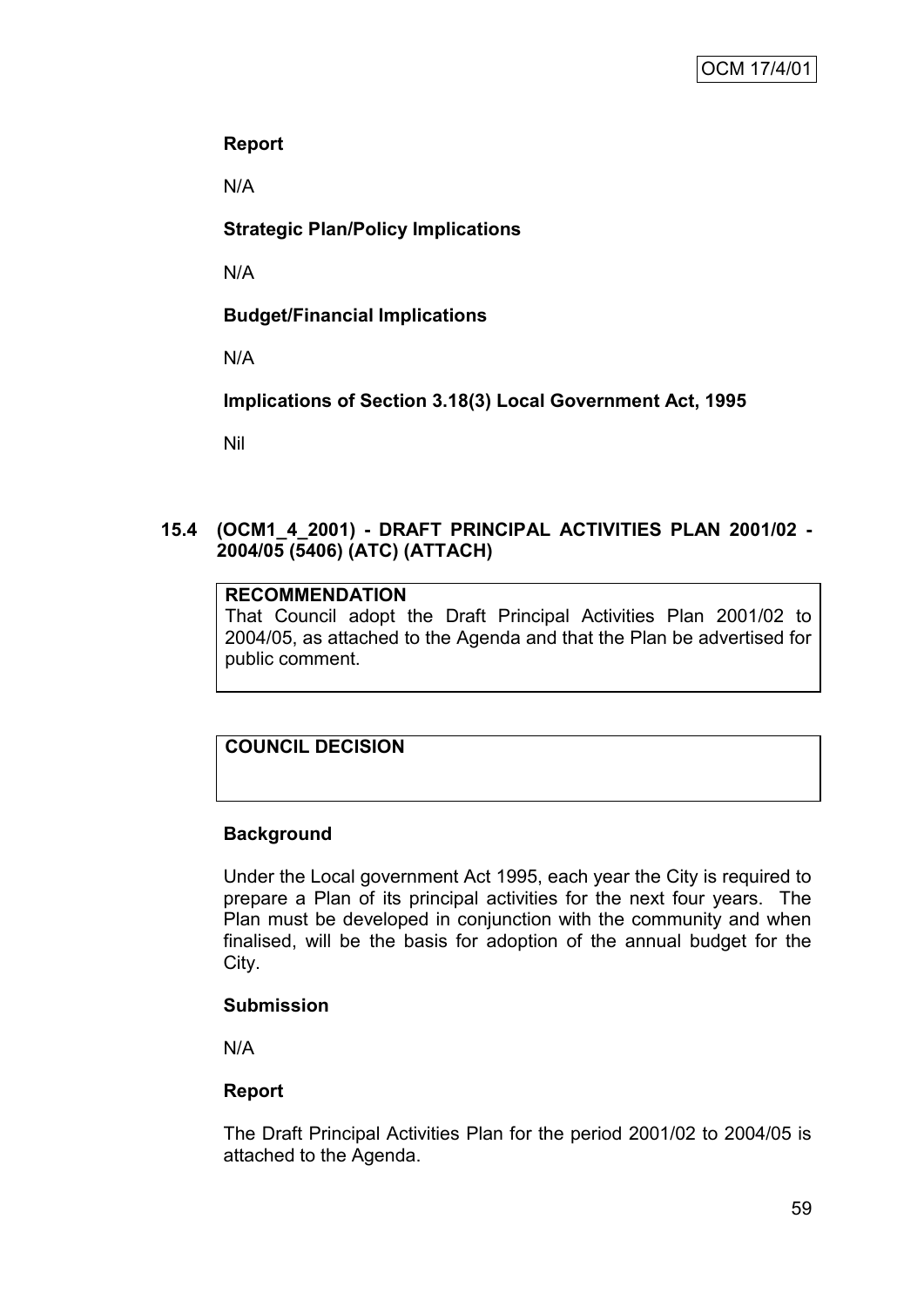The Draft Plan is required to be available for public comment for a period of six weeks. It is intended to advertise the Plan as being available from Monday, 23 April 2001 with public comment closing on Tuesday, 5 June 2001. Comments on the Plan and the proposed final Plan would then be submitted to Council at its Meeting on 19 June 2001.

#### **Strategic Plan/Policy Implications**

The Draft Principal Activities Plan describes its links to the Corporate Strategic Plan.

#### **Budget/Financial Implications**

The Principal Activities Plan when adopted, forms the basis of the budget for 2001/02. Any variances from the Principal Activities Plan must be detailed in the Budget document.

## **Implications of Section 3.18(3) Local Government Act, 1995**

Nil

## **15.5 (OCM1\_4\_2001) - REVIEW OF RESERVE FUNDS (5000; 5402) (ATC) (ATTACH)**

#### **RECOMMENDATION**

That Council set aside money in the appropriate Reserve Funds to allow for the orderly funding of major projects and that the Reserve Funds be reviewed on an annual basis.

## **COUNCIL DECISION**

#### **Background**

Council reviews its Reserve Funds on an annual basis.

#### **Submission**

N/A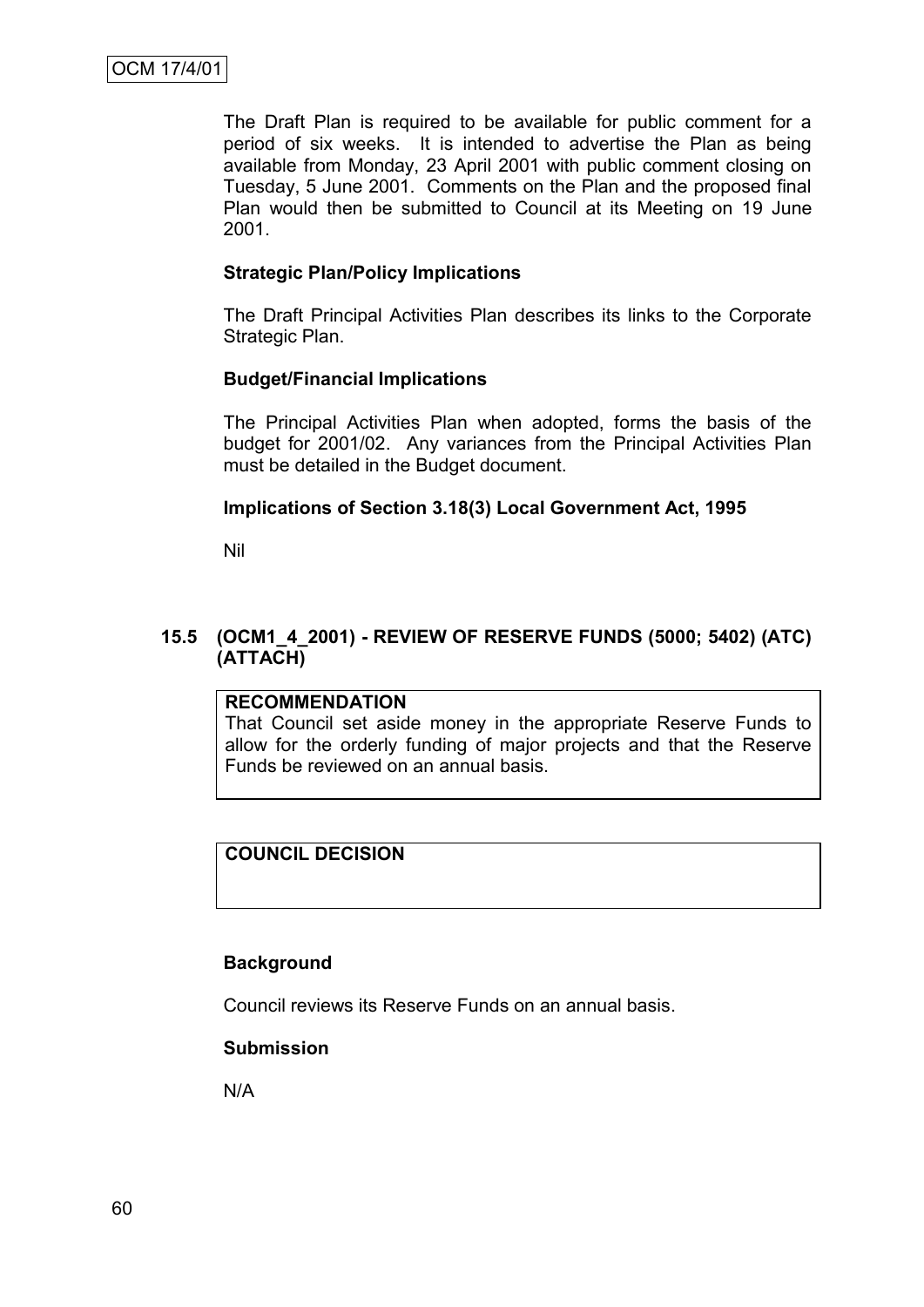## **Report**

A report by the Director, Finance and Corporate Services on the Review of Reserve Funds is attached to the Agenda.

#### **Strategic Plan/Policy Implications**

Use of Reserve Funds is in line with Council"s Strategic Plan.

#### **Budget/Financial Implications**

The proposed movements in Reserve Funds outlined in the report will be used in Council"s Principal Activities Plan and the first draft budget for 2001/02. Use of Reserve Funds as set out, may be varied at Budget meetings.

#### **Implications of Section 3.18(3) Local Government Act, 1995**

Nil

#### **15.6 (OCM1\_4\_2001) - REVIEW OF MAYORAL ALLOWANCE (1335; 1701) (ATC)**

#### **RECOMMENDATION**

That Council pay the Mayor a Local Government Allowance of \$60,000 for the financial year 2001/02, paid monthly in arrears.

## **COUNCIL DECISION**

#### **Background**

Council"s policy is to review the Mayoral Allowance in April each year to determine the amount to be paid for the following financial year.

#### **Submission**

N/A

#### **Report**

At its Special Meeting on 12 December 2000, Council decided: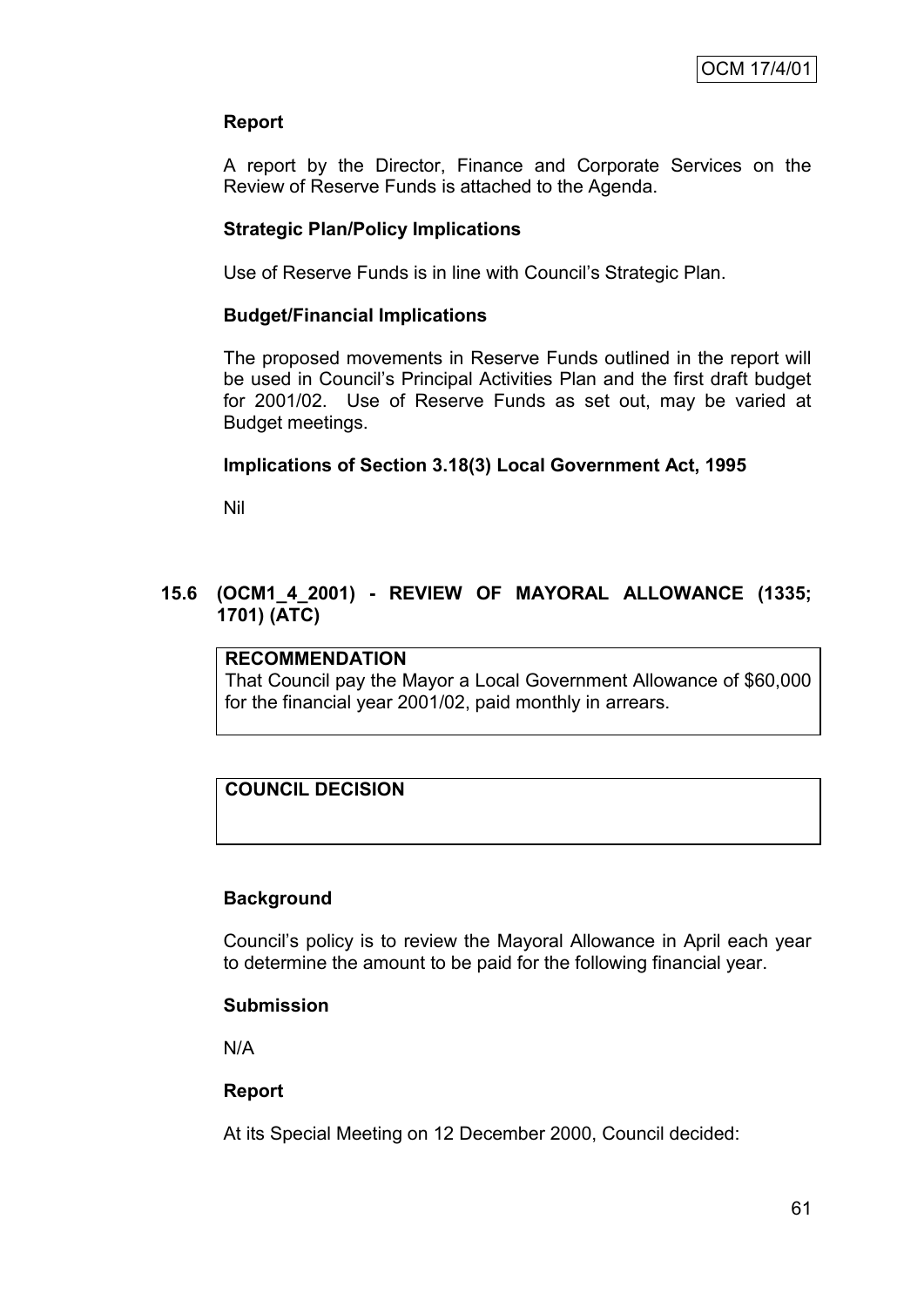- *(1) in anticipation of standards being handed down by the Salaries and Allowances Tribunal, the Mayor be paid a Local Government Allowance of \$60,000 in accordance with Section 5.98(5)(b) of the Local Government Act 1995; and*
- *(2) not employ a consultant to provide advice regarding the Mayoral Allowance due to the deliberations of the Salaries and Allowance Tribunal.*

Advice from the Department of Local Government, is that no decision has been made to refer payments to Mayors to the Salaries and Allowances Tribunal. Any such referral will require legislative changes and no decision has been made to draft such legislation.

As the allowance currently paid of \$60,000 is the maximum that can be paid it is recommended that the amount remain unchanged.

#### **Strategic Plan/Policy Implications**

N/A

## **Budget/Financial Implications**

N/A

**Implications of Section 3.18(3) Local Government Act, 1995**

Nil

## **15.7 (OCM1\_4\_2001) - REPORT ON FINANCIAL STATEMENTS (5505) (NM) (ATTACH)**

#### **RECOMMENDATION**

That Council receive the Report on the Financial Statements for the second triennial period ending 28 February 2001.

## **COUNCIL DECISION**

#### **Background**

Section 6.4 of the Local Government Act 1995 requires Council to prepare Financial Reports. Section 34(1) of the Local Government (Financial Management) Regulations 1996, prescribes that a local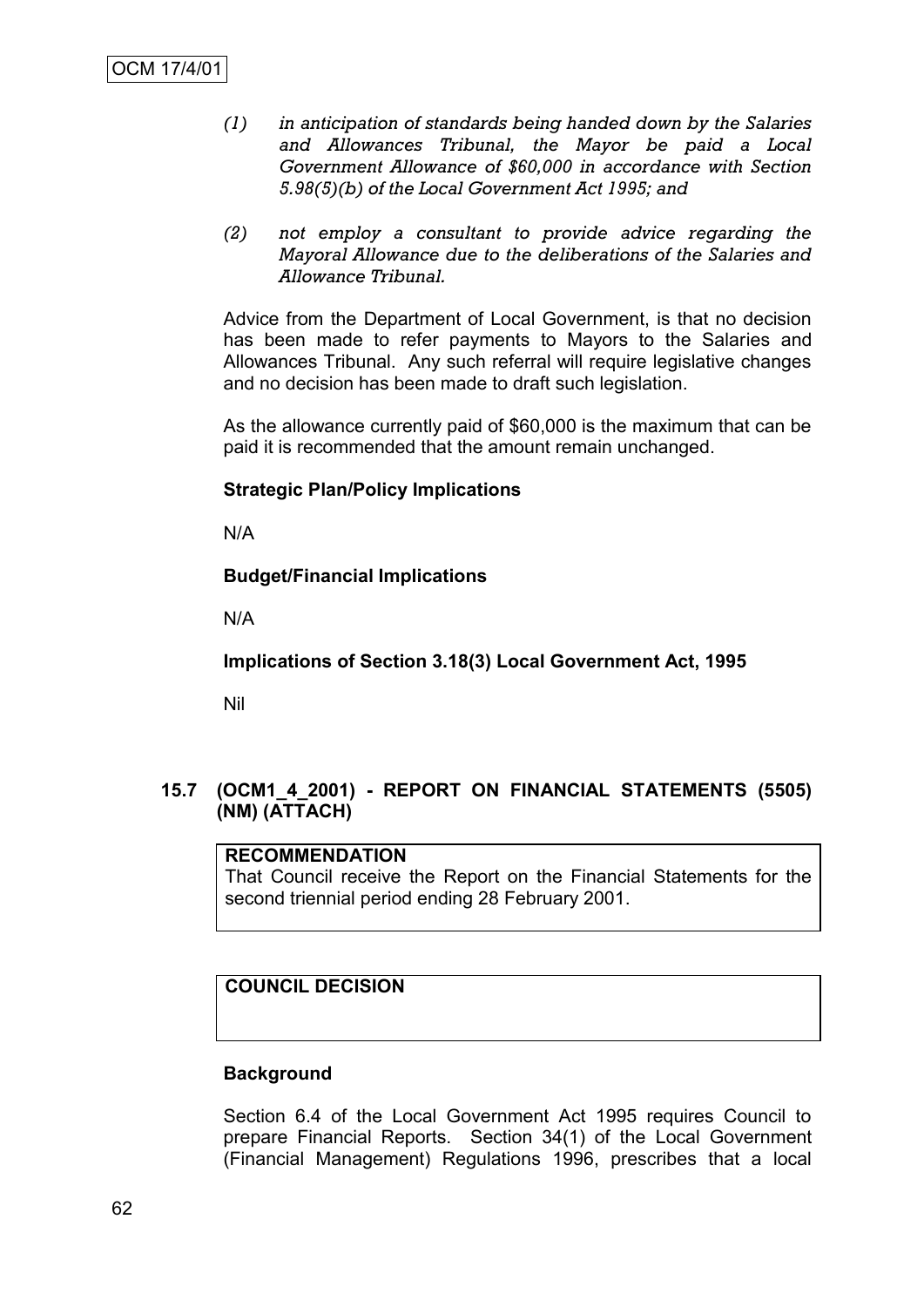government is to present reports ending 31 October, 28 February and 30 June.

## **Submission**

N/A

## **Report**

Attached to the Agenda is a Report on the Financial Statements for the period ending 28 February 2001.

Any significant variations between the year to date income and expenditure totals and the relevant Annual Budget provisions, have been identified and addressed through the Budget Review submitted to Council.

## **Strategic Plan/Policy Implications**

N/A

## **Budget/Financial Implications**

N/A

**Implications of Section 3.18(3) Local Government Act, 1995**

Nil.

## **16. ENGINEERING AND WORKS DIVISION ISSUES**

## **16.1 (OCM1\_4\_2001) - REGIONAL VERGE GREEN AND BULK WASTE COLLECTION (4903) (BKG)**

## **RECOMMENDATION**

That Council advise the Southern Metropolitan Regional Council it supports and will participate in a Regional verge green and bulk waste collection service.

## **COUNCIL DECISION**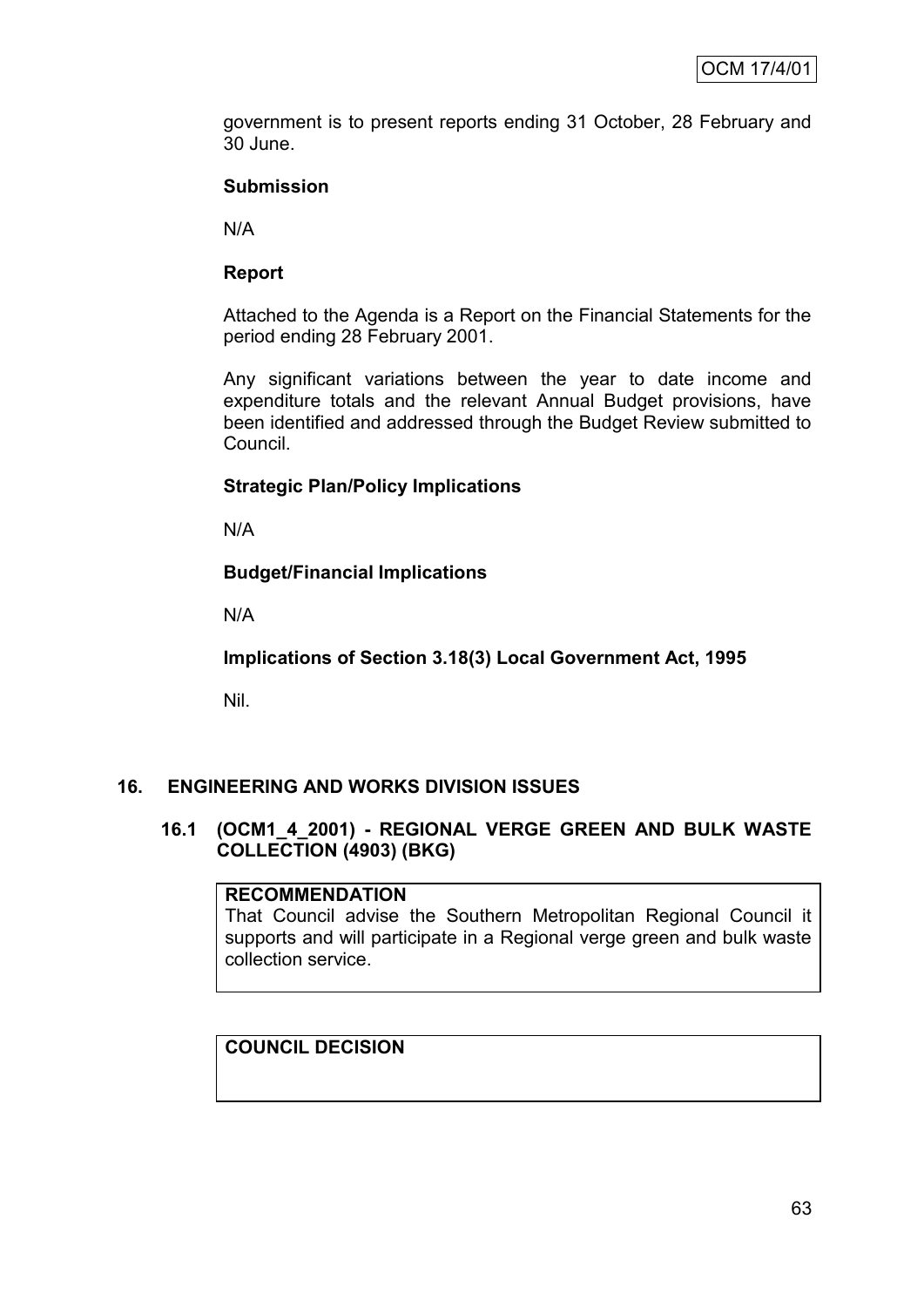## **Background**

At present the City of Cockburn provides a verge green waste collection three times per year and a bulk junk collection once per year.

The Southern Metropolitan Regional Council Waste Strategy is keen for this service to continue.

Canning, Melville and East Fremantle are all expected to provide the same service. Fremantle currently provides 12 verge collections.

#### **Submission**

The Southern Metropolitan Regional Council has requested advice from participating Councils as to whether they wish to be part of a regional waste contract for the removal of green and bulk waste from the verges.

#### **Report**

Currently the City of Cockburn provides the service of collecting green waste and bulk waste from the verges by hiring trucks, bob-cat and staff on an hourly rate. The work is supervised by Council staff. Each collection costs approximately \$40,000.

Council recently went out to tender and only one offer was received. This was from the contractor who supplies the trucks and equipment on an hourly rate and an estimate by the waste services engineer concluded it was cheaper to stay with the current arrangement.

The other Councils have also had difficulty in obtaining reliable contractors.

The Southern Metropolitan Regional Council have prepared a business plan to provide the service to all or those member Councils requesting it.

A tender covering Cockburn, Melville, Rockingham and East Fremantle may attract a larger contractor. It may provide work all year and therefore they may invest in the necessary equipment.

It is recommended that the City of Cockburn advise the Southern Metropolitan Regional Council that it will participate in a regional verge green and bulk waste collection service.

#### **Strategic Plan/Policy Implications**

One of the objectives of the Corporate Strategic Plan is to reduce the amount of waste from residential properties going to landfill.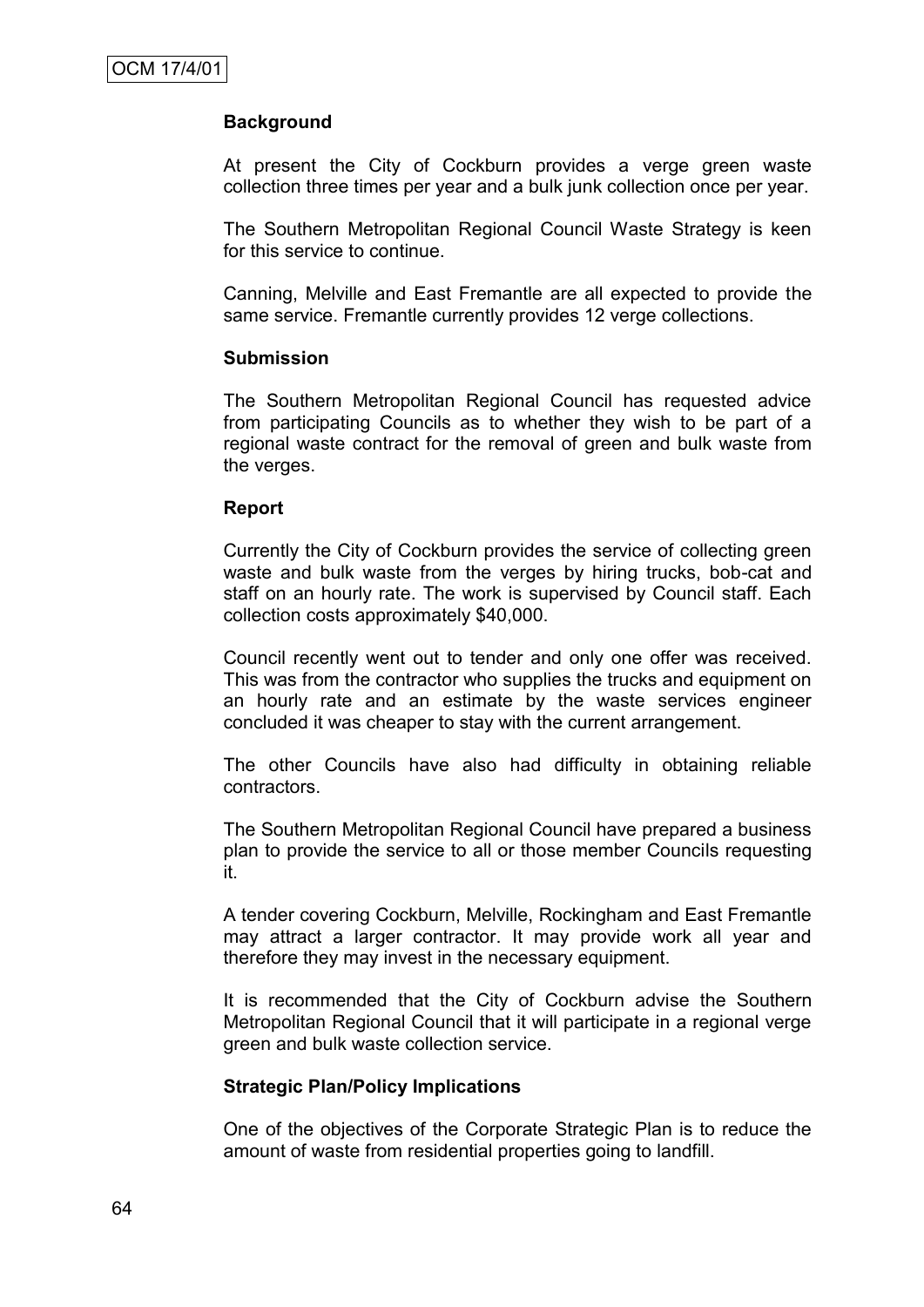## **Budget/Financial Implications**

In the 2000/01 financial year \$37,000 was provided for a verge junk collection and \$101,000 for 3 verge green waste collections. This is for the green waste to be delivered to Henderson. In the next financial year the costs will be higher as it will be delivered to the regional Council facility at Canning Vale.

It is hoped however that if a regional collection contract is let, the costs will be lower

## **Implications of Section 3.18(3) Local Government Act, 1995**

This service of green waste and bulk collection will be offered to private enterprise companies.

## **17. COMMUNITY SERVICES DIVISION ISSUES**

## **17.1 (OCM1\_4\_2001) - LOT 14 PROGRESS DRIVE - WA CROATIAN ASSOCIATION (1100231) (LJCD)**

## **RECOMMENDATION**

That Council:-

- (1) implement the necessary action to finalise the sale of Lot 21 Progress Drive, Bibra Lake to the WA Croatian Association (Inc.) in accordance with the Contract of Sale prepared by Council"s solicitors;
- (2) advise the WA Croatian Association (Inc.) that:
	- 1. Council holds an amount of \$33,315, being the balance of the works contribution the Association paid to Council, of which \$6,115 is refundable, whilst the remaining balance of \$27,200 is to be held in case there is a need to service the bank guarantee relating to the sewerage condition of subdivision.
	- 2. Council requires a formal Development Application to be approved prior to the commencement of any works occurring on Lot 21 relative to the construction of the clubroom facilities;
	- 3. Council requires a formal Lease Agreement to be approved by Council prior to the commencement of any works to develop the soccer playing facilities on Lot 22;
	- 4. Council"s decision is based on the independent review of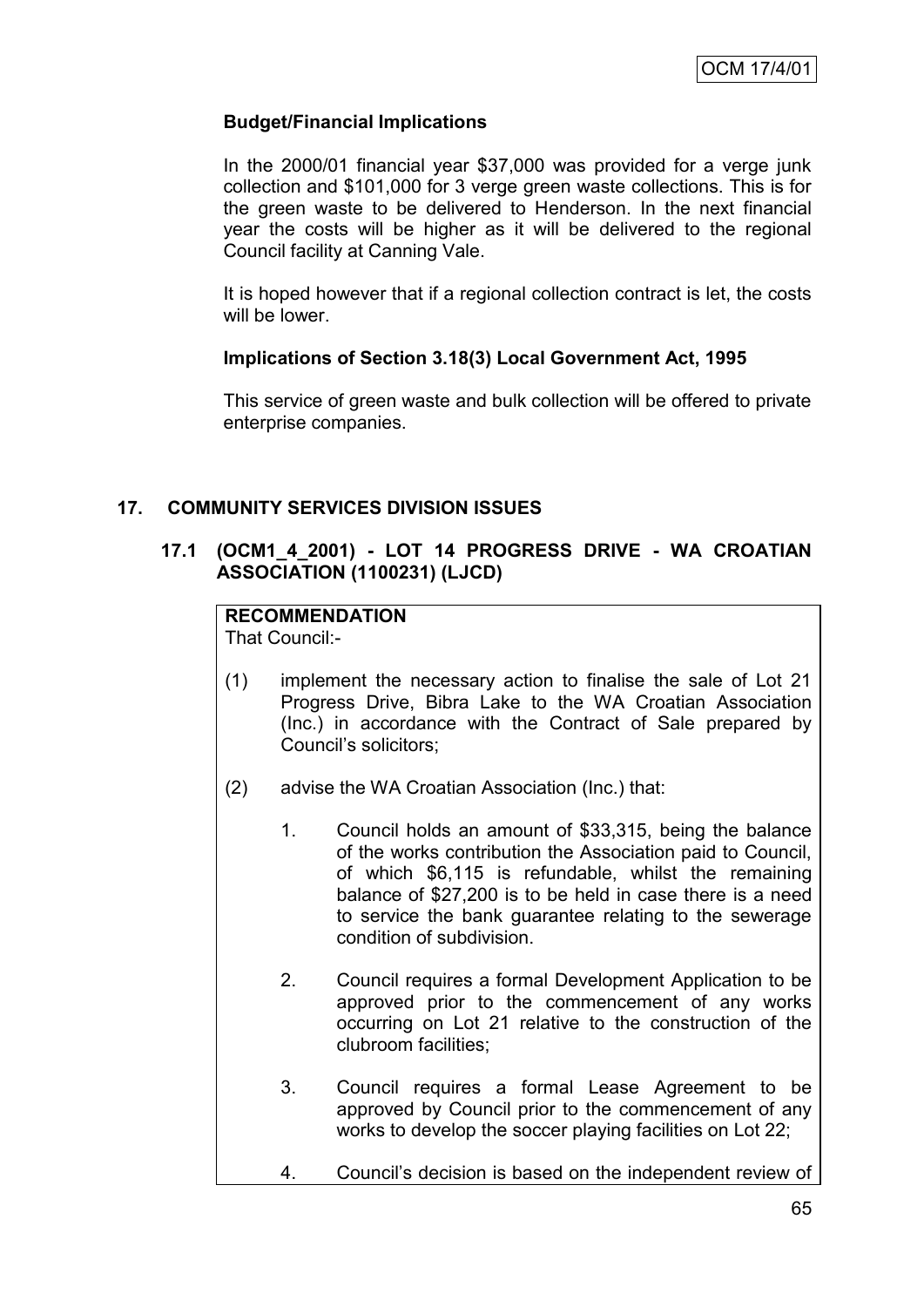the process undertaken by Council since the commencement of the project, which indicates that community/Council concerns relevant to potential concerns relevant to potential environmental and financial impacts of the project can be adequately managed with minimal or no exposure of public (Council) funds being at risk because of noncompliance with the environmental commitments on the development; and 5. Council does not intend to provide any additional funding towards the development of Lots 21 and 22, other than that which formed the initially adopted Business Plan prepared by Council and including those minor adjustments recommended as a result of the independent review.

## **COUNCIL DECISION**

## **Background**

On the 20 March 2001 Council in relation to this matter adopted the following resolution.

"That Council:

- 1) instruct the Chief Executive Officer not to proceed with settlement of the transfer of land of Lot 14 Progress Drive to the West Australian Croatian Association (WACA), until Council has the opportunity to fully consider community concerns raised in respect to on-going environmental commitments associated with the project; and
- 2) as settlement is due within 120 days of the issue of title, a report based on findings of the independent consultants report, be presented as soon as possible to a future Council meeting addressing such issues as:
	- **Proponency**
	- Financial Implications
	- Environment Impact
	- Legal Implications Placed on Council"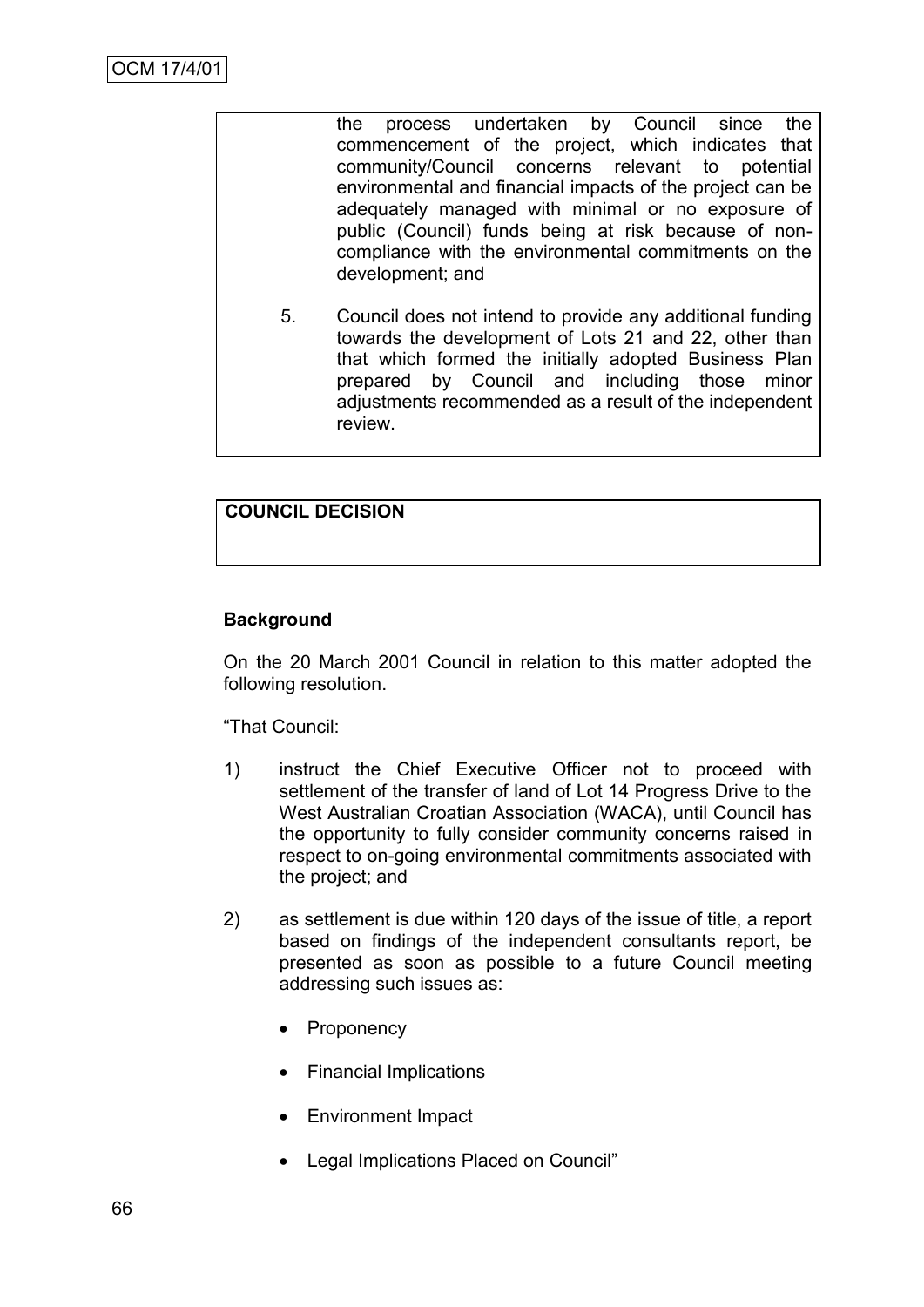Furthermore, at a meeting Council held with representatives of the WA Croatian Association (Inc.) on the 28 March 2001 the Association presented a letter requesting that Council release \$70,000 of its funds.

#### **Submission**

Advice provided by Council"s solicitors implies that Council has a legal obligation under the Contract of Sale to proceed with the transfer of Lot 21 Progress Drive, Bibra Lake to the WA Croatian Association (Inc.). Also the sum of \$6,115 can be returned to the Association, as project expenditure commitments have been satisfied, except that amount which is related to the bank guarantee of the sewerage condition of subdivision.

## **Report**

The report entitled "Review of Environmental Issues associated with the CER and subsequent Environment Approvals for the "Soccer and Recreation Development," Progress Drive, Bibra Lake (Assessment 1076, Statement 475)" prepared by the consulting firm Brown & Root Services Asia Pacific Pty Ltd, has been received by Council. The report addresses the issues raised by Council on the 20 March 2001.

In the opening paragraph of the Summary of the report it states "The development proposed for Lots 21 and 22 Progress Drive, Bibra Lake does not pose any insurmountable environmental difficulties. Providing the proposal is implemented and operated in a manner that is consistent with Statement 475, the risk of unacceptable effects on the adjacent environment is minimal."

Section 1 of the report sets out the terms of reference. Section 2 reviews the environmental commitments established under the Minister"s Statement 475, and provides control mechanisms to deal with the issues. It is important to note that the Consultative Environmental Review prepared by Council set out 32 commitments in relation to the project, however the Minister decided to impose only 13 of these commitments.

The issue of proponency has been reported upon and discussed at length, and the report emphasises that at this point in time Council is the sole proponent for the project, notwithstanding the fact that there was a letter from the Minister, which implied that a joint proponency existed between Council and WACA. It has been revealed that this position is not correct and Council has approached the Department of Environmental Protection to install the WA Croatian Association (Inc.) as a joint proponent to the project. Although no response has yet been received, there is no impediment to Council transferring the environmental commitments to the WA Croatian Association (Inc.) through the Lease for Lot 22, however this does not abdicate Council from its responsibility as the sole proponent of the project, in the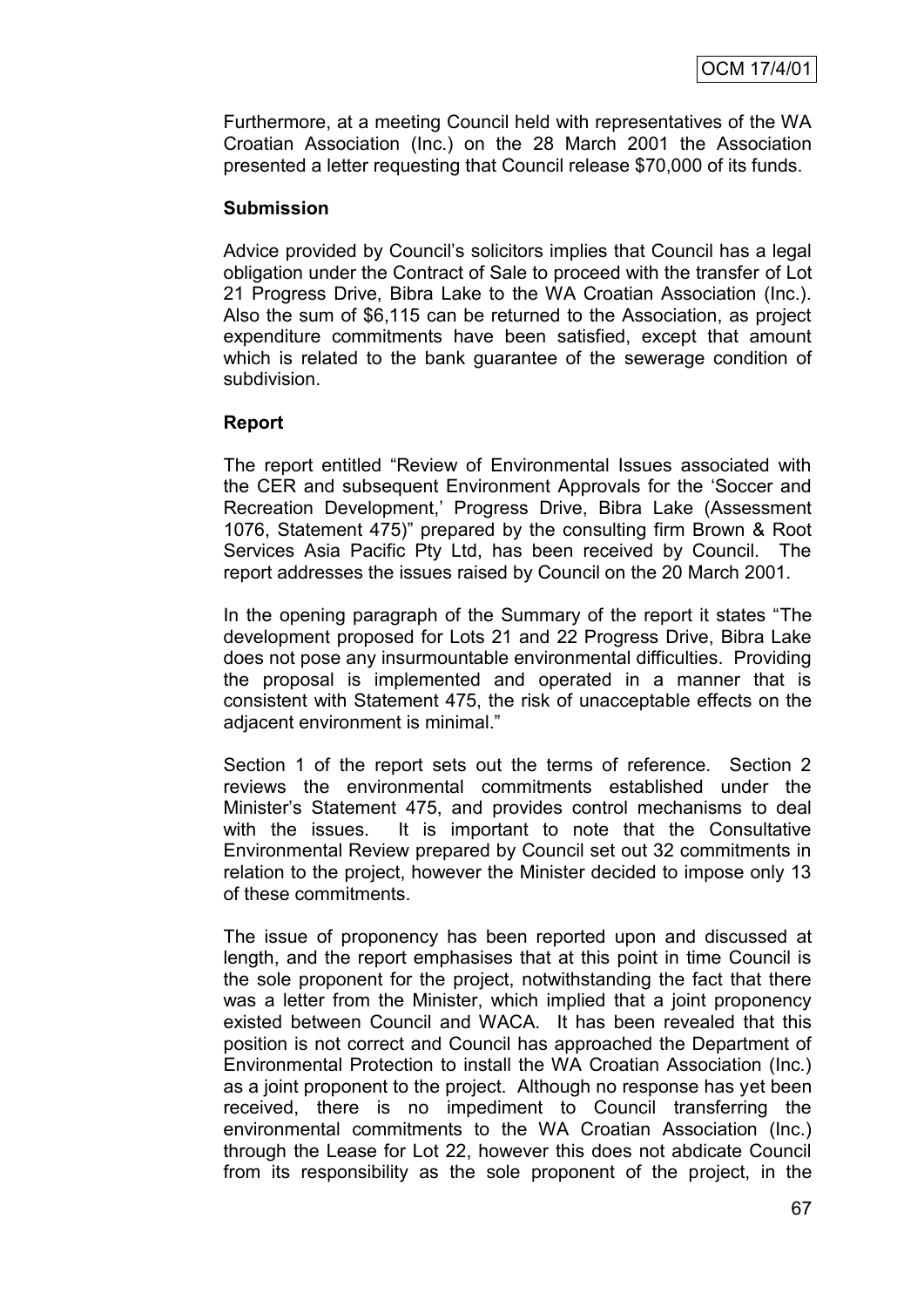meantime. The following table contains the mechanisms in place to provide Council with the required protection and places the burden of responsibility for compliance with the development conditions upon the WA Croatian Association.

| Code             | Description            | <b>Control Mechanism</b>                                                    |  |
|------------------|------------------------|-----------------------------------------------------------------------------|--|
| M4.1             | Site Access Plan       | <b>Development Approval Process</b>                                         |  |
| M4.2             |                        | final<br>plans submitted<br>for<br>All<br>the                               |  |
|                  |                        | Development<br>Approval<br>must<br>be                                       |  |
|                  |                        | consistent with the approved Site Plan                                      |  |
|                  |                        | (As per Appendix B of the Brown &                                           |  |
|                  |                        | Root report).                                                               |  |
| M <sub>5.1</sub> | <b>Nutrient</b><br>and | <b>Development Approval Process</b>                                         |  |
| M5.2             | Irrigation             | Should include conditions to ensure                                         |  |
|                  | Management             | with<br>construction<br>compliance                                          |  |
|                  | Plan                   | techniques,<br>final<br>form<br>and<br>characteristics as described<br>the  |  |
|                  |                        | in.<br>NIMP (As per Appendix D of the Brown                                 |  |
|                  |                        | & Root report).                                                             |  |
|                  |                        | <b>Lease Conditions</b>                                                     |  |
|                  |                        | Should include conditions to ensure                                         |  |
|                  |                        | operation,<br>review,<br>monitoring,                                        |  |
|                  |                        | compliance and reporting are consistent                                     |  |
|                  |                        | NIMP requirements (As<br>with<br>per                                        |  |
|                  |                        | Appendix D of the Brown & Root                                              |  |
|                  |                        | report).                                                                    |  |
|                  |                        | Should include a condition to the effect                                    |  |
|                  |                        | that any detrimental effects on Tappers                                     |  |
|                  |                        | <b>Bibra</b><br>Lake<br>Lake<br>that<br>be<br>or<br>can                     |  |
|                  |                        | attributed to non-compliance with the                                       |  |
|                  |                        | criteria in the NIMP shall be remediated                                    |  |
|                  |                        | by the lessee.                                                              |  |
| M <sub>5.3</sub> | Approval to go to      | <b>Development Approval Process</b>                                         |  |
|                  | Stage 2                | Should only be supported subject to                                         |  |
|                  |                        | demonstrated compliance with NIMP                                           |  |
|                  |                        | criteria for Stage 1.                                                       |  |
|                  |                        | Note: The NIMP would require review<br>and updating to accommodate Stage 2. |  |
|                  |                        | This review and associated costs may                                        |  |
|                  |                        | be passed on to the WACA as a                                               |  |
|                  |                        | condition of Council allocating funds to                                    |  |
|                  |                        | proceed to Stage 2.                                                         |  |
| M <sub>6</sub>   | Compliance             | <b>Lease Conditions</b>                                                     |  |
|                  | Auditing (Project      | Should include conditions requiring the                                     |  |
|                  | Compliance             | preparation of PCRs within a timeframe                                      |  |
|                  | Reports)               | suitable for Council to review<br>and                                       |  |
|                  |                        | approve prior to submission to the DEP                                      |  |
|                  |                        | to meet reporting timelines.                                                |  |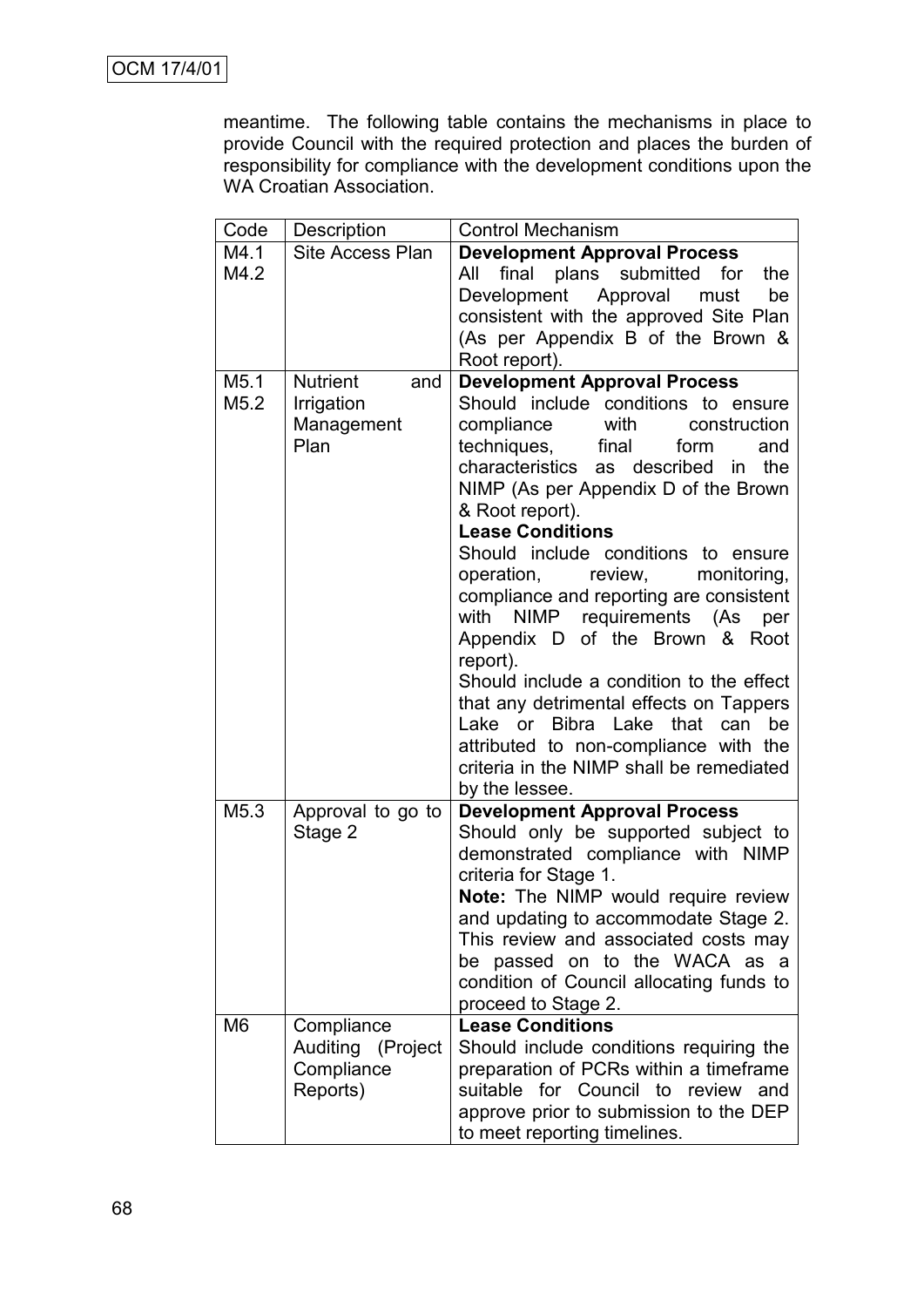| P1:1  | Clearing<br>and  | <b>Contract of Sale</b>                  |
|-------|------------------|------------------------------------------|
|       | <b>Dieback</b>   | Includes an existing clause stating that |
|       |                  | the WACA shall comply with<br>the        |
|       |                  | Ministerial<br>requirements<br>of        |
|       |                  | Statement 475.                           |
|       |                  | <b>Development Approval Process</b>      |
|       |                  | Should include conditions to:            |
|       |                  | Tag trees to be retained within works    |
|       |                  | areas prior to works on ground;          |
|       |                  | Clearly mark 'extent of works' prior to  |
|       |                  | works on ground through the use of       |
|       |                  | suitable barriers, fencing, and<br>or    |
|       |                  | signage;                                 |
|       |                  | Confine<br>storage, movement<br>and      |
|       |                  | operation of all machinery and other     |
|       |                  | goods to within the area to be cleared;  |
|       |                  | Ensure all goods, vehicles and other     |
|       |                  | equipment brought to site, and leaving   |
|       |                  | the site, are free of soil and plant     |
|       |                  | material; and                            |
|       |                  | Ensure any fill material brought to the  |
|       |                  | site is certified as 'dieback free'.     |
|       |                  | <b>Lease Conditions</b>                  |
|       |                  | Should include conditions that<br>are    |
|       |                  | the<br>Development<br>consistent with    |
|       |                  | The Lease<br>Approval process.           |
|       |                  | Conditions should include provision for  |
|       |                  | penalties and any costs associated with  |
|       |                  | remediation in the event of non-         |
|       |                  | compliance.                              |
| P1.2: | Revegetation and | <b>Contract of Sale</b>                  |
| 1     | Landscape        | Includes an existing clause stating that |
| P1.2: | Program          | the WACA shall comply with the           |
| 2     |                  | requirements<br><b>Ministerial</b><br>οf |
|       |                  | Statement 475.                           |
|       |                  | <b>Development Approval Process</b>      |
|       |                  | Should include conditions requiring:     |
|       |                  | Implementation of the Revegetation and   |
|       |                  | Landscape program approved by the        |
|       |                  | DEP (As per Appendix C of the Brown      |
|       |                  | & Root report).                          |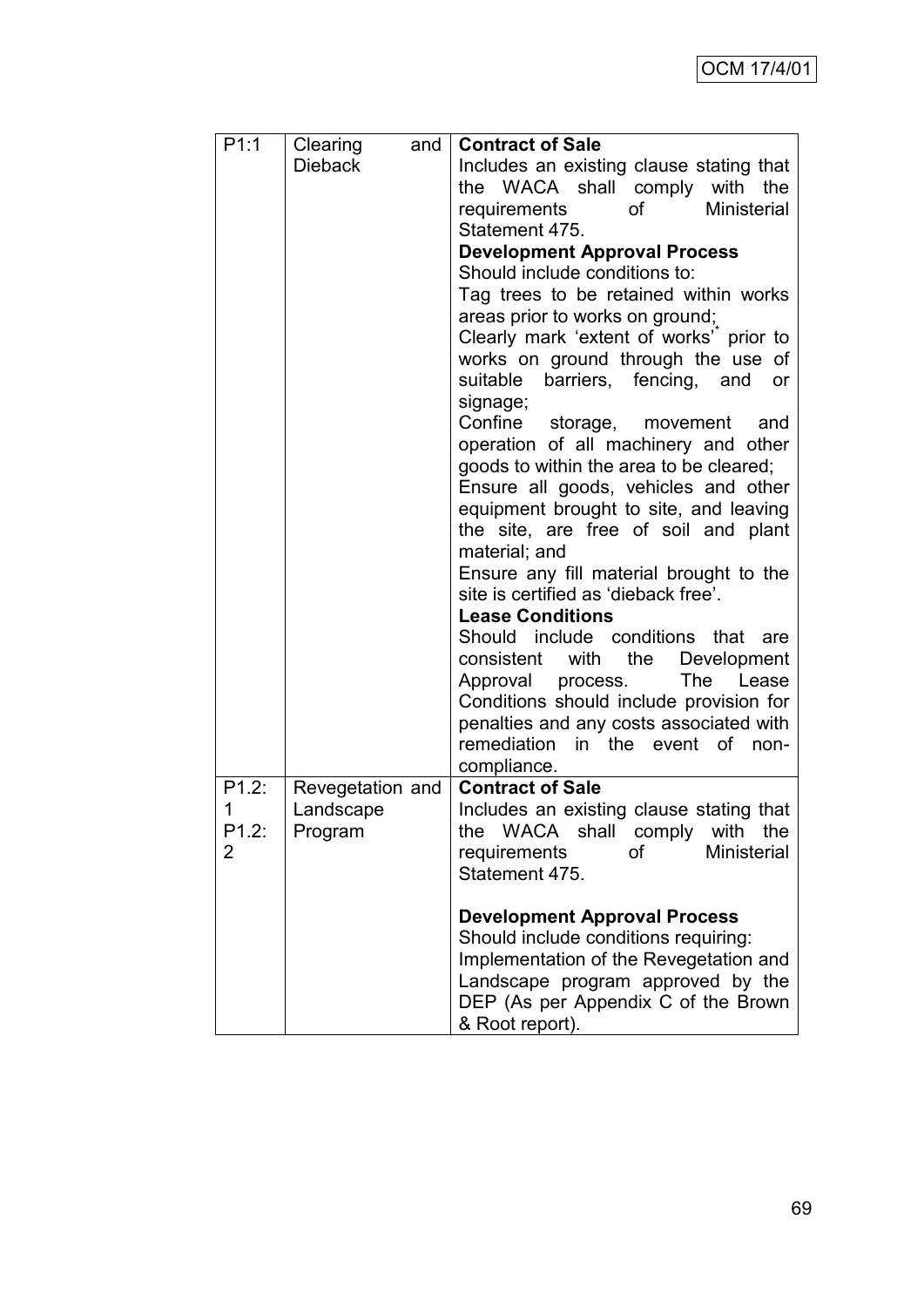|                |                                         | Implementation of the program as soon<br>as practical following completion of bulk<br>earthworks.<br>Notes regarding seasonal requirements<br>for establishment success; lead time<br>required to pre-order seeds<br>and<br>seedlings to ensure adequate seeds<br>and seedlings are available for planting,<br>should also be included on<br>the<br>approval.<br><b>Lease Conditions</b><br>Should include conditions consistent<br>with the Development Approval.<br><b>The</b><br>Conditions<br>should<br>Lease<br>include<br>provision for penalties and any costs<br>associated with remediation in<br>the<br>event of non-compliance. |
|----------------|-----------------------------------------|--------------------------------------------------------------------------------------------------------------------------------------------------------------------------------------------------------------------------------------------------------------------------------------------------------------------------------------------------------------------------------------------------------------------------------------------------------------------------------------------------------------------------------------------------------------------------------------------------------------------------------------------|
| P <sub>2</sub> | Protection                              | of   Council Activities                                                                                                                                                                                                                                                                                                                                                                                                                                                                                                                                                                                                                    |
|                | tortoises<br>$\qquad \qquad -$          | Erect signs advising of tortoise crossing                                                                                                                                                                                                                                                                                                                                                                                                                                                                                                                                                                                                  |
|                | Monitoring,<br>signage, fencing         | consistent with advice from CALM.<br><b>Development Approval Process</b>                                                                                                                                                                                                                                                                                                                                                                                                                                                                                                                                                                   |
|                |                                         | Should include conditions to<br>alter                                                                                                                                                                                                                                                                                                                                                                                                                                                                                                                                                                                                      |
|                |                                         | fencing if necessary to address obvious                                                                                                                                                                                                                                                                                                                                                                                                                                                                                                                                                                                                    |
|                |                                         | effects on tortoise movements based on                                                                                                                                                                                                                                                                                                                                                                                                                                                                                                                                                                                                     |
|                |                                         | advice from CALM.<br><b>Council Activities</b>                                                                                                                                                                                                                                                                                                                                                                                                                                                                                                                                                                                             |
|                |                                         | Monitor tortoise<br>movements<br>and                                                                                                                                                                                                                                                                                                                                                                                                                                                                                                                                                                                                       |
|                |                                         | population during the breeding season<br>to report on any changes in numbers.                                                                                                                                                                                                                                                                                                                                                                                                                                                                                                                                                              |
|                |                                         | <b>Lease Conditions</b>                                                                                                                                                                                                                                                                                                                                                                                                                                                                                                                                                                                                                    |
|                |                                         | Should<br>include conditions<br>that<br>are                                                                                                                                                                                                                                                                                                                                                                                                                                                                                                                                                                                                |
|                |                                         | consistent with<br>the Development                                                                                                                                                                                                                                                                                                                                                                                                                                                                                                                                                                                                         |
|                |                                         | Approval. The Lease Conditions should<br>include provision for penalties and any                                                                                                                                                                                                                                                                                                                                                                                                                                                                                                                                                           |
|                |                                         | costs associated with remediation in the                                                                                                                                                                                                                                                                                                                                                                                                                                                                                                                                                                                                   |
|                |                                         | event of non-compliance.                                                                                                                                                                                                                                                                                                                                                                                                                                                                                                                                                                                                                   |
| P <sub>3</sub> | Rehabilitation<br>of<br>Tappers<br>Lake | <b>Contract of Sale</b><br>Includes an existing clause stating that                                                                                                                                                                                                                                                                                                                                                                                                                                                                                                                                                                        |
|                | and part of Bibra                       | WACA shall comply with<br>the<br>the                                                                                                                                                                                                                                                                                                                                                                                                                                                                                                                                                                                                       |
|                | Lake                                    | <b>Ministerial</b><br><b>of</b><br>requirements                                                                                                                                                                                                                                                                                                                                                                                                                                                                                                                                                                                            |
|                |                                         | Statement 475.                                                                                                                                                                                                                                                                                                                                                                                                                                                                                                                                                                                                                             |
|                |                                         | <b>Development Approval Process</b><br>Should include conditions to require<br>implementation of the Revegetation and<br>Landscape program consistent<br>with<br>requirements under P1.2:2.                                                                                                                                                                                                                                                                                                                                                                                                                                                |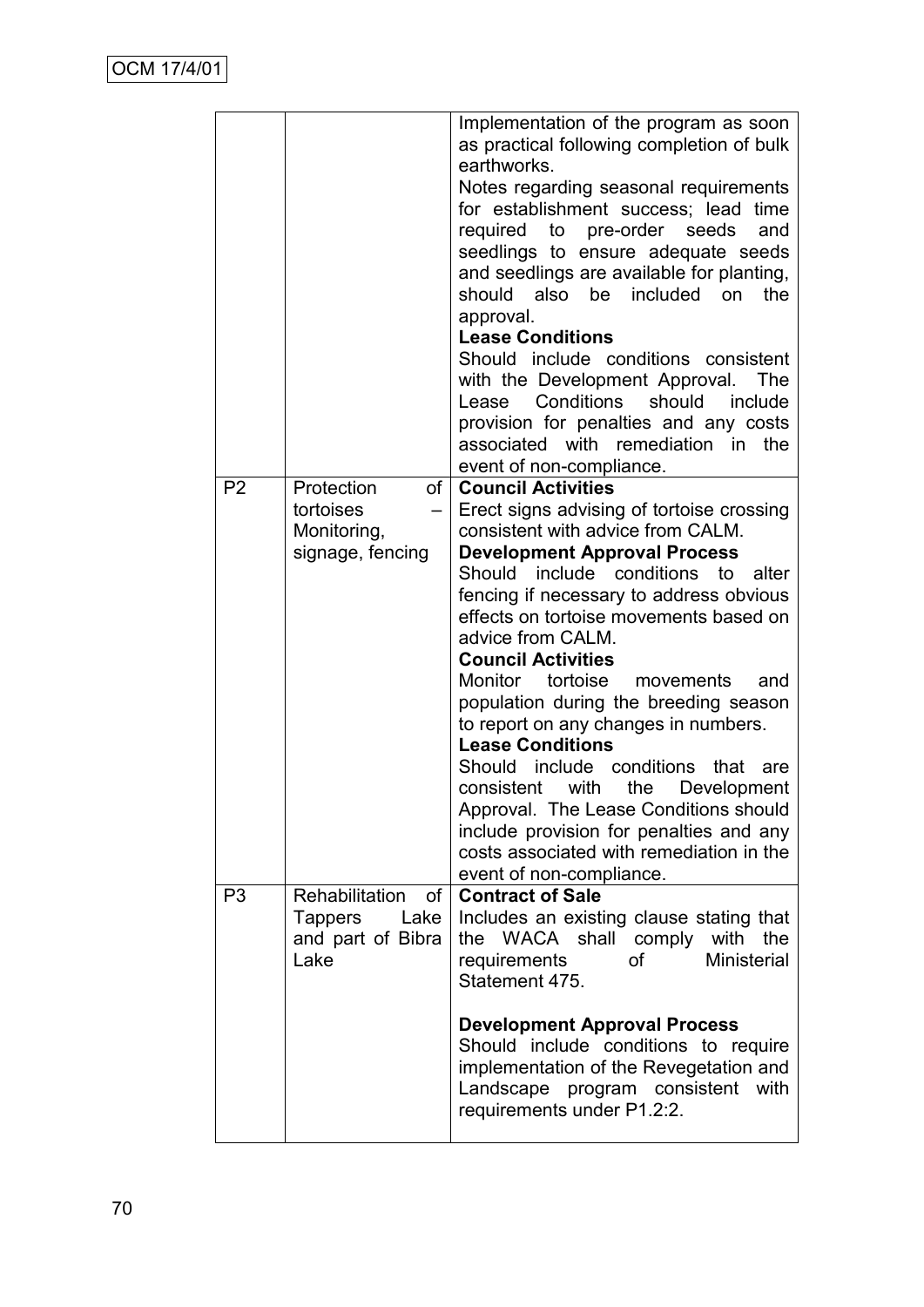|      |                                                 | <b>Lease Conditions</b>                                                                                                                                                                                                                                                                                                                                                                                                                                                                                                                                                                                                                                                                                                                              |
|------|-------------------------------------------------|------------------------------------------------------------------------------------------------------------------------------------------------------------------------------------------------------------------------------------------------------------------------------------------------------------------------------------------------------------------------------------------------------------------------------------------------------------------------------------------------------------------------------------------------------------------------------------------------------------------------------------------------------------------------------------------------------------------------------------------------------|
|      |                                                 | The Lease Conditions should include<br>provision for penalties and any costs<br>associated with remediation activities in<br>the event of non-compliance.<br>Should Council wish to involve WACA<br>the<br>future responsibilities<br>for<br>in.<br>development of the remaining portion of<br>Lot 14 (ie: Stage 2) then additional<br>Lease conditions to this effect would be<br>appropriate.<br>Note: It is important to advise DEP of the boundary that<br>defines Stage 1 and 2. The current approval is for both<br>Stages with no clear 'line' between the two. There is a<br>possibility that DEP would expect some of this work to be<br>carried out as part of Stage 1 activities when the intent is<br>that this work is tied to Stage 2. |
| P4:1 | Surface drainage                                | <b>Contract of Sale</b>                                                                                                                                                                                                                                                                                                                                                                                                                                                                                                                                                                                                                                                                                                                              |
|      | to prevent flow to<br><b>Bibra Lake</b>         | Includes an existing clause stating that<br>the WACA shall comply with the<br>requirements of Ministerial Statement<br>475.                                                                                                                                                                                                                                                                                                                                                                                                                                                                                                                                                                                                                          |
|      |                                                 | <b>Development Approval Process</b><br>The Development Proposal<br>must<br>include<br>detailed<br>drainage<br>plans<br>from<br>supported by correspondence<br>WRC specifically stating that<br><b>WRC</b><br>believe the proposed drainage plans<br>are consistent with Commitment P4:1.                                                                                                                                                                                                                                                                                                                                                                                                                                                             |
| P8:1 | Midges                                          | <b>Lease Conditions</b><br>Should include a condition to ensure<br>any proposed night time activities are<br>consistent with the City of Cockburn's<br>Integrated Midge Control Strategy.                                                                                                                                                                                                                                                                                                                                                                                                                                                                                                                                                            |
| P8:2 | Maintenance<br>Οf<br>vegetation                 | <b>Lease Conditions</b><br>Should include a condition requiring<br>monitoring<br>and management<br>of<br>landscaped and revegetated<br>areas<br>the<br>Revegetation<br>under<br>and<br>Landscaping program are maintained in<br>an appropriate condition.<br>Reporting<br>would be via the PCR<br>prepared<br>annually.                                                                                                                                                                                                                                                                                                                                                                                                                              |
| P9:1 | Surface drainage<br>to contain water<br>on site | <b>Development Approval Process</b><br>Development Proposal<br>The<br>must<br>detailed<br>drainage<br>include<br>plans<br>including correspondence from WRC<br>specifically stating that WRC believe<br>proposed drainage plans<br>the<br>are<br>consistent with Commitment P9:1.                                                                                                                                                                                                                                                                                                                                                                                                                                                                    |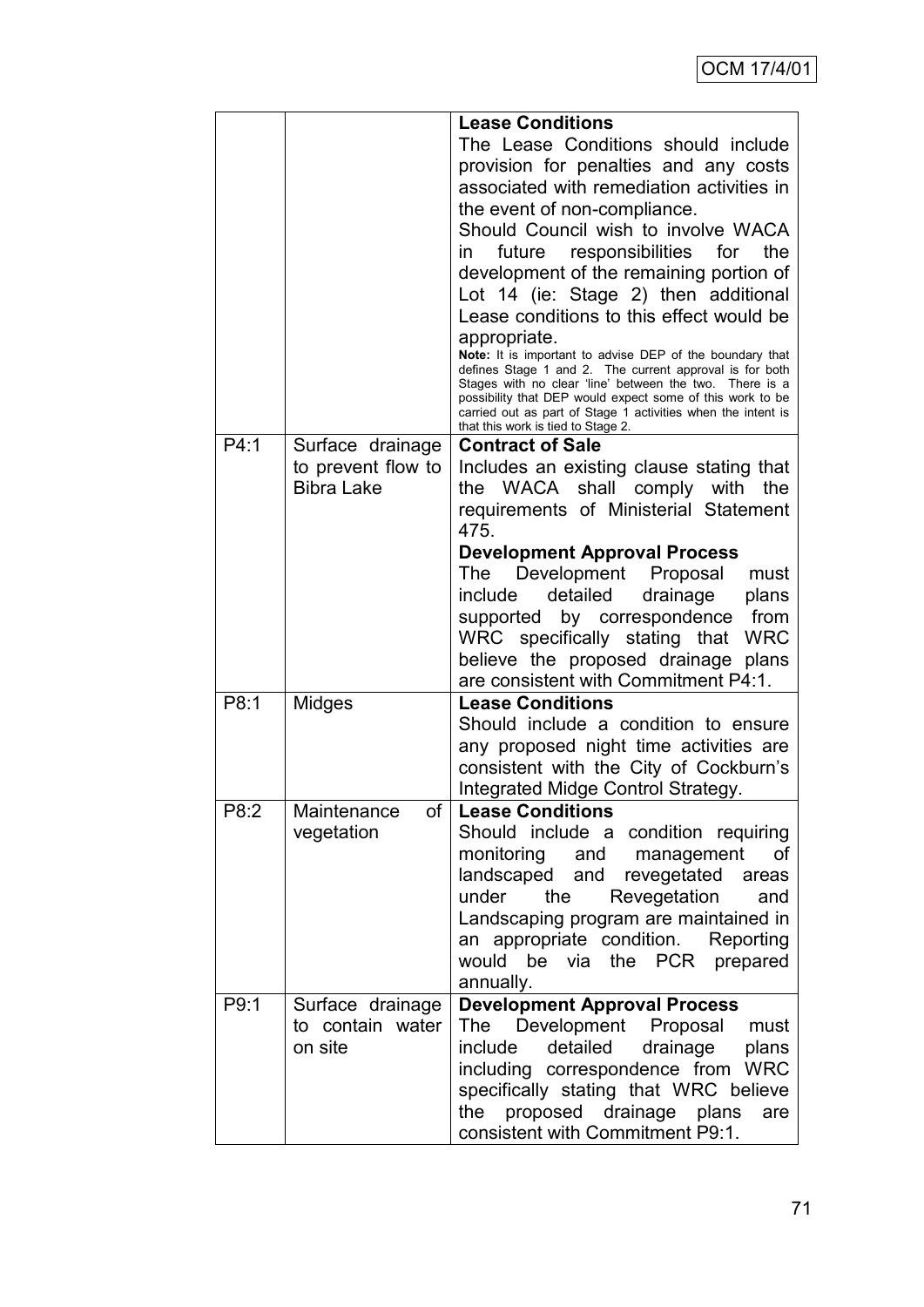| P9:2            | Amendments<br>in       | <b>Development Approval Process</b>                                                 |
|-----------------|------------------------|-------------------------------------------------------------------------------------|
|                 | swales                 | Should include a condition to ensure                                                |
|                 |                        | include soils consistent with<br>swales                                             |
|                 |                        | removal of nutrients (ie: PRI >10)                                                  |
| P9:3            | Plantings<br>in        | <b>Development Approval Process</b>                                                 |
|                 | swales                 | Should include a condition to ensure                                                |
|                 |                        | appropriate species of sedge, shrub                                                 |
|                 |                        | and wetland plants are established in                                               |
|                 |                        | the swales to help remove nutrients                                                 |
|                 |                        | from stormwater. The developer (in this                                             |
|                 |                        | case WACA) should be required to<br>demonstrate the species selected are            |
|                 |                        | consistent with current advice<br>from                                              |
|                 |                        | WCS.<br>Ensure the species of plants                                                |
|                 |                        | are consistent with WRC<br>selected                                                 |
|                 |                        | publications and general advice.                                                    |
| P9:4            | Management<br>οf       | <b>Development Approval Process</b>                                                 |
|                 | drainage<br>water      | Development Proposal<br>The<br>must                                                 |
|                 | Adventure<br>from      | include detailed drainage plans that are                                            |
|                 | World<br>and           | consistent with correspondence from                                                 |
|                 | <b>Forrest Road</b>    | the City of Cockburn to the DEP dated                                               |
|                 |                        | 5 October 2000 regarding management                                                 |
|                 |                        | of this drainage water.                                                             |
| P <sub>11</sub> | Provision<br>of        | <b>Development Approval Process</b>                                                 |
|                 | adequate<br>carparking | Development Proposal<br>The<br>must<br>detailed<br>plans<br>that<br>include<br>are  |
|                 |                        | consistent with the site plan approved                                              |
|                 |                        | by the DEP (As per Appendix B of the                                                |
|                 |                        | Brown & Root report).                                                               |
| P <sub>13</sub> | Community              | <b>Development Approval Process</b>                                                 |
|                 | Consultation           | This process should ensure adequate                                                 |
|                 |                        | consultation with the community when                                                |
|                 |                        | the<br>development approval is<br>being                                             |
|                 |                        | considered including:                                                               |
|                 |                        | Signage at the lot;                                                                 |
|                 |                        | Advertising in the local newspaper;                                                 |
|                 |                        | Detailed plans being made available for                                             |
|                 |                        | perusal at council offices; and                                                     |
|                 |                        | Availability of appropriate Council staff<br>respond to 'over the<br>counter'<br>to |
|                 |                        | enquiries.                                                                          |

*\* "Extent of works" is the area that will be disturbed during construction. The purpose of demarcating this area is to ensure contractors on the site are fully aware of where they are permitted to go. There should be no disturbance of any kind beyond this area.*

The report has reviewed the community concerns and has stated that they are generally unfounded, nevertheless some minor extra expenditure is recommended. Table 5.1 depicts the additional expenditure recommended to cover such activities as "Council Inspection of Works", "Community Consultation" and "Clearance of Outstanding Conditions." There is scope within the existing project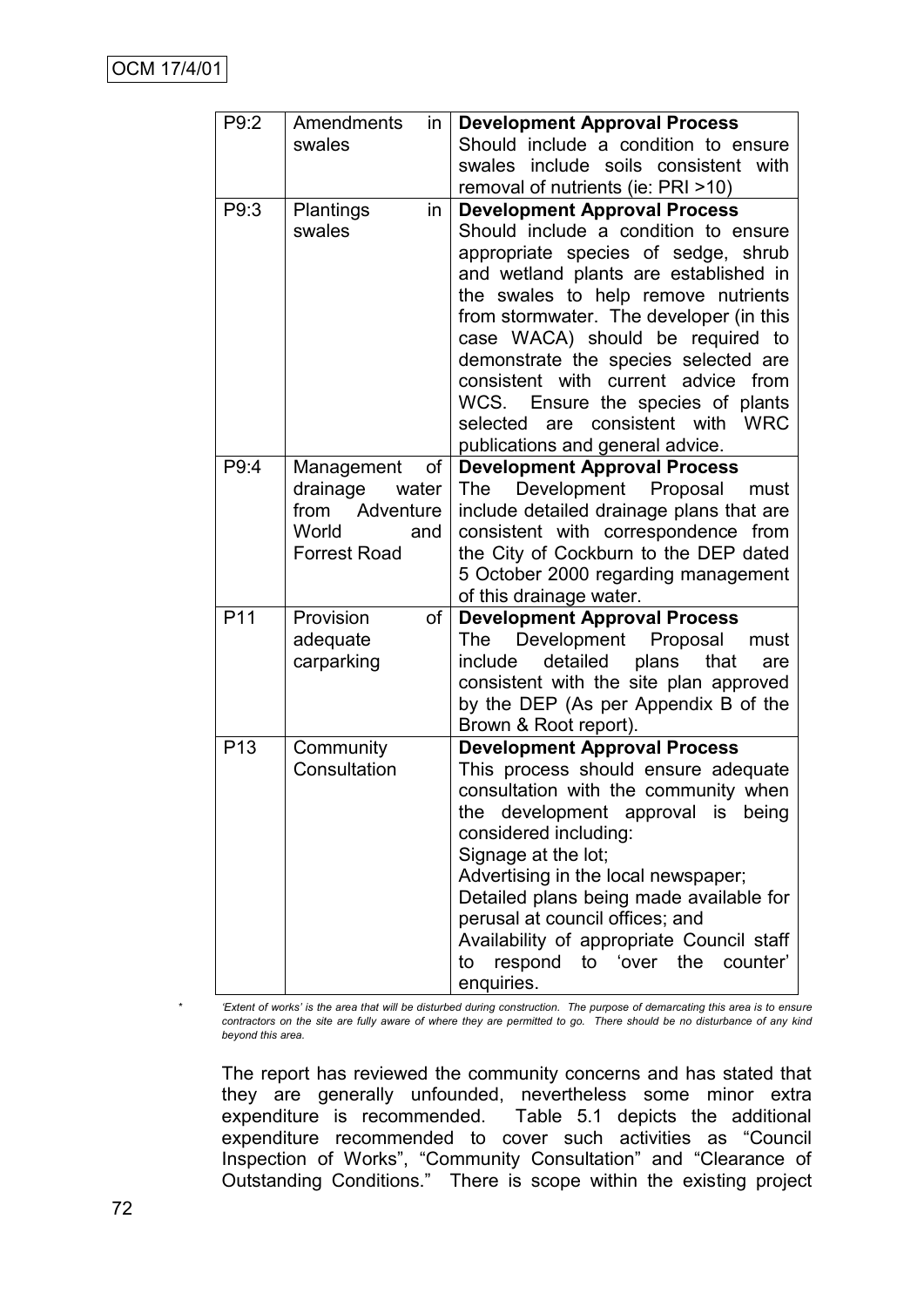budget to fund these activities due to the budget surplus. For example, Council"s budget is \$172,450 and expenditure to date amounts to \$78,970, therefore there is sufficient surplus to cover the additional suggested expenditure of \$18,400.

The report briefly covers the legal position of the project and it makes reference to five primary legal issues regarding the project as follows:

- Proponent status and proponent responsibilities under the *Environmental protection Act (1986);*
- The ability of a proponent to transfer environmental requirements to third parties via contractual arrangements;
- Current status of the Contract of Sale of Lot 21 to the WACA;
- Implications for Council should the contract be binding and Council wish to withdraw; and
- The ability of Lease Conditions to effectively transfer financial risk associated with environmental issues to a third party.

Proponency – Council is the sole proponent, however there is a possibility that a joint proponency may exist in the future, subject to approval of the Minister.

Transfer of Environmental Requirements – it is possible to transfer the environmental requirements to the WA Croatian Association (Inc.) through mechanisms mentioned earlier in the report.

Contract of Sale – a legally binding Contract of Sale exists between Council and the WA Croatian Association (Inc.) and Council could be exposed to financial risk if it elects to withdraw from the contract.

Lease Conditions – it is possible to transfer financial risk associated with environmental issues related to the establishment and operation of the soccer playing facilities to the WA Croatian Association.

Turning now to the letter dated 28 March 2001, from the WA Croatian Association (Inc.), in which Council was requested to release \$70,000 of the Association"s funds. Council does not hold such an amount – details are provided below. It is true that the Association has paid to Council the amount of \$152,487.00 and this amount is made up as follows.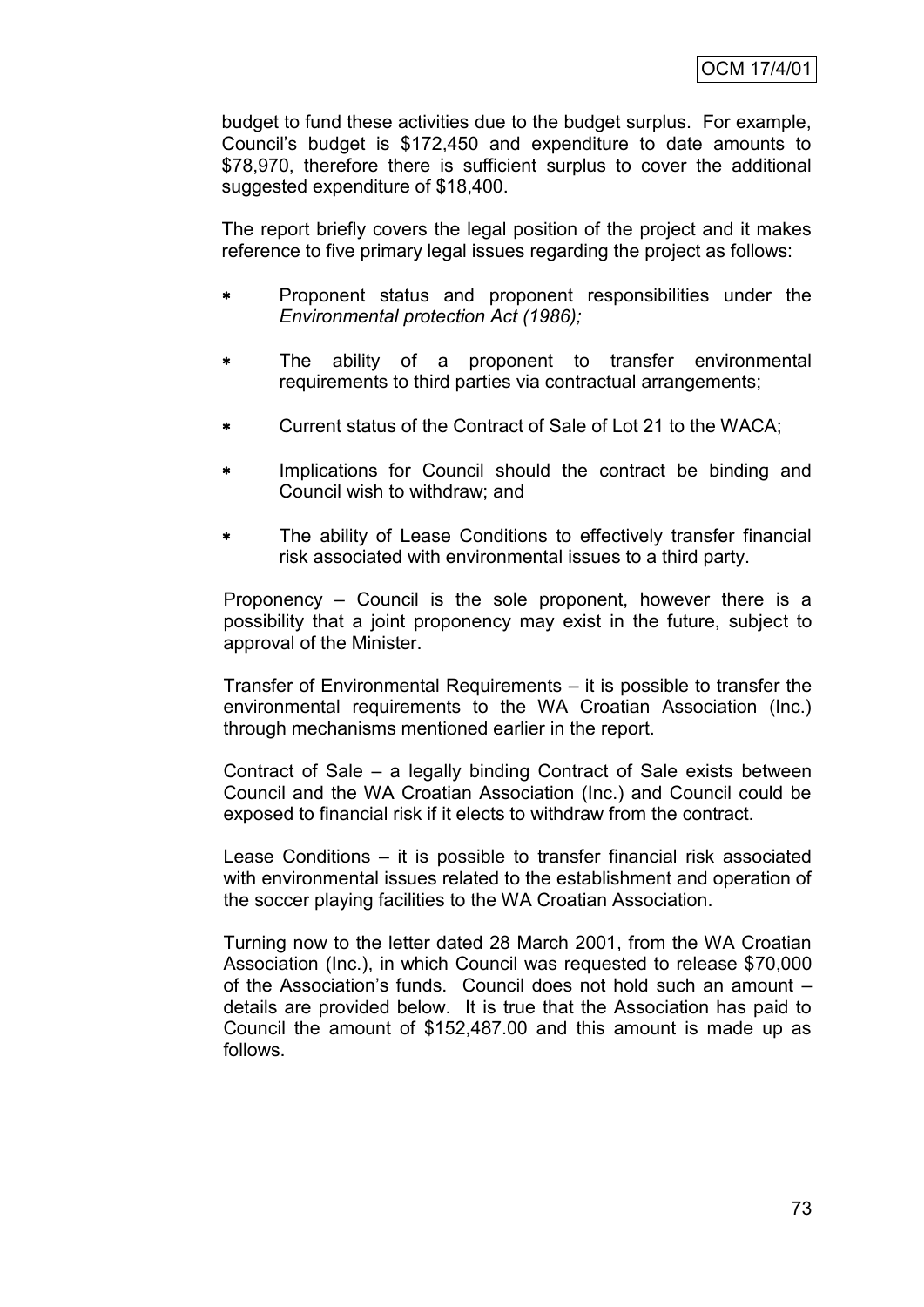| Payment of Deposit – Lot 21               | $$10,000.00*$ |
|-------------------------------------------|---------------|
| Contribution to preparation of additional | \$16,924.00*  |
| documents to facilitate EPA process       |               |
| Contribution to Works                     | \$125,563.00  |
| <b>Total</b>                              | \$152,487.00  |

**\*** These amounts are non-refundable.

#### **WACA Subdivisional Works Program Costs**

|                           | Contribution | Amount       | <b>Balance</b> |
|---------------------------|--------------|--------------|----------------|
|                           | Paid         | Spent        |                |
| Electricity               | \$21,813     | 13,763<br>\$ | 8,050<br>\$    |
| Sewerage                  | 34,000<br>S  | $$28,678$ *  | 5,322<br>\$    |
| Water                     | 65,000<br>S  | 64,891<br>\$ | \$<br>109      |
| <b>Headwork Charges</b>   | 4,000<br>\$  | 4,445<br>\$  | (445)<br>\$    |
| Drainage headwork Charges | 750<br>\$    | 3,456<br>\$  | (2,706)<br>\$  |
| <b>Legal Fees</b>         | Nil          | 1,442<br>\$  | (1, 442)<br>\$ |
| <b>Survey Costs</b>       | Nil          | 2,773<br>\$  | (2,773)<br>\$  |
|                           | \$125,563    | \$119,448    | 6,115<br>\$    |

\* Contained within this amount is the sum of \$27,200 being the Association"s financial commitment to the bank guarantee. Therefore, the sum of \$27,200 and the surplus of \$6,115 equals \$33,315.

#### **Strategic Plan/Policy Implications**

Key Result Area "Managing Your City" refers.

#### **Budget/Financial Implications**

As per the Business Plan previously adopted by Council.

#### **Implications of Section 3.18(30 Local Government Act 1995**

Nil

## **17.2 (OCM1\_4\_2001) - PROPOSED NEW SUBURB NAMES - PART OF BIBRA LAKE (1050) (DMG) (ATTACH)**

#### **RECOMMENDATION**

That Council apply to the Geographic Names Committee for:-

(1) the addition of the name "St Paul's Estate" to the addresses of property located in that part of Bibra Lake bounded by Phoenix Road, North Lake Road, Stock Road and the Roe Highway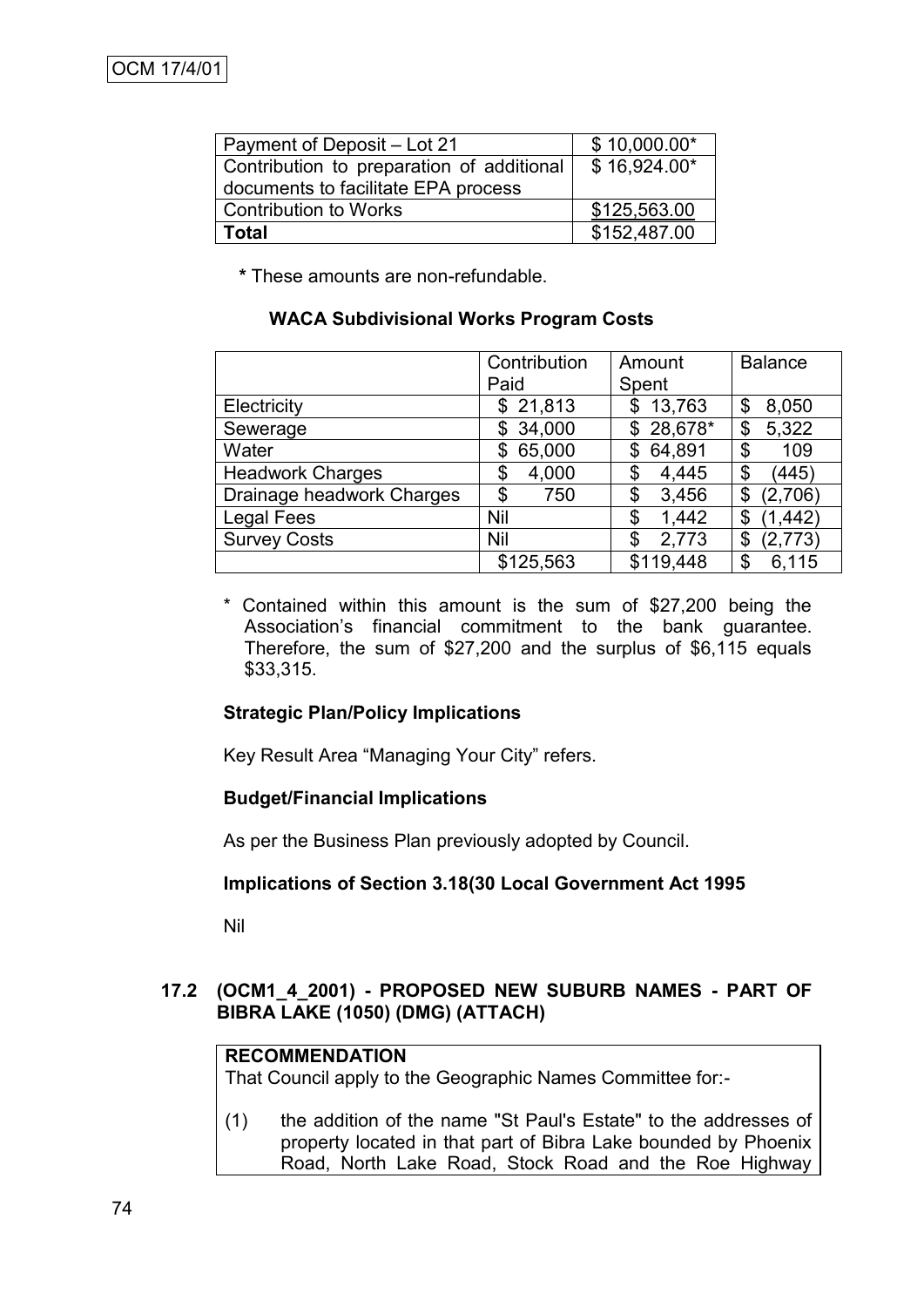Alignment; and

(2) the addition of the name "Bibra Lake Industrial Estate" to the addresses of property located in that part of Bibra Lake bounded by Phoenix Road, Stock Road, Barrington Street, Railway Line and North Lake Road as depicted on the attachments to the Agenda.

## **COUNCIL DECISION**

## **Background**

During the community consultation process undertaken in 1999 in relation to the review of Ward Boundaries and Councillor representation, one of the findings of the resultant research was that Council should endeavour to align its Ward and Suburb boundaries to reduce the possibility for confusion to be caused at Council elections. (Respondents to the survey were concerned that most suburbs were divided between Wards, as they existed at the time, and many were uncertain about which Ward they resided in).

As a consequence of this, Council's review of its Ward Boundaries resulted in the three new Wards created being aligned as closely as possible with current suburb boundaries. The exception was the suburb of Bibra Lake which was divided at North Lake Road into Central Ward and East Ward.

Further to this outcome, Council subsequently resolved to seek the opinions of residents, landowners and business operators in the area located between North Lake and Stock Roads on the possibility of creating a newly named suburb which would be located entirely in Central Ward.

This process involved an article in "Cockburn Soundings" and the "Half Page", Council's fortnightly advertisement in the Cockburn Herald seeking public opinion on the proposal and, if supported, suggestions for the naming of the area.

Sufficient support resulted from this process for Council to extend its consultation to include a direct mail questionnaire giving respondents a choice of preferred suburb name. However, because the original feedback indicated that residents in the area felt that the residential and industrial areas should have separate names, Council resolved that the questionnaire be tailored to include options to apply separate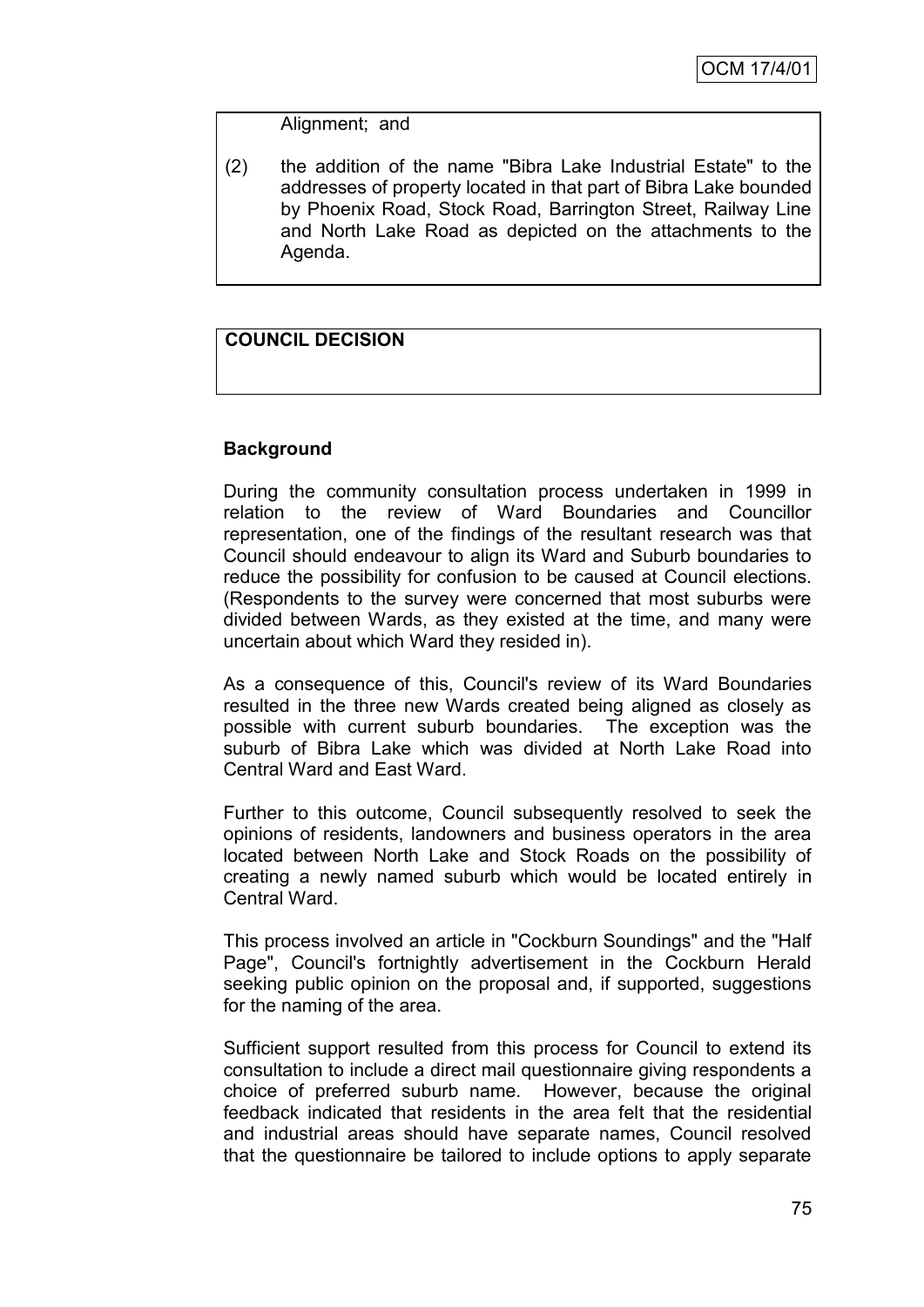names to both these areas, which would have the effect of creating two new suburbs.

#### **Submission**

N/A

#### **Report**

The Council decision of November, 2000, had the effect of Council supporting the most favoured response from the two areas surveyed in order to identify the most preferred name(s) for the subject area(s).

The response from the residential area overwhelmingly supported the name "St Paul" or "St Pauls" to be allocated to that area. From a response rate of 42%, there were 89% in favour of this suggestion.

Interestingly, however, the response from the Industrial area was significantly different. From a response rate of 23%, the majority (60%) supported no change to the suburb name with the remainder relatively evenly divided between the three choices of name provided. Reasons cited by business operators were mainly related to increased costs in advertising and stationery which would be necessary if the suburb name changed.

Accordingly, in line with Council's direction, a submission was forwarded to the Geographic Names Committee (GNC) to have the affected residential area renamed "St Paul" or "St Pauls". However, no submission was prepared relating to the industrial area, because the majority of respondents were against any suburb name change, principally for commercial reasons.

In preparing the submission related to the "St Pauls" area, it was identified that some of the guidelines prepared by GNC could not be complied with, because the original intention of creating one new suburb had been amended, with a reviewed objective being the creation of two new suburbs. Hence, the guidelines relating to area and lot numbers were unable to be met when pursuing this revised objective. Consequently, GNC rejected Council's submission to rename part of Bibra Lake to "St Pauls".

However, it is possible to seek the approval of the GNC to include the title of "St Paul's Estate" as an addition to the official address of lots in the area viz, "St Paul's Estate, Bibra Lake 6163".

It is considered that if this approach was taken for the residential (St Pauls) area, then it would also be appropriate to apply the title "Bibra Lake Industrial Estate" to the remainder of the area under consideration.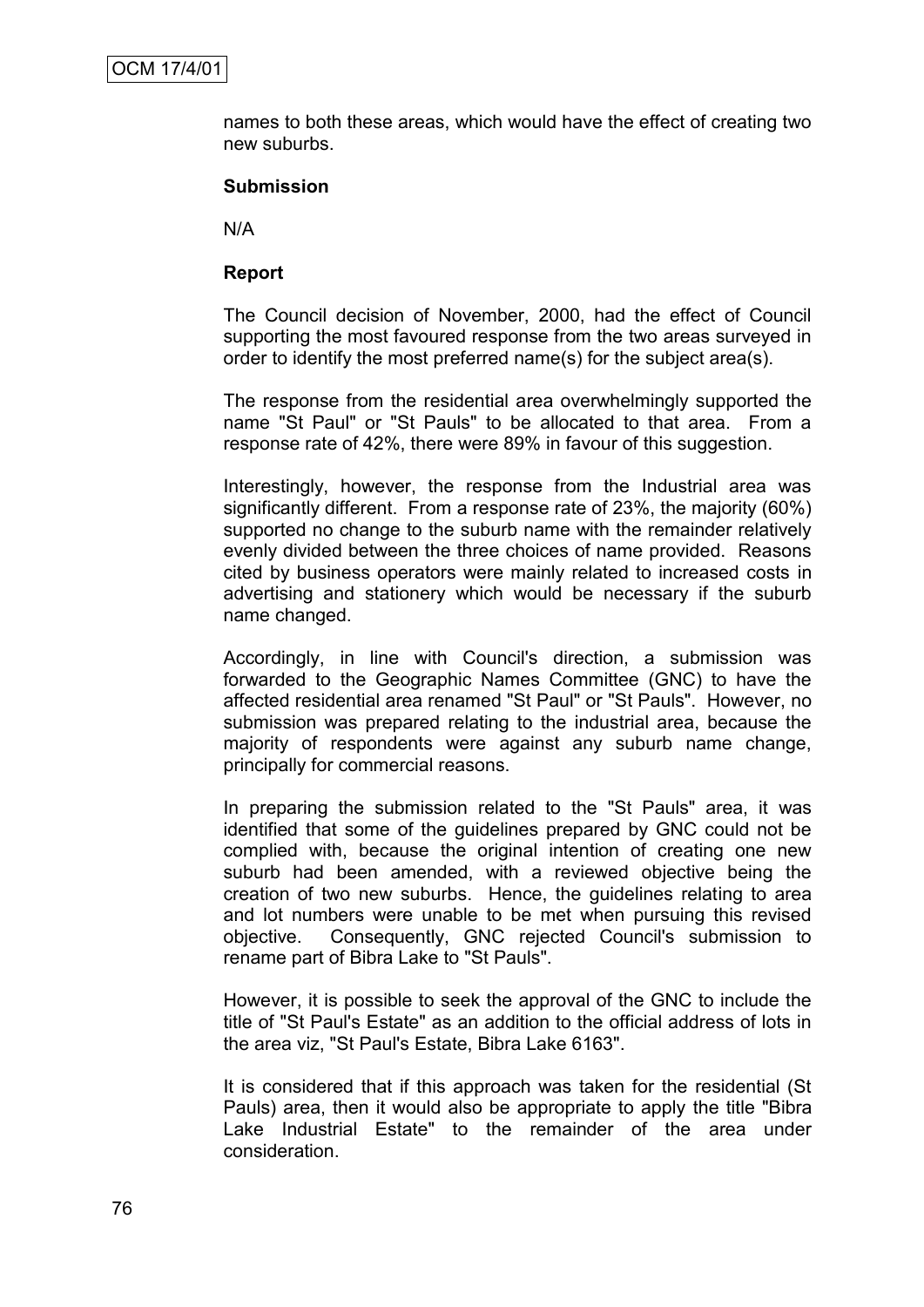This action would not require any additional burden on businesses, as the suburb name does not alter and, if anything, enhances its identity as a specific section of the Bibra Lake suburb, as the land is predominantly "industrial" by zoning.

By taking this course, Council's objective in aligning suburb boundaries with Ward boundaries would be addressed, in so much as those areas of Bibra Lake contained in Central Ward are clearly identifiable.

## **Strategic Plan/Policy Implications**

Key Result Area "Planning Your City" refers.

#### **Budget/Financial Implications**

Nil

#### **Implications of Section 3.18(3) Local Government Act, 1995**

Nil

## **17.3 (OCM1\_4\_2001) - SECURITY PATROLS BEELIAR - PANORAMA GARDENS (8957) (RA) (ATTACH)**

#### **RECOMMENDATION**

That Council not proceed with Security Patrols for Beeliar -Panorama Gardens as there was a less than a 50% response rate to the survey by the due date from property owners prepared to pay a service charge.

#### **COUNCIL DECISION**

#### **Background**

Council has had a number of resolutions related to the instigation of security patrols in the Panorama Gardens area of Beeliar.

Council decision 16<sup>th</sup> of January 2001.

(1) call tenders for a one (1) year 35 hour per week security patrol contract for the area known as Panorama Gardens Beeliar for the period 1July 2001 to  $30<sup>th</sup>$  of June 2002;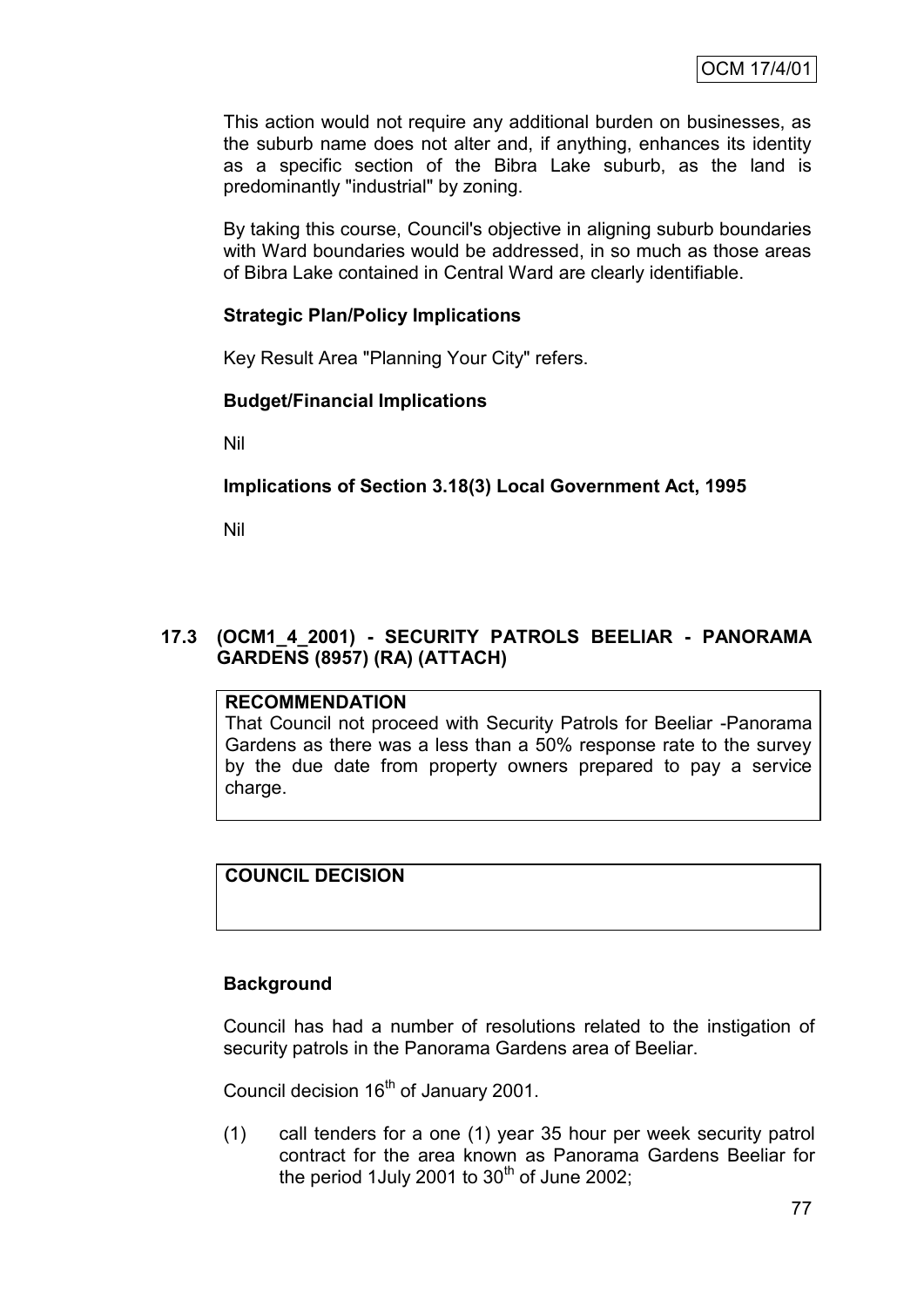- (2) on the identification of the preferred tenderer, advise the property owners of the calculated cost per week for the security patrols and seek the owners agreement to pay a Council rated service charge to fund the patrols;
- (3) Proceed to formalise a contract with the preferred tenderer as of the  $1<sup>st</sup>$  of July 2001 for 1 year, should the response rate in agreement to pay the service charge, be greater than 50% of property owners in the area (other than the Ministry of Housing whose property vote shall be considered as one); and
- (4) Impose a service charge on the affected landowners, equivalent to the total cost of the tender, divided equally among the landowners receiving the service, pursuant to Section 6.38 of the Local Government Act, 1995.

Council decision 20<sup>th</sup> of February 2001;

- (1) Council Advise the Beeliar Residents Acton Group (BRAG) that;
	- (1) Council will distribute and collect the survey questionnaire that will determine whether the landowners of Panorama Gardens section of Beeliar are prepared to pay the service levy on their rates for Security Patrols to commence on the  $1<sup>st</sup>$  of July 2001;
	- (2) BRAG will be advised of the date on which the survey questionnaire has been provided to Australia Post for distribution; and
- (2) Council refer to the Ministry of Housing as having one vote only for the vacant land that it owns and it will have a vote for each of the developed rental properties it owns.

Council decision also of the  $20<sup>th</sup>$  of February 2001;

That the information of who the survey questionnaire are sent to and the approximate time they are distributed by Australia Post are provided to BRAG.

A copy of the proposed letter and survey form was sent to the BRAG for their consideration and approval. On viewing the proposed form and letter BRAG declined the opportunity to submit an accompanying letter to go out with the survey forms. They also declined the offer to be advised of who the survey forms were to be sent to. BRAG and Council administration came to an amicable agreement on the process for the survey to be carried out and the information to be sent out.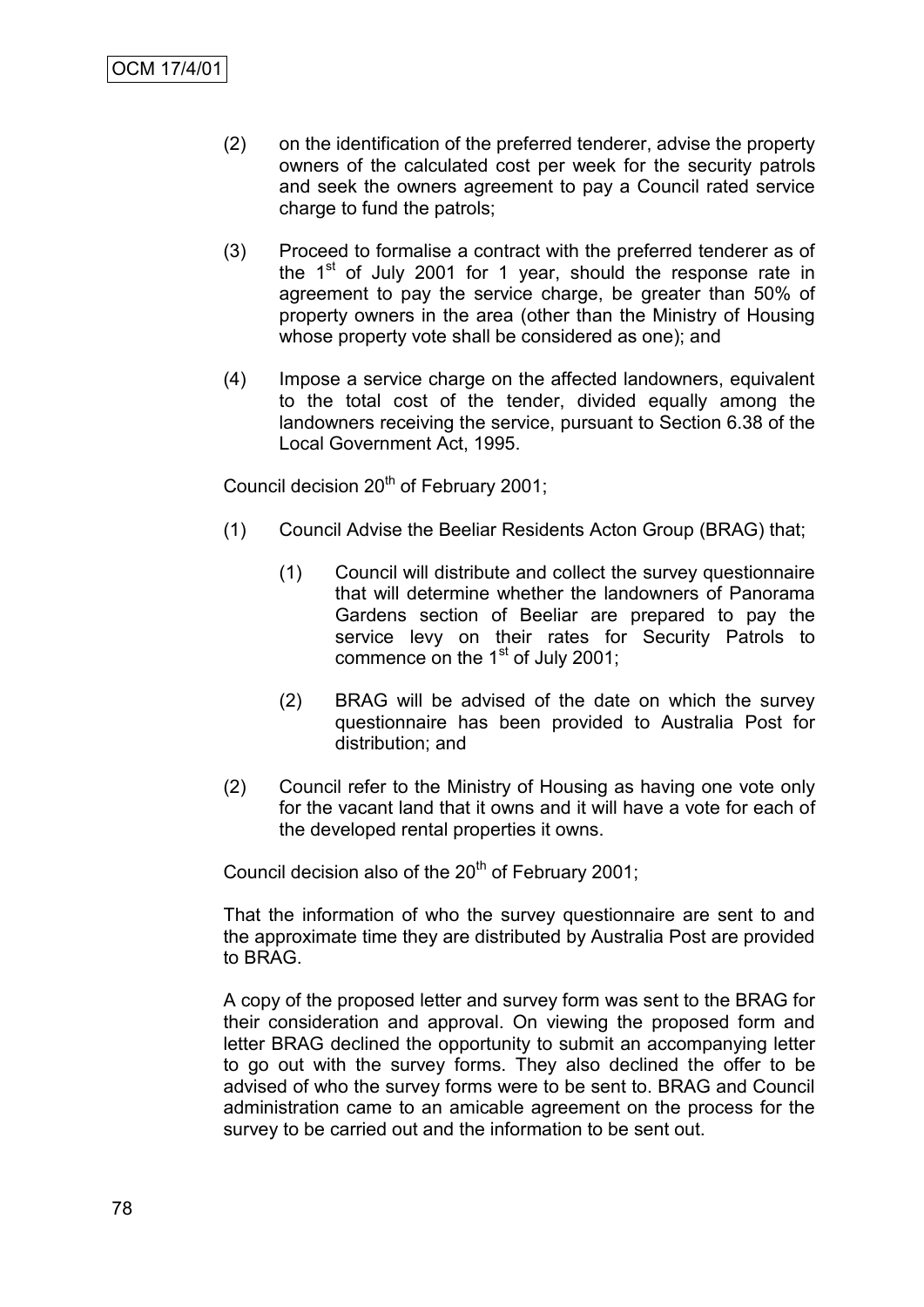## **Submission**

Due to the closeness of the vote, the number of late votes and several factors possibly influencing the vote the matter is referred to Council for its further consideration.

## **Report**

The security survey was distributed to owners of properties in Panorama Gardens Beeliar by Australia Post at the end of February 2001 with the closing date being Friday the  $30<sup>th</sup>$  of March 2001. The survey forms (copies of which are attached to the agenda) where forwarded in personally addressed envelopes to owners of properties as recorded on Councils property database. Included in the envelope was a letter explaining the survey and free return post envelope for the completed forms. BRAG was advised of when the survey letters were provided to Australia Post and when they were likely to be distributed.

A total of 531 survey forms were sent out to property owners and the Ministry of Housing advised in a letter that they had 63 votes in accordance with the council decision. The total of votes then available was then 594 and hence for the patrols to proceed there would need to be 298 votes in favour of the proposal.

| The results of the survey were as follows:<br>Yes votes received by the due date<br>(Includes 63 Ministry of Housing Votes) | 270 |
|-----------------------------------------------------------------------------------------------------------------------------|-----|
| No votes received by the due date                                                                                           | 63  |
| Late votes as at the 10 <sup>th</sup> of April 2001:                                                                        |     |
| <b>Yes</b> votes                                                                                                            | 32  |
| votes                                                                                                                       |     |

There were 2 survey letters returned by Australia Post as the owners were not known at the address provided although the address used was that on the property data base. Hence at the time of preparing the report there was 231 survey forms not returned. The above results, including late votes, show that the total yes vote to be 302 or a 50.8% response rate which is 4 votes over the plus 50% required by council to proceed.

Administration established the Friday the  $30<sup>th</sup>$  of March 2001 as a convenient close of date to ensure some control over the return of survey forms. As the 50% plus was not achieved by the closing date, in accordance with Council"s decision, the recommendation is not to proceed with security patrols. It is however within Council"s power to accept late votes if it so desires.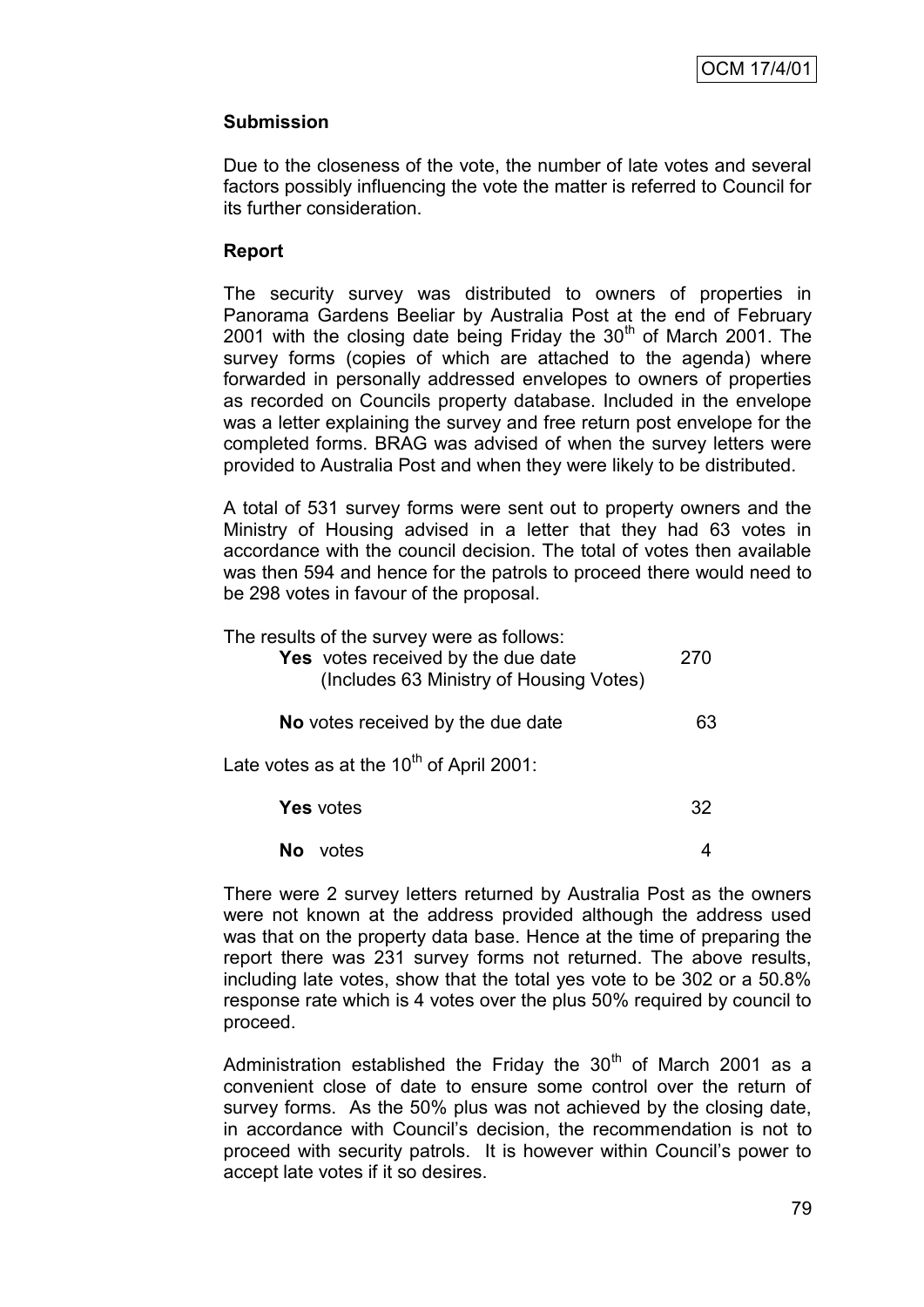There has been comments made by several residents that they saw themselves living in Beeliar Heights Beeliar and not Panorama Gardens as was stated on the survey which described the area as Panorama Gardens Beeliar the new name given by the joint venture partners. These residents stated that they did not fill out the survey form, as they believed it did not relate to them. This is in spite of the letter personally addressed to the owner in both the Yes and No question reading "as **an owner** of a property in Beeliar Panorama Gardens….". Never the less there may have been some owners for this reason who believed that the survey did not apply to them and did not respond or voted no as they believed others should not get the service if they could not.

#### **Strategic Plan/Policy Implications**

"Managing Your City" refers.

Key Result Area "1.2 to conduct Council Business in an open public forums and to manage the Council Affairs by employing publicly accountable practises"

#### **Budget/Financial Implications**

Should the patrols proceed they will be funded through a service charge to property owners.

#### **Implications of Section 3.18(3) Local Government Act, 1995**

Nil.

## **17.4 (OCM1\_4\_2001) - ATWELL RESERVE LIGHTS (8146) (RA)**

# **RECOMMENDATION**

That Council:

- (1) receive tenders for the lighting of Atwell Reserve (tender 15/2001) as submitted and advised in the report; and
- (2) accept the revised tender submitted by Musco Lighting Australia Pty Ltd for the sum of \$70,000.

**COUNCIL DECISION**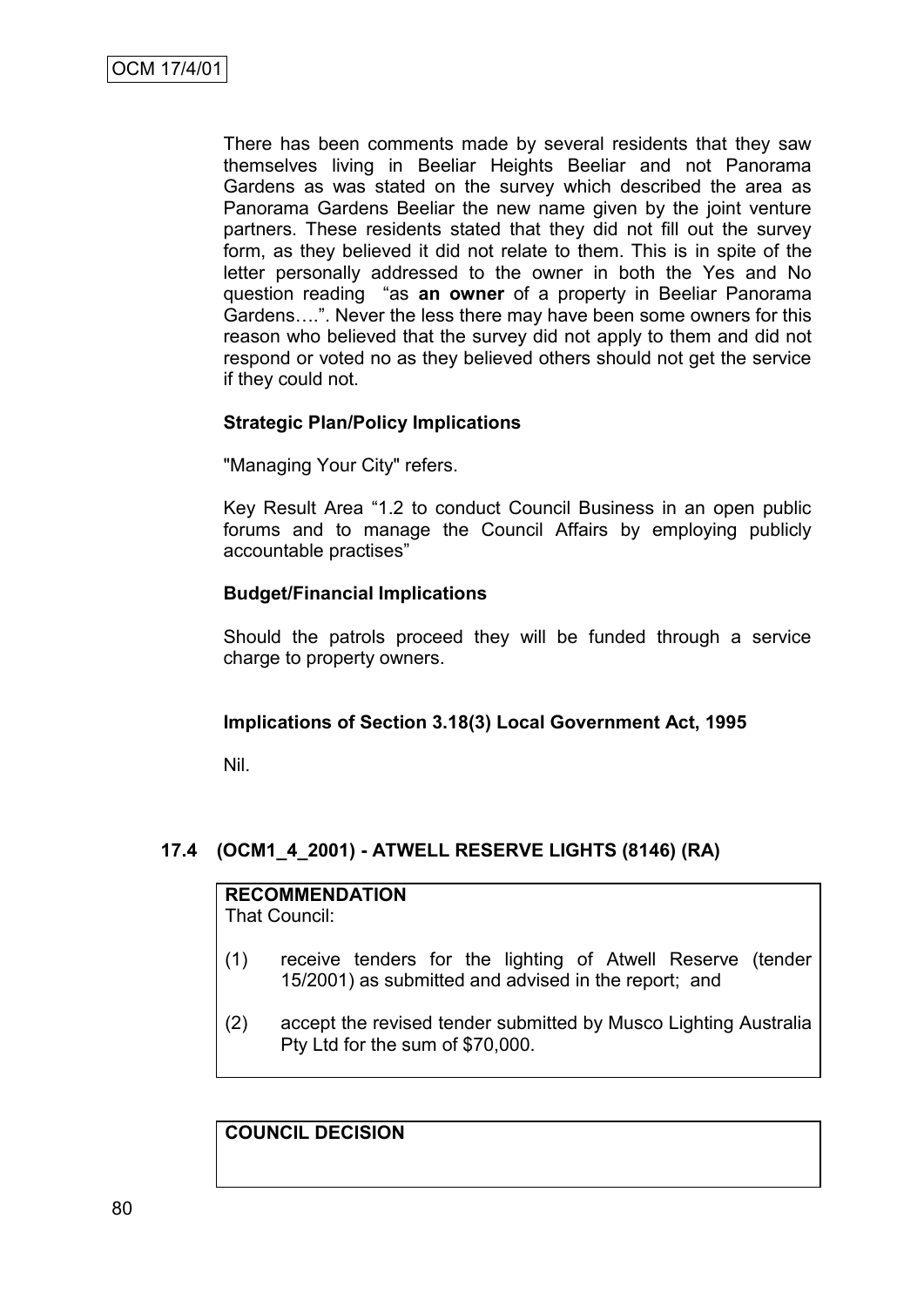## **Background**

Council has allocated on its 2001/02 budget the sum of \$40,000 to provide lighting to the Atwell Reserve which combined with the previously agreed contribution from the South Fremantle Football Club of \$30,000 gives an overall budget for the lighting of the reserve of \$70,000. On the 24th of February 2001 Council tendered for the supply and installation of the lights.

In accordance with Council policy signs have been placed on the reserve notifying the public of the intention to install the lights. There had been no complaints received on the matter by the required notification date.

The tender specifications prepared by the consultants for the project Wright Mackay and Associates were developed very cognisant of the need to minimise the impact on local residents particularly in respect to light spillage and at the same time ensure illumination of the playing field was of a adequate standard.

#### **Submission**

N/A

#### **Report**

The following tenders were received:

| <b>TENDERER</b>                  | <b>PRICE</b>         | <b>COMMENTS</b> |
|----------------------------------|----------------------|-----------------|
| <b>Aarat Electrical Services</b> | \$48,909.00          | 20m. poles      |
| U38/123B Colin Street            |                      |                 |
| WEST PERTH WA 6005               | $$57,638.90 + GST$   | 25m. poles      |
| Electrical Construction<br>&     | $$77,300.00 + GST$   | 25m. poles      |
| Maintenance Pty Ltd              |                      |                 |
| PO Box 1431                      |                      |                 |
| <b>CANNING VALE WA 6155</b>      |                      |                 |
| Musco Lighting Australia Pty     | $$85,500.00 + GST$   | 25m. poles      |
| Ltd                              |                      |                 |
| 14 Tepko Road                    | $$75,600.00 + GST$   | 20m. poles      |
| TERREY HILLS NSW 2084            |                      |                 |
| Nilsen Electric (WA) Pty Ltd     | \$91,900.00 + GST    | 25m. poles      |
| PO Box 1305                      |                      |                 |
| BIBRA LAKE WA 6965               |                      |                 |
| <b>Amber Electrical Services</b> | \$116,580.00         | 25m. poles      |
| 32 Orr Street                    | <b>GST INCLUSIVE</b> |                 |
| <b>MADDINGTON WA 6109</b>        |                      |                 |

The lighting consultants for the project Wright Mackay and Associates assessed the tenders and advise that the only compliant tender was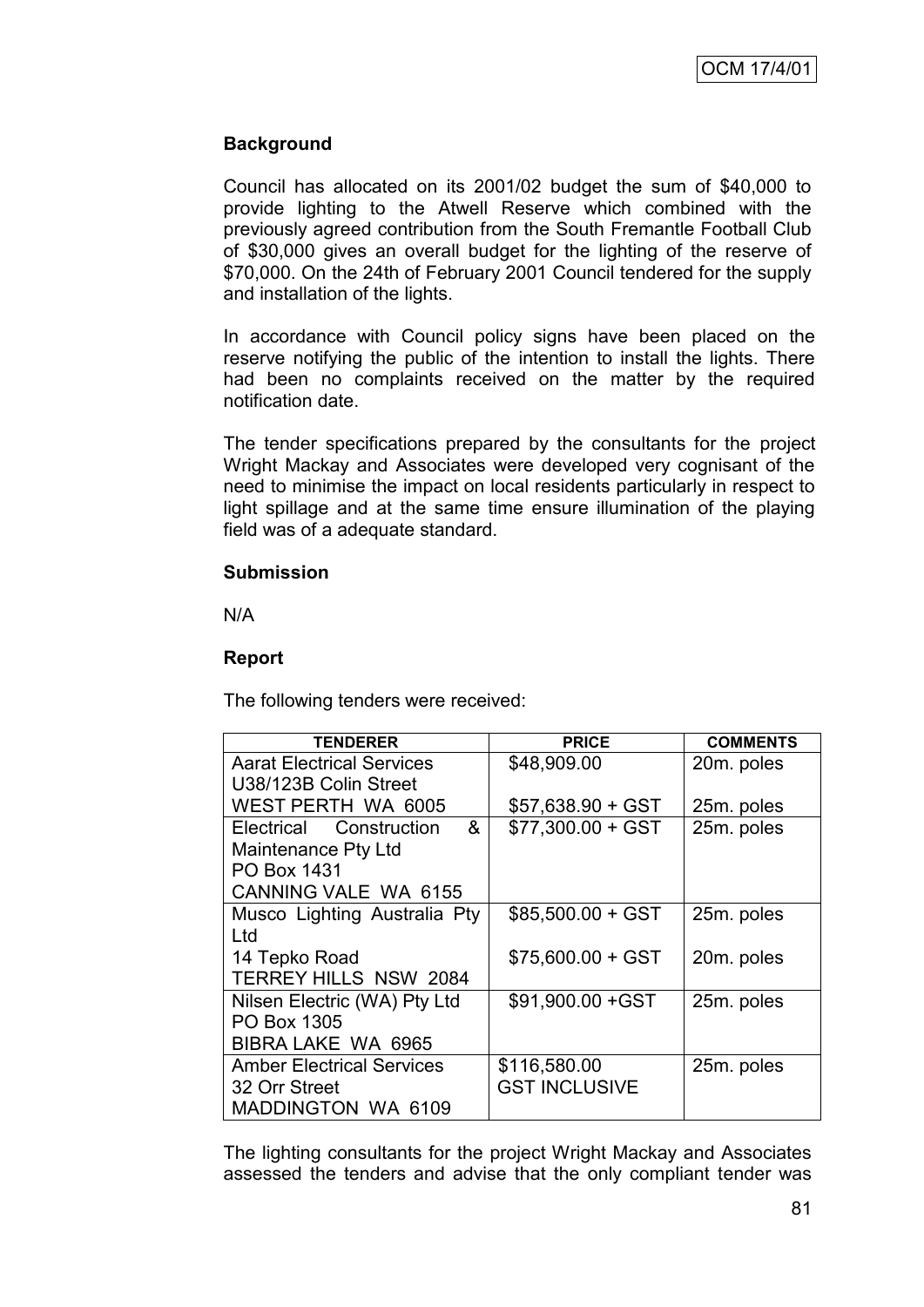that of Musco Lighting Australia Pty Ltd. All other tenderers utilised a Sylvania Lighting system which does not meet the AS 4282 for light spill. It ought to be noted that the AS4282 spill level standard is 10 lux. The Sylvania lighting system exceeds this limit by 2 lux although in the view of the consultant this can be corrected by adjustment in floodlight aiming angles so that the spill level would not be exceeded on Benchley Drive and Malloy Court. The lowest tenderer Aarat Electrical Services provided no supporting technical documentation and hence must also be considered a non-conforming tender.

Musco Lighting has provided a 2-year warranty on the luminaries and a 7-year warranty on the poles and fittings. The next lowest tenderer providing technical documentation using the Sylvania Lighting system was Electrical Construction and Maintenance Pty Ltd who gave a 1-year warranty on the luminaries, poles and fittings.

The tender specifications called for prices for both 20m and 25m poles and a 100-lux illumination over the playing field. The South Fremantle Football Club contributors to the project and Councils Recreation Services advise that a 60 lux level over the playing surface is quite adequate for training purposes. The 25m pole is considered most desirable as it provides for a more even illumination of the playing surface and less light spillage. It is strongly recommended that the 25m pole option be followed.

The total budget for the project excluding GST is \$70,000, which is below the lowest conforming tender price from Musco of \$85,500. In accordance with section 20(1) of the Local Government (Functions and General) Regulations 1996 administration through the consultants negotiated with Musco Lighting to seek to achieve a revised price to come closer to or achieve the budget figure.

Musco Lighting Australia Pty Ltd has submitted a revised tender price of \$70,000 with the following conditions:-

- That the lights used are those that were previously used for a week during the Olympic Games and that the pole steps be removed.
- The reduction in cost from an initial tender price of \$85,500 for the 25m poles to \$70,000 for the same poles is quite significant.
- The proposal to utilise second hand lights is acceptable as besides their apparent limited usage, the two(2) year warranty on the lights still stands.
- The pole steps were in the specifications but due to the height of the poles and the need to have two hands free to change the globes is necessary, it is likely a 'cherry picker' would be required even if there were pole steps available.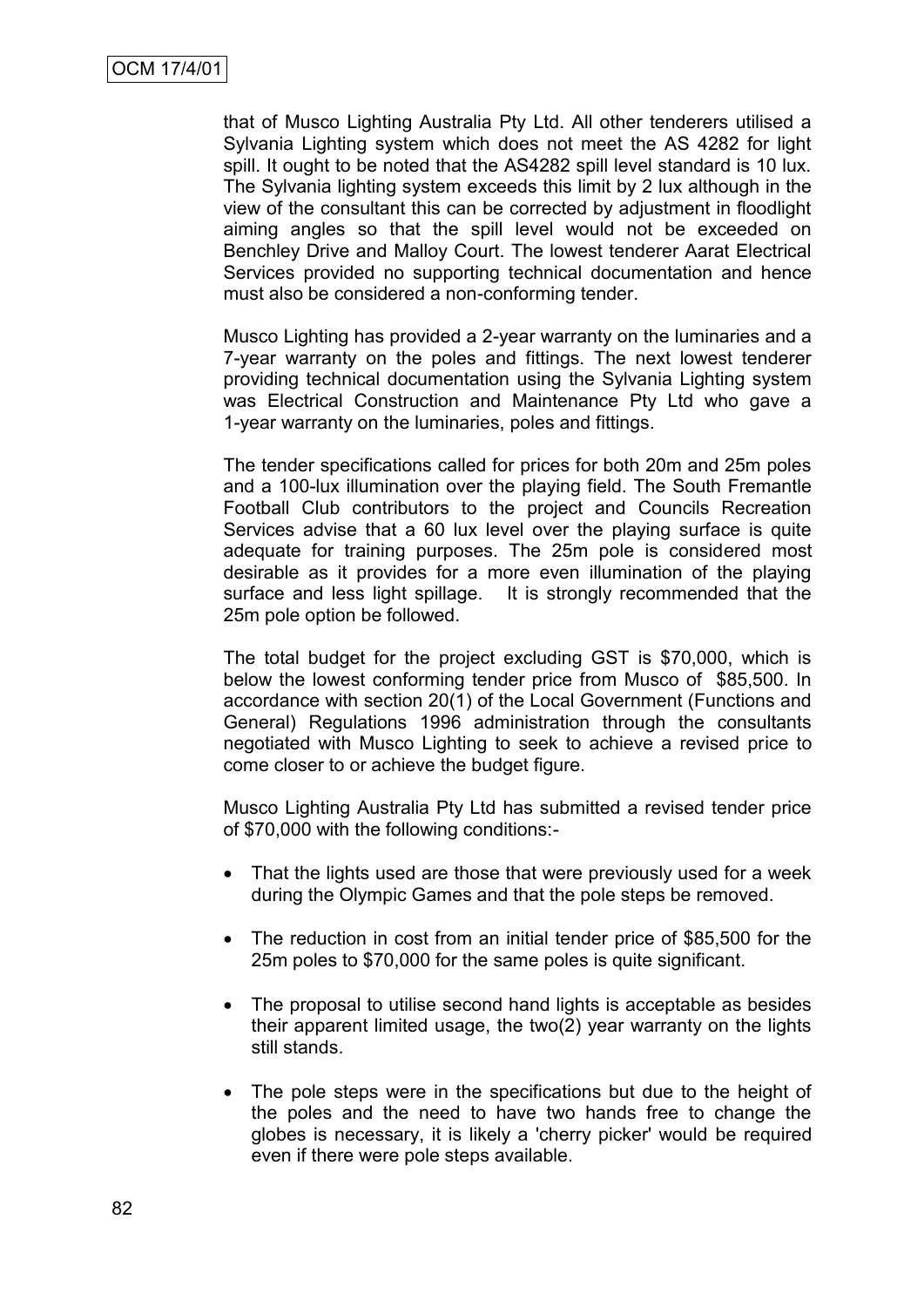### **Strategic Plan/Policy Implications**

Facilitating the Needs of Your Community "To facilitate and provide an optimum range of community services"

#### **Budget/Financial Implications**

Funds available (\$70,000) within Council's current Budget.

**Implications of Section 3.18(3) Local Government Act, 1995**

N/A

#### **18. EXECUTIVE DIVISION ISSUES**

Nil

#### **19. MOTIONS OF WHICH PREVIOUS NOTICE HAS BEEN GIVEN**

Nil

## **20. NOTICES OF MOTION GIVEN AT THE MEETING FOR CONSIDERATION AT NEXT MEETING**

## **21. NEW BUSINESS OF AN URGENT NATURE INTRODUCED BY DECISION OF MEETING BY COUNCILLORS OR OFFICERS**

#### **22. MATTERS TO BE NOTED FOR INVESTIGATION, WITHOUT DEBATE**

## **23. CONFIDENTIAL BUSINESS**

Nil